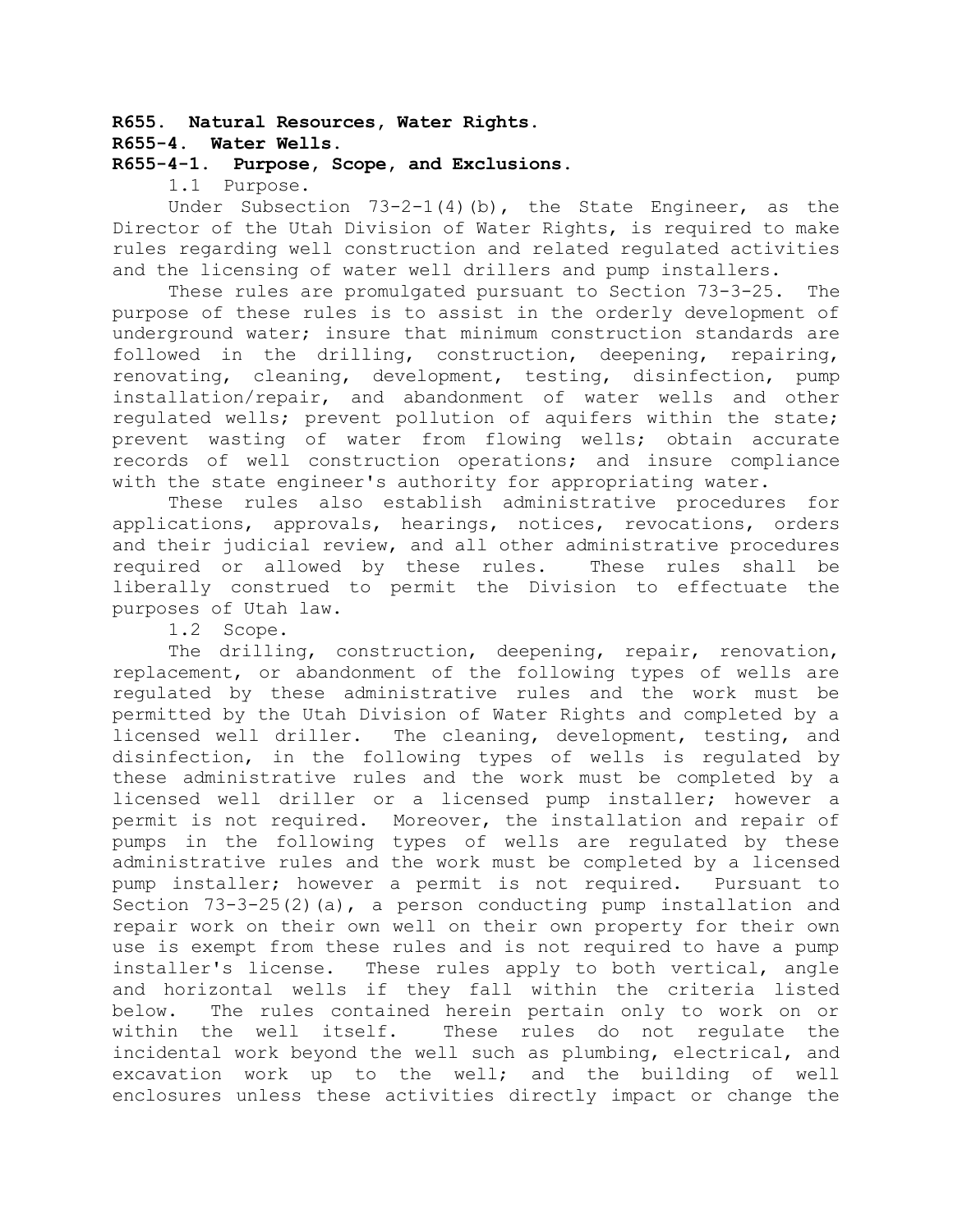construction of the well itself. The process for an applicant to obtain approval to drill, construct, deepen, repair, renovate, clean, develop, abandon, or replace the wells listed below in 1.2.1, 1.2.2, 1.2.3, and 1.2.4 is outlined in Section R655-4-9 of these rules.

1.2.1 Cathodic protection wells which are completed to a depth greater than 30 feet.

1.2.2 Closed-loop and open-loop Heating and/or cooling exchange wells which are greater than 30 feet in depth and which encounter formations containing groundwater. If a separate well or borehole is required for re-injection purposes, it must also comply with these administrative rules.

1.2.3 Monitor, piezometer, and test wells designed for the purpose of testing and monitoring water level, pressure, quality and/or quantity which are completed to a depth greater than 30 feet.

1.2.4 Other wells (cased or open) which are completed to a depth greater than 30 feet that can potentially interfere with established aquifers such as wells to monitor mass movement (inclinometers), facilitate horizontal utility placement, monitor man-made structures, house instrumentation to monitor structural performance, or dissipate hydraulic pressures (dewatering wells).

1.2.5 Private water production wells which are completed to a depth greater than 30 feet.

1.2.6 Public water system supply wells.

1.2.7 Recharge and recovery wells which are drilled under the provisions of Title 73, Chapter 3b "Groundwater Recharge and Recovery Act" Utah Code Annotated.

1.3 Exclusions.

The drilling, construction, deepening, repair, renovation, replacement, cleaning, development, pump installation/repair, or abandonment of the following types of wells or boreholes are excluded from regulation under these administrative rules:

1.3.1 Any wells described in Section 1.2 that are constructed to a final depth of 30 feet or less. However, diversion and beneficial use of groundwater from wells at a depth of 30 feet or less shall require approval through the appropriation procedures and policies of the state engineer and Title 73, Chapter 3 of the Utah Code Annotated.

1.3.2 Geothermal wells. Although not regulated under the Administrative Rules for Water Wells, geothermal wells are subject to Section 73-22-1 "Utah Geothermal Resource Conservation Act" Utah Code Annotated and the rules promulgated by the state engineer including Section R655-1, Wells Used for the Discovery and Production of Geothermal Energy in the State of Utah. Moreover, those drilling and constructing geothermal wells must hold a current well driller's license in accordance with Sections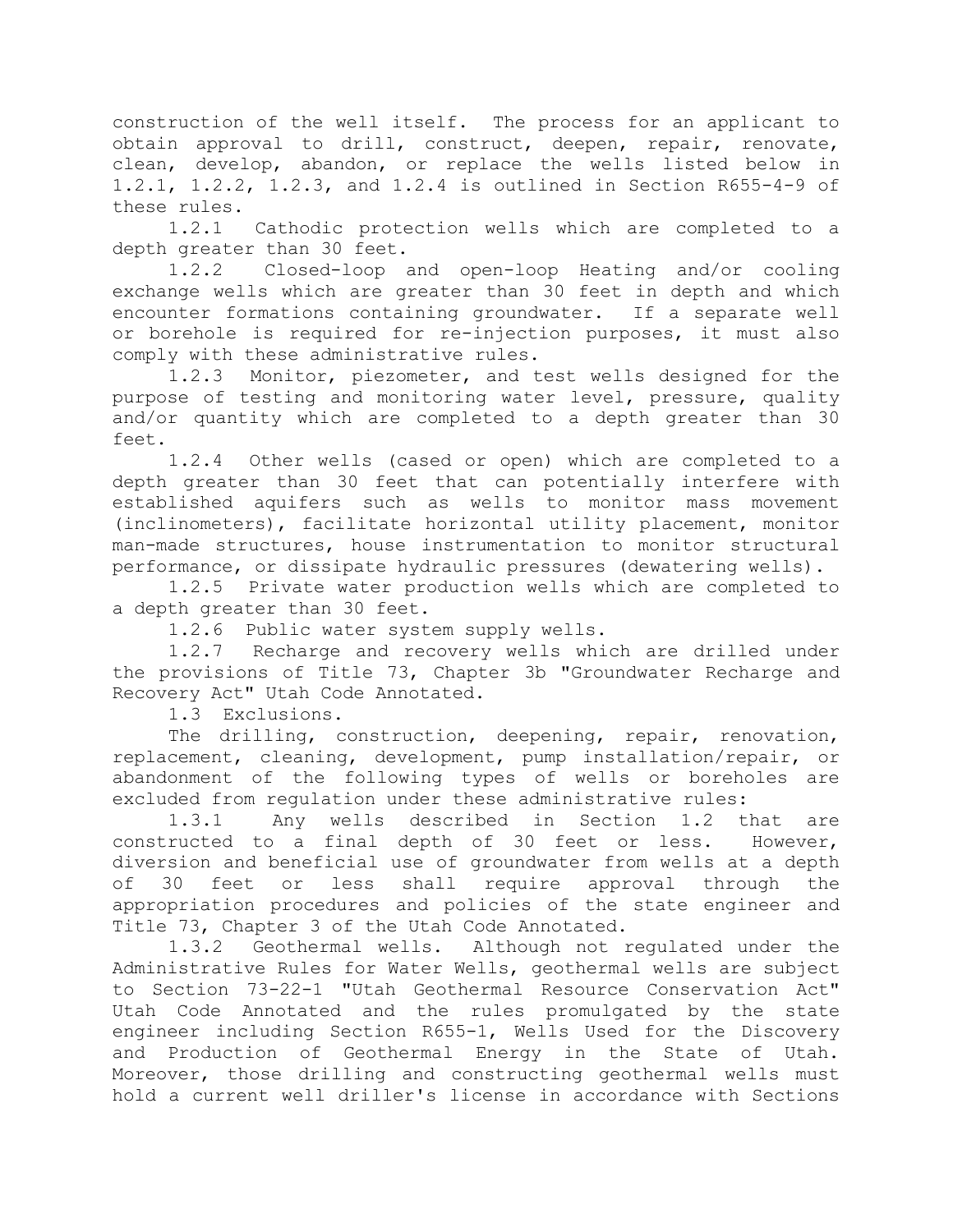R655-4-3 and R655-4-8 of these rules.

1.3.3 Temporary exploratory wells drilled to obtain information on the subsurface strata on which an embankment or foundation is to be placed or an area proposed to be used as a potential source of material for construction.

1.3.4 Wells or boreholes drilled or constructed into nonwater bearing zones or which are 30 feet or less in depth for the purpose of utilizing heat from the surrounding earth.

1.3.5 Geotechnical borings drilled to obtain lithologic data which are not installed for the purpose of utilizing or monitoring groundwater, and which are properly sealed immediately after drilling and testing.

1.3.6 Oil, gas, and mineral/mining exploration/production wells. These wells are subject to rules promulgated under the Division of Oil, Gas, and Mining of the Utah Department of Natural Resources.

1.3.7 Well setback/separation and water quality testing requirements are generally regulated at the local health department level or by another state agency.

### **R655-4-2. Definitions.**

ABANDONED WELL - any well which is not in use and has been sealed or plugged with approved sealing materials so that it is rendered unproductive and shall prevent contamination of groundwater. A properly abandoned well will not produce water nor serve as a channel for movement of water from the well or between water bearing zones.

ADDRESS - the current residential or business address of a well driller as recorded in the Division's files.

ADJUDICATIVE PROCEEDING - means, for the purposes of this rule, an administrative action or proceeding commenced by the Division in conjunction with an Infraction Notice; or an administrative action or proceeding commenced in response to a well driller's appeal or a Cease and Desist Order or an appeal of a restriction or denial of a license renewal application.

AMERICAN NATIONAL STANDARDS INSTITUTE (ANSI) - a nationally recognized testing laboratory that certifies building products and adopts standards including those for steel and plastic (PVC) casing utilized in the well drilling industry. ANSI standards are often adopted for use by ASTM and AWWA. Current information on standards can be obtained from: ANSI, 1430 Broadway, New York, NY 10018 (ANSI.org).

AMERICAN SOCIETY FOR TESTING AND MATERIALS (ASTM) - an independent organization concerned with the development of standards on characteristics and performance of materials, products and systems including those utilized in the well drilling industry. Information may be obtained from: ASTM, 1916 Race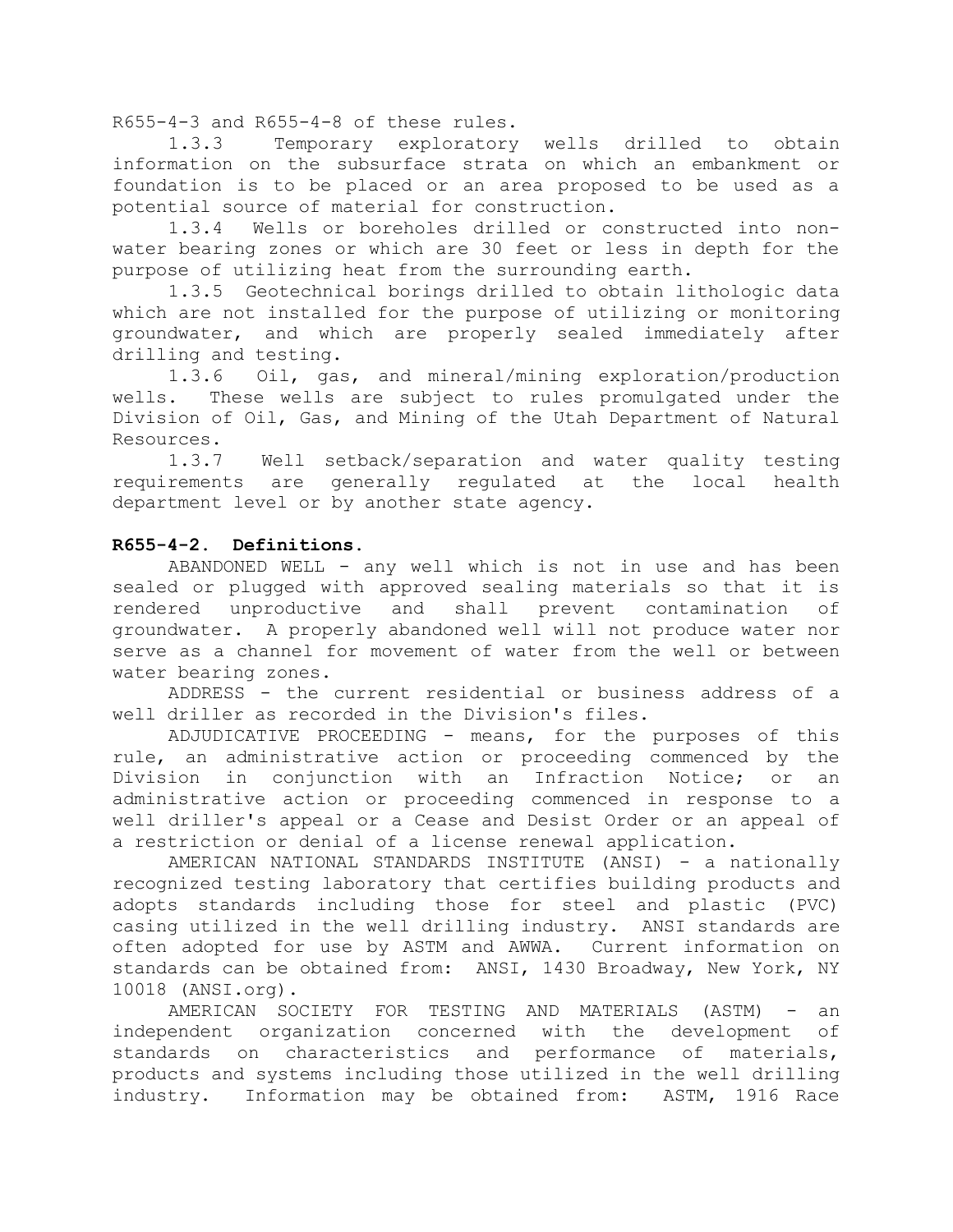Street, Philadelphia, PA 19013 (ASTM.org).

AMERICAN WATER WORKS ASSOCIATION (AWWA) - an international association which publishes standards intended to represent a consensus of the water supply industry that the product or procedure described in the standard shall provide satisfactory service or results. Information may be obtained from: AWWA, 6666 West Quincy Avenue, Denver CO 80235 (AWWA.org).

ANNULAR SPACE - the space between the outer well casing and the borehole or the space between two sets of casing.

AQUIFER - a porous underground formation yielding withdrawable water suitable for beneficial use.

ARTESIAN AQUIFER - a water-bearing formation which contains underground water under sufficient pressure to rise above the zone of saturation.

ARTESIAN WELL - a well where the water level rises appreciably above the zone of saturation.

BACKFLOW PREVENTER - means a safety device, assembly, or construction practice used to prevent water pollution or contamination by preventing flow of a mixture of water and/or chemicals from the distribution piping into a water well or in the opposite direction of that intended. This includes but is not limited to check valves, foot valves, curb stops, or air gaps

BENTONITE - a highly plastic, highly absorbent, colloidal swelling clay composed largely of mineral sodium montmorillonite. Bentonite is commercially available in powdered, granular, tablet, pellet, or chip form which is hydrated with potable water and used for a variety of purposes including the stabilization of borehole walls during drilling, the control of potential or existing high fluid pressures encountered during drilling below a water table, well abandonment, and to provide a seal in the annular space between the well casing and borehole wall.

BENTONITE GROUT - a mixture of bentonite and potable water specifically designed to seal and plug wells and boreholes mixed at manufacturer's specifications to a grout consistency which can be pumped through a pipe directly into the annular space of a well or used for abandonment. Its primary purpose is to seal the borehole or well in order to prevent the subsurface migration or communication of fluids.

CASH BOND - A type of well driller bond in the form of a certificate of deposit (CD) submitted and assigned to the State Engineer by a licensed driller to satisfy the required bonding requirements.

CASING - a tubular retaining and sealing structure that is installed in the borehole to maintain the well opening.

CATHODIC PROTECTION WELL - a well constructed for the purpose of installing deep anodes to minimize or prevent electrolytic corrosive action of metallic structures installed below ground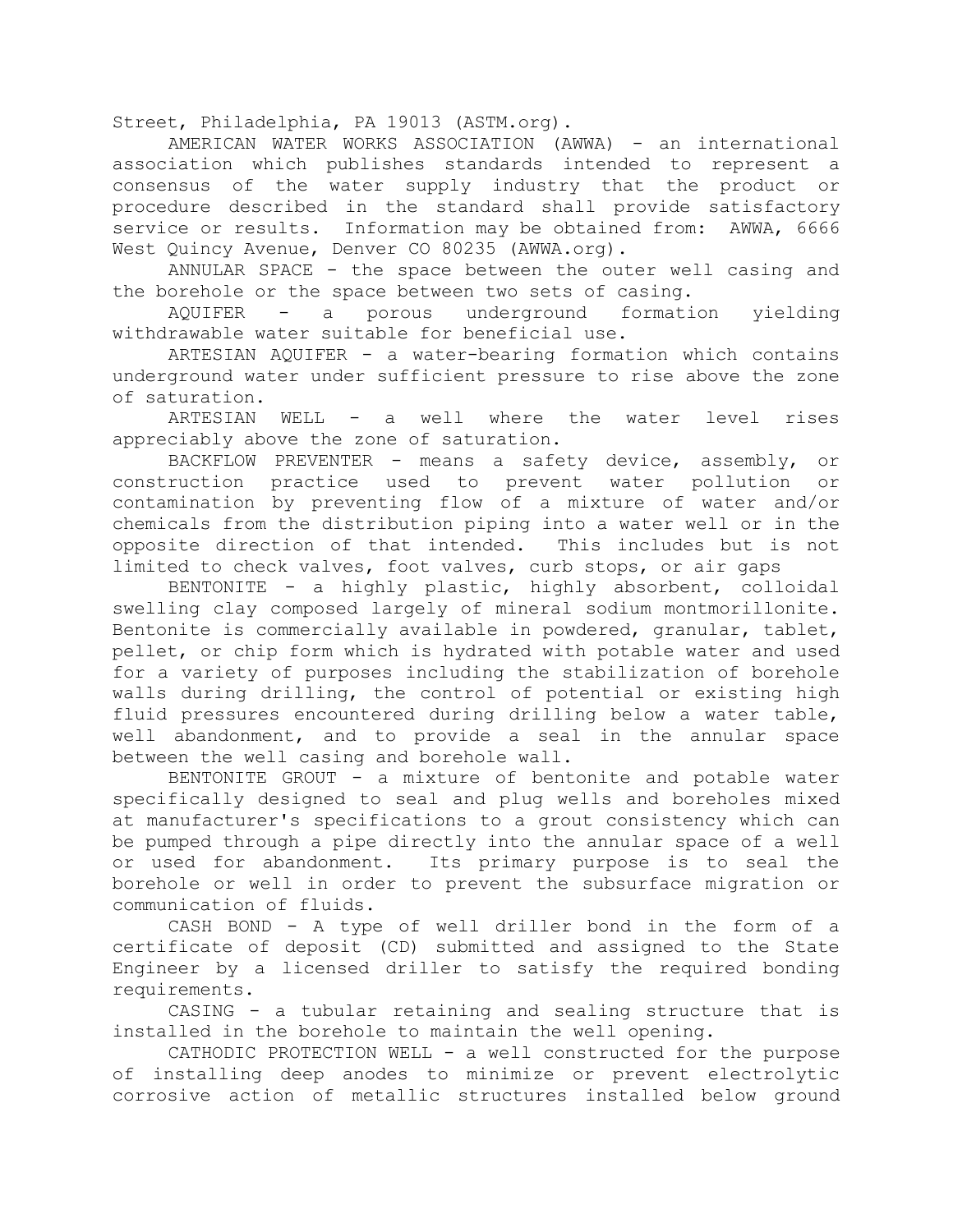surface, such as pipelines, transmission lines, well casings, storage tanks, or pilings.

CEASE AND DESIST ORDER - means an order issued by the State Engineer comprised of a red tag placed on a well rig at the well drilling location and a letter to the driller requiring that all well drilling activity at the well drilling location cease until such time as the order is lifted.

CLOSED-LOOP HEATING/COOLING EXCHANGE WELL - means the subsystem of a geothermal heat pump system that consists of the drilled vertical borehole into the Earth that is equipped with a heat exchange media conveyance tube (loop tube), and is grouted from the bottom of the vertical borehole to the Earth's surface at the drilling site. Construction of a geothermal heat pump loop well includes, in continuous order, drilling of the vertical borehole, placement of the loop tube to the bottom of the vertical borehole with the grout tremie, and grouting of the vertical borehole from the bottom of the vertical borehole to the Earth's surface at the drill site. Closed loop systems circulate a heat transfer fluid (such as water or a mixture of water and food grade/non-toxic anti-freeze) to exchange heat with the subsurface geological environment.

CONDUCTOR CASING - means the temporary or permanent casing used in the upper portion of the well bore to prevent collapse of the formation during the construction of the well or to conduct the gravel pack to the perforated or screened areas in the casing.

CONFINING UNIT - a geological layer either of unconsolidated material, usually clay or hardpan, or bedrock, usually shale, through which virtually no water moves.

CONSOLIDATED FORMATION - bedrock consisting of sedimentary, igneous, or metamorphic rock (e.g., shale, sandstone, limestone, quartzite, conglomerate, basalt, granite, tuff, etc.).

DEFAULT ORDER - means an order issued by the Presiding Officer after a well driller fails to attend a hearing in a well driller adjudicative proceeding. A Default Order constitutes a Final Judgment and Order.

DEWATERING WELL - a water extraction well constructed for the purpose of lowering the water table elevation, either temporarily or permanently, around a man-made structure or construction activity.

DISINFECTION - or disinfecting is the use of chlorine or other disinfecting agent or process approved by the state engineer, in sufficient concentration and contact time adequate to inactivate or eradicate bacteria such as coliform or other organisms.

DIVISION - means the Division of Water Rights. The terms Division and State Engineer may be used interchangeably in this rule.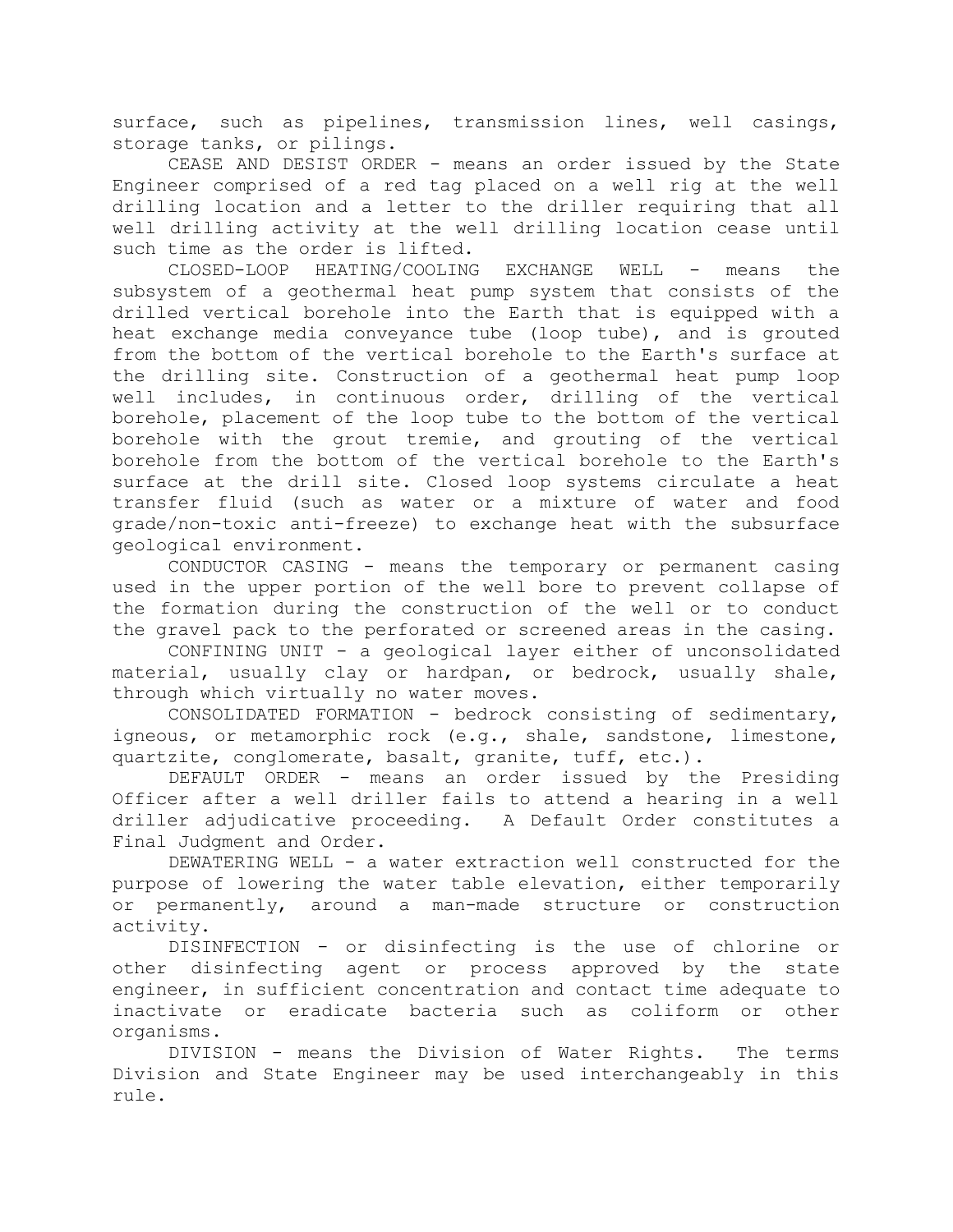DRAWDOWN - the difference in elevation between the static water level and the pumping water level in a well.

DRILL RIG - any power-driven percussion, rotary, boring, coring, digging, jetting, or augering machine used in the construction of a well or borehole.

EMERGENCY SITUATION - any situation where immediate action is required to protect life or property. Emergency status would also extend to any situation where life is not immediately threatened but action is needed immediately and it is not possible to contact the state engineer for approval. For example, it would be considered an emergency if a domestic well needed immediate repair over a weekend when the state engineer's offices are closed.

FILES - means information maintained in the Division's public records, which may include both paper and electronic information.

FINAL JUDGMENT AND ORDER - means a final decision issued by the Presiding Officer on the whole or a part of a well driller adjudicative proceeding. This definition includes "Default Orders."

GRAVEL PACKED WELL - a well in which filter material such as sand and/or gravel is placed in the annular space between the well intakes (screen or perforated casing) and the borehole wall to increase the effective diameter of the well and to prevent finegrained sediments from entering the well.

GROUNDWATER - subsurface water in a zone of saturation.

GROUT - a fluid mixture of Portland cement or bentonite with water of a consistency that can be forced through a pipe and placed as required. Upon approval, various additives such as sand, bentonite, and hydrated lime may be included in the mixture to meet different requirements.

HEATING/COOLING EXCHANGE SYSTEM - also known as GeoExchange, ground-source heat pump, geothermal heat pump, and ground-coupled heat pump; a heat pump that uses the Earth itself as a heat source (heating) and heat sink (cooling). It is coupled to the ground by means of a closed loop heat exchanger installed vertically underground or by physically pumping water from a well with an open loop systems and utilizing the thermal properties of the water to heat or cool.

HYDRAULIC FRACTURING - the process whereby water or other fluid is pumped with sand under high pressure into a well to fracture and clean-out the rock surrounding the well bore thus increasing the flow to the well.

INFRACTION NOTICE - means a notice issued by the Division to the well driller informing him of his alleged act or acts violating the Administrative Rules for Water Drillers and the infraction points that have been assessed against him.

ISSUED - means a document executed by an authorized delegate of the State Engineer (in the case of an Infraction Notice) or by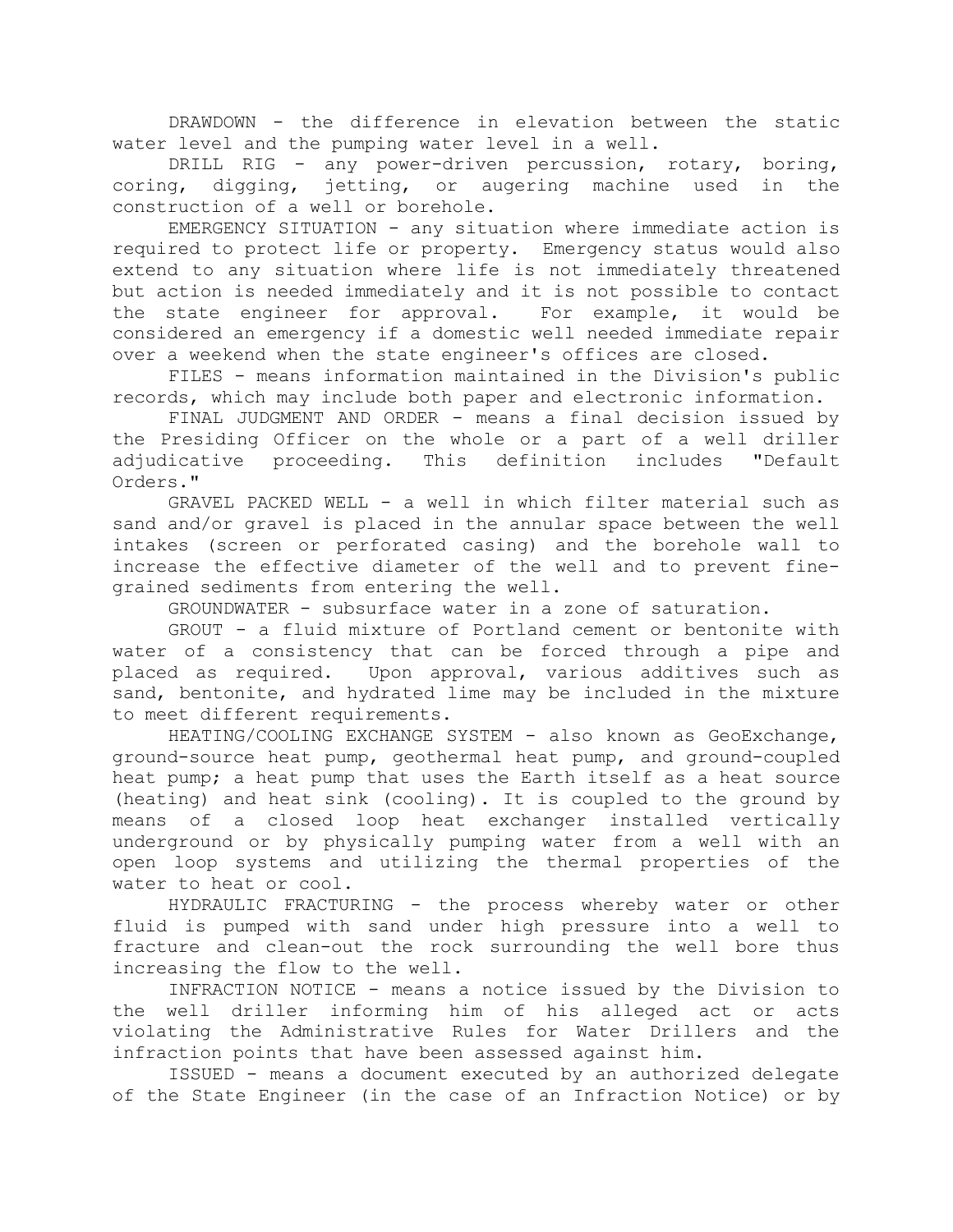the Presiding Officer (in the case of a Hearing Notice, Final Judgment and Order or other order related to a well driller adjudicative proceeding) and deposited in the mail.

LICENSE - means the express grant of permission or authority by the State Engineer to carry on the activity of well drilling.

LICENSED PUMP INSTALLER - means a qualified individual who has obtained a license from the Division and who is engaged in the installation, removal, alteration, or repair of pumps and pumping equipment for compensation.

LOG - means an official document or report that describes where, when, and how a regulated well was drilled, constructed, deepened, repaired, renovated, cleaned, developed, tested, equipped with pumping equipment, and/or abandoned. A Log shall be submitted to the Division by a licensee on forms provided by the Division including a Well Driller's Report, Well Abandonment Report, or Pump Installer's Report.

MONITOR WELL - a well, as defined under "well" in this section, that is constructed for the purpose of determining water levels, monitoring chemical, bacteriological, radiological, or other physical properties of ground water or vadose zone water.

NATIONAL SANITATION FOUNDATION (NSF) - a voluntary third party consensus standards and testing entity established under agreement with the U. S. Environmental Protection Agency (EPA) to develop testing and adopt standards and certification programs for all direct and indirect drinking water additives and products. Information may be obtained from: NSF, 3475 Plymouth Road, P O Box 1468, Ann Arbor, Michigan 48106 (NSF.org).

NEAT CEMENT GROUT -- cement (types I, II, III, V, highalumina, or a combination thereof) conforming to the ASTM Standard C150 (standard specification of Portland cement), with no more than six gallons of water per 94 pound sack (one cubic foot) of cement of sufficient weight density of not less than 15 lbs/gallon. One cubic yard of neat cement grout contains approximately 1993 pounds of Portland cement and not more than 127 gallons of clean water. Bentonite, controlled density fill (CDF), or fly ash shall not be added to neat cement grout unless state engineer approval is received.

NOMINAL SIZE - means the manufactured commercial designation of the diameter of a casing. An example would be casing with an outside diameter of 12 3/4 inches which may be nominally 12-inch casing by manufactured commercial designation.

OPEN-LOOP HEATING/COOLING EXCHANGE WELL - means a well system in which groundwater is extracted from a typical water production well and pumped through an above ground heat exchanger inside the heat pump system. Heat is either extracted or added by the primary refrigerant loop (primary loop refrigerant does not come into contact with the pumped water), and then the water is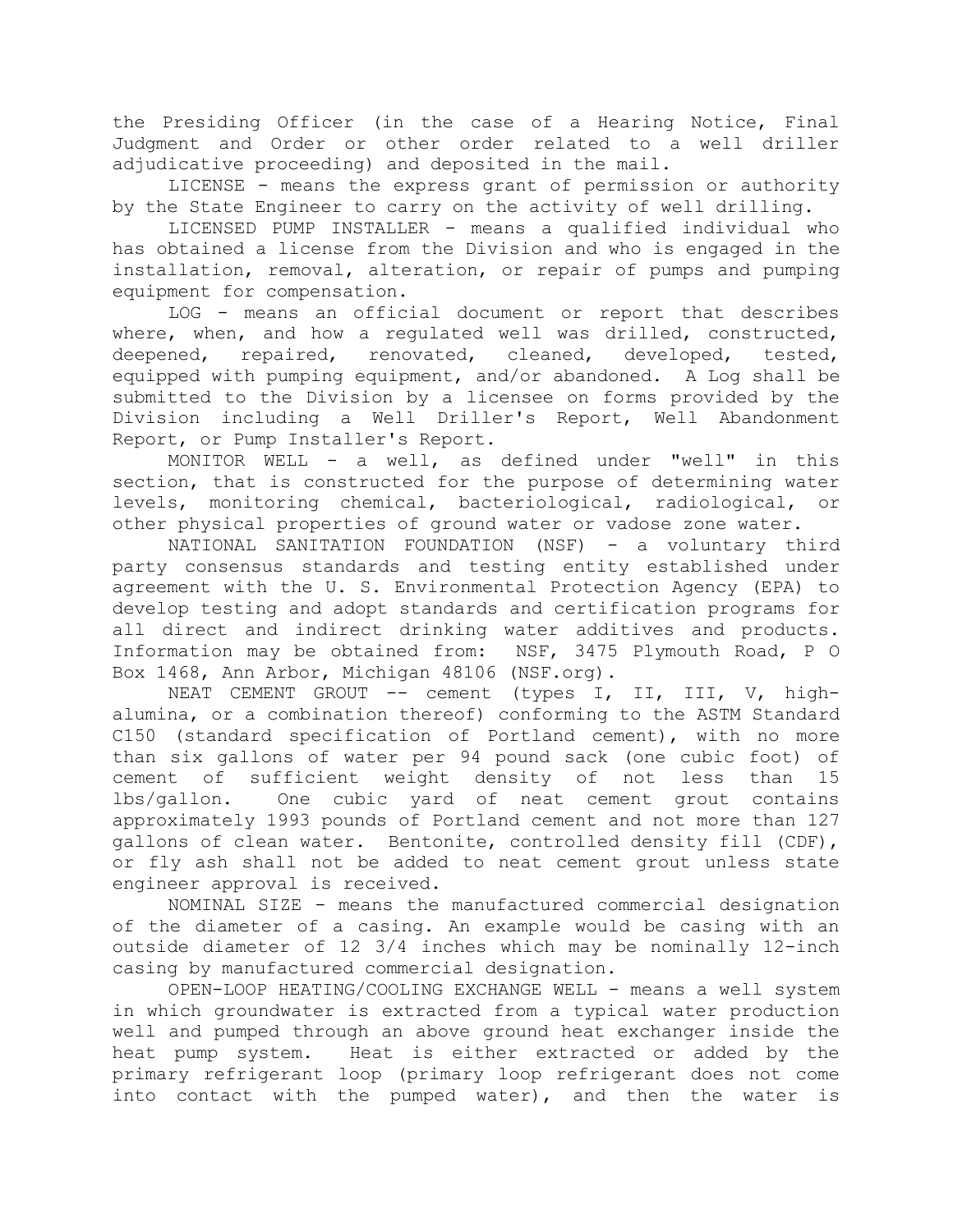returned to the same aquifer by injection through the original extraction well or through a separate injection well.

OPERATOR - a drill rig operator or pump rig operator is an individual who works under the direct supervision of a licensed Utah Water Well Driller or Pump Installer and who can be left in responsible charge of regulated well drilling or pump installation/repair activity using equipment that is under the direct control of the licensee.

PARTY means the State Engineer, an authorized delegate of the State Engineer, the well driller, the pump installer, or the affected well owner.

PIEZOMETER - a tube or pipe, open at the bottom in groundwater, and sealed along its length, used to measure hydraulic head or water level in a geologic unit.

PITLESS ADAPTER - a commercially manufactured devise designed for attachment to a well casing which allows buried pump discharge from the well and allows access to the interior of the well casing for installation or removal of the pump or pump appurtenances, while preventing contaminants from entering the well. Such devices protect the water and distribution lines from temperature extremes, permit extension of the casing above ground as required in Subsection R655-4-11.3.2 and allow access to the well, pump or system components within the well without exterior excavation or disruption of surrounding earth or surface seal.

PITLESS UNIT - a factory-assembled device with cap which extends the upper end of a well casing to above grade and is o constructed as to allow for buried pump discharge from the well and allows access to the interior of the well casing for installation or removal of the pump or pump appurtenances, while preventing contaminants from entering the well. Such devices protect the water and distribution lines from temperature extremes, permit extension of the casing above ground as required in Subsection R655-4-11.3.2 and allow access to the well, pump or system components within the well without exterior excavation or disruption of surrounding earth or surface seal.

POLLUTION - the alteration of the physical, thermal, chemical, or biological quality of, or the contamination of, any water that renders the water harmful, detrimental, or injurious to humans, animals, vegetation, or property, or to public health, safety, or welfare, or impairs the usefulness or the public enjoyment of the water for any or reasonable purpose.

POTABLE WATER - water supplied for human consumption, sanitary use, or for the preparation of food or pharmaceutical products which is free from biological, chemical, physical, and radiological impurities.

PRESIDING OFFICER - means an authorized delegate of the State Engineer who conducts a well driller adjudicative proceeding.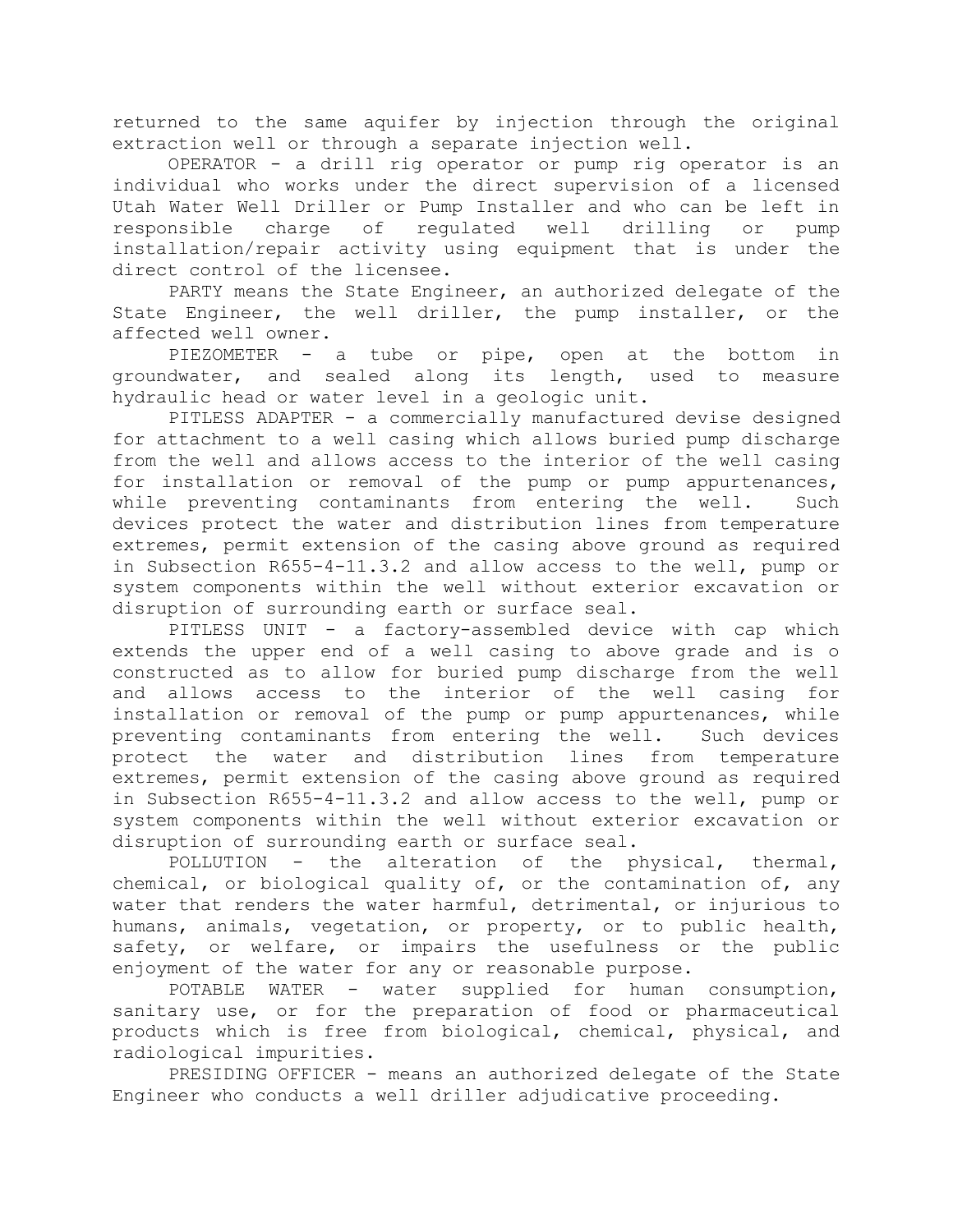PRESSURE GROUTING - a process by which grout is confined within the drillhole or casing by the use of retaining plugs or packers and by which sufficient pressure is applied to drive the grout slurry into the annular space or zone to be grouted.

PRIVATE WATER PRODUCTION WELL - a privately owned well constructed to supply water for any purpose which has been approved by the state engineer (such as irrigation, stockwater, domestic, commercial, industrial, etc.).

PROBATION - A disciplinary action that may be taken by the state engineer that entails greater review and regulation of well drilling activities but which does not prohibit a well driller from engaging in the well drilling business or operating well drilling equipment.

PROVISIONAL WELL - authorization granted by the state engineer to drill under a pending, unapproved water right, change or exchange application; or for the purpose of determining characteristics of an aquifer, or the existence of a useable groundwater source. Water from a provisional well cannot be put to beneficial use until the application has been approved.

PUBLIC WATER SYSTEM SUPPLY WELL - a well, either publicly or privately owned, providing water for human consumption and other domestic uses which has at least 15 service connections or regularly serves an average of at least 25 individuals daily for at least 60 days out of the year. Public Water System Supply Wells are also regulated by the Division of Drinking Water in the Utah Department of Environmental Quality (Section R309 of the Utah Administrative Code).

PUMP/PUMPING EQUIPMENT - means any equipment or materials utilized or intended for use in withdrawing or obtaining groundwater for any use.

PUMP INSTALLATION/REPAIR - means the procedure employed in the placement and preparation for operation of pumps and pumping equipment at the water well location, including all construction or repair involved in making entrance to the water well, which involves the breaking of the well seal.

PUMPING WATER LEVEL - the water level in a well after a period of pumping at a given rate.

RECORD - means the official collection of all written and electronic materials produced in a well driller adjudicative proceeding, including but not limited to Infraction Notices, pleadings, motions, exhibits, orders and testimony produced during the adjudicative proceedings, as well as the files of the Division as defined herein.

RED TAG - is a component of a "CEASE AND DESIST ORDER" in the form of a red colored tag placed on a well at a well drilling location

REGISTRATION - means the express grant of permission or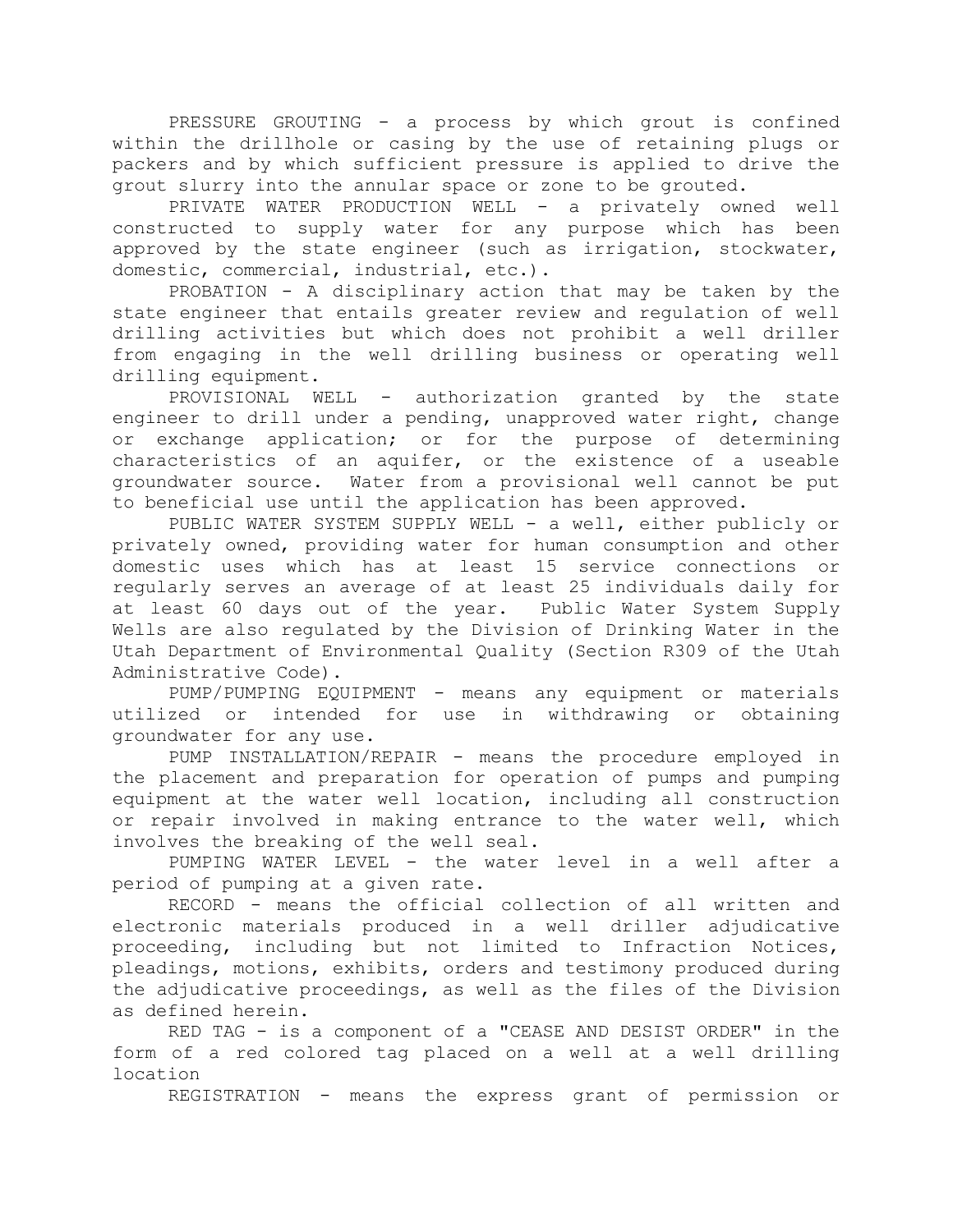authority by the State Engineer to carry on the activity of well drilling or pump installation under the supervision of a licensed well driller or pump installer.

REPAIRING, RENOVATING, AND DEEPENING - means the deepening, hydrofracturing, re-casing, perforating, re-perforating, installation of packers or seals, and any other material change in the design or construction of a well. Material changes include but are not limited to casing installation or modification including casing extensions, installation or modification of liner pipe, reaming or under reaming of the borehole, pitless unit installation or re-sealing.

REVOCATION - A disciplinary action that may be taken by the state engineer that rescinds the well driller's Utah Water Well Driller's License

SAND - a material having a prevalent grain size ranging from 2 millimeters to 0.06 millimeters.

SAND CEMENT GROUT - a grout consisting of equal parts by volume of cement conforming to ASTM standard C150 and clean sand/aggregate with no more than six (6) gallons of water per 94 pound sack (one cubic foot) of cement.

STANDARD DIMENSION RATIO (SDR) - the ratio of average outside pipe diameter to minimum pipe wall thickness.

STATE ENGINEER - the director of the Utah Division of Water Rights or any employee of the Division of Water Rights designated by the state engineer to act in administering these rules. The terms Division and State Engineer may be used interchangeably in this rule.

STATIC LEVEL - stabilized water level in a non-pumped well beyond the area of influence of any pumping well.

SURETY BOND - an indemnity agreement in a sum certain and payable to the state engineer, executed by the licensee as principal and which is supported by the guarantee of a corporation authorized to transact business as a surety in the State of Utah.

SUSPENSION - A disciplinary action that may be taken by the state engineer that prohibits the well driller from engaging in the well drilling business or operating well drilling equipment as a registered operator for a definite period of time and /or until certain conditions are met.

TEST WELL - authorization granted by the state engineer to drill under a Non-production well approval for the purpose of determining characteristics of an aquifer, or the existence of a useable groundwater source. Water from a Test Well cannot be put to beneficial use.

TREMIE PIPE - a device that carries materials such as seal material, gravel pack, or formation stabilizer to a designated depth in a drill hole or annular space.

UNCONSOLIDATED FORMATION - loose, soft, incoherent rock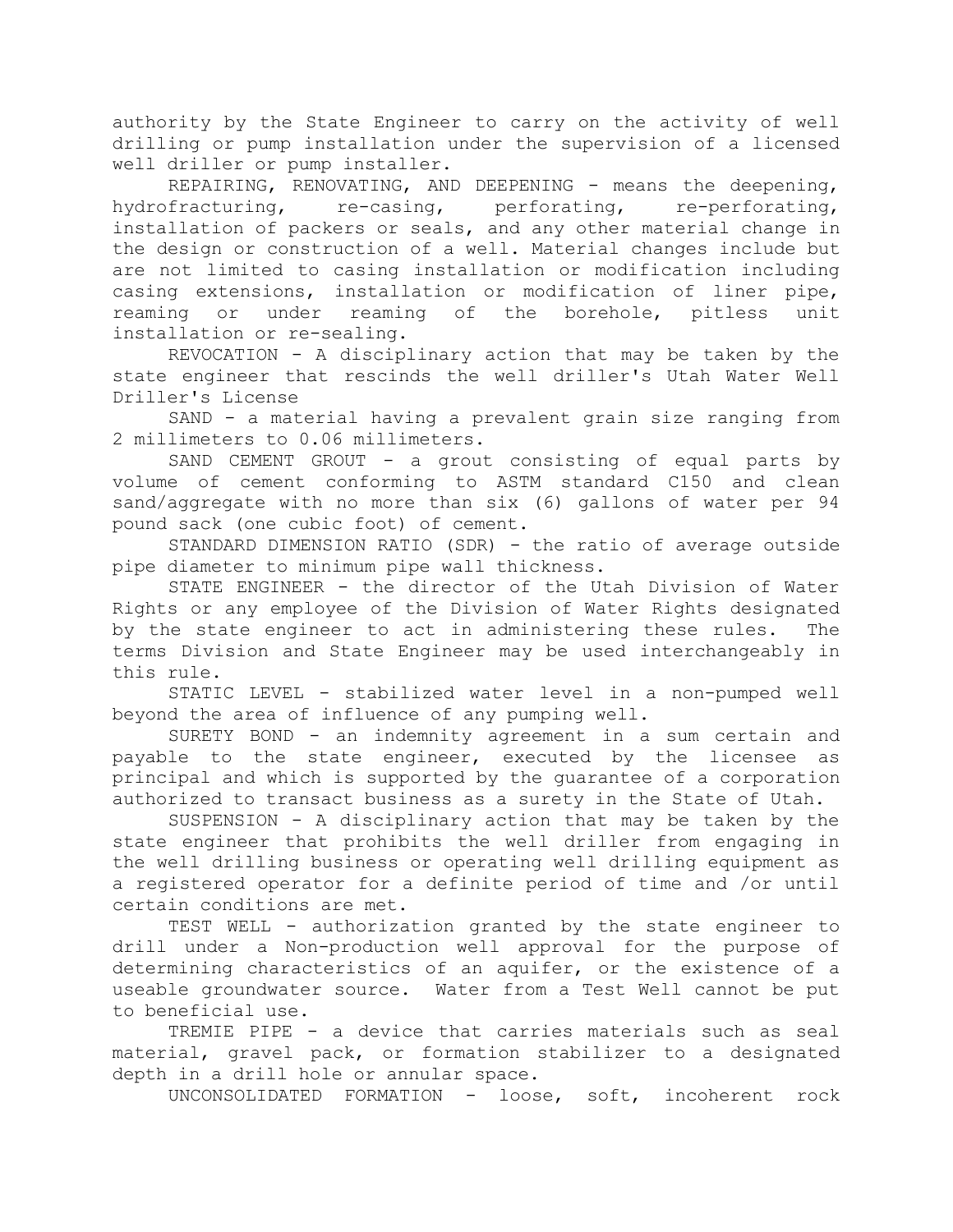material composed of sedimentary, igneous, or metamorphic rock which includes sand, gravel, and mixtures of sand and gravel. These formations are widely distributed and can possess good water storage and transmissivity characteristics.

UNHYDRATED BENTONITE - dry bentonite consisting primarily of granules, tablets, pellets, or chips that may be placed in a well or borehole in the dry state and hydrated in place by either formation water or by the addition of potable water into the well or borehole containing the dry bentonite. Unhydrated bentonite can be used for sealing and abandonment of wells.

VADOSE ZONE - the zone containing water under less than atmospheric pressure, including soil water, intermediate vadose water and capillary water. The zone extends from land surface to the zone of saturation or water table.

WATERTIGHT - a condition that does not allow the entrance, passage, or flow of water under normal operating conditions.

WELL - a horizontal or vertical excavation or opening into the ground made by digging, boring, drilling, jetting, augering, or driving or any other artificial method and left cased or open for utilizing or monitoring underground waters.

WELL DRILLER - any person who is licensed by the state engineer to construct water wells for compensation or otherwise. The licensed driller has total responsibility for the construction work in progress at the well drilling site.

WELL DRILLER BOND - A financial guarantee to the state engineer, in the form of a surety bond or cash bond, by which a licensed driller binds himself to pay the penal sum of \$5,000 to the state engineer in the event of significant noncompliance with the Administrative Rules for Water Wells.

WELL DRILLING - the act of drilling, constructing, deepening, replacing, repairing, renovating, cleaning, developing, or abandoning a well.

### **R655-4-3. Licenses and Registrations.**

3.1 General.

3.1.1 Section 73-3-25 of the Utah Code requires every person that drills, constructs, deepens, repairs, renovates, cleans, develops, tests, disinfects, installs/repairs pumps, and abandons a regulated well in the state to obtain a license from the state engineer. Licenses and registrations are not transferable. Applicants for well driller or pump installer licensure must meet all requirements in this subsection, and applicants cannot obtain a Utah license through reciprocity or comity with a similar license from other States or organizations.

3.1.2 Any person found to be performing regulated well activity without a valid license (well driller's license or pump installer's license, as applicable) or operator's registration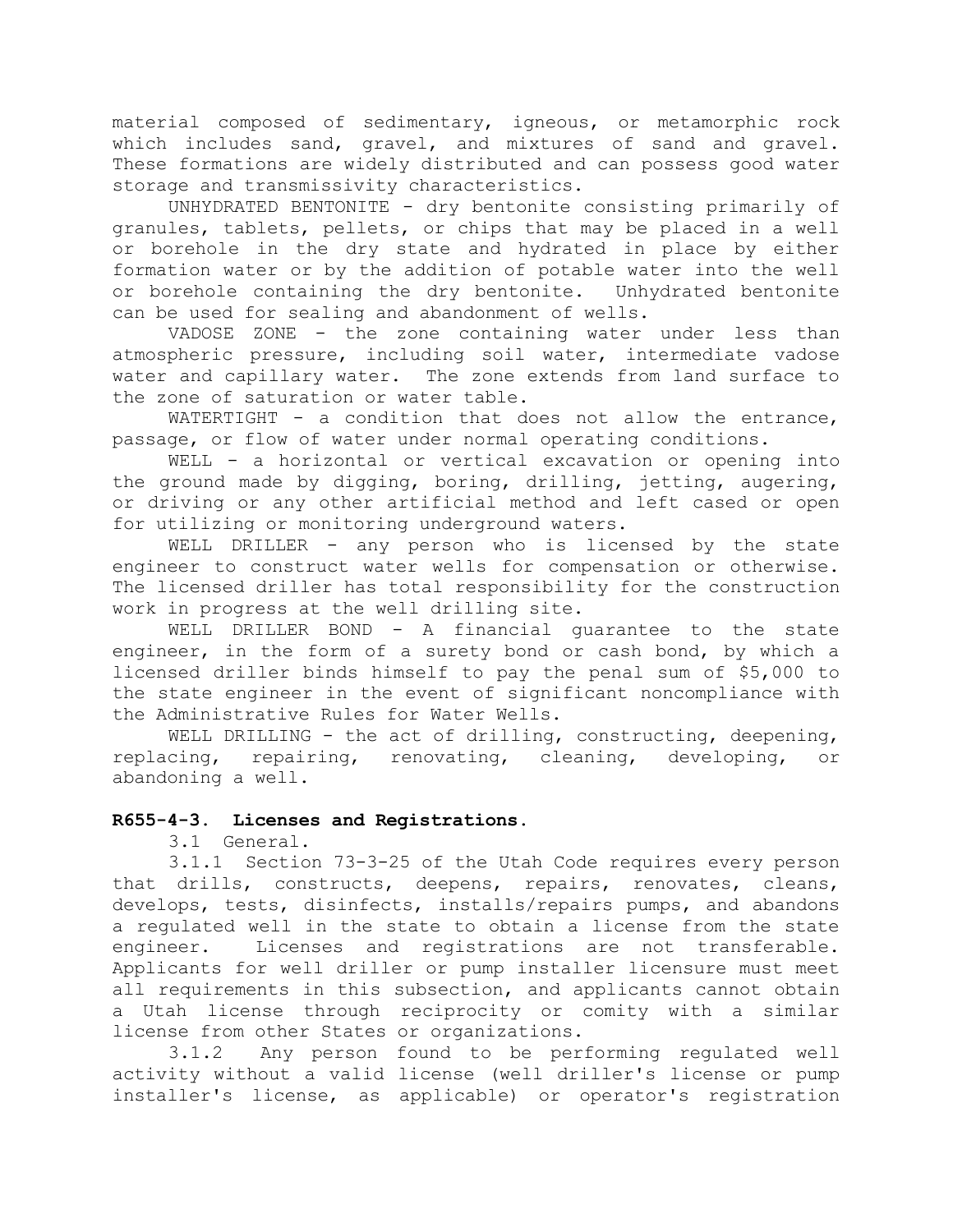will be ordered to cease and desist by the state engineer. The order may be made verbally but must also be followed by a written order. The order may be posted at an unattended well drilling site. A person found performing regulated well activities without a license will be subject to the state engineer's enforcement powers under Section 73-2-25 of the Utah Code (Related rules: Section R655-14 UAC) and subject to criminal prosecution under Section 73-3-26 of the Utah Code annotated, 1953.

3.2 Well Driller's License.

A Utah Well Driller's License allows an individual to perform regulated well activity including drilling, construction, deepening, repairing, renovating, cleaning, development, testing, disinfection, pump installation/repair, and abandonment of water wells and other regulated wells. An applicant must meet the following requirements to become licensed as a Utah Water Well Driller:

3.2.1 Applicants must be 21 years of age or older and be a citizen of the United States, or be lawfully entitled to remain and work in the United States in accordance with Section 63G-11- 104 UCA (Applicants must file a Division Lawful Presence Affidavit with the license application);

3.2.2 Complete and submit the application form provided by the state engineer.

3.2.3 Pay the application fee approved by the state legislature.

3.2.4 Provide documentation of experience according to the following standards:

3.2.4.1 Water well drillers shall provide documentation of at least two (2) years of full time prior water well drilling experience utilizing the applied for drilling methods with a licensed driller in good standing OR documentation of sixteen (16) applicable wells constructed by the applicant under the supervision of a licensed well driller in good standing.

3.2.4.2 Monitor well drillers shall provide documentation of at least two (2) years of full time prior monitor well drilling experience utilizing the applied for drilling methods with a licensed driller in good standing OR documentation of thirty two (32) wells constructed by the applicant under the supervision of a licensed well driller in good standing.

3.2.4.3 Heating/cooling exchange and other non-production well drillers must provide documentation of at least six (6) months of full time prior well drilling experience utilizing the applied for drilling methods with a licensed driller in good standing AND documentation of sixteen (16) well drilling projects constructed by the applicant under the supervision of a licensed well driller in good standing.

3.2.4.4 A copy of the well log for each well constructed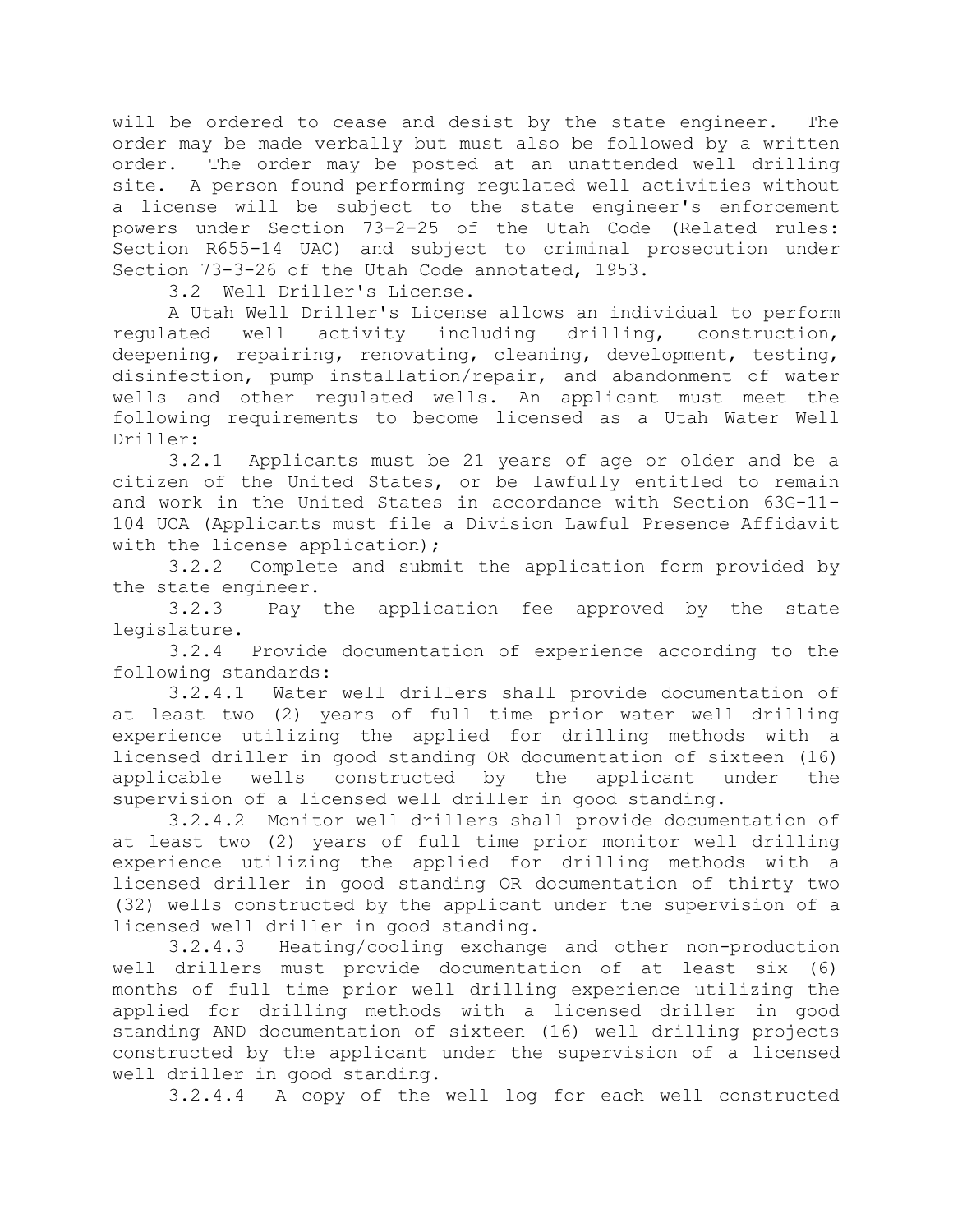must be provided. The documentation must also show the applicant's experience with each type of drilling rig to be listed on the license. Acceptable documentation will include registration with the Division of Water Rights, letters from licensed well drillers (Utah or other states), or a water well drilling license granted by another state, etc.

3.2.4.5 Successful completion of training/education in well drilling, geology, map reading, and other related subjects may be substituted for up to, but not exceeding, twenty five percent of the required drilling experience, and for up to, but not exceeding, twenty five percent of the required drilled wells or well drilling projects. The state engineer will determine the number of months of drilling experience and the number of drilled wells that will be credited for the classroom study.

3.2.4.6 A limited or restricted license can be obtained in subcategories of activity including well cleaning, well renovation, well abandonment, and well development/testing. Testing requirements for these license subcategories will be reduced or limited in accordance with the level of activity.

3.2.5 File a well driller bond in the sum of \$5,000 with the Division of Water Rights payable to the state engineer. The well driller bond must be filed under the conditions and criteria described in Section 4-3.9.

3.2.6 Obtain a score of at least 70% on each of the written licensing examinations required and administered by the state engineer. The required examinations test the applicant's knowledge of:

a. The Administrative Rules for Water Wells and Utah water law as it pertains to underground water;

b. The minimum construction standards established by the state engineer for water well construction;

c. Geologic formations and proper names used in describing underground material types;

d. Reading maps and locating points from descriptions based on section, township, and range;

e. Groundwater geology and the occurrence and movement of groundwater;

f. The proper operating procedures and construction methods associated with the various types of water well drilling rigs. (A separate test is required for each type of water well drilling rig to be listed on the license).

3.2.7 Demonstrate proficiency in resolving problem situations that might be encountered during the construction of a water well by passing an oral examination administered by the state engineer.

3.3 Drill Rig Operator's Registration.

An applicant must meet the following requirements to become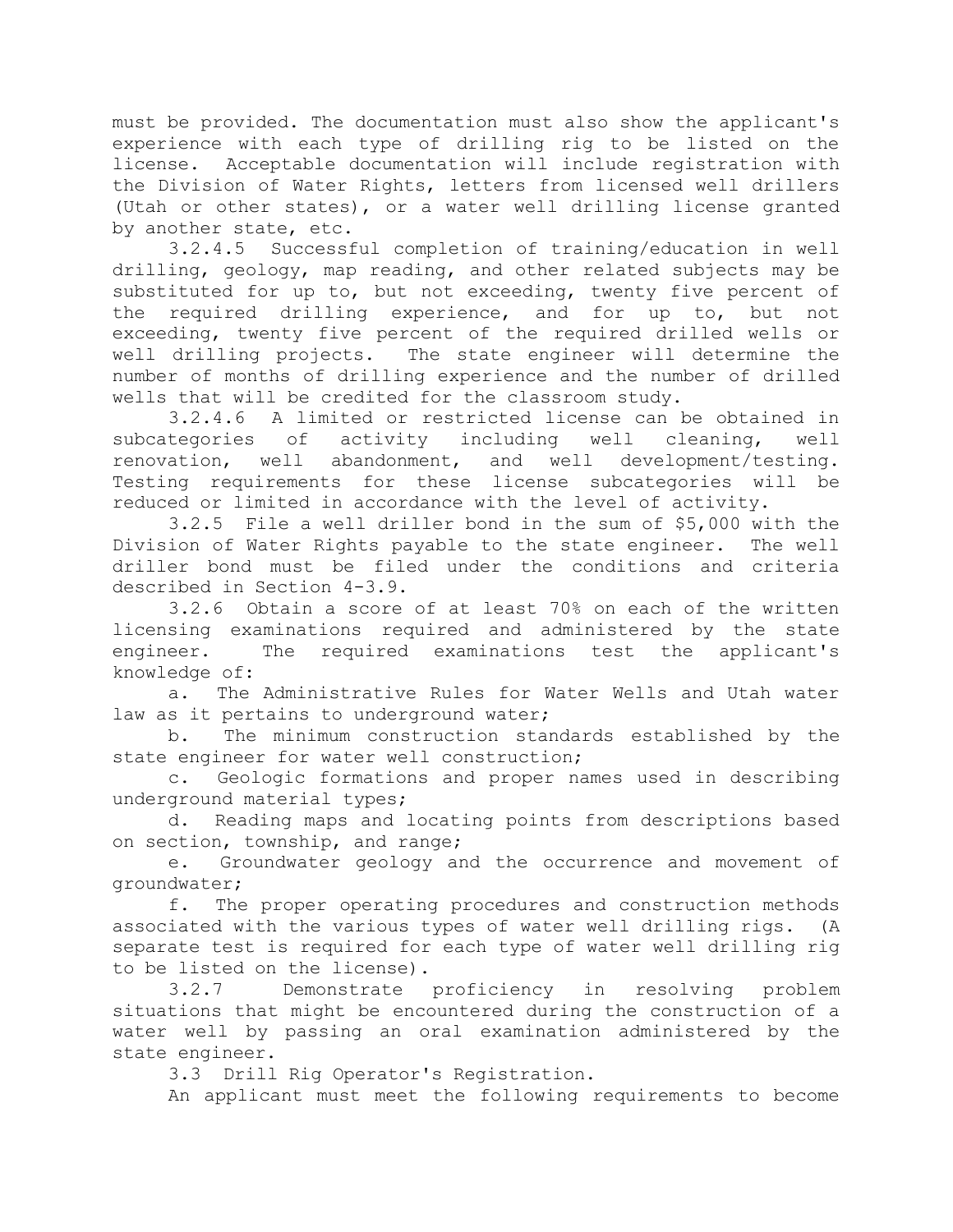registered as a drill rig operator:

3.3.1 Applicants must be 18 years of age or older and be a citizen of the United States, or be lawfully entitled to remain and work in the United States in accordance with Section 63G-11- 104 UCA (Applicants must file a Division Lawful Presence Affidavit with the operator application).

3.3.2 Complete and submit the application form provided by the state engineer.

3.3.3 Pay the application fee approved by the state legislature.

3.3.4 Provide documentation of at least six (6) months of prior water well drilling experience with a licensed driller in good standing. The documentation must show the applicant's experience with each type of drilling rig to be listed on the registration. Acceptable documentation will include letters from licensed well drillers or registration as an operator in another state.

3.3.5 Obtain a score of at least 80% on a written examination of the minimum construction standards established by the state engineer for water well construction. The test will be provided to the licensed well driller by the state engineer. The licensed well driller will administer the test to the prospective operator and return it to the state engineer for scoring.

3.4 Pump Installer's License.

A Utah Pump Installer's License allows an individual to perform regulated pump activity including pump removal, installation, and repair in water wells and other regulated wells. A licensed pump installer can also clean, develop, pump test, and disinfect a regulated well. An individual (does not include entities such as businesses, corporations, governments, water systems, and municipalities) can perform pump installation and repair work on their own well on their own property without obtaining a Pump Installer's License. An applicant must meet the following requirements to become licensed as a Utah Pump Installer:

3.4.1 Applicants must be 21 years of age or older and be a citizen of the United States, or be lawfully entitled to remain and work in the United States in accordance with Section 63G-11- 104 UCA (Applicants must file a Division Lawful Presence Affidavit with the license application).

3.4.2 Complete and submit the application form provided by the state engineer.

3.4.3 Pay the application fee approved by the state legislature.

3.4.4 Provide documentation of experience of at least two (2) years of full time prior water well pump installation and repair experience with a driller or pump installer in good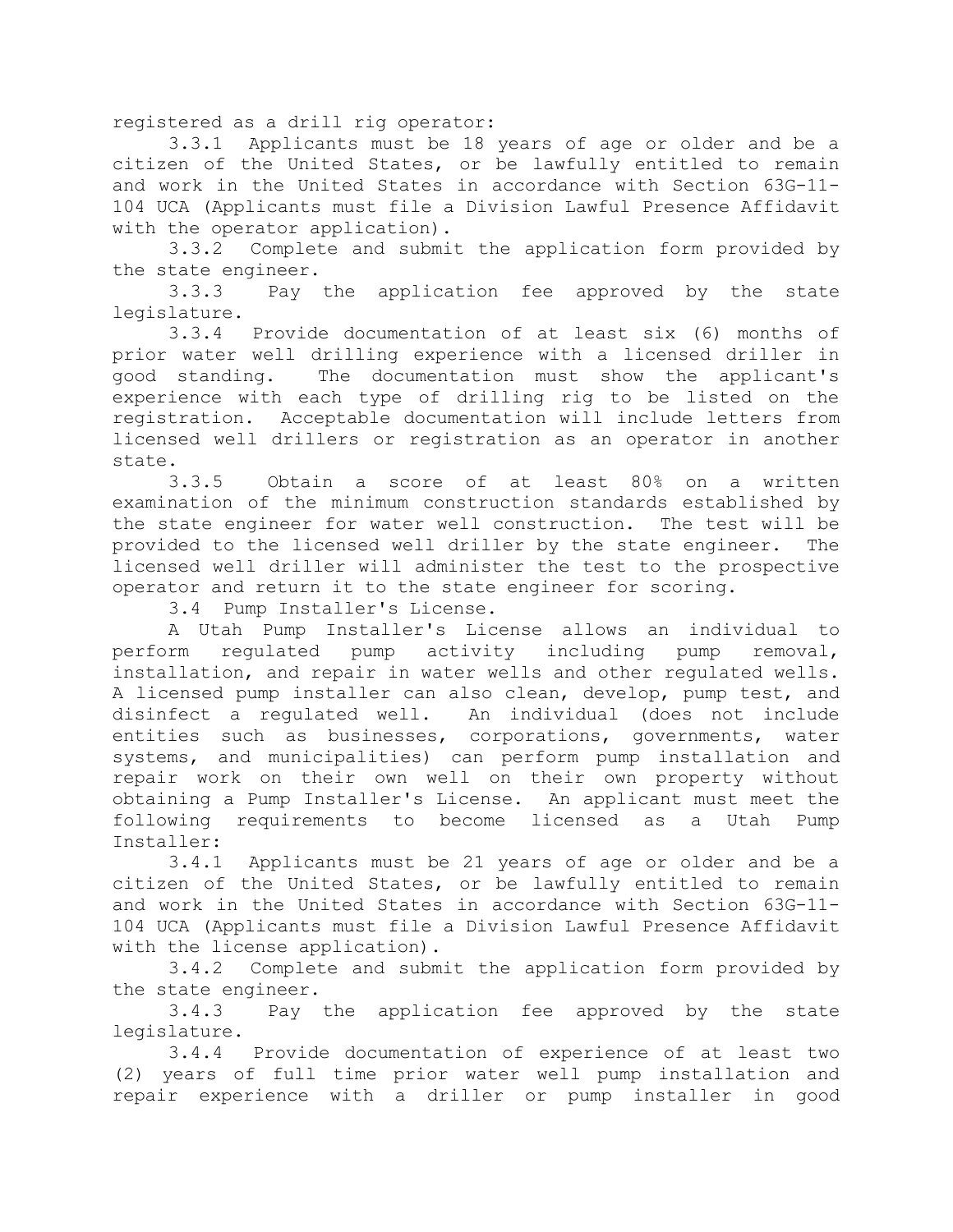standing

3.4.4.4 The documentation must show the applicant's experience with each type of pump rig to be listed on the license. Acceptable documentation will include registration with the Division of Water Rights, reference letters from licensed well drillers/pump installers (Utah or other states), or a license granted by another state, etc.

3.4.4.5 Successful completion of training/education in pump installation/repair and other related subjects may be substituted for up to, but not exceeding, twenty five percent of the required pump experience. The state engineer will determine the number of months of drilling experience that will be credited for the classroom study.

3.4.5 File a pump installer bond in the sum of \$5,000 with the Division of Water Rights payable to the state engineer. The bond must be filed under the conditions and criteria described in Section 4-3.9.

3.4.6 Obtain a score of at least 70% on each of the written licensing examinations required and administered by the state engineer. The required examinations test the applicant's knowledge of:

a. The Administrative Rules for Water Wells and Utah water law as it pertains to underground water;

b. The minimum construction standards established by the state engineer pertaining to pump installation and repair;

c. Groundwater protection procedures and standards applicable to pump installation and repair work on wells;

d. The proper operating procedures and methods associated with pump installation and repair.

3.4.7 Demonstrate proficiency in resolving problem situations that might be encountered during pump installation and repair of a water well by passing an oral examination administered by the state engineer.

3.5 Pump Rig Operator's Registration.

An applicant must meet the following requirements to become registered as a pump rig operator:

3.5.1 Applicants must be 18 years of age or older and be a citizen of the United States, or be lawfully entitled to remain and work in the United States in accordance with Section 63G-11- 104 UCA (Applicants must file a Division Lawful Presence Affidavit with the license application).

3.5.2 Complete and submit the application form provided by the state engineer.

3.5.3 Pay the application fee approved by the state legislature.

3.5.4 Provide documentation of at least six (6) months of prior pump installation and repair experience with a licensed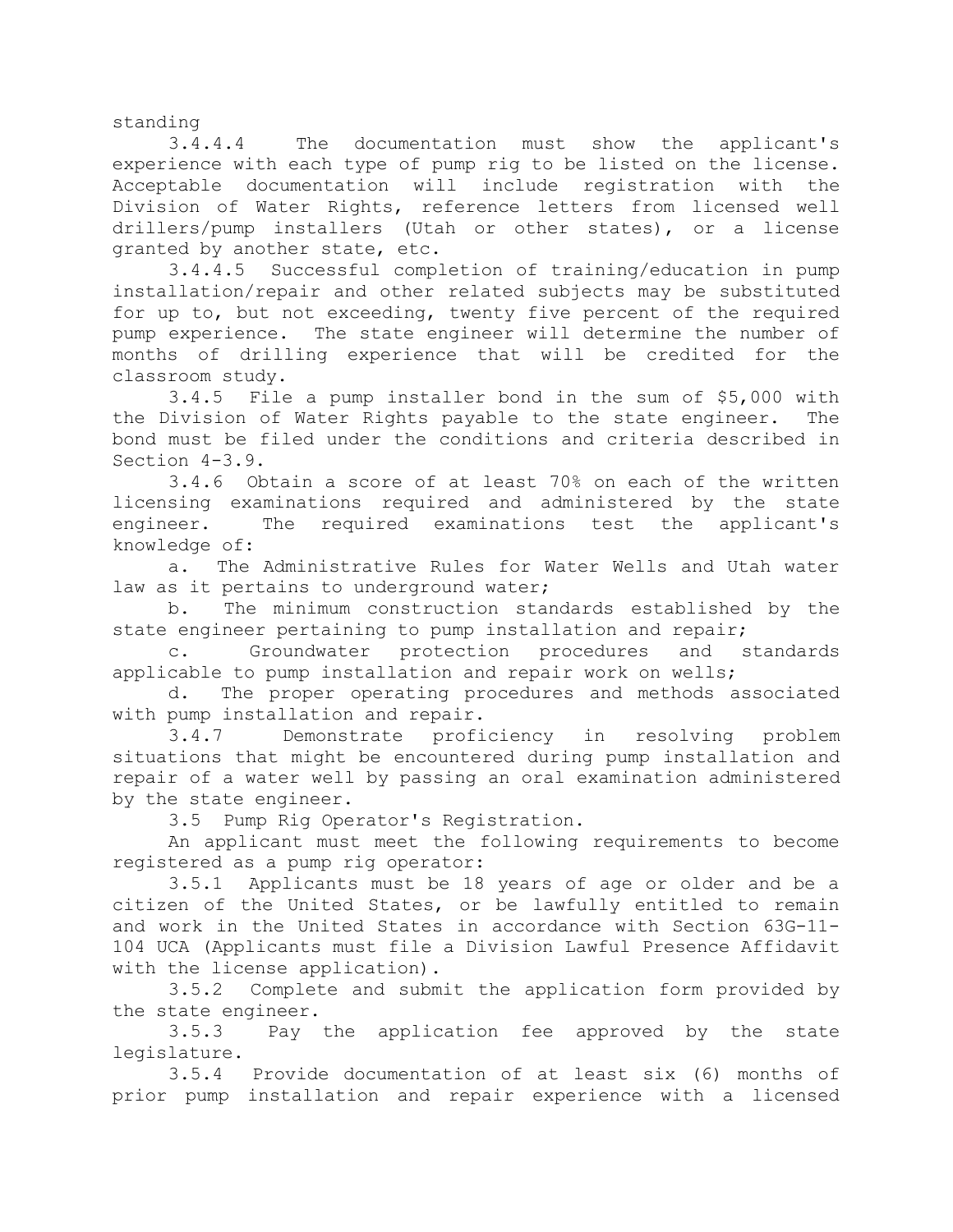driller or pump installer in good standing. Acceptable documentation will include letters from licensed well drillers or registration as an operator in another state.

3.5.5 Obtain a score of at least 80% on a written examination of the minimum construction standards established by the state engineer for pump installation and repair. The test will be provided to the licensed pump installer/well driller by the state engineer. The licensed pump installer/well driller will administer the test to the prospective operator and return it to the state engineer for scoring.

3.6 Conditional, Restricted, or Limited Licenses.

The state engineer may issue a restricted, conditional, or limited license to an applicant based on prior drilling experience.

3.7 Refusal to Issue a License or Registration.

The state engineer may, upon investigation and after a hearing, refuse to issue a license or a registration to an applicant if it appears the applicant has not had sufficient training or experience to qualify as a competent well driller, pump installer, or operator.

3.8 Falsified Applications.

The state engineer may, upon investigation and after a hearing, revoke a license or a registration in accordance with Section 5.6 if it is determined that the original application contained false or misleading information.

3.9 Well Driller/Pump Installer Bond.

3.9.1 General

3.9.1.1. In order to become licensed and to continue licensure, well drillers and pump installers must file a bond in the form of a surety bond or cash bond, approved by the state engineer, in the sum of five thousand dollars (\$5,000) with the Division of Water Rights, on a form provided by the Division, which is conditioned upon proper compliance with the law and these rules and which is effective for the licensing period in which the license is to be issued. The bond shall stipulate the obligee as the "Office of the State Engineer". The bond is penal in nature and is designed to ensure compliance by the licensed well driller or pump installer to protect the groundwater resource, the environment, and public health and safety. The bond may only be exacted by the state engineer for the purposes of investigating, repairing, or abandoning wells in accordance with applicable rules and standards. No other person or entity may initiate a claim against the bond. Lack of a current and valid bond shall be deemed sufficient grounds for denial or discontinuation of a driller's/pump installer's license. The well driller/pump installer bond may consist of a surety bond or a cash bond as described below.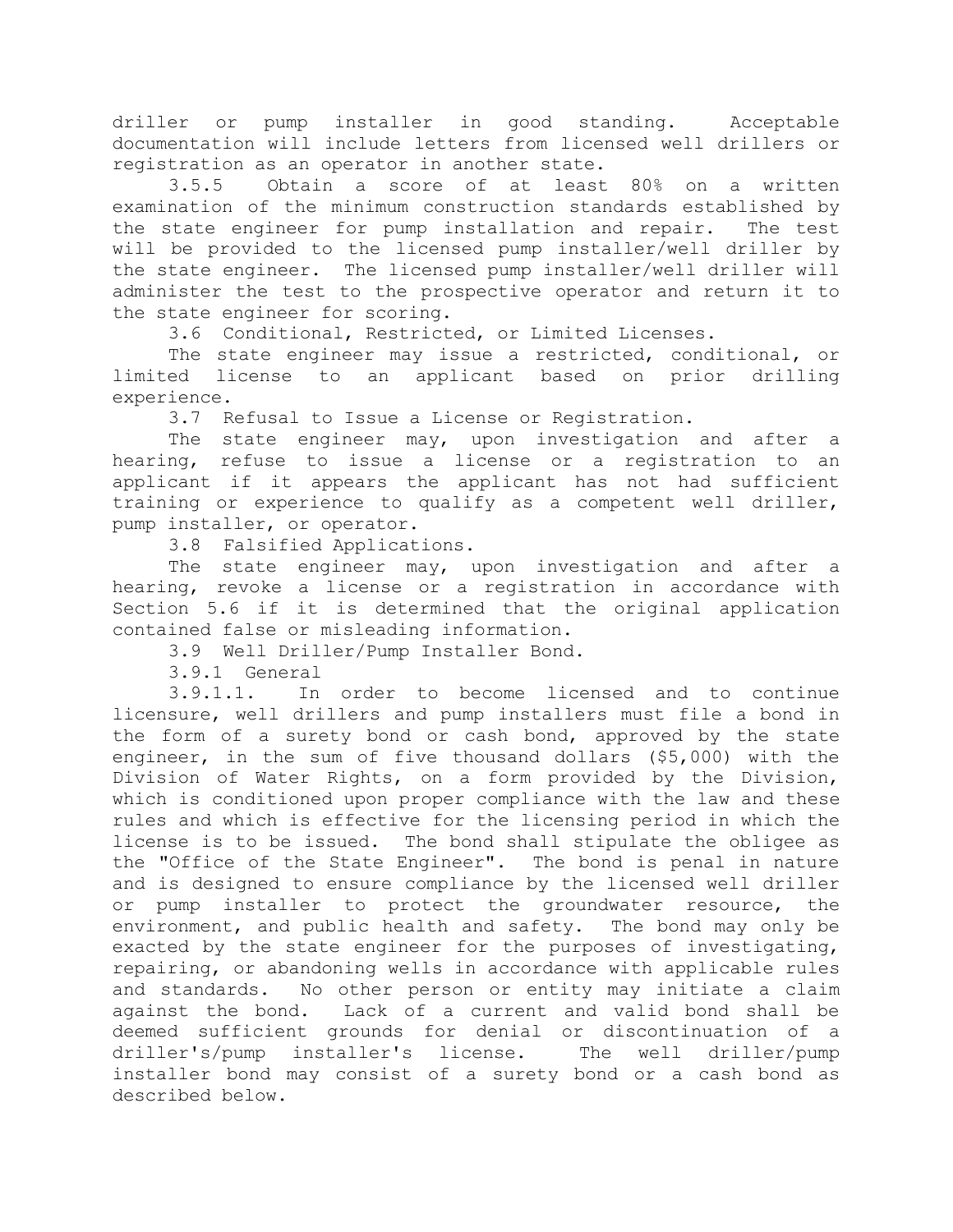3.9.2 Surety Bonds.

3.9.2.1. The licensee and a surety company or corporation authorized to do business in the State of Utah as surety shall bind themselves and their successors and assigns jointly and severally to the state engineer for the use and benefit of the public in full penal sum of five thousand dollars (\$5,000). The surety bond shall specifically cover the licensee's compliance with the Administrative Rules for Water Wells found in R655-4 of the Utah Administrative Code. Forfeiture of the surety bond shall be predicated upon a failure to drill, construct, repair, renovate, deepen, clean, develop, test, disinfect, perform pump work, or abandon a regulated well in accordance with these rules (R655-4 UAC). The bond shall be made payable to the 'Utah State Engineer' upon forfeiture. The surety bond must be effective and exactable in the State of Utah.

3.9.2.2. The bond and any subsequent renewal certificate shall specifically identify the licensed individual covered by the bond (company names may be included on the bond, but the licensed driller name must be included). The licensee shall notify the state engineer of any change in the amount or status of the bond. The licensee shall notify the state engineer of any cancellation or change at least thirty (30) days prior to the effective date of such cancellation or change. Prior to the expiration of the 30 day notice of cancellation, the licensee shall deliver to the state engineer a replacement surety bond or transfer to a cash bond. If such a bond is not delivered, all activities covered by the license and bond shall cease at the expiration of the 30 day period. Termination shall not relieve the licensee or surety of any liability for incidences that occurred during the time the bond was in force.

3.9.2.3. Before the bond is forfeited by the licensee and exacted by the state engineer, the licensee shall have the option of resolving the noncompliance to standard either by personally doing the work or by paying to have another licensed driller do the work. If the licensee chooses not to resolve the problem that resulted in noncompliance, the entire bond amount of five thousand dollars (\$5,000) shall be forfeited by the surety and expended by the state engineer to investigate, repair or abandon the well(s) in accordance with the standards in R655-4 UAC. Any excess there from shall be retained by the state engineer and expended for the purpose of investigating, repairing, or abandoning wells in accordance with applicable rules and standards. All claims initiated by the state engineer against the surety bond will be made in writing.

3.9.2.4. The bond of a surety company that has failed, refused or unduly delayed to pay, in full, on a forfeited bond is not approvable.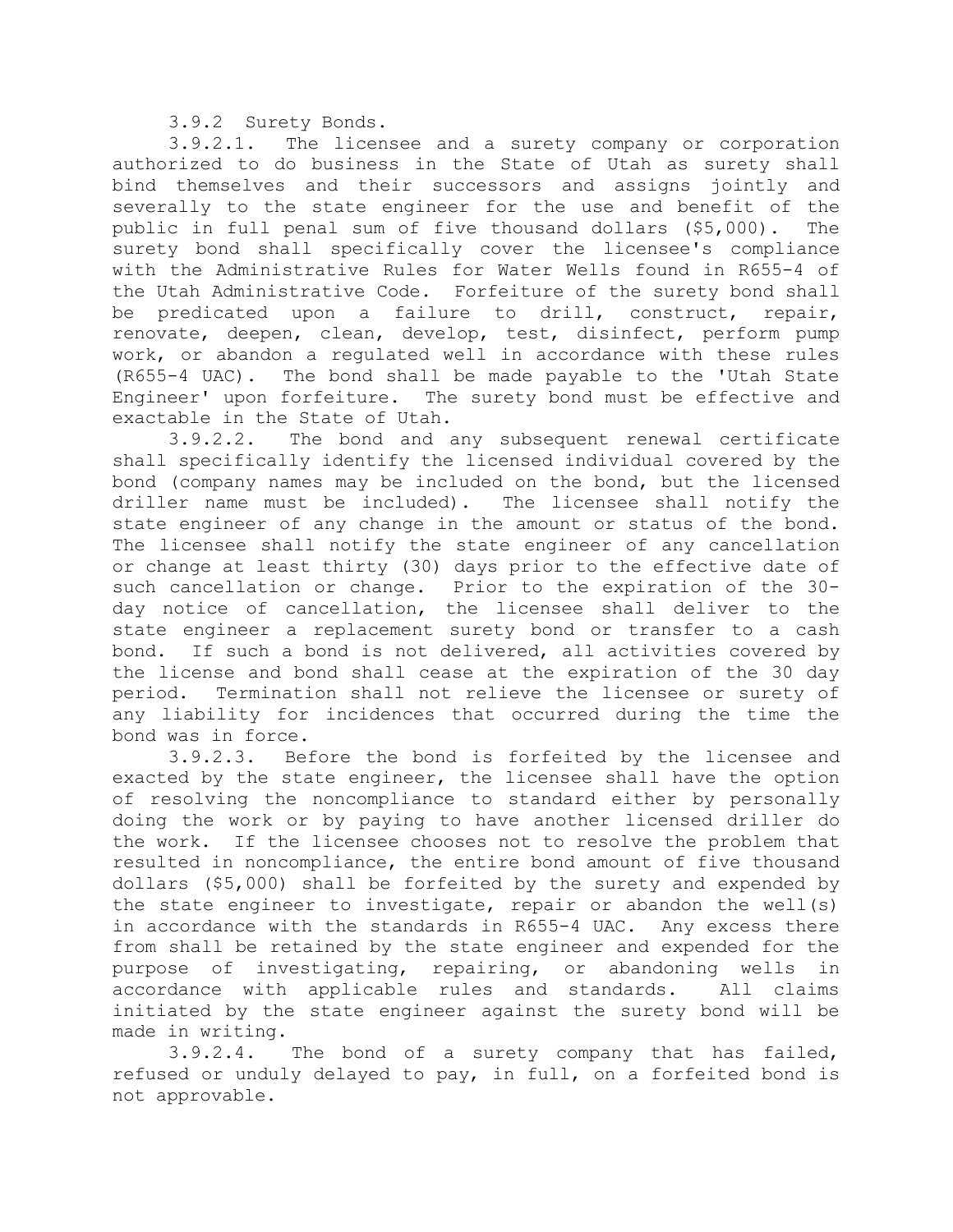3.9.3 Cash Bonds.

3.9.3.1. The requirements for the well driller/pump installer bond may alternatively be satisfied by a cash bond in the form of a certificate of deposit (CD) for the amount of five thousand dollars (\$5,000) issued by a federally insured bank or credit union with an office(s) in the State of Utah. The cash bond must be in the form of a CD. Cash, savings accounts, checking accounts, letters of credit, etc., are not acceptable cash bonds. The CD shall specifically identify the licensed individual covered by that fund. The CD shall be automatically renewable and fully assignable to the state engineer. CD shall state on its face that it is automatically renewable.

3.9.3.2. The cash bond shall specifically cover the licensee's compliance with well drilling rules found in R655-4 of the Utah Administrative Code. The CD shall be made payable or assigned to the state engineer and placed in the possession of the state engineer. If assigned, the state engineer shall require the bank or credit union issuing the CD to waive all rights of setoff or liens against those CD. The CD, if a negotiable instrument, shall be placed in the state engineer's possession. If the CD is not a negotiable instrument, the CD and a withdrawal receipt, endorsed by the licensee, shall be placed in the state engineer's possession.

3.9.3.3. The licensee shall submit CDs in such a manner which will allow the state engineer to liquidate the CD prior to maturity, upon forfeiture, for the full amount without penalty to the state engineer. Any interest accruing on a CD shall be for the benefit of the licensee.

3.9.3.4. The period of liability for a cash bond is five (years) after the expiration, suspension, or revocation of the license. The cash bond will be held by the state engineer until the five year period is over, then it will be relinquished to the licensed driller. In the event that a cash bond is replaced by a surety bond, the period of liability, during which time the cash bond will be held by the state engineer, shall be five (5) years from the date the new surety bond becomes effective.

3.9.4 Exacting a Well Driller/Pump Installer Bond.

3.9.4.1. If the state engineer determines, following an investigation and a hearing in accordance with the process defined in Sections  $4-5$ ,  $4-6$ , and  $4-7$ , that the licensee has failed to comply with the Administrative Rules for Water Wells and refused to remedy the noncompliance, the state engineer may suspend or revoke a license and fully exact the well driller bond and deposit the money as a non-lapsing dedicated credit.

3.9.4.2. The state engineer may expend the funds derived from the bond to investigate or correct any deficiencies which could adversely affect the public interest resulting from non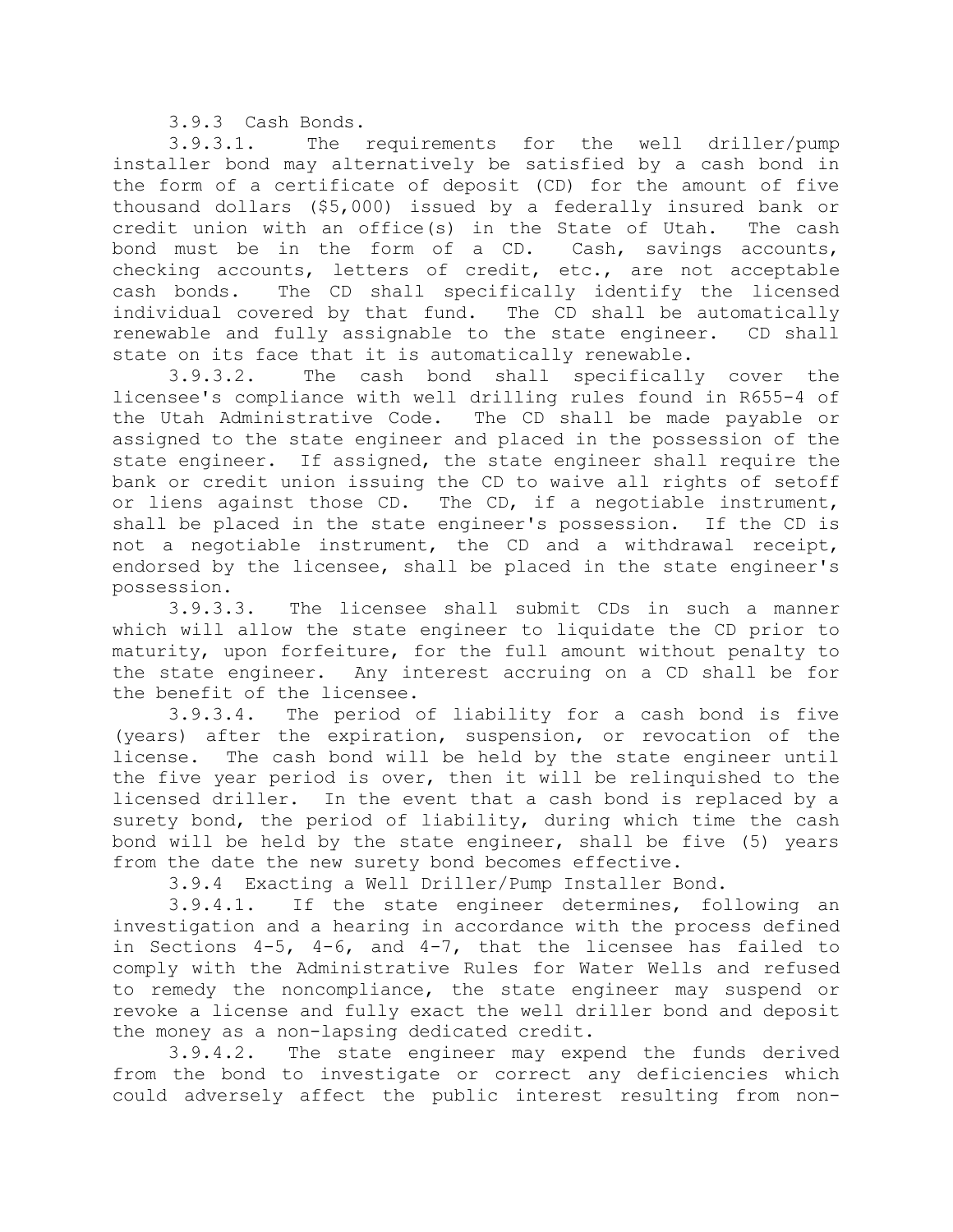compliance with the Administrative Rules by any well driller/pump installer.

3.9.4.3. The state engineer shall send written notification by certified mail, return receipt requested, to the licensee and the surety on the bond, if applicable, informing them of the determination to exact the well driller bond. The state engineer's decision regarding the noncompliance will be attached to the notification which will provide facts and justification for bond exaction. In the case of a surety bond exaction, the surety company will then forfeit the total bond amount to the state engineer. In the case of a cash bond, the state engineer will cash out the CD. The exacted well driller bond funds may then be used by the state engineer to cover the costs of well investigation, repair, and/or abandonment.

### **R655-4-4. Administrative Requirements and General Procedures.**

4.1 Authorization to Drill or Conduct Regulated Activity. The well driller shall make certain that a valid authorization or approval to drill exists before engaging in regulated well drilling activity. Authorization to drill shall consist of a valid 'start card' based on any of the approvals listed below. Items 4.1.1 through 4.1.12 allow the applicant to contract with a well driller to drill, construct, deepen, replace, repair, renovate, or abandon exactly one well at each location listed on the start card or approval form. The drilling of multiple borings/wells at an approved location/point of diversion is not allowed without authorization from the state engineer's office. Most start cards list the date when the authorization to drill expires. If the expiration date has passed, the start card and authorization to engage in regulated drilling activity is no longer valid. If there is no expiration date on the start card, the driller must contact the state engineer's office to determine if the authorization to drill is still valid. When the work is completed, the permission to drill is terminated. Preauthorization or pre-approval of pump installation/repair work, well cleaning, development, testing, and disinfection is not required. A well renovation permit is required if an existing well is to be modified by activities such as deepening, casing/seal/gravel pack repair/renovation, liner installation, pitless adapter/unit installation, and perforating/screen installation. A well renovation permit is not required if the well is not modified by activities such as cleaning, development, testing, disinfection, and pump work.

4.1.1 An approved application to appropriate.

4.1.2 A provisional well approval letter (also known as a Rush Letter Approval).

An approved provisional well letter grants authority to drill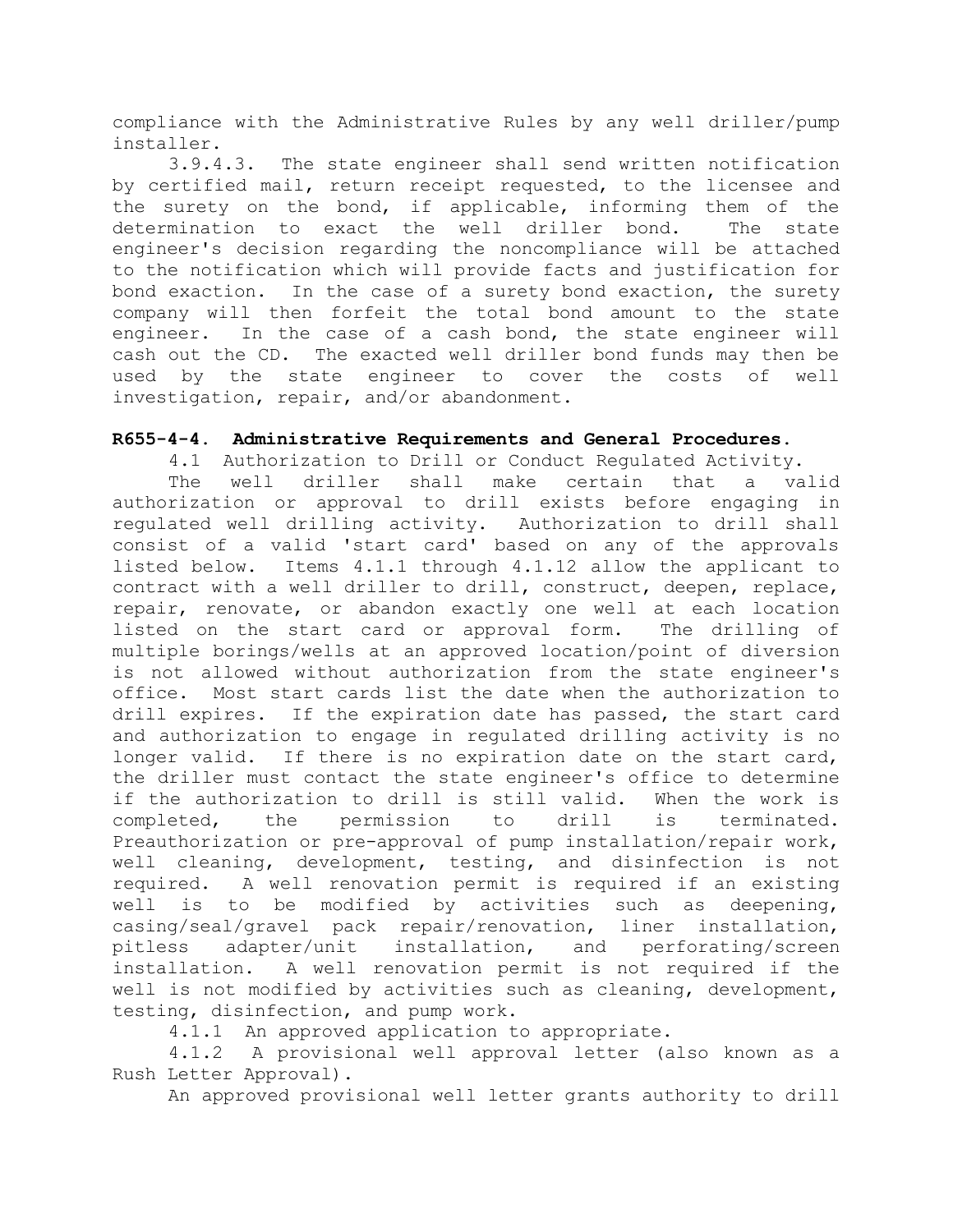but allows only enough water to be diverted to determine the characteristics of an aquifer or the existence of a useable groundwater source.

4.1.3 An approved permanent change application.

4.1.4 An approved exchange application.

4.1.5 An approved temporary change application.

4.1.6 An approved application to renovate or deepen an existing well.

4.1.7 An approved application to replace an existing well.

4.1.8 An approved monitor well letter.

An approved monitor well letter grants authority to drill but allows only enough water to be diverted to monitor groundwater.

4.1.9 An approved heat exchange well letter.

4.1.10 An approved cathodic protection well letter.

4.1.11 An approved non-production well construction application.

4.1.12 Any letter or document from the state engineer directing or authorizing a well to be drilled or work to be done on a well.

4.2 Start Cards.

4.2.1 Prior to commencing work to drill, construct, deepen, replace, repair, renovate, clean, or develop any well governed by these administrative rules, the driller must notify the state engineer of that intention by transmitting the information on the "Start Card" to the state engineer by telephone (leaving a voice mail is acceptable notification), by facsimile (FAX), by hand delivery, or by e-mail (with completed Start Card scanned and attached to e-mail). Thereafter, a completed original Start Card must be sent to the state engineer by the driller after it has been telephoned in (including voice mail). A completed original Start Card does not need to be sent to the state engineer by the driller after it has been faxed or E-mailed. A copy of the Start Card should be kept at the drill site at all times regulated activity is being conducted.

4.2.2 A specific Start Card is printed for each well drilling approval and is furnished by the state engineer to the applicant or the well owner. The start card is preprinted with the water right or non-production well number, owner name/address, and the approved location of the well. The state engineer marks the approved well drilling activity on the card. If a Start Card is stamped with 'Special Conditions', the licensee shall contact the state engineer's office to determine what the special drilling conditions or limitations are; then implement them in the drilling and construction of the well. The driller must put the following information on the card:

a. The date on which work on the well will commence;

b. The projected completion date of the work;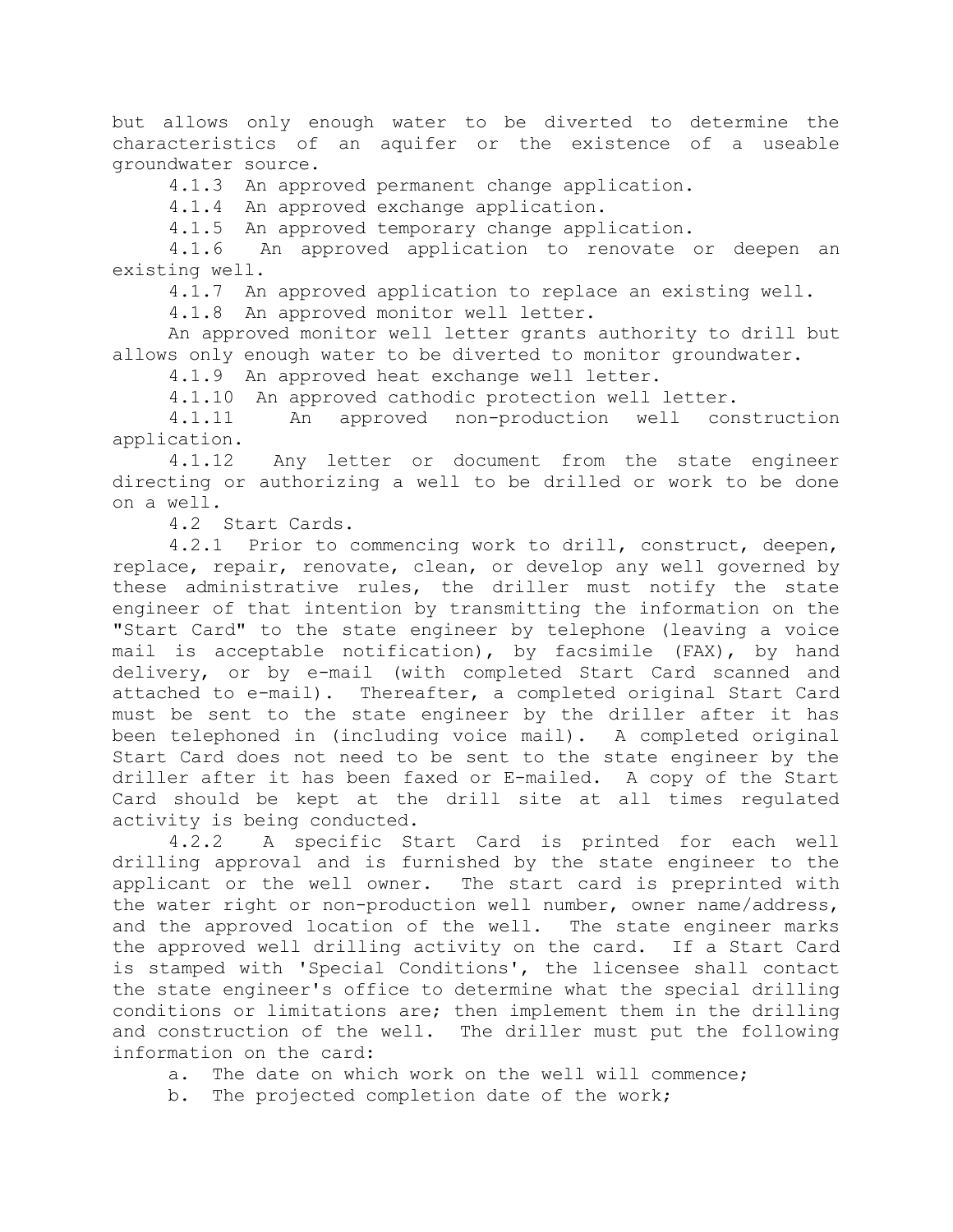c. The well driller's license number;

d. The licensed well driller's signature.

4.2.3 When a single authorization is given to drill wells at more than one point of diversion, a start card shall be submitted for each location to be drilled.

4.2.4 Following the submittal of a start card, if the actual start date of the drilling activity is postponed beyond the date identified on the start card, the licensed driller must notify the state engineer of the new start date.

4.2.5 A start card is not required to abandon a well. However, prior to commencing well abandonment work, the driller is required to notify the state engineer by telephone, by facsimile, or by e-mail of the proposed abandonment work. The notice must include the location of the well. The notice should also include the water right or non-production well number associated with the well and the well owner if that information is available.

4.2.6 A start card or pre-notification is not required to perform pump installation and repair work on a well.

4.3 General Requirements During Construction.

4.3.1 The well driller or pump installer shall have the required penal bond continually in effect during the term of the license; otherwise the license will become inactive.

4.3.2 The well driller's/pump installer's license number or company name exactly as shown on the license must be prominently displayed on each well drilling/pump rig operated under the license. If the company name is changed the licensee must immediately inform the state engineer of the change in writing.

4.3.3 A licensed well driller or a registered drill rig operator must be at the well site whenever the following aspects of well construction are in process: advancing the borehole, setting casing and screen, placing a filter pack, constructing a surface seal, or similar activities involved in well deepening, renovation, repair, cleaning, developing, testing, disinfecting, capping, pitless installation, or abandoning. All registered drill rig operators working under a well driller's license must be employees of the well driller and must use equipment either owned by or leased by the licensed well driller.

4.3.3.1 A licensed pump installer or a registered pump rig operator must be at the well site whenever the following aspects of pump work are in process: pump removal, pump installation, modification to the well head including capping, sealing, and pitless adapter/unit installation, or similar activities on and within the well involving pump installation/repair. Inasmuch as a licensed pump installer is allowed to clean, develop, test, and disinfect a regulated well, these activities must be performed in the presence of a licensed pump installer or registered pump rig operator. All registered pump rig operators working under a pump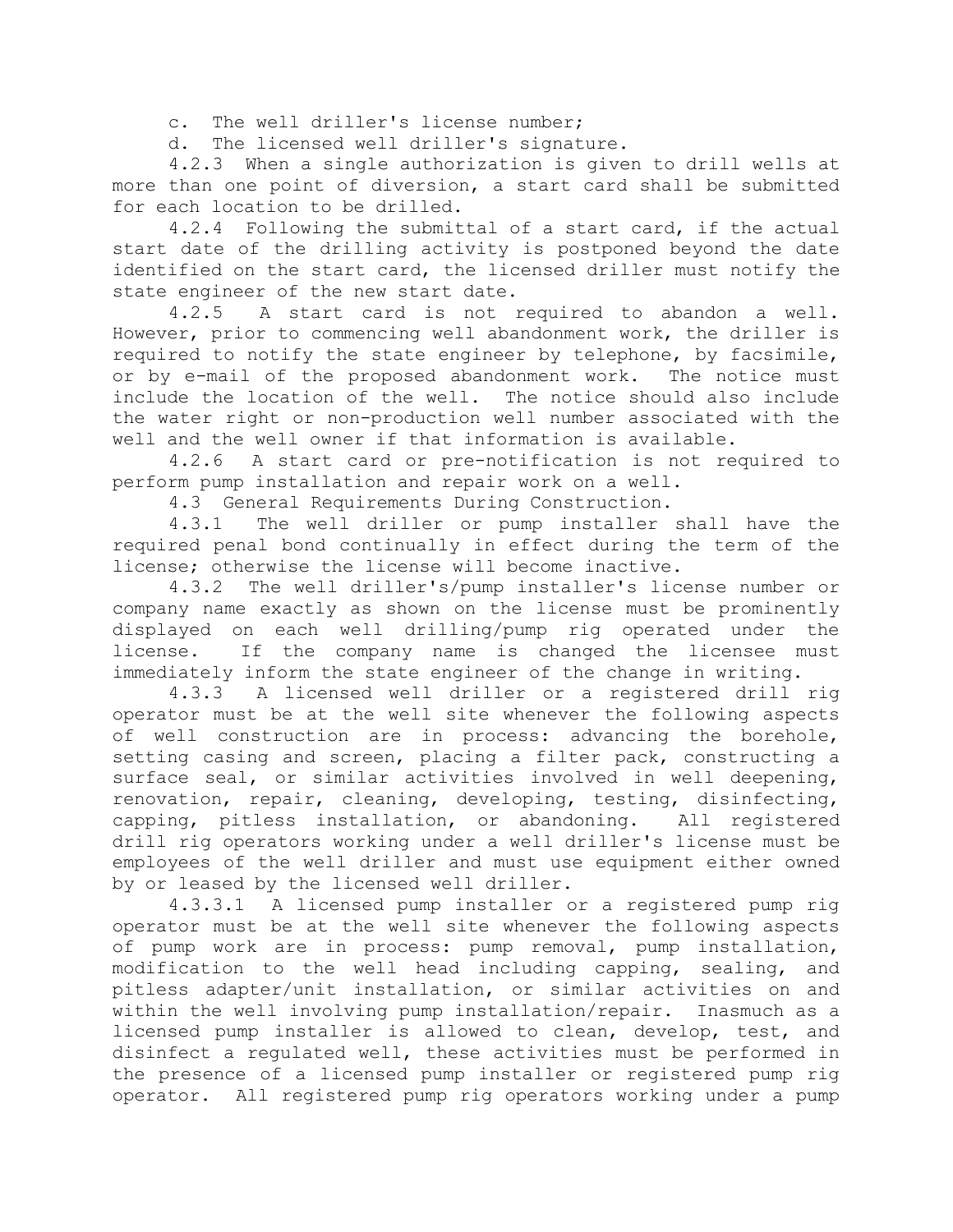installer's license must be employees of the pump installer and must use equipment either owned by or leased by the licensed pump installer.

4.3.3.2 A registered drill rig operator who is left in responsible charge of advancing the borehole, setting casing and screen, placing a filter pack, constructing a surface seal, or similar activities involved in well deepening, renovation, repair, cleaning, developing, testing, disinfecting, capping, pitless installation, or abandoning must have a working knowledge of the minimum construction standards and the proper operation of the drilling rig. The licensed well driller is responsible to ensure that a registered operator is adequately trained to meet these requirements.

4.3.3.3 A registered pump rig operator who is left in responsible charge of pump installation or repair must have a working knowledge of the minimum construction standards and the proper operation of the pump rig. The licensed well driller or pump installer is responsible to ensure that a registered operator is adequately trained to meet these requirements.

4.3.4 State engineer provisions for issuing cease and desist orders (Red Tags)

4.3.4.1 Construction Standards: The state engineer or staff of the Division of Water Rights may order that regulated work on a well cease if a field inspection reveals that the construction does not meet the minimum construction standards to the extent that the public interest might be adversely affected.

4.3.4.2 Licensed Drilling Method: A cease work order may also be issued if the well driller is not licensed for the drilling method being used for the well construction.

4.3.4.3 Incompetent Registered Operator: If, during a field inspection by the staff of the Division of Water Rights, it is determined that a registered operator in responsible charge does not meet these requirements, a state engineer's red tag (see Section 4.3.4) shall be placed on the drilling rig or pump rig and the drilling/pump operation shall be ordered to shut down. The order to cease work shall remain effective until a qualified person is available to perform the work.

4.3.4.4 No licensee or registered operator on site: If, during a field inspection by the staff of the Division of Water Rights, it is determined that neither a licensee or registered operator are one site when regulated well activity is occurring, the state engineer may order regulated well work to cease.

4.3.4.5 General: The state engineer's order shall be in the form of a red tag which shall be attached to the drilling/pump rig. A letter from the state engineer shall be sent to the licensee to explain the sections of the administrative rules which were violated. The letter shall also explain the requirements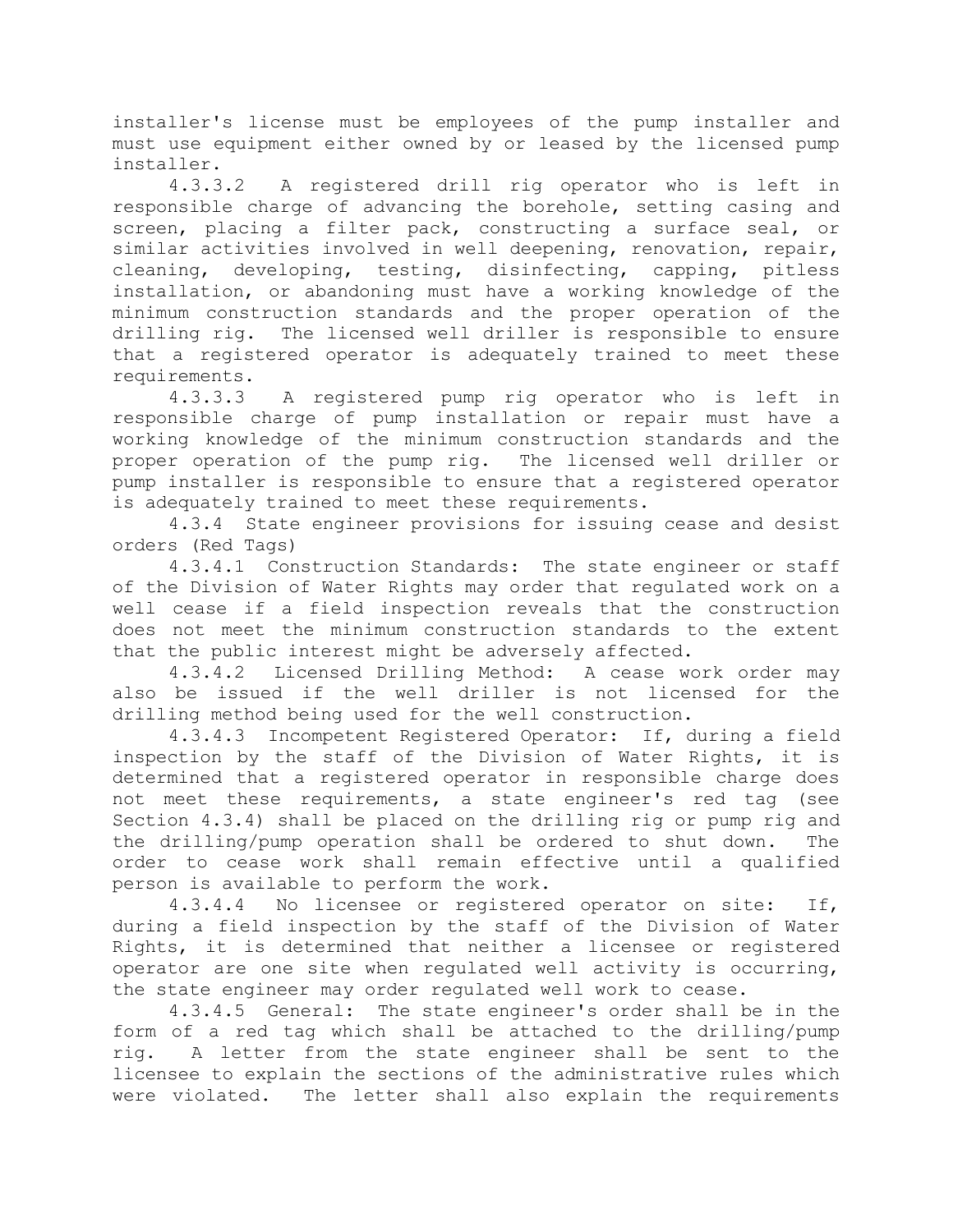that must be met before the order can be lifted.

4.3.4.6 A licensee may appeal a Cease and Desist order by:

4.3.4.6.1 submitting to the Division a written statement clearly and concisely stating the specific disputed facts, the supporting facts, and the relief sought; or

4.3.4.6.2 requesting a hearing on the issue according to the provisions of R655-4-7.

4.3.4.7 A Cease and Desist Order shall remain in force during the pendency of the appeal.

4.3.5 When required by the state engineer, the well driller or registered operator shall take lithologic samples at the specified intervals and submit them in the bags provided by the state engineer.

4.3.6 A copy of the current Administrative Rules for Water Wells should be available at each well construction site for review by the construction personnel. Licensed well drillers/pump installers and registered operators must have proof of licensure or registration with them on site during regulated well activity.

4.3.7 Prior to starting construction of a new well, the licensed driller shall investigate and become familiar with the drilling conditions, geology of potential aquifers and overlying materials, anticipated water quality problems, and know contaminated water bearing zones that may be encountered in the area of the proposed drilling activity.

4.4 Removing Drill Rig From Well Site.

4.4.1 A well driller shall not remove his drill rig from a well site unless the well drilling activity is properly completed or abandoned in accordance with the construction standards in Sections 9 thru 12.

4.4.2 For the purposes of these rules, the regulated work on a well will be considered completed when the well driller removes his drilling rig from the well site. The regulated pump work on a well will be considered completed when the pump installer removes his pump rig from the well site.

4.4.3 The well driller may request a variance from the state engineer to remove a drill rig from a well prior to completion or abandonment. This request must be in written form to the state engineer. The written request must provide justification for leaving the well incomplete or un-abandoned and indicate how the well will be temporarily abandoned as provided in Section R655-4- 14 and must give the date when the well driller plans to continue work to either complete the well or permanently abandon it.

4.5 Official Well Driller's Report (Well Log).

4.5.1 Within 30 days of the completion of regulated work on any well, the driller shall file an official well driller's report (well log) with the state engineer. The blank well log form will be mailed to the licensed well driller upon receipt of the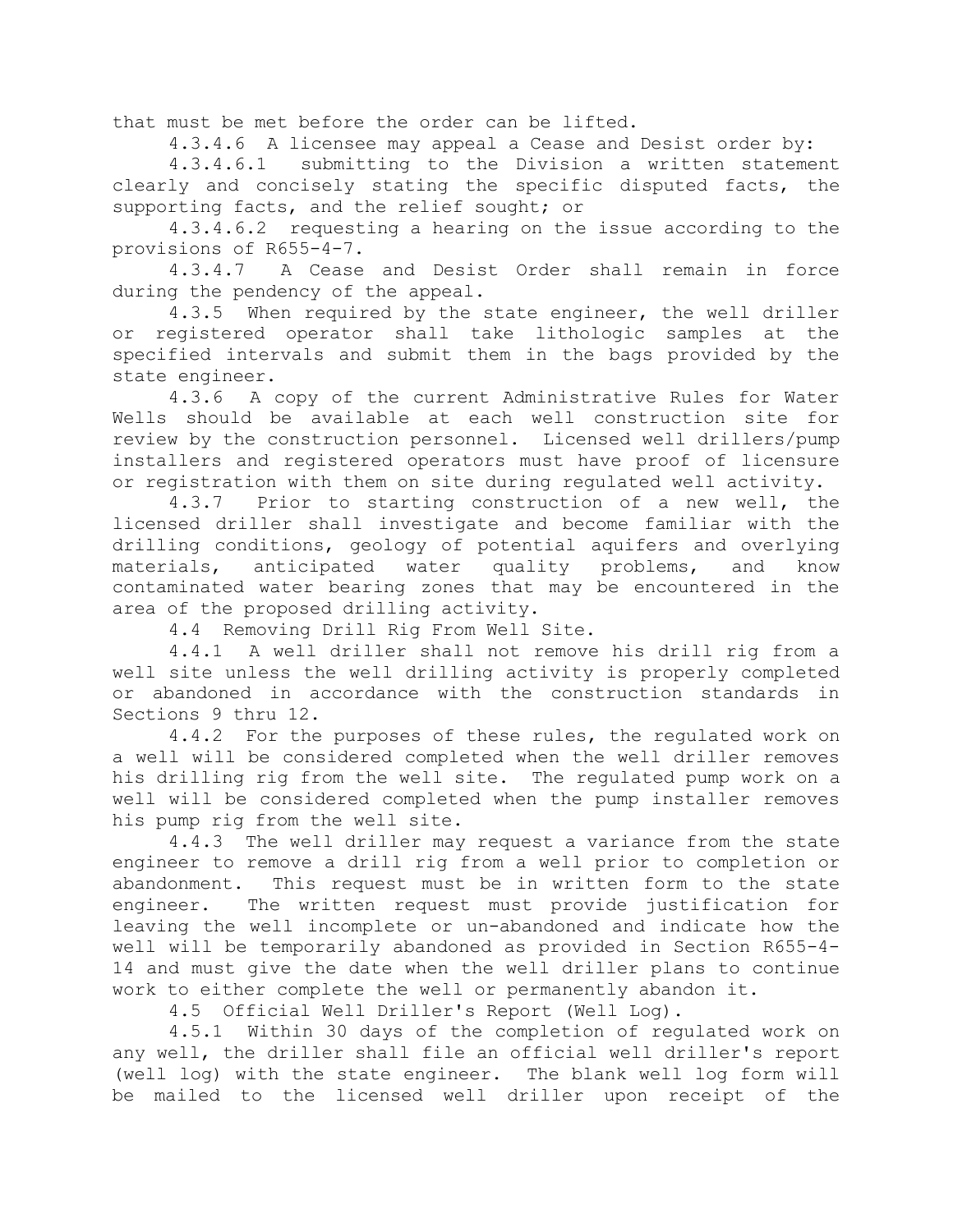information on the Start Card as described in Subsection 4.2.

4.5.2 The water right number or non-production well number, owner name/address, and the approved location of the well will be preprinted on the blank well log provided to the well driller. The driller is required to verify this information and make any necessary changes on the well log prior to submittal. The state engineer will mark the approved activity (e.g., new, replace, repair, deepen) on the well log. The driller must provide the following information on the well log:

a. The start and completion date of work on the well;

b. The nature of use for the well (e.g., domestic, irrigation, stock watering, commercial, municipal, provisional, monitor, cathodic protection, heat pump, etc.;

c. The borehole diameter, depth interval, drilling method and drilling fluids utilized to drill the well;

d. The lithologic log of the well based on strata samples taken from the borehole as drilling progresses;

e. Static water level information to include date of measurement, static level, measurement method, reference point, artesian flow and pressure, and water temperature;

f. The size, type, description, joint type, and depth intervals of casing, screen, and perforations;

g. A description of the filter pack, surface and interval seal material, and packers used in the well along with necessary related information such as the depth interval, quantity, and mix ratio;

h. A description of the finished wellhead configuration;

i. The date and method of well development;

j. The date, method, yield, drawdown, and elapsed time of a well yield test;

k. A description of pumping equipment (if available);

l. Other comments pertinent to the well activity completed;

m. The well driller's statement to include the driller name, license number, signature, and date.

4.5.3 Accuracy and completeness of the submitted well log are required. Of particular importance is the lithologic section which should accurately reflect the geologic strata penetrated during the drilling process. Sample identification must be logged in the field as the borehole advances and the information transferred to the well log form for submission to the state engineer.

4.5.4 An amended well log shall be submitted by the licensed driller if it becomes known that the original report contained inaccurate or incorrect information, or if the original report requires supplemental data or information. Any amended well log must be accompanied by a written statement, signed and dated by the licensed well driller, attesting to the circumstances and the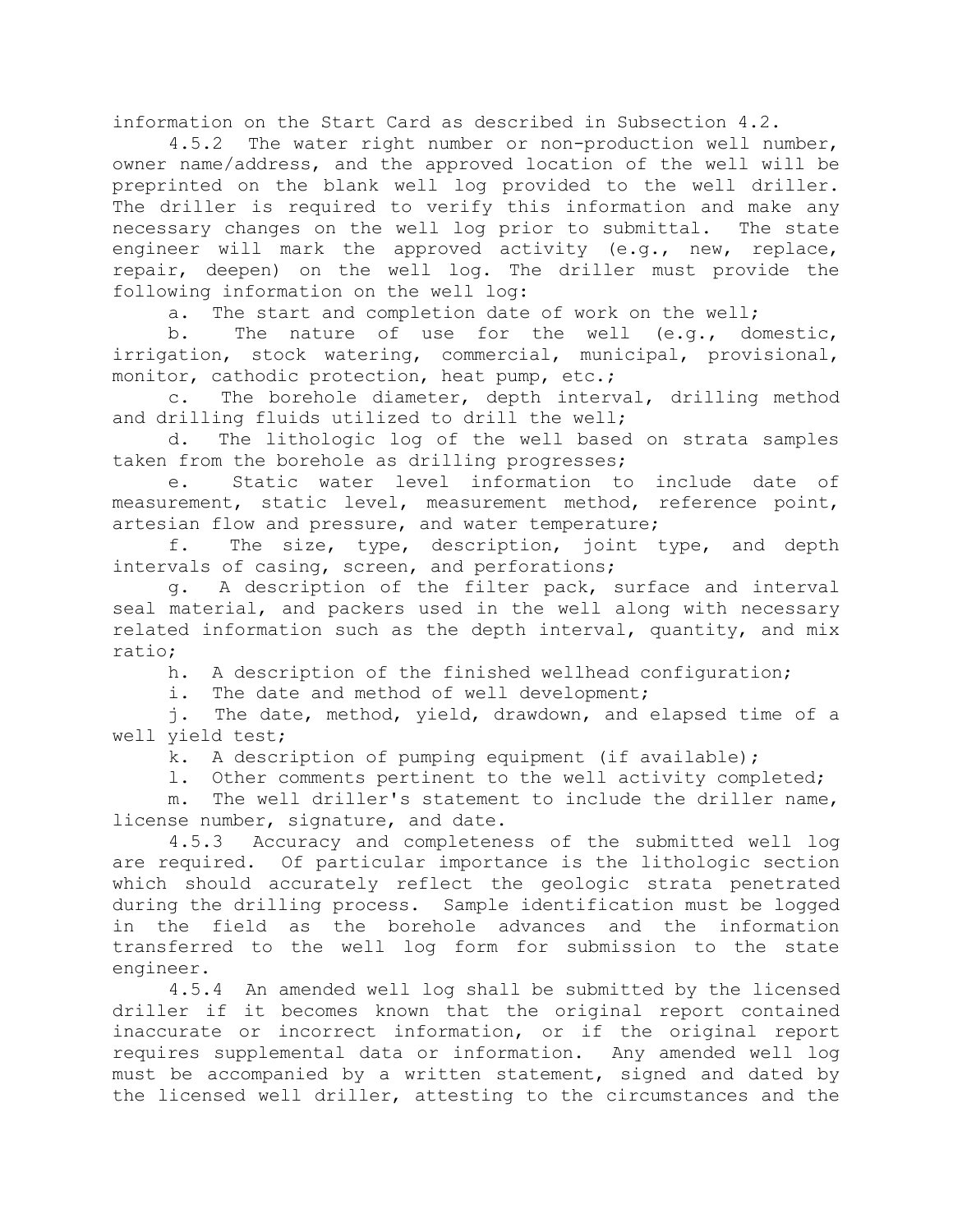reasons for submitting the amended well log.

4.6 Official Well Abandonment Reports (Abandonment Logs).

4.6.1 Whenever a well driller is contracted to replace an existing well under state engineer's approval, it shall be the responsibility of the well driller to inform the well owner that it is required by law to permanently abandon the old well in accordance with the provisions of Section R655-4-14.

4.6.2 Within 30 days of the completion of abandonment work on any well, the driller shall file an abandonment log with the state engineer. The blank abandonment log will be mailed to the licensed well driller upon notice to the state engineer of commencement of abandonment work as described in Subsection R655-  $4-4(4.2.5)$ .

4.6.3 The water right number or non-production well number, owner name/address, and the well location (if available) will be preprinted on the blank abandonment log provided to the well driller. The driller is required to verify this information and make any necessary changes on the abandonment log prior to submitting the log. The driller must provide the following information on the abandonment log:

a. Existing well construction information;

- b. Date of abandonment;
- c. Reason for abandonment;
- d. A description of the abandonment method;

e. A description of the abandonment materials including depth intervals, material type, quantity, and mix ratio;

f. Replacement well information (if applicable);

g. The well driller's statement to include the driller name, license number, signature, and date.

4.6.4 When a well is replaced and the well owner will not allow the driller to abandon the existing well, the driller must briefly explain the situation on the abandonment form and submit the form to the state engineer within 30 days of completion of the replacement well.

4.7 Official Pump Installation Report (Pump Log).

4.7.1 Soon after the completion of regulated pump work on any well, the licensee shall file an official pump installation report (pump log) with the state engineer. If well disinfection is the only activity on a well, a pump log need not be filed with the state engineer. Blank pump log forms will be available to the licensee at any Division office, requested by mail, or downloaded from the Division's website (www.waterrights.utah.gov).

4.7.2 Pertinent information to be included on the pump log by the licensee shall consist of:

- a. The water right number or non-production well number;
- b. the well owner name and address;
- c. The approved point of diversion or location of the well;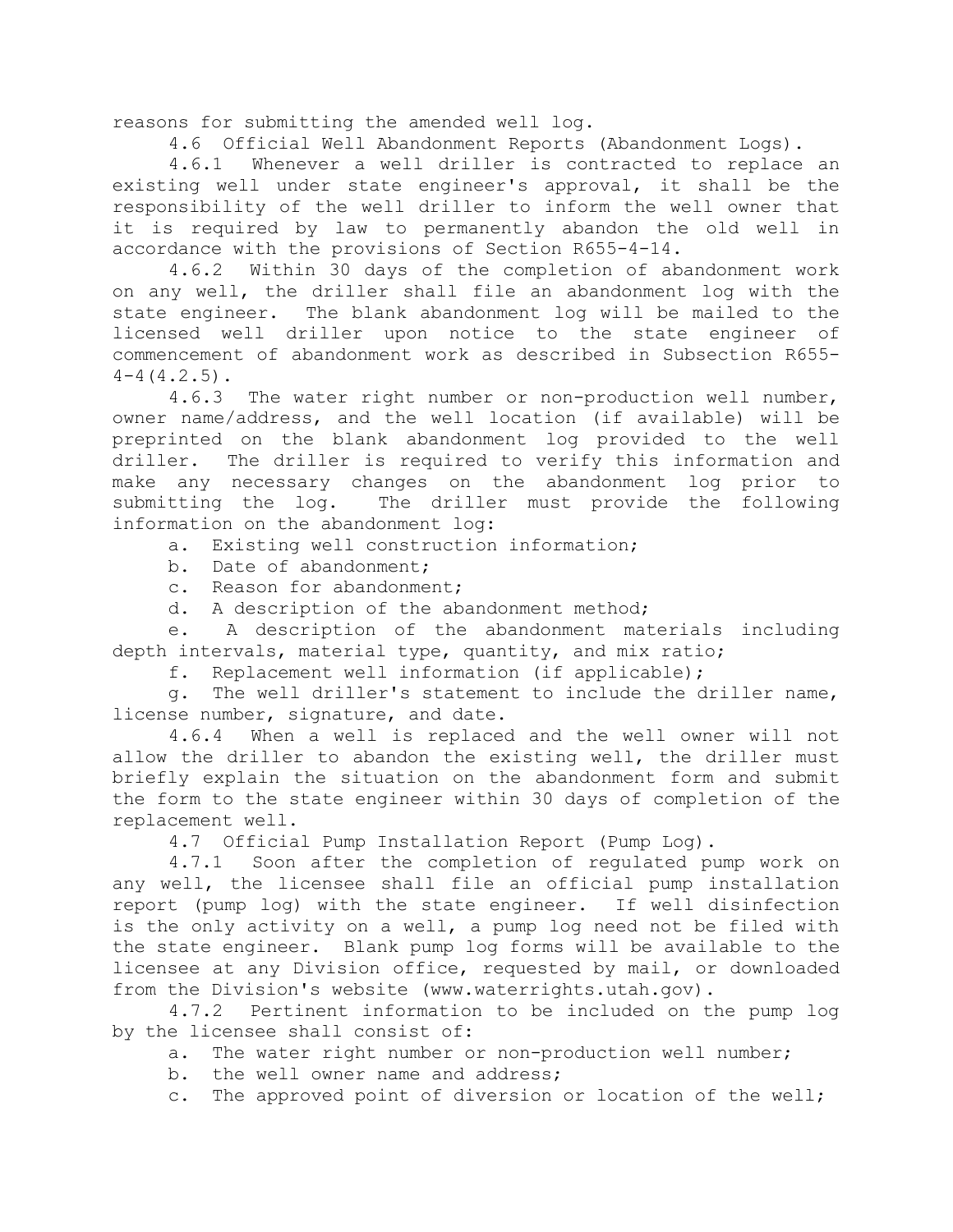d. The start and completion date of work on the well;

e. The nature of use for the well (e.g., domestic, irrigation, stock watering, commercial, municipal, provisional, monitor, cathodic protection, heat pump, etc.;

f. Pertinent well details including casing diameters/depths, total well depth, well intake depth intervals, wellhead configuration including pitless adapter/unit configuration if applicable;

g. A detailed description of pump-related work performed on or in the well including pump setting depth, pump type, pumping rate, valving, drop piping, jointing, capping, testing, sealing, disinfection, and pitless adapter/unit installation;

h. Static water level information to include date of measurement, static level, measurement method, reference point, artesian flow and pressure, and water temperature;

i. A description of the finished wellhead configuration;

j. The date, method, yield, drawdown, and elapsed time of a well yield test;

k. Other comments pertinent to the well activity completed;

m. The pump installer's statement to include the licensee name, license number, signature, and date.

4.8 Incomplete or Incorrectly Completed Reports.

An incomplete log or a log that has not been completed correctly will be returned to the licensee to be completed or corrected. The log will not be considered filed with the state engineer until it is complete and correct.

4.8 Extensions of Time.

The well driller may request an extension of time for filing the well log if there are circumstances which prevent the driller from obtaining the necessary information before the expiration of the 30 days. The extension request must be submitted in writing before the end of the 30-day period.

4.9 Late Well Logs - Lapsed License

All outstanding well logs or abandonment logs shall be properly submitted to the state engineer prior to the lapsing of a license. A person with a lapsed license who has failed to submit all well/abandonment logs within 90 days of lapsing will be subject to the state engineer's enforcement powers under Section 73-2-25 of the Utah Code (Related rules: Section R655-14 UAC)

# **R655-4-5. Administrative Rule Infractions.**

5.1 List of Infractions and Points.

Licensed well drillers who commit the infractions listed below in Table 1 shall have assessed against their well drilling record the number of points assigned to the infraction.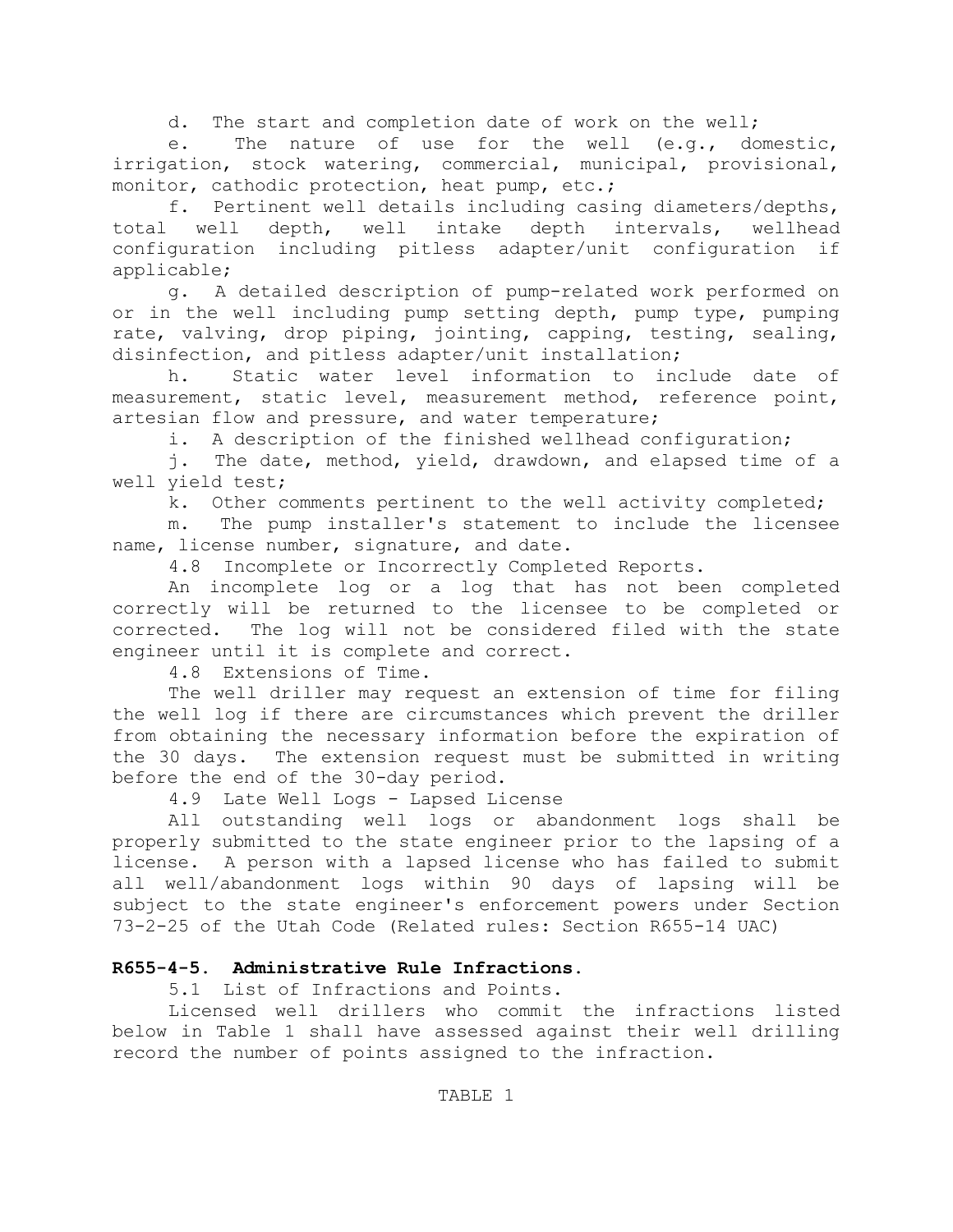# Level I Infractions of Administrative Requirements

|                                        | Points |
|----------------------------------------|--------|
| Well log submitted late                | 10     |
| Failure to submit a Pump Log           | 10     |
| Well abandonment report submitted      |        |
| late                                   | 10     |
| License number or company              |        |
| name not clearly posted on well        |        |
| drilling/pump rig                      | 10     |
| Failing to notify the state engineer   |        |
| of a change in the well                |        |
| licensee's company name                | 10     |
| Failure to properly notify the         |        |
| state engineer before the              |        |
| proposed start date shown              |        |
| on the start card                      | 20     |
| Failure to properly notify the         |        |
| state engineer before the              |        |
| abandonment of a regulated well        | 20     |
| Failure to notify the state engineer   |        |
| of a change of start date              | 50     |
| Constructing a replacement well        |        |
| further than 150 ft from the           |        |
| original well without the              |        |
| authorization of an approved           |        |
| change application                     | 50     |
| Failure to drill at the state engineer |        |
| approved location as identified        |        |
| on the start card                      | 50     |
| Removing the well drilling rig from    |        |
| the well site before completing the    |        |
| well or temporarily or permanently     |        |
| abandoning the well                    | 50     |

# TABLE 2

Level II Infractions of Administrative Requirements

|                                   | Points |
|-----------------------------------|--------|
| Employing an operator who is not  |        |
| registered with the state         | 75     |
| Contracting out work to an        |        |
| unlicensed driller (using the     |        |
| unlicensed driller's rig) without |        |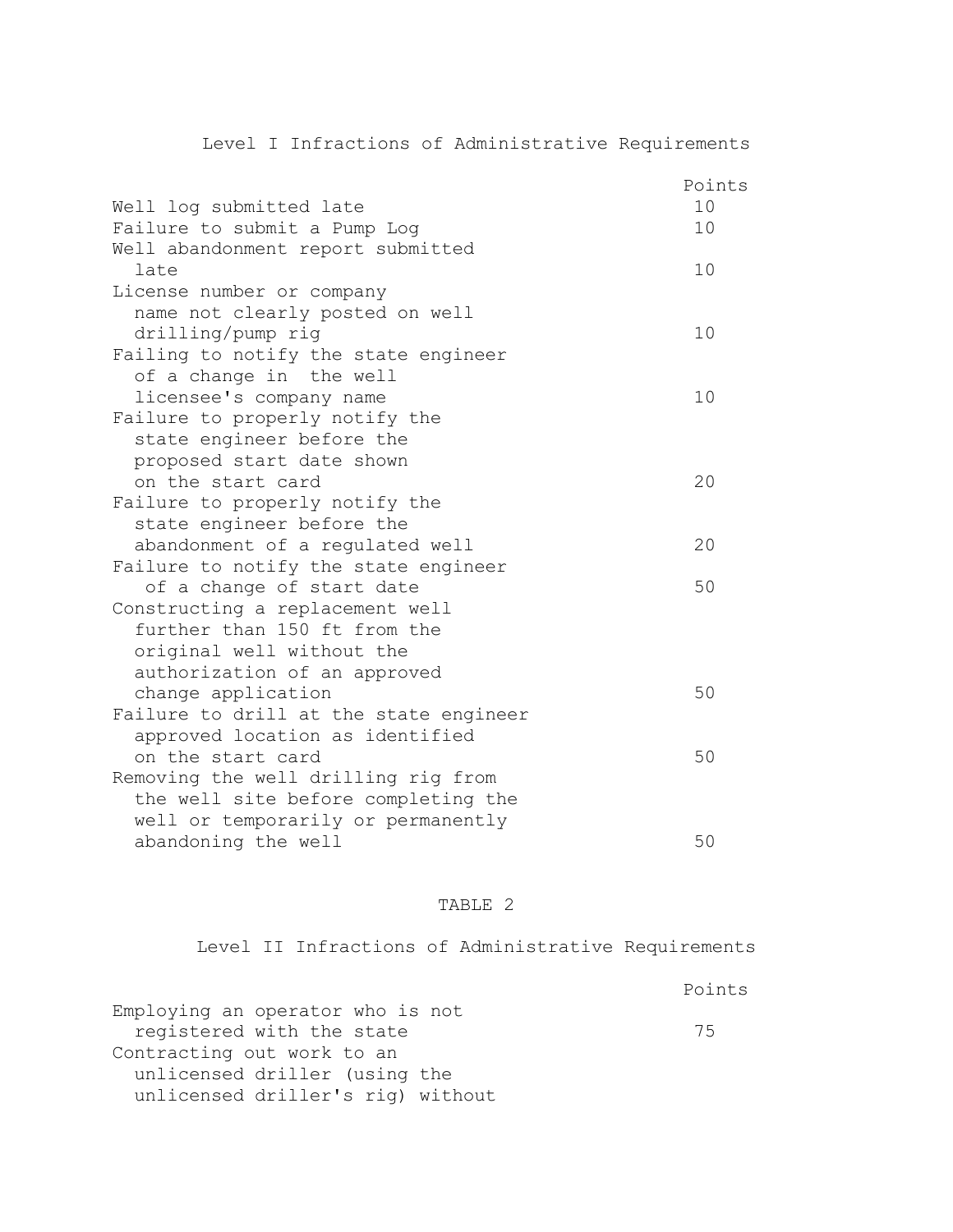| prior written approval from the state         | 75    |
|-----------------------------------------------|-------|
| Performing any well drilling activity without |       |
| valid authorization (except in                |       |
| emergency situations)                         | 1 Q Q |
| Intentionally making a material               |       |
| misstatement of fact in an official           |       |
| well driller's report/pump log or amended     |       |
| official well driller's report                |       |
| (well log)                                    |       |

# TABLE 3

| Level III Infractions of Construction Standards / Conditions        |        |
|---------------------------------------------------------------------|--------|
|                                                                     | Points |
| Approvals                                                           |        |
| Using a method of drilling not listed                               |        |
| on the well driller's license                                       | 30     |
| Failing to comply with any conditions                               |        |
| included on the well approval such as                               |        |
| minimum or maximum depths, specified                                | 50     |
| locations of perforations, etc.<br>Performing any well construction |        |
| activity in violation of a red tag                                  |        |
| cease work order                                                    | 100    |
|                                                                     |        |
| Casing                                                              |        |
| Failure to extend well casing at least                              |        |
| 18" above ground                                                    | 30     |
| Failure to install casing                                           |        |
| in accordance with these rules                                      | 50     |
| Failure to install a protective casing                              |        |
| around a PVC well at the surface                                    | 50     |
| Using improper casing joints                                        | 100    |
| Using or attempting to use sub-standard                             |        |
| well casing                                                         | 100    |
| Surface Seals                                                       |        |
| Using improper products or procedures                               |        |
| to install a surface seal                                           | 100    |
| Failure to seal off artesian flow on                                |        |
| the outside of casing                                               | 100    |
| Failure to install surface seal to                                  |        |
| adequate depth based on formation type                              | 100    |
| Failure to install interval seals to                                |        |
| eliminate aquifer commingling                                       |        |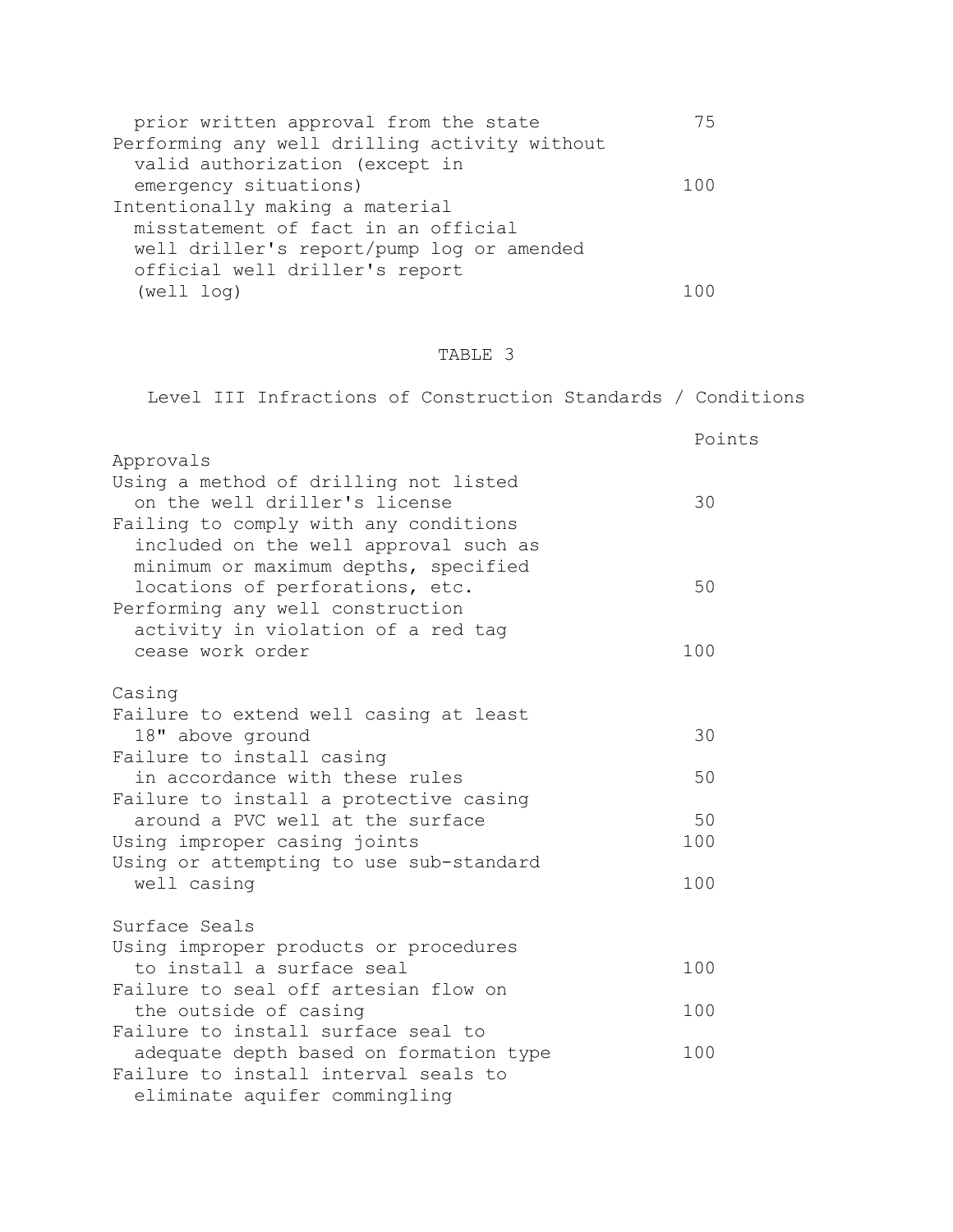| or cross contamination                                                 | 100      |
|------------------------------------------------------------------------|----------|
| Well Abandonment                                                       |          |
| Using improper procedures to abandon<br>a well                         | 100      |
| Using improper products to abandon a<br>well                           | 100      |
| Construction Fluids                                                    |          |
| Using water of unacceptable quality                                    |          |
| in the well drilling operation                                         | 40<br>40 |
| Using an unacceptable mud pit<br>Failure to use treated or disinfected |          |
| water for drilling processes                                           | 40       |
| Using improper circulation materials                                   |          |
| or drilling chemicals                                                  | 100      |
| Filter/Gravel Packs and Formation Stabilizers                          |          |
| Failure to disinfect filter pack                                       | 40       |
| Failure to install filter pack properly                                | 75       |
| Failure to install formation stabilizer<br>according to standard       | 75       |
| Well Completion                                                        |          |
| Failure to make well accessible to                                     |          |
| water level or pressure head measurements                              | 30       |
| Failure to install casing annular seals,                               |          |
| cap, and valving, and to control                                       |          |
| artesian flow<br>Failure to disinfect a well upon                      | 30       |
| completion of well drilling activity                                   | 40       |
| Failure to install sanitary well capping                               |          |
| according to standard                                                  | 75       |
| Failure to install a pitless adapter/unit                              |          |
| according to standard                                                  | 75       |
| Failure to develop and test a well                                     |          |
| according to standard                                                  | 75       |
| Failure to hydrofracture a well<br>according to standard               | 75       |
| Failure to install packers/plugs                                       |          |
| according to standard                                                  | 75       |
| Failure to install well intakes (screens,                              |          |
| perforations, open bottom) according to standard                       | 75       |
| Failure to install non-production wells                                |          |
| according to standard                                                  | 100      |

Pump Installation and Repair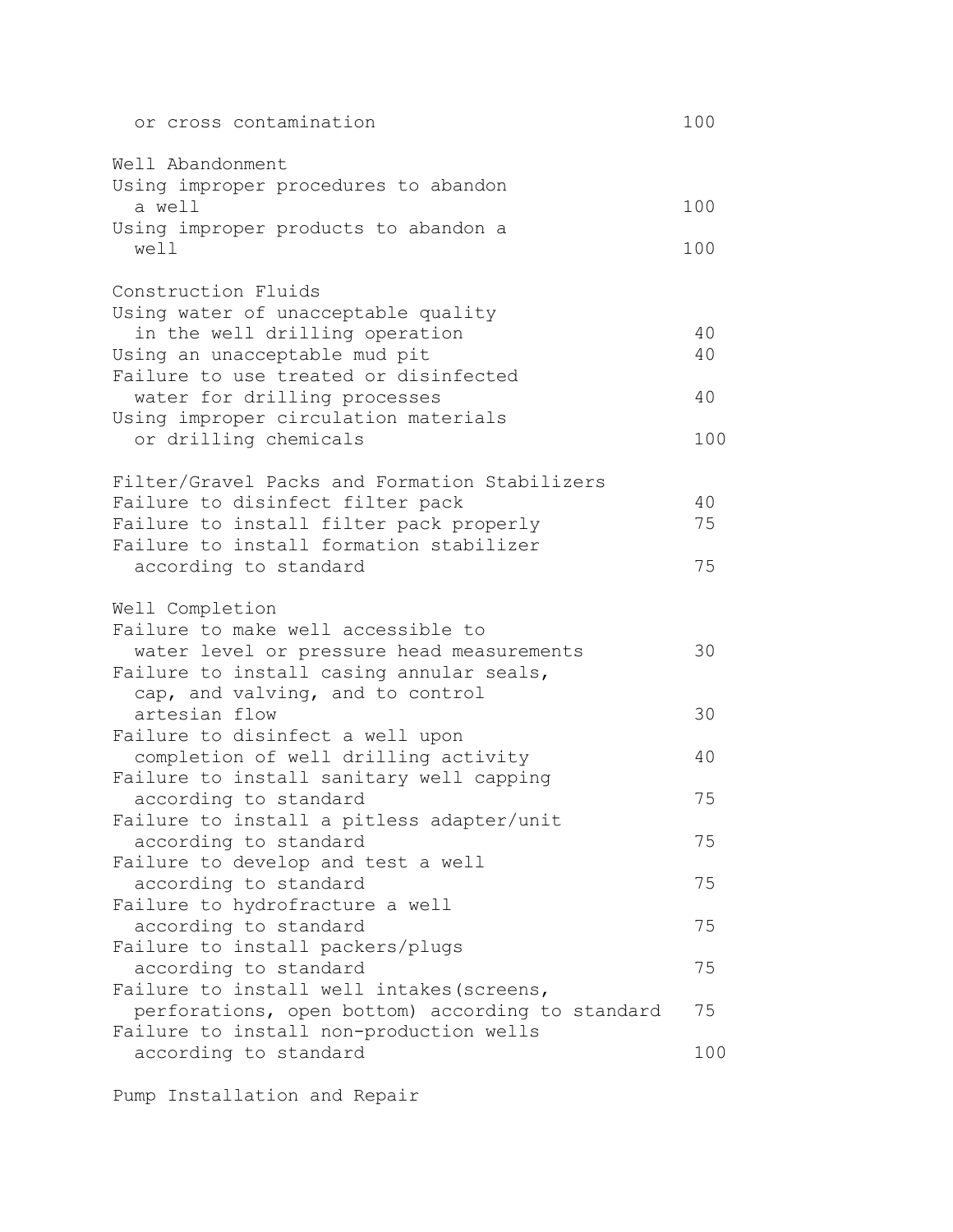| Failure to extend well casing at least                |          |            |
|-------------------------------------------------------|----------|------------|
| 18" above ground                                      | 30       |            |
| Failure to make well accessible to                    |          |            |
| water level or pressure head measurements             | 30       |            |
| Failure to install casing annular seals,              |          |            |
| cap, and valving, and to control                      |          |            |
| artesian flow                                         | 30       |            |
| Failure to disinfect a well upon                      |          |            |
| completion of pump activity                           | 40       |            |
| Failure to install a protective casing                |          |            |
| around a PVC well at the surface                      | 50       |            |
| Failure to maintain surface                           |          |            |
| completion and security standards                     | 75       |            |
| Failure to install or maintain                        | Backflow | protection |
| 75                                                    |          |            |
| Failure to develop and test a well                    |          |            |
| according to standard                                 | 75       |            |
| Failure to install sanitary well capping              |          |            |
| according to standard                                 | 75       |            |
| Failure to install a pitless adapter/unit             |          |            |
| according to standard                                 | 75       |            |
| Failure to prevent contamination from entering a well |          |            |
| through placement, products, tools, and materials     | 100      |            |
| Failure to repair a well's surface seal               | 100      |            |
| General                                               |          |            |
| Failure to securely cover an                          |          |            |

| unattended well during construction  | 30  |
|--------------------------------------|-----|
| Failure to engage in well drilling   |     |
| activity in accordance with accepted |     |
| industry practices                   | 100 |
|                                      |     |

### TABLE 4

Level IV Infractions of Application Requirements

 POINTS Submitting an initial license or registration application that contains false or misleading information 100

5.2 When Points Are Assessed.

Points will be assessed against a driller's record upon verification by the state engineer that an infraction has occurred. Points will be assessed at the time the state engineer becomes aware of the infraction regardless of when the infraction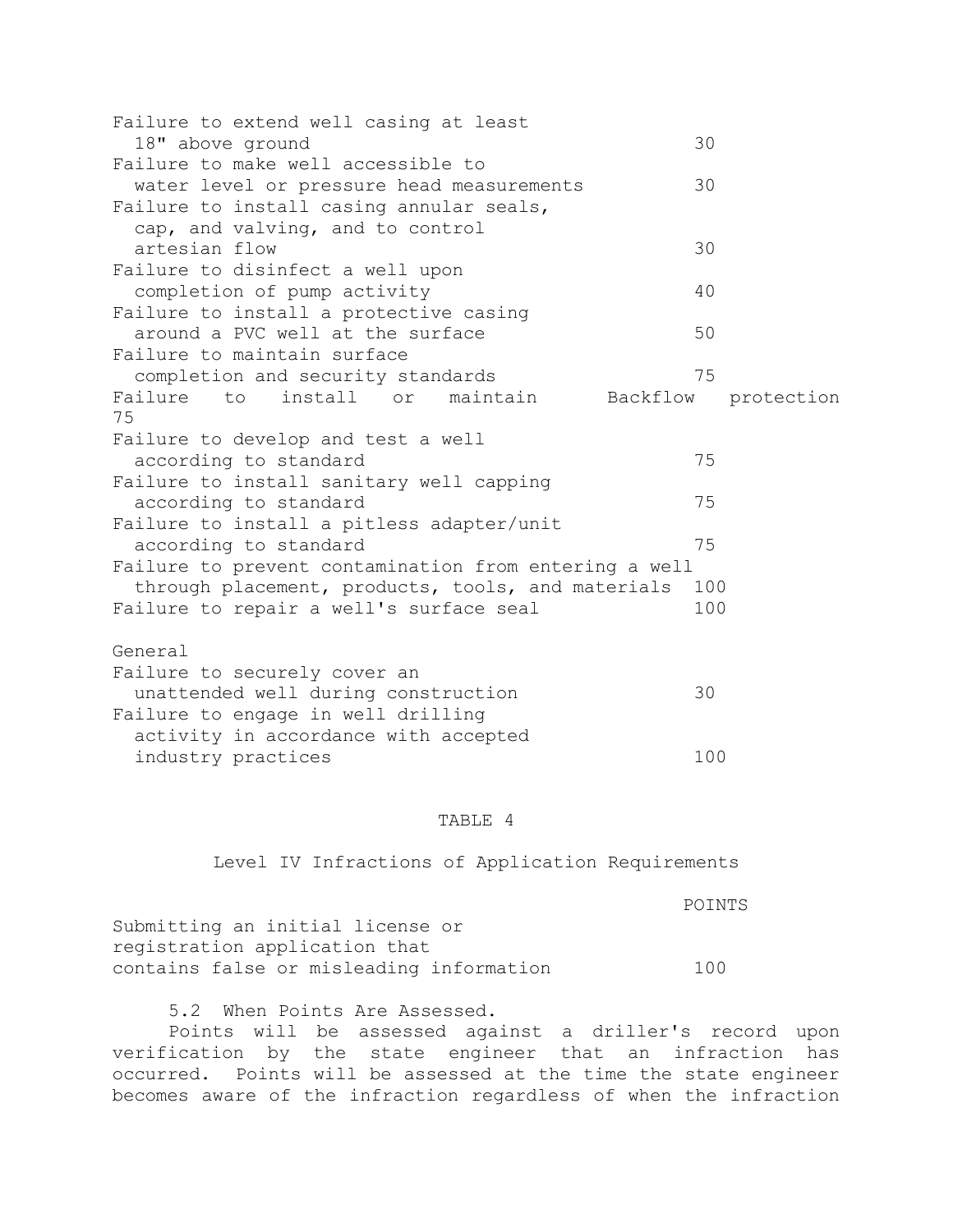occurred.

5.3 Infraction Notice

When infraction points are assessed against a well driller's record, the State Engineer shall issue an infraction notice to the well driller. The notice shall include an explanation of the administrative rule(s) violated, the date the alleged violations were discovered and the approximate date of occurrence, the number of points assessed for each infraction, the total number of points on the well drillers record, an explanation of the adjudicative process to appeal a cease and desist order and or infraction notice, and an explanation of how to delete points from the driller record, an any other information deemed pertinent by the state engineer.

5.4 Appeal of Infractions.

5.4.1 If the infraction points do not require a hearing, a well driller may appeal an infraction within 30 days of the date the Infraction Notice was issued. The appeal shall be made in writing to the state engineer and shall state clearly and concisely the disputed facts, the supporting facts, and the relief sought.

5.4.2 A well driller may request reconsideration of a denied appeal by requesting a hearing before the Presiding Officer within 20 days of the denial. If the Presiding Officer does not respond within 20 days after the request is submitted, then it is deemed denied.

5.5 Deleting Points from the Driller Record.

Points assessed against a well driller's record shall remain on the record unless deleted through any of the following options:

5.5.1 Points shall be deleted three years after the date when the infraction is noted by the state engineer and the points are assessed against the driller's record.

5.5.2 One half the points on the record shall be deleted if the well driller is free of infractions for an entire year.

5.5.3 Thirty (30) points shall be deleted for obtaining six (6) hours of approved continuing education credits in addition to the credits required to renew the water well driller's license. A driller may exercise this option only once each year.

5.5.4 Twenty (20) points shall be deleted for taking and passing (with a minimum score of 70%) the test covering the administrative requirements and the minimum construction standards. A driller may exercise this option only every other year.

5.6 Well Driller Hearings.

When the number of infraction points assessed against the well driller's record equals or exceeds 100, the state engineer shall submit a request to the Presiding Officer for a hearing. The requested purpose of the hearing shall be to determine if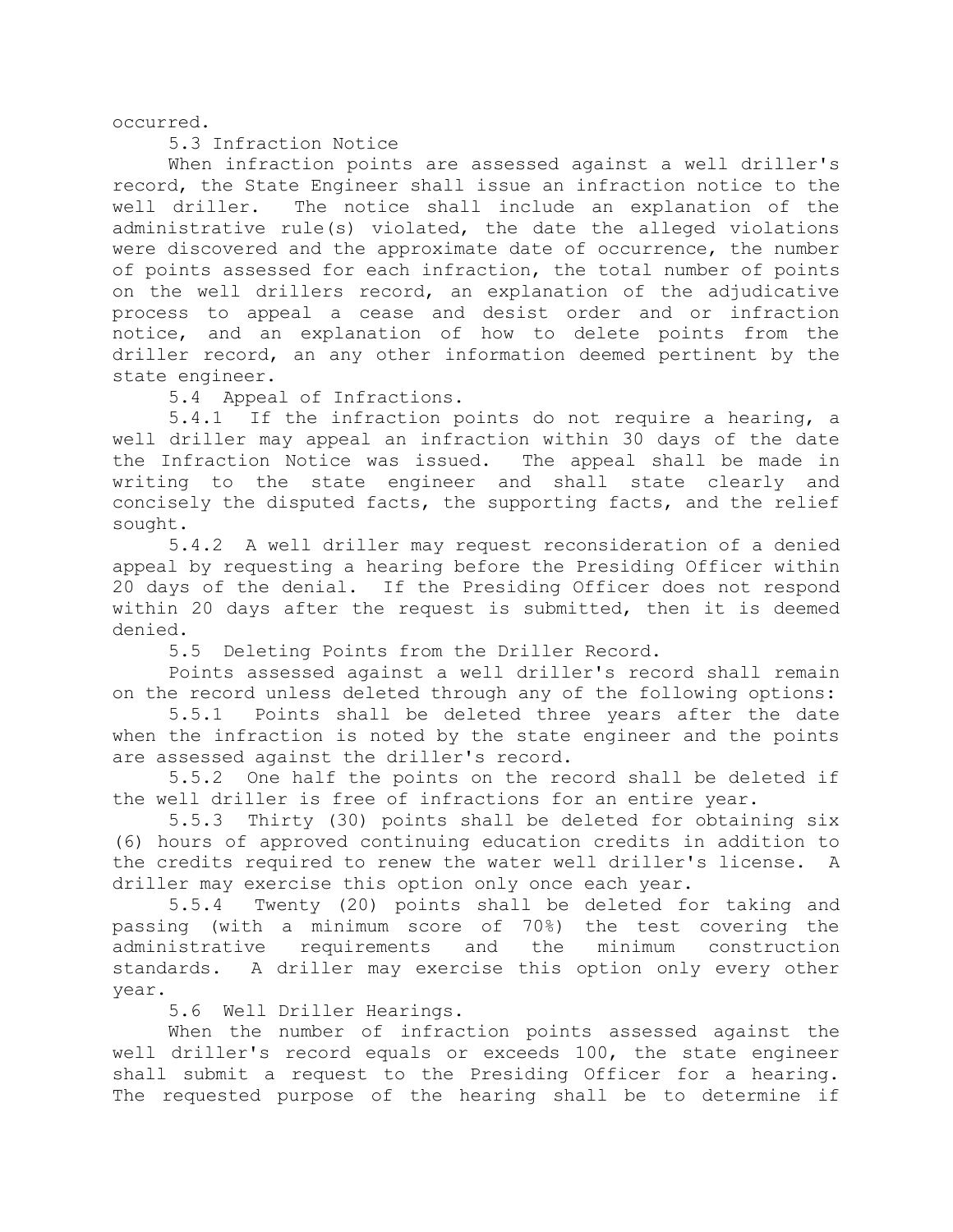administrative penalties should be levied against the water well driller including fines and probation, suspension, or revocation of the water well driller's. In lieu of a hearing, the well driller may request a preliminary conference to resolve and agree upon the dispute, fines, and penalties. If resolution cannot be reached at the preliminary conference, a hearing shall be held.

5.7 Lack of Knowledge Not an Excuse.<br>Lack of knowledge of the law

Lack of knowledge of the law or the administrative requirements and minimum construction standards related to well drilling shall not constitute an excuse for violation thereof.

### **R655-4-6. Administrative Penalties.**

Administrative penalties ordered against a licensed driller by the Presiding Officer following a hearing can include probation, administrative fines, license suspension, and license revocation. Administrative penalties are ordered based on the severity of the infraction (Level I, II, III from Tables 1-3 of Section 5.1) as well as the recurrence of an infraction. The maximum administrative fine per infraction shall be capped at \$1000.

6.1 Level I Administrative Penalties: Level I administrative penalties shall be levied against Level I administrative infractions (see Table 1 of Section 5.1). The Level I administrative penalty structure is as follows:

6.1.1 At the first conviction of Level I infractions, the disciplinary action for the infractions shall be probation.

6.1.2 Second conviction shall result in probation and a fine at a rate of \$2.50 per infraction point.

6.1.3 Third conviction shall result in probation and an elevated fine at a rate of \$5.00 per infraction point.

6.1.4 Fourth conviction shall result in an elevated fine at a rate of \$10.00 per infraction point and possible suspension.

6.1.5 Continued and repeated convictions beyond the fourth conviction may result in an elevated fine at a rate of \$10.00 per infraction point and possible suspension or revocation.

6.1.6 Fines for late well logs and abandonment logs shall be calculated separately and added to fines calculated for other infractions. For late well log infractions, the points associated with each infraction shall be multiplied by a factor based on the lateness of the well log. The infraction point multipliers are as follows in Table 5:

#### TABLE 5

| Tardiness of the log | Infraction Point Multiplier |  |
|----------------------|-----------------------------|--|
| 1-2 weeks            | (1.50)                      |  |
| 2-4 weeks            | 1.00                        |  |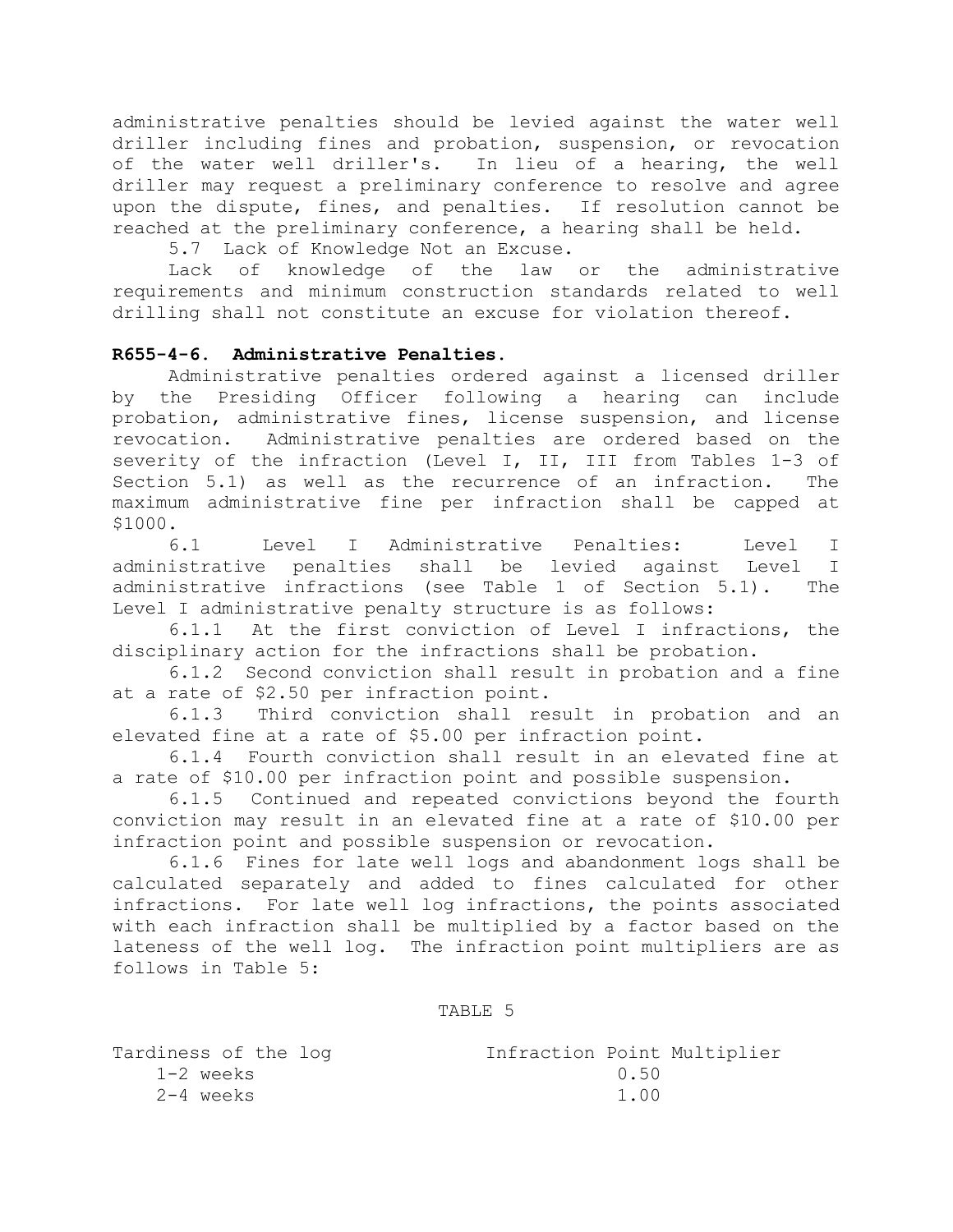| $1-3$ months   | 1.50 |
|----------------|------|
| $3-6$ months   | 2.00 |
| 6-9 months     | 2.50 |
| $9-12$ months  | 3.00 |
| Over 12 months | 400  |

6.2 Level II Administrative Penalties: Level II administrative penalties shall be levied against Level II administrative infractions (see Table 2 of Section 5.1). The Level II administrative penalty structure is as follows:

6.2.1 At the first conviction of Level II infractions, the disciplinary action shall result in probation and a fine at a rate of \$2.50 per infraction point.

6.2.2 Second conviction shall result in probation and an elevated fine at a rate of \$5.00 per infraction point.

6.2.3 Third conviction shall result in possible suspension and an elevated fine at a rate of \$10.00 per infraction point.

6.2.4 Continued and repeated convictions beyond the fourth conviction may result in an elevated fine at a rate of \$10.00 per infraction point and possible suspension or revocation.

6.3 Level III Administrative Penalties: Level III administrative penalties shall be levied against Level III construction infractions (see Table 3 of Section 5.1). The Level III administrative penalty structure is as follows:

6.3.1 At the first conviction of Level III infractions, the disciplinary action shall result in probation and a fine at a rate of \$5.00 per infraction point.

6.3.2 Second conviction shall result in possible suspension and an elevated fine at a rate of \$10.00 per infraction point.

6.3.3 Third conviction may result in an elevated fine at a rate of \$10.00 per infraction point and possible suspension or revocation.

6.3.4 Level IV Administrative Penalties: The Level IV administrative penalty shall be levied against a Level IV application requirement infraction (see Table 4 of Section 5.1). The Level IV administrative penalty is revocation of the license at first conviction.

6.4 Administrative Penalties - General

6.4.1 Penalties shall only be imposed as a result of a well driller hearing.

6.4.2 Failure to pay a fine within 30 days from the date it is assessed shall result in the suspension of the well driller license until the fine is paid.

6.4.3 Fines shall be deposited as a dedicated credit. The state engineer shall expend the money retained from fines for expenses related to well drilling activity inspection, well drilling enforcement, and well driller education.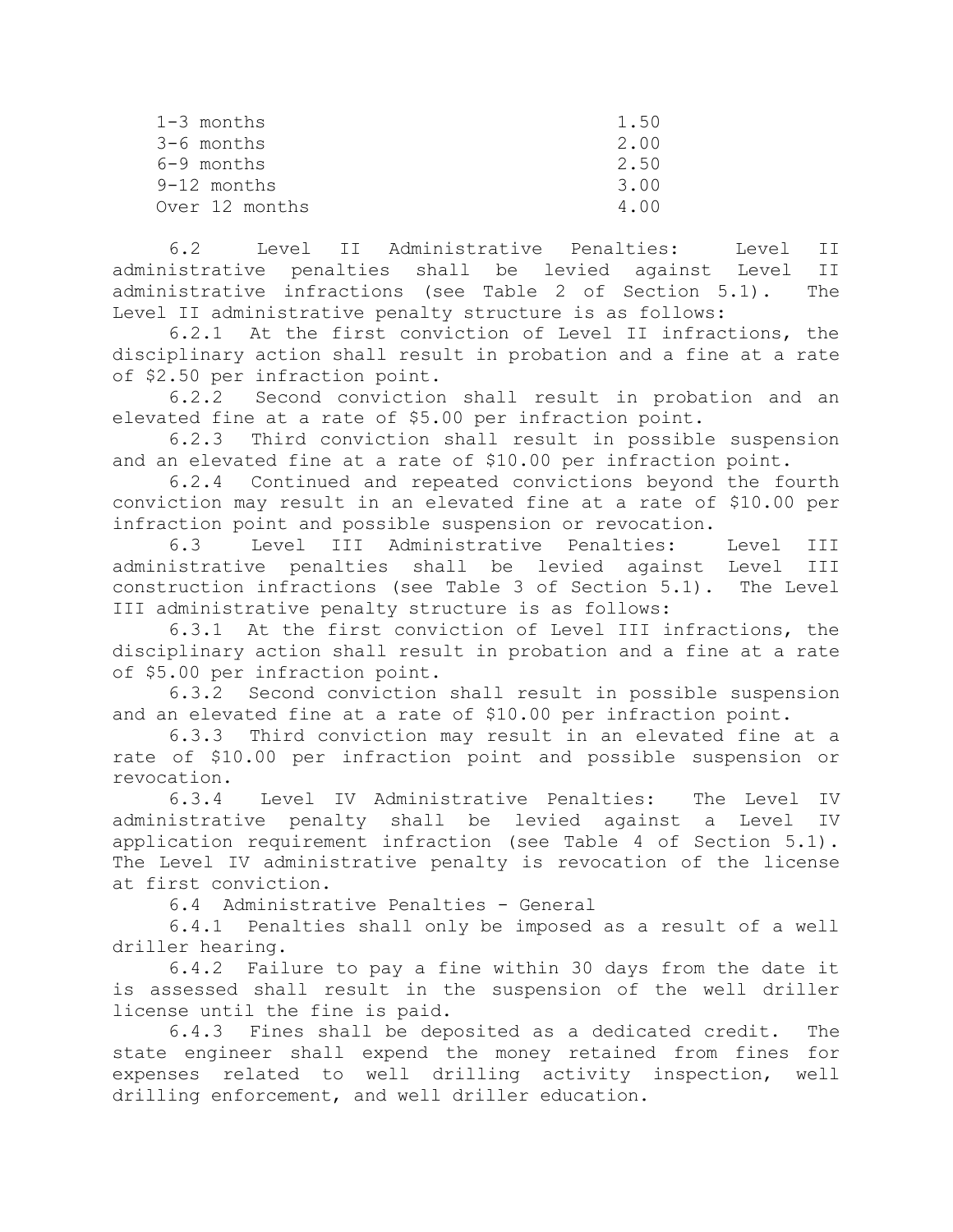6.5 Probation: As described above in Sections 6.1, 6.2, and 6.3, probation shall generally be the disciplinary action imposed in situations where the facts established through testimony and evidence describe first time infractions of the administrative rules that are limited in number and less serious in their impact on the well owner and on the health of the aquifer. The probation period shall generally last until the number of infraction points on the well driller's record is reduced below 70 through any of the options described in Subsection 4-5.5.

6.6 Suspension: Suspension shall generally be the disciplinary action imposed in situations where the facts established through testimony and evidence describe repeated convictions of the administrative rules, or infractions that a pose serious threat to the health of the aquifer, or a well driller's apparent disregard for the administrative rules or the state's efforts to regulate water well drilling. Depending upon the number and severity of the rule infractions as described above in Sections 6.1, 6.2, and 6.3, the state engineer may elect to suspend a well driller license for a certain period of time and/or until certain conditions have been met by the well driller. In establishing the length of the suspension, the state engineer shall generally follow the guideline that three infraction points is the equivalent of one day of suspension. A well driller whose license has been suspended shall be prohibited from engaging in regulated well drilling activity. License suspension may also result in the exaction of the Well Driller Bond as set forth in Subsection 4-3.9.4. A well driller whose license has been suspended is allowed to work as a registered operator under the direct, continuous supervision of a licensed well driller. If the suspension period extends beyond the expiration date of the water well driller license, the water well driller may not apply to renew the license until the suspension period has run and any conditions have been met. Once the suspension period has run and once all conditions have been met by the well driller, the suspension shall be lifted and the driller shall be notified that he/she may again engage in the well drilling business. The well driller shall then be placed on probation until the number of infraction points on the well driller's record is reduced below 70 through any of the options described in Subsection 4-5.5.

6.7 Revocation: Revocation shall generally be the disciplinary action imposed in situations where the facts established through testimony and evidence describe repeated convictions of the administrative rules for which the well driller's Utah Water Well License has previously been suspended. Revocation shall also be the disciplinary action taken if after a hearing the facts establish that a driller knowingly provided false or misleading information on a driller license application.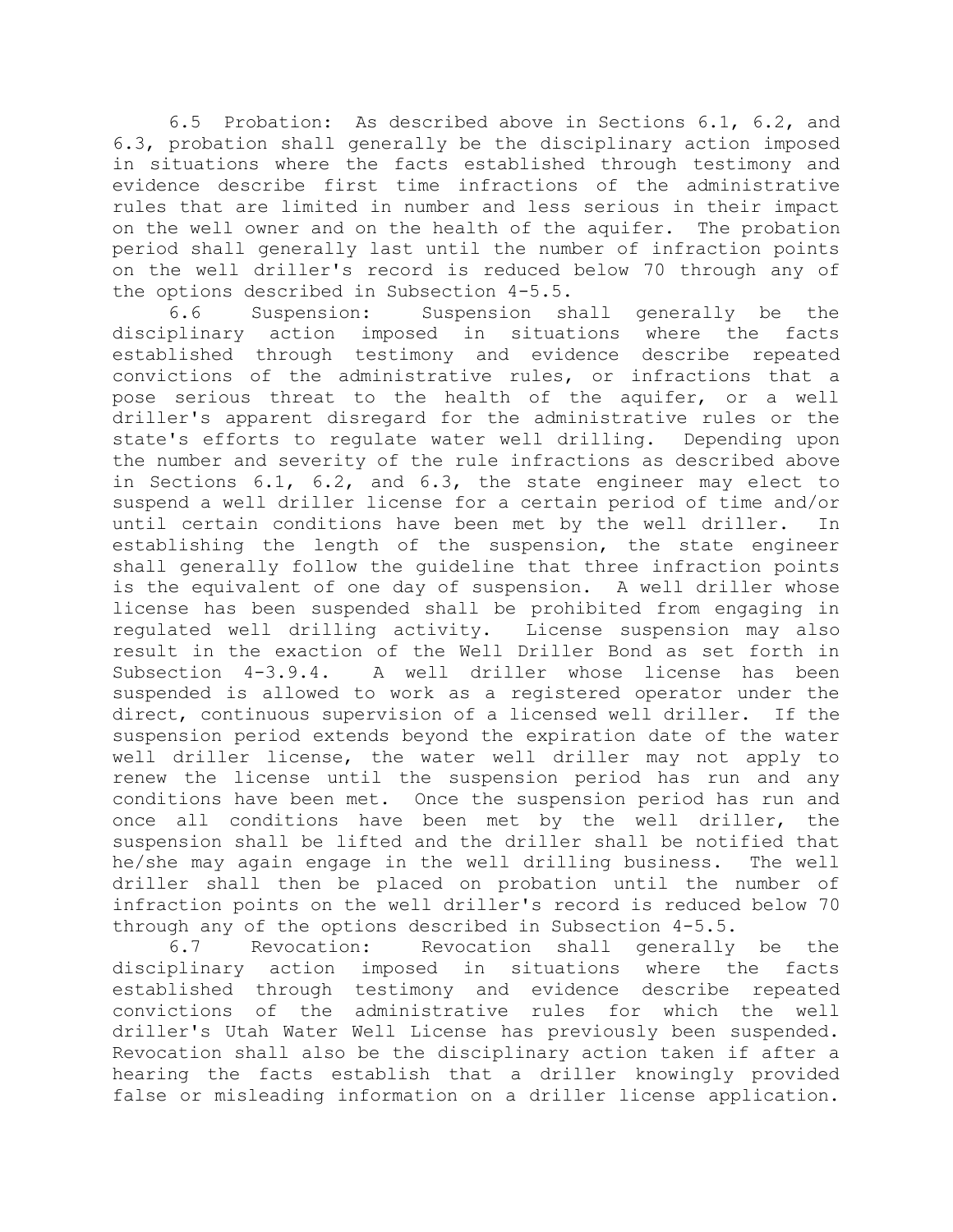A well driller whose license has been revoked shall be prohibited from engaging in regulated well drilling activity. License revocation may also result in the exaction of the Well Driller Bond as set forth in Subsection 4-3.9.4. A well driller whose license has been revoked is allowed to work as a registered operator under the direct, continuous supervision of a licensed well driller. A well driller whose water well license has been revoked may not make application for a new water well license for a period of two years from the date of revocation. After the revocation period has run, a well driller may make application for a new license as provided in Section R655-4-3. However, the well drilling experience required must be based on new experience obtained since the license was revoked.

## **R655-4-7. Adjudicative Proceedings.**

7.1 Designation of Presiding Officers.

The following persons may be designated Presiding Officers in well driller adjudicative proceedings: Assistant State Engineers; Deputy State Engineers; or other qualified persons designated by the State Engineer.

7.2 Disqualification of Presiding Officers.

7.2.1 A Presiding Officer shall disqualify himself from performing the functions of the Presiding Officer regarding any matter in which he, his spouse, or a person within the third degree of relationship to either of them or the spouse of such person:

7.2.1.1 Is a party to the proceeding, or an officer, director, or trustee of a party;

7.2.1.2 Has acted as an attorney in the proceeding or served as an attorney for, or otherwise represented, a party concerning the matter in controversy;

7.2.1.3 Knows that he has a financial interest, either individually or as a fiduciary, in the subject matter in controversy or in a party to the proceeding;

7.2.1.4 Knows that he has any other interest that could be substantially affected by the outcome of the proceeding; or

7.2.1.5 Is likely to be a material witness in the proceeding.

7.2.2 A Presiding Officer is also subject to disqualification under principles of due process and administrative law.

7.2.3 These requirements are in addition to any requirements under the Utah Public Officers' and Employees' Ethics Act, Section 67-16-1 et seq.

7.2.4 A motion for disqualification shall be made first to the Presiding Officer. If the Presiding Officer is appointed, any determination of the Presiding Officer upon a motion for disqualification may be appealed to the State Engineer.

7.3 Informal Proceedings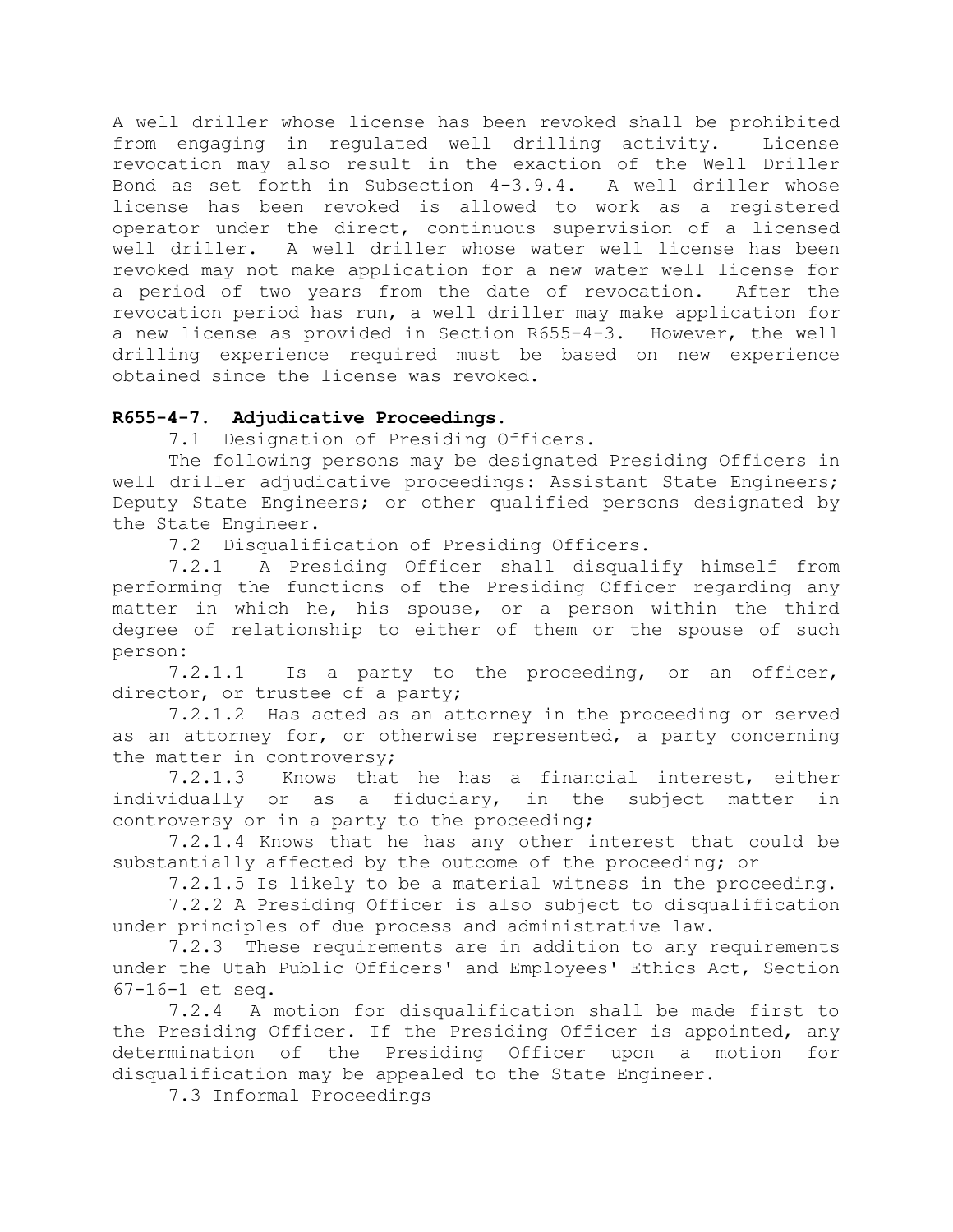7.3.1 All adjudicative proceedings initiated under this rule are classified as informal adjudicative proceedings.

7.3.1 The procedures for informal adjudicative proceedings initiated under this rule are set forth in this rule.

7.4 Service of Notice and Orders.

7.4.1 Hearing Notices and Final Judgment and Orders shall be served upon the well driller at the well driller's address using certified mail or methods described in Rule 5 of the Utah Rules of Civil Procedure.

7.4.2 Infraction notices, notices of approval or denial of licensing or registration or license or registration renewal, and other routine correspondence related to the Division's Well Drilling Program shall be sent to the well driller at the well driller's address by regular U.S. Mail.

7.5 Computation of Time.

7.5.1 Computation of any time period referred to in these rules shall begin with the first day following the act that initiates the running of the time period. The last day of the time period computed is included unless it is a Saturday, Sunday, or legal holiday or any other day on which the Division is closed, in which event the period shall run until the end of the business hours of the following business day.

7.5.2 The Presiding Officer, for good cause shown, may extend any time limit contained in these rules, unless precluded by statute. All requests for extensions of time shall be made by motion.

7.6 Request for Hearing

7.6.1 A hearing before a Presiding Officer is permitted in a well drilling adjudicative proceeding if:

7.6.1.1 The proceeding was commenced by an Infraction Notice; or

7.6.1.2 The proceeding was commenced by a well driller request raising a genuine issue regarding

7.6.1.2.1 The denial of a license or registration renewal application; or

7.6.1.2.2 The issuance of a cease and desist order (red tag)

7.6.2 Regardless of any other provision of the general laws to the contrary, all requests for a hearing shall be in writing and shall be filed with the Division to the attention of the Presiding Officer.

7.6.3 The request for a hearing shall state clearly and concisely the disputed facts, the supporting facts, the relief sought, and any additional information required by applicable statutes and rules.

7.6.4 The Presiding Officer shall, give all parties at least ten (10) days notice of the date, time and place for the hearing. The Presiding Officer may grant requests for continuances for good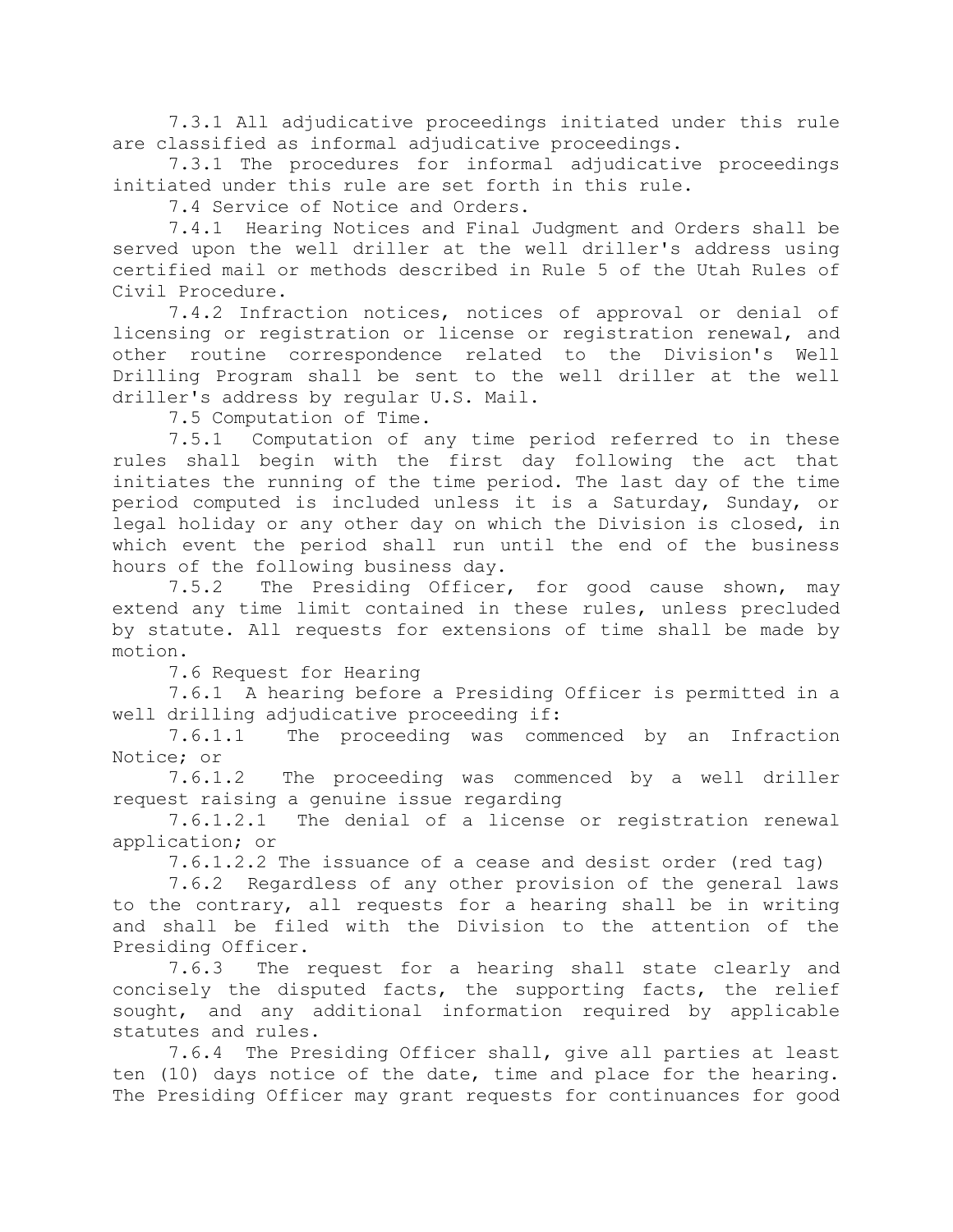cause shown.

7.6.5 Any party may, by motion, request that a hearing be held at some place other than that designated by the Presiding Officer, due to disability or infirmity of any party or witness, or where justice and equity would be best served.

7.6.6 A well driller at any time may withdraw the well driller's request for a hearing. The withdrawal shall be filed with the Division to the attention of the Presiding Officer, in writing, signed by the well driller or an authorized representative, and is deemed final upon the date filed.

7.7 Filings Generally.

7.7.1 Papers filed with the Division shall state the title of the proceeding and the name of the well driller on whose behalf the filing is made.

7.7.2 Papers filed with the Division shall be signed and dated by the well driller on whose behalf the filing is made or by the well driller's authorized representative. The signature constitutes certification that the well driller:

7.7.2.1 Read the document;

7.7.2.2 Knows the content thereof;

7.7.2.3 To the best of the well driller's knowledge, represents that the statements therein are true;

7.7.2.4 Does not interpose the papers for delay; and

7.7.2.5 If the well driller's signature does not appear on the paper, authorized a representative with full power and authority to sign the paper.

7.7.3 All papers, except those submittals and documents that are kept in a larger format during the ordinary course of business, shall be submitted on an 8.5 x 11-inch paper. All papers shall be legibly hand printed or typewritten.

7.7.4 The Division may provide forms to be used by the parties.

7.7.5 The original of all papers shall be filed with the Division with such number of additional copies as the Division may reasonably require.

7.7.6 Simultaneously with the filing of any and all papers with the Division, the party filing such papers shall send a copy to all other parties, or their authorized representative to the proceedings, by hand delivery, or U.S. Mail, postage prepaid, properly addressed.

7.8 Motions.

7.8.1 A party may submit a request to the Presiding Officer for any order or action not inconsistent with Utah law or these rules. Such a request shall be called a motion. The types of motions made shall be those that are allowed under these Rules and the Utah Rules of Civil Procedure.

7.8.2 Motions may be made in writing at any time before or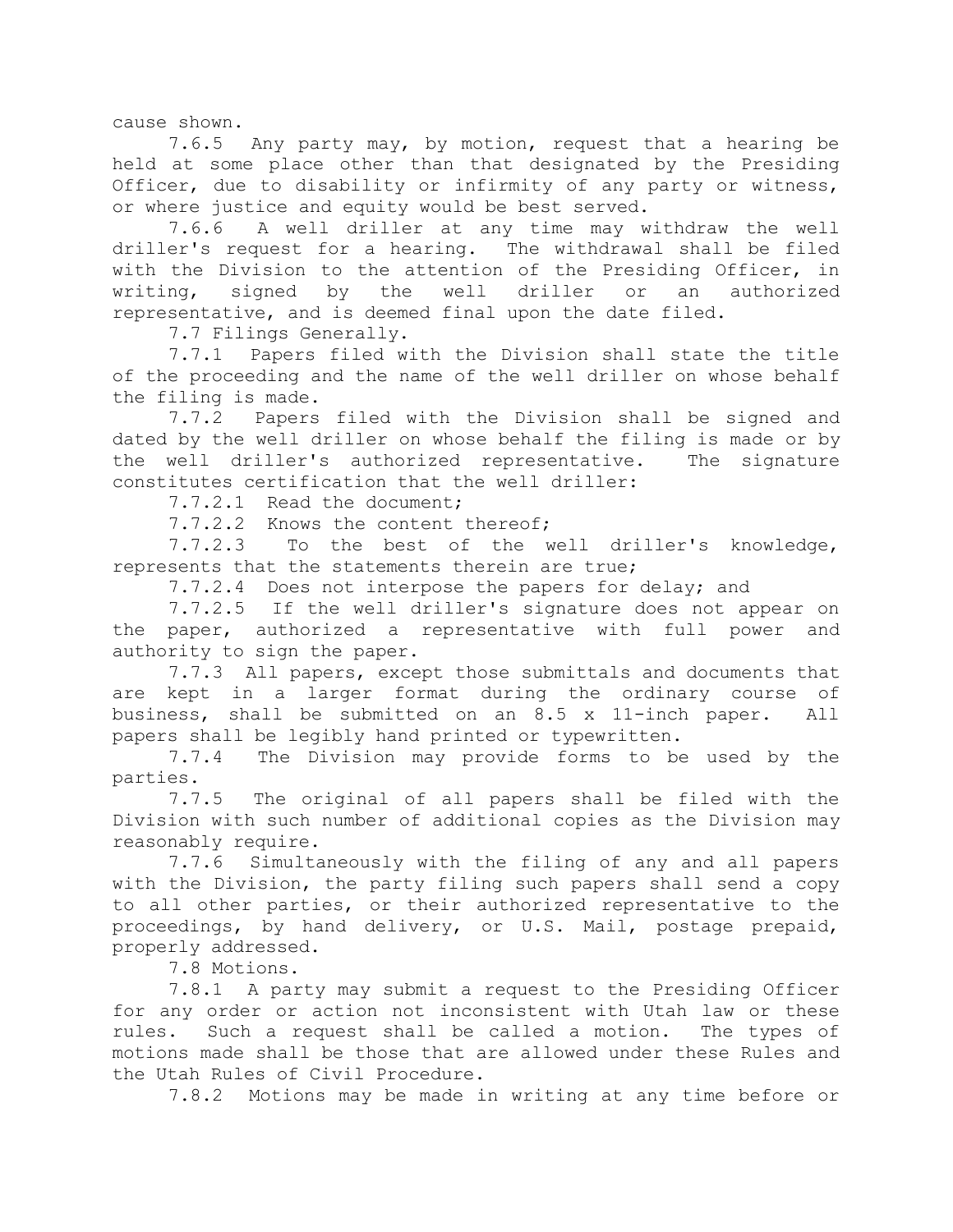after the commencement of a hearing, or they may be made orally during a hearing. Each motion shall set forth the grounds for the desired order or action and, if submitted in writing, state whether oral argument is requested. A written supporting memorandum, specifying the legal basis and support of the party's position shall accompany all motions.

7.8.3 The Presiding Officer may, upon the Presiding Officer's own initiative or upon the motion of any party, order any party to file a response or other pleading, and further permit either party to amend its pleadings in a manner just to all parties.

7.8.4 Preliminary Conference. Parties may request to appear for a preliminary conference prior to a hearing or prior to the scheduled commencement of a hearing or at any time before issuing a Final Judgment and Order. All parties shall prepare and exchange the following information at the initial preliminary conference:

(a) Names and addresses of prospective witnesses including proposed areas of expertise for expert witnesses;

(b) A brief summary of proposed testimony;

(c) A time estimate of each witness' direct testimony;

(d) Curricula vitae (resumes) of all prospective expert witnesses.

(e) The scheduling of a preliminary conference shall be solely within the discretion of the Presiding Officer.

(f) The Presiding Officer shall give all parties at least three (3) days notice of the preliminary conference.

(g) The notice shall include the date, time and place of the preliminary conference. The purpose of a preliminary conference is to consider any or all of the following:

(a) The simplification or clarification of the issues;

(b) The possibility of obtaining stipulations, admissions, agreements on documents, understandings on matters already of record, or similar agreements which shall avoid unnecessary proof;

(c) The limitation of the number of witnesses or avoidance of similar cumulative evidence, if the case is to be heard;

(d) The possibility of agreement disposing of all or any of the issues in dispute; or

(e) Such other matters as may aid in the efficient and equitable disposition of the adjudicative enforcement proceeding.

7.8.5 Consent Order: If the respondent substantially agrees with or does not contest the statements of fact in the initial order, or if the parties agree to specific amendments to the statements of fact in the initial order, the parties may enter into a Consent Order after a preliminary conference by stipulating to the facts, fines, and penalties, if any. A Consent Order based on that stipulation, shall be prepared by the state engineer for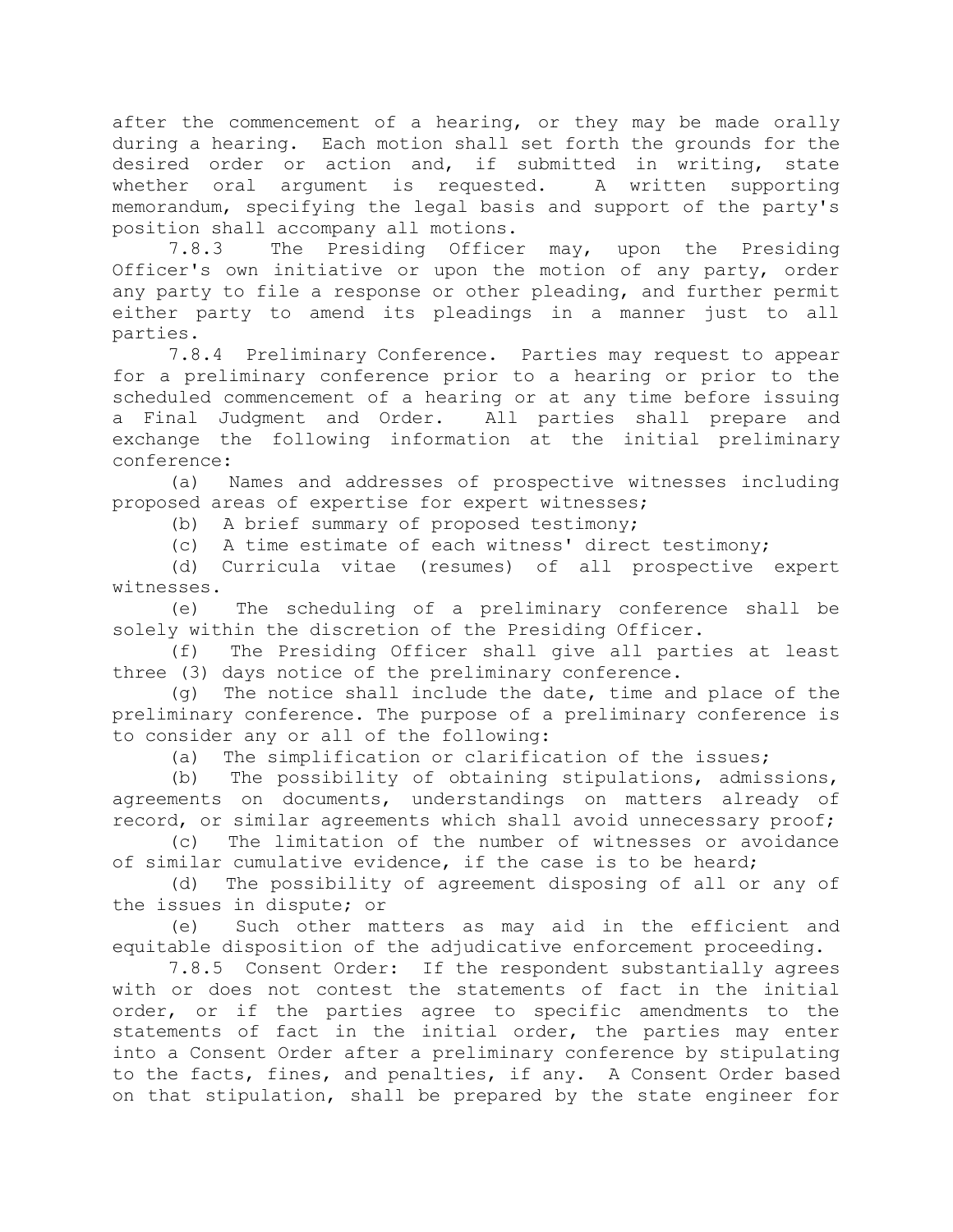execution by the parties. The executed Consent Order shall be reviewed by the Presiding Officer and, if found to be acceptable, will be signed and issued by the Presiding Officer. A Consent Order issued by the Presiding Officer is not subject to reconsideration or judicial review.

7.9 Conduct of Hearings.

7.9.1 All parties, authorized representatives, witnesses and other persons present at the hearing shall conduct themselves in a manner consistent with the standards and decorum commonly observed in Utah courts. Where such decorum is not observed, the Presiding Officer may take appropriate action including adjournment, if necessary.

7.9.2 The Presiding Officer shall conduct the hearing, make all decisions regarding admission or exclusion of evidence or any other procedural matters, and have an oath or affirmation administered to all witnesses.

7.10 Rules of Evidence in Hearings.

7.10.1 Discovery is prohibited, but the Division may issue subpoenas or other orders to compel production of necessary evidence.

7.10.2 A party may call witnesses and present oral, documentary, and other evidence.

7.10.3 A party may comment on the issues and conduct crossexamination of any witness as may be required for a full and true disclosure of all facts relevant to any issue designated for hearing, and as may affect the disposition of any interest which permits the person participating to be a party.

7.10.4 A witness' testimony shall be under oath or affirmation.

7.10.5 Any evidence may be presented by affidavit rather than by oral testimony, subject to the right of any party to call and examine or cross-examine the affiant.

7.10.6 Relevant evidence shall be admitted.

7.10.7 The Presiding Officer's decision may not be based solely on hearsay.

7.10.8 Official notice may be taken of all facts of which judicial notice may be taken in Utah courts.

7.10.9 All parties shall have access to public information contained in the Division's files and to all materials and information gathered in the investigation, to the extent permitted by law.

7.10.10 No evidence shall be admitted after completion of a hearing or after a case is submitted on the record, unless otherwise ordered by the Presiding Officer.

7.10.11 Intervention is prohibited.

7.10.12 A well driller appearing before the Presiding Officer for the purpose of a hearing may be represented by a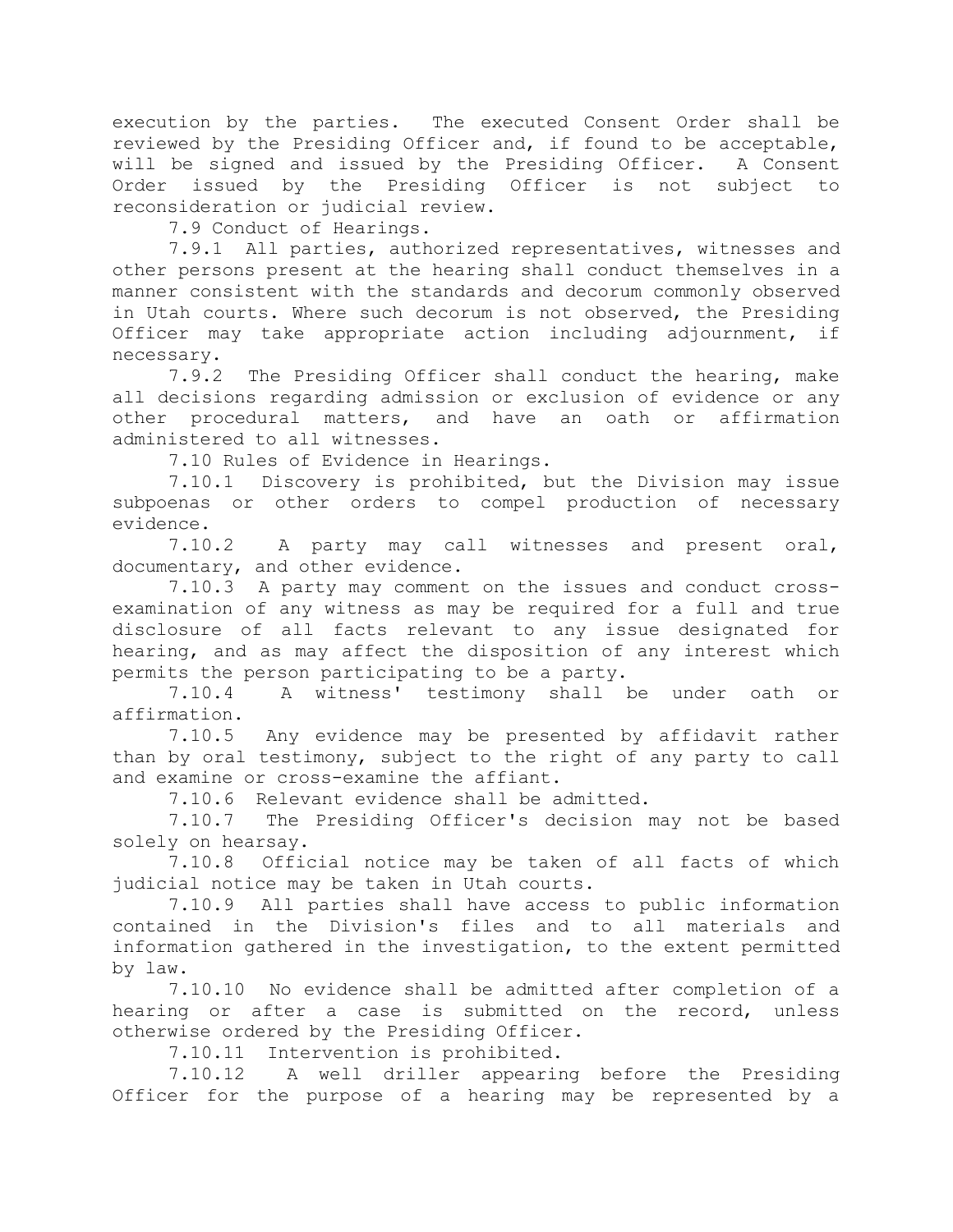licensed attorney. The Water Well Drilling Specialist shall present evidence before a Presiding Officer supporting the State Engineer's claim. At the State Engineer's discretion, other Division staff or a representative from the office of the Attorney General may also present supporting evidence.

7.11 Transcript of Hearing.

7.11.1 Testimony and argument at the hearing shall be recorded electronically. The Division shall make copies of electronic recordings available to any party, upon written request. The fee charged for this service shall be equal to the actual costs of providing the copy. The Division is not responsible to supply any party with a transcript of a hearing.

7.11.2 If any party shall cause to be produced a transcript of a hearing, a copy of said transcript shall be filed with the Division and provided to all other parties. By order of the Presiding Officer and with the consent of all parties, such written transcript may be deemed an official transcript.

7.11.3 Corrections to an official transcript may be made only to conform it to the evidence presented at the hearing. Transcript corrections, agreed to by opposing parties, may be incorporated into the record, if and when approved by the Presiding Officer, at any time during the hearing, or after the close of the adjudicative proceeding. The Presiding Officer may call for the submission of proposed corrections and may determine the disposition thereof at appropriate times during the course of the proceeding.

7.12 Procedures and Standards for Orders

7.12.1 If the well driller attends the hearing, the Presiding Officer shall issue a Final Judgment and Order.

7.12.2 The Presiding Officer may issue a Default Order if, after proper notice, the well driller fails to attend a hearing scheduled by the Presiding Officer.

7.12.3 Within a reasonable time after the close of a well driller adjudicative proceeding, the Presiding Officer shall issue a written and signed Final Judgment and Order, including but not limited to:

7.12.3.1 A statement of law and jurisdiction;

7.12.3.2 A statement of facts;

7.12.3.3 An identification of the confirmed infraction(s);

7.12.3.4 An order setting forth actions required of the well driller;

7.12.3.5 A notice of the option to request reconsideration and the right to petition for judicial review;

7.12.3.6 The time limits for requesting reconsideration or filing a petition for judicial review; and

7.12.3.7 Other information the Presiding Officer deems necessary or appropriate.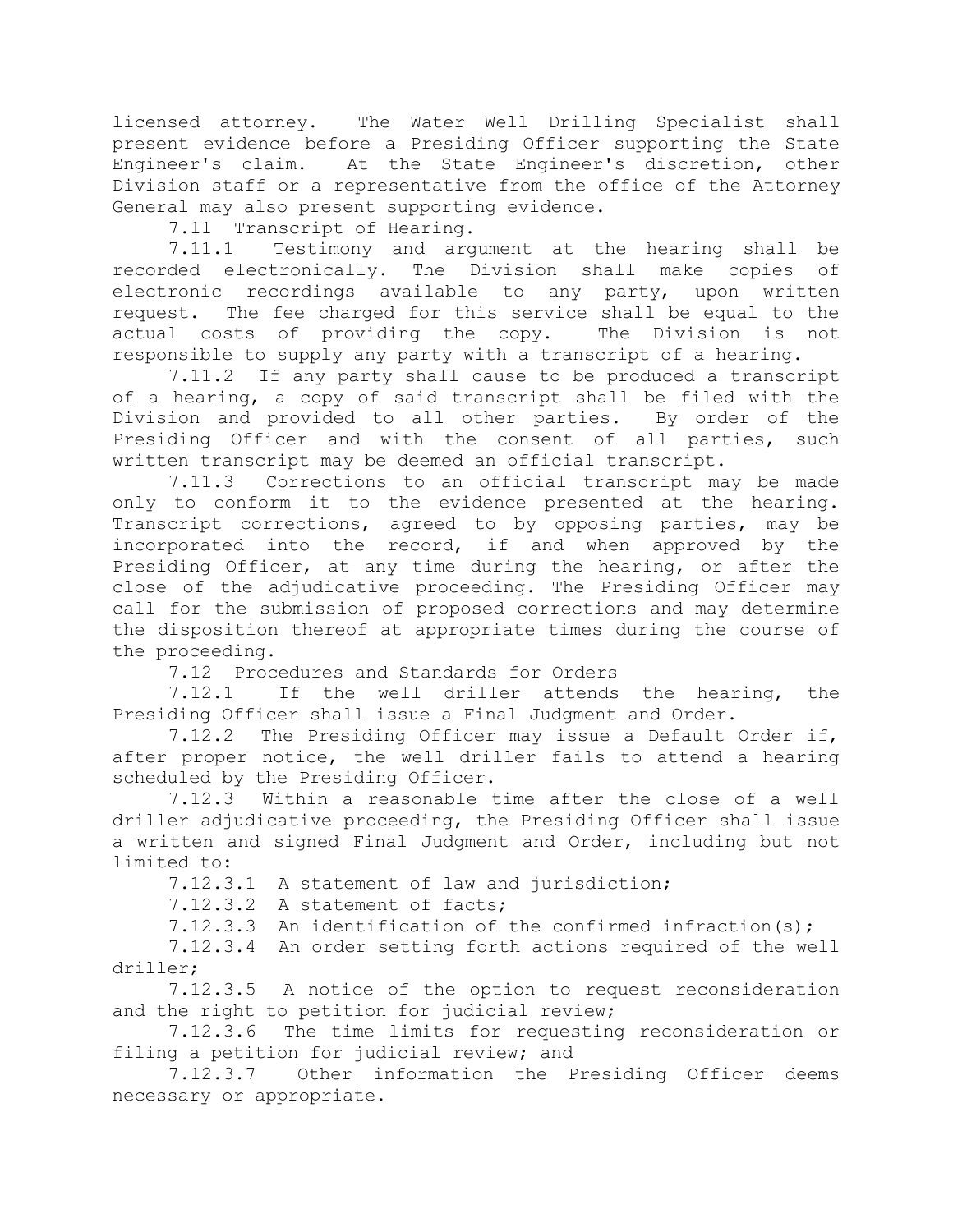7.12.4 The Presiding Officer's Final Judgment and Order shall be based on the record, as defined in this rule.

7.12.5 A copy of the Presiding Officer's Final Judgment and Order shall be promptly mailed to each of the parties.

7.12.6 A well driller who fails to attend a hearing waives any right to request reconsideration of the Final Judgment and Order per Section R655-4-7.13, but may petition for judicial review per Section R655-4-7.16.

7.13 Reconsideration.

7.13.1 Within 14 days after the Presiding Officer issues a Final Judgment and Order, any party may file a written request for reconsideration stating the specific grounds upon which relief is requested.

7.13.2 Unless otherwise provided by statute, the filing of a request for reconsideration is not a prerequisite for seeking judicial review of the order.

7.13.3 The request for reconsideration shall be filed with the Division to the attention of the Presiding Officer and one copy shall be mailed to each party by the party filing the request.

7.13.4 The Presiding Officer may issue a written order granting or denying the request for reconsideration. It is not required that the written order explain the grounds for the Presiding Officer's decision.

7.13.5 If the Presiding Officer does not issue an order granting a request for reconsideration within 14 days after the date it is filed with the Division, the request shall be considered denied.

7.14 Amending Administrative Orders.

7.14.1 On the motion of any party or of the Presiding Officer, the Presiding Officer may amend a Final Judgment and Order for reasonable cause shown, including but not limited to a clerical mistake made in the preparation of the order.

7.14.2 A motion by any party to amend an order shall be made in a reasonable time and, if to amend a Final Judgment and Order, not more than three (3) months after the Final Judgment and Order was issued.

7.14.3 The Presiding Officer shall notify the parties of the receipt and consideration of a motion to amend an order by issuing a notice. The notice shall include a copy of the motion.

7.14.4 Any party opposing a motion to amend an order may submit information within the time period to be established by the Presiding Officer's notice of the motion.

7.14.5 After considering a motion to amend an order and any relevant information received from the parties, the Presiding Officer shall advise the parties of his determination. If the Presiding Officer determines that the order shall be amended, the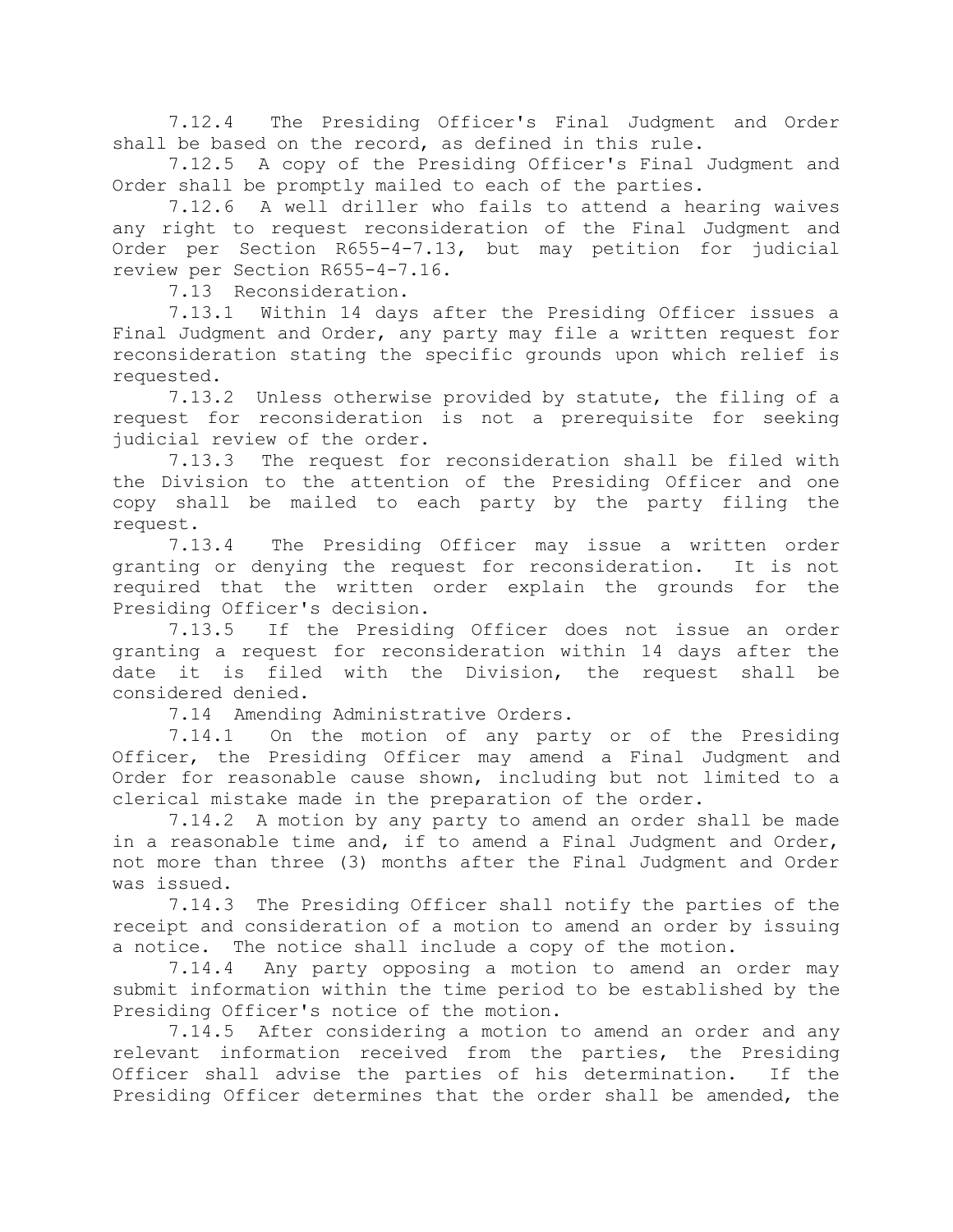Presiding Officer shall issue the amended order to all parties.

7.15 Setting Aside a Final Judgment and Order.

7.15.1 On the motion of any party or on a motion by the Presiding Officer, the Presiding Officer may set aside a Final Judgment and Order on any reasonable grounds, including but not limited to the following:

7.15.1.1 The well driller was not properly served with an Infraction Notice;

7.15.1.2 A rule or policy was not followed when the Final Judgment and Order was issued;

7.15.1.3 Mistake, inadvertence, excusable neglect;

7.15.1.4 Newly discovered evidence which by due diligence could not have been discovered before the Presiding officer issued the Final Judgment and Order; or

7.15.1.5 Fraud, misrepresentation or other misconduct of an adverse party;

7.15.2 A motion to set aside a final order shall be made in a reasonable time and not more than three (3) months after the Final Judgment and Order was issued.

7.15.3 The Presiding Officer shall notify the parties of the receipt and consideration of a motion to set aside a final order by issuing a notice to all parties, including therewith a copy of the motion.

7.15.4 Any party opposing a motion to set aside a final order may submit information within the time period to be established by the Presiding Officer's notice of the motion.

7.15.4 After consideration of the motion to set aside an order and any information received from the parties, the Presiding Officer shall issue an order granting or denying the motion, and provide a copy of the order to all parties.

7.16 Judicial Review.

7.16.1 Pursuant to Section 73-3-14, a Final Judgment and Order may be reviewed by trial de novo by the district court:

7.16.1.1 In Salt Lake County; or

7.16.1.2 In the county where the violation occurred.

7.16.2 A well driller shall file a petition for judicial review of a Final Judgment and Order within 20 days from the day on which the order was issued, or if a request for reconsideration has been filed and denied, within 20 days of the date of denial of the request for reconsideration.

7.16.3 The Presiding Officer may grant a stay of an order or other temporary remedy during the pendency of the judicial review on the Presiding Officer's own motion, or upon the motion of a party. The procedures for notice, for consideration of motions, and for issuing a determination shall be as set forth herein for a motion to set aside a Final Judgment and Order.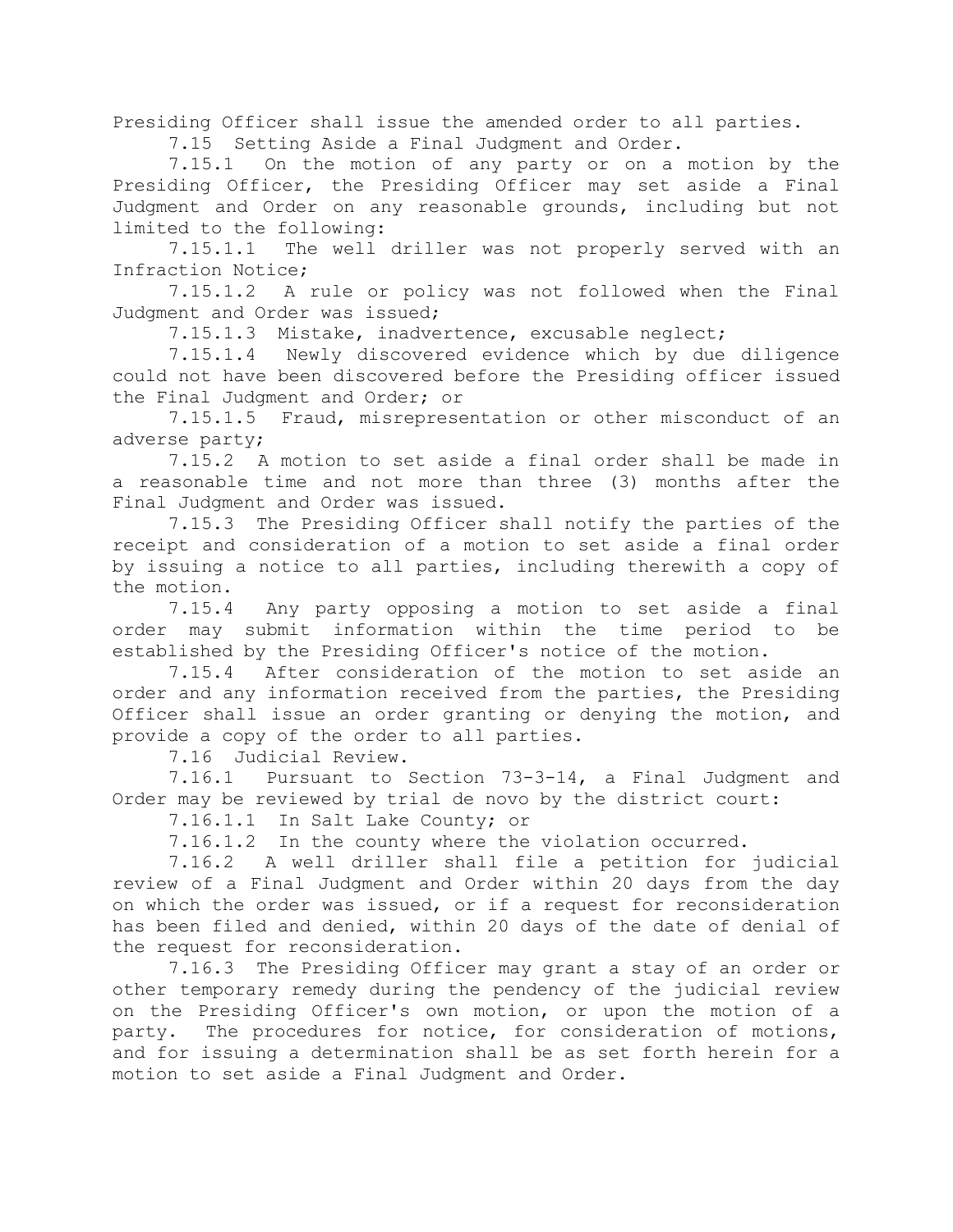### **R655-4-8. License and Operator Registration Renewal.**

8.1 Well Driller and Pump Installer Licenses. The Division will mail to each licensed well driller and pump installer a notice (packet) to renew his/her license approximately 30 days before the expiration of the license. Failure to receive the notice does not relieve a licensee of his obligation to file application and pay the fee for renewal in a timely manner. A well driller shall notify the Division of any change in his mailing address within 30 days after the change.

8.1.1 Well driller licenses and Pump Installer licenses shall expire and be renewed according to the following provisions:

a. The licenses of well drillers and pump installers whose last name begins with A thru L shall expire at 12 midnight on June 30 of odd numbered years.

b. The licenses of well drillers and pump installers whose last name begins with M thru Z shall expire at 12 midnight on June 30 of even numbered years.

c. Drillers and pump installers who meet the renewal requirements set forth in Subsection R655-4-8(8.1.2) on or before the expiration deadlines set forth in Subsection R655-4-8(8.1.1) shall be authorized to operate as a licensed well driller or pump installer until the new license is issued. If a licensee does not complete the renewal requirements by the license expiration date, the license will become inactive, and the licensee must cease and desist all regulated work until the license has been renewed.

d. Licensees must renew their licenses within 24 months of the license expiration date. Licensees failing to renew within 24 months of the license expiration date must re-apply for a license, meet all the application requirements of Subsections R655-4-3(3.2) or R655-4-3(3.4), and provide documentation of 12 hours of continuing education according to the requirements of R655-4- 8(8.2) obtained within the previous 24 months.

8.1.2 Applications to renew a license must include the following items:

a. Payment of the license renewal fee determined and approved by the legislature;

b. Written application to the state engineer;

c. Documentation of continuing well driller bond coverage in the amount of five thousand dollars (\$5,000) penal bond for the next licensing period. The form and conditions of the well driller bond shall be as set forth in Section R655-4.3.9. Allowable documentation can include bond continuation certificates and CD statements;

d. As applicable to the type of license, proper submission of all start cards, official well driller reports (well logs), pump installer reports (pump logs), and well abandonment reports for the current licensing period;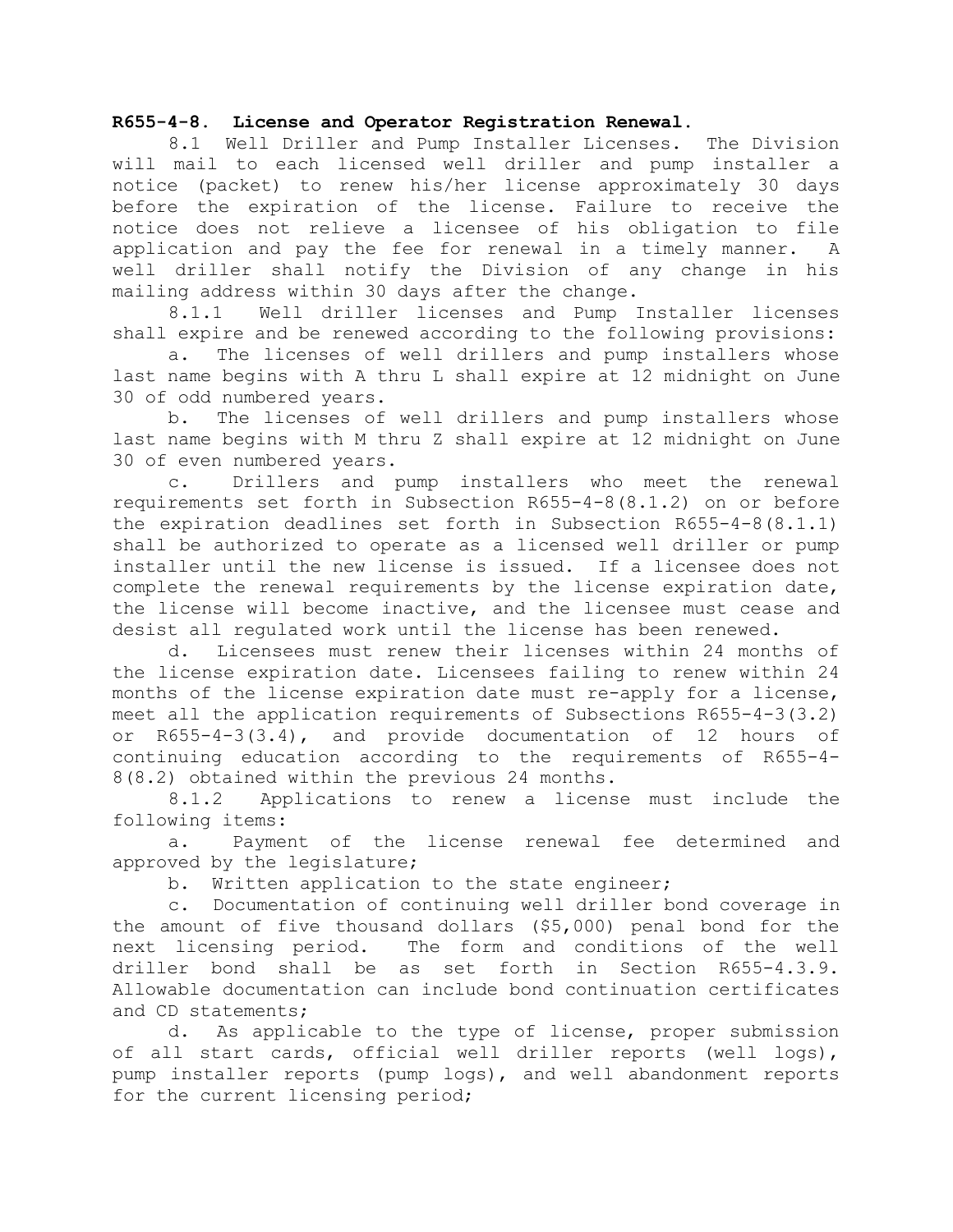e. Documentation of compliance with the continuing education requirements described in Section 8.2. Acceptable documentation of attendance at approved courses must include the following information: the name of the course, the date it was conducted, the number of approved credits, the name and signature of the instructor and the licensees name; for example, certificates of completion, transcripts, attendance rosters, diplomas, etc. (Note: licensees are advised that the state engineer will not keep track of the continuing education courses each licensee attends during the year. Licensees are responsible to acquire and then submit documentation with the renewal application.)

8.1.3 License renewal applications that do not meet the requirements of Subsection R655-4-8(8.1.2) by June 30 of the expiration year or which are received after June 30 of the expiration year, will be assessed an additional administrative late fee determined and approved by the legislature.

8.1.4 Restricted, conditioned, limited, or denied renewal applications

8.1.4.1 The state engineer may renew a license on a restricted, conditional, or limited basis if the licensee's performance and compliance with established rules and construction standards indicates the scope of the licensee's permitted activities should be reduced or that the licensee requires strict supervision during a probationary period.

8.1.4.2 The restricted, conditional, or limited license shall state the restrictions, conditions, or limitations placed on the licensee's regulated activity; whether the restrictions, conditions, or limitations are permanent or time-limited; and the requirements, if any, which must be met for the license to be reissued without restrictions, conditions, or limitations.

8.1.4.3 The state engineer may deny an application to renew a license if there has been a violation of these rules or UTAH CODE ANNOTATED Section 73-3-25 that casts doubt on the competency of the licensee or his willingness to comply with the well drilling administrative requirements or construction standards.

8.1.4.4 Within 30 days of a license renewal application being denied or a license being renewed on a restricted, conditioned, or limited basis, a licensee may appeal the action by requesting a hearing according to the provisions of R655-4-7.

8.1.4.5 The restrictions, conditions, or limitations on a license or the denial of a license shall remain effective during the pendency of the well driller/pump installer adjudicative proceeding.

8.2 Continuing Education.

8.2.1 During each license period, licensed well drillers and pump installers are required to earn at least twelve (12) continuing education credits by attending training sessions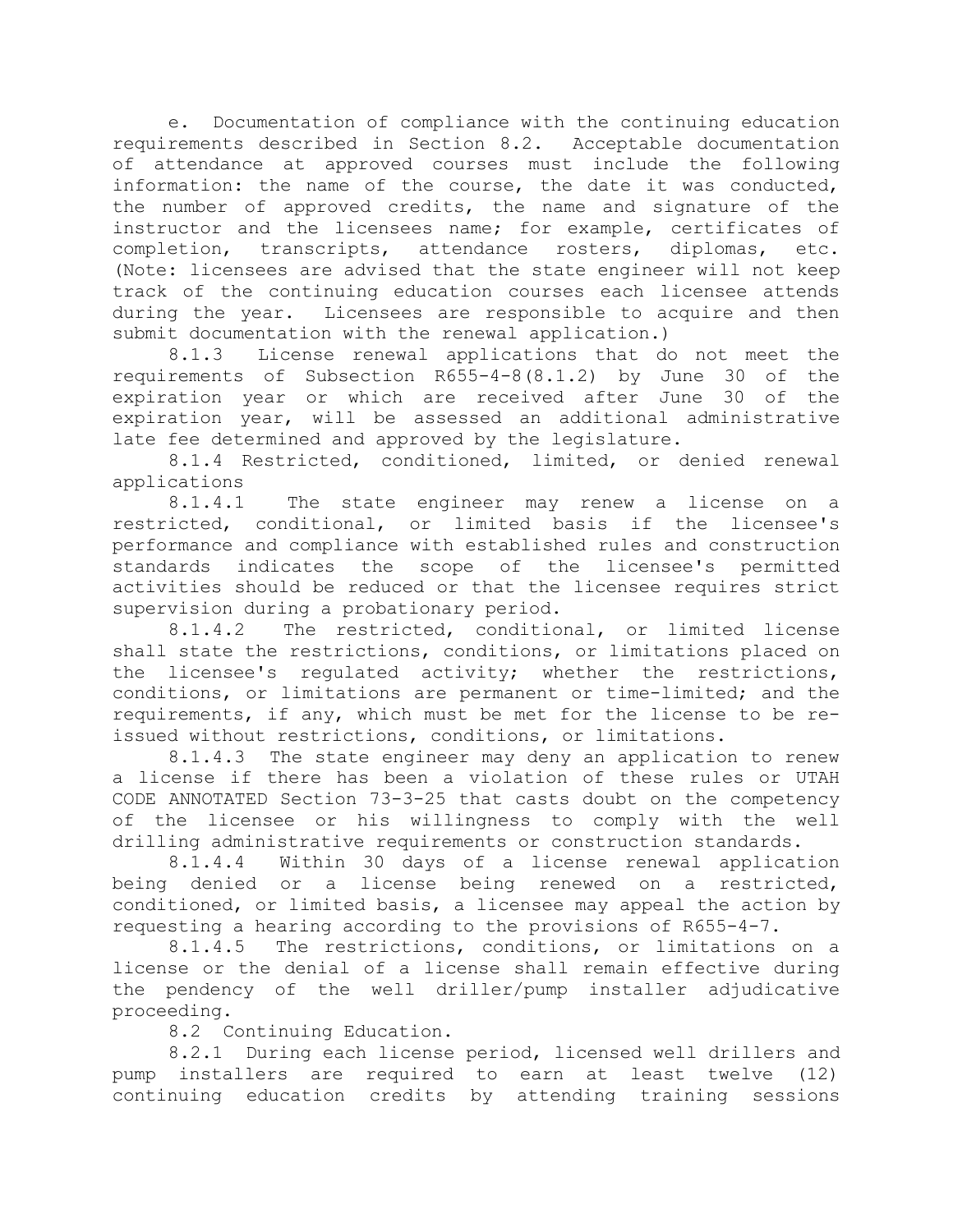approved, sponsored or sanctioned by the state engineer. Drillers and pump installers who do not renew their licenses, but who intend to renew within the following 24 month period allowed in Section 8.1.1, are also required to earn twelve (12) continuing education credits.

8.2.2 The state engineer will develop criteria for the training courses, approve the courses which can offer continuing education credits, and assign the number of credits to each course.

8.2.3 The state engineer shall assign the number of continuing education credits to each proposed training session based on the instructor's qualifications, a written outline of the subjects to be covered, and written objectives for the session. Licensees wishing continuing education credit for other training sessions shall provide the state engineer with all information it needs to assign continuing education requirements.

8.2.4 Licensed drillers must complete a State Engineersponsored "Administrative Rules for Well Drillers and Pump Installers" review course or other approved rules review once every four (4) years.

8.2.5 CE credits cannot be carried over from one licensing period to another.

8.3 Operator's Registration.

8.3.1 Drill Rig and Pump Rig operator registrations shall expire at the same time as the license of the well driller or pump installer by whom they are employed. Operators who meet the renewal requirements set forth in Subsection R655-4-8(8.3.2) on or before 12 midnight June 30 of the expiration year shall be authorized to act as a registered operator until the new registration is issued. Operators must renew their registrations within 24 months of the registration expiration date. Operators failing to renew within 24 months of the registration expiration date must re-apply for an operator's registration and meet all the application requirements of Subsections R655-4-3(3.3) and R655-4- 3(3.5).

8.3.2 Applications to renew an operator's registration must include the following items:

a. Payment of the registration renewal fee determined and approved by the legislature;

b. Written application to the state engineer.

8.3.3 Registration renewal applications that do not meet the requirements of Subsection R655-4-8(8.3.2) by the June 30 expiration date or that are received after the June 30 expiration date will be assessed an additional administrative late fee determined and approved by the legislature.

# **R655-4-9. The Approval Process for Non-Production Wells.**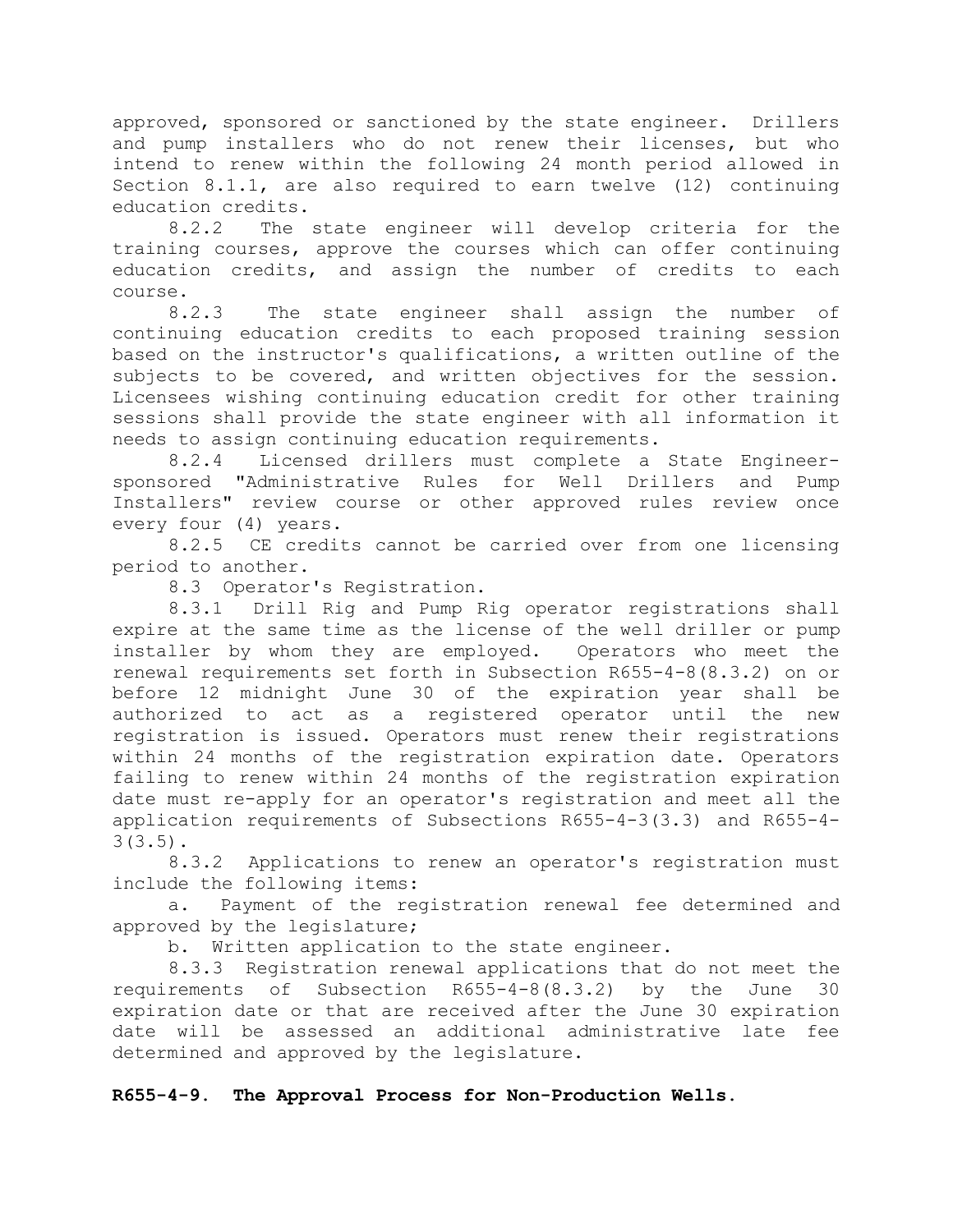9.1 General.

Regulated non-production wells such as cathodic protection wells, closed-loop heating/cooling exchange wells, monitor/piezometer/test wells, and other wells meeting the criteria in R655-4-1(1.2.4) drilled and constructed to a depth greater than 30 feet below natural ground surface require approval from the state engineer. The approval and permitting of regulated production wells is accomplished through the water right processes in accordance with Section 73 of the Utah Code.

9.2 Approval to Drill, Construct, Renovate, or Replace.

Approval to drill, construct, renovate, or replace nonproduction wells is issued by the state engineer's main office and regional offices following review of written requests from the owner/applicant or their appointed representative. The appointed representative shall not include the licensed driller designated on the application. The requests for approval shall be made on forms provided by the state engineer entitled "Request for Non-Production Well Construction". The following information must be included on the form:

a. General location or common description of the project.

b. Specific course and distance locations from established government surveyed outside section corners or quarter corners.

c. Total anticipated number of wells to be installed.

d. Diameters, approximate depths and materials used in the wells.

e. Projected start and completion dates.

f. Name and license number of the driller contracted to install the wells.

g. A detailed explanation of the purpose and technical aspects of the drilling project. This can also include reviews and approvals (e.g., building permits) done by local jurisdictions of the project. This additional documentation may expedite the Division's processing of the non-production well application.

h. Signature of the well owner or authorized representative attesting to the accuracy and truthfulness of the information on the application. The licensed driller cannot be the signatory on the non-production well application.

9.2.1 There is no fee required to request approval to drill, construct, renovate, or replace a non-production well. Using available information and sources, the Division will evaluate the potential for the non-production well to become a contamination source or otherwise negatively impact the groundwater resource prior to approval. This evaluation can take up to 14 days to conduct. The Division shall list application information on its website to allow the public and local jurisdictions to review the project prior to approval. The well permit application shall be returned without review to the applicant if the Division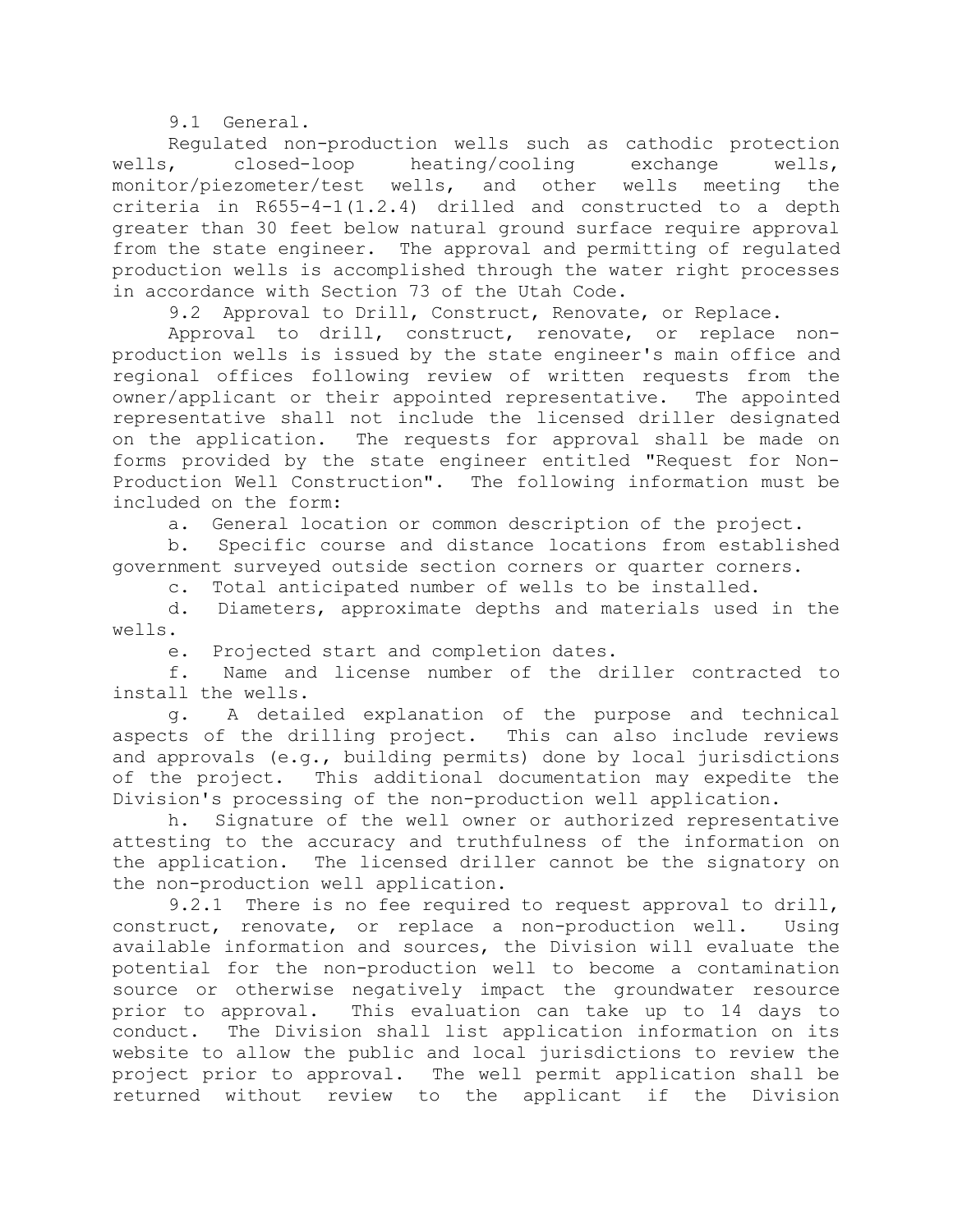determines that the application is incomplete, contains inaccurate information, lacks sufficient information or is illegible. The Division shall deny the issuance of a well permit if the site where the well is to be drilled is designated by the Division as an area where wells may not be constructed, including but not limited to contaminated or protected aquifers, areas where drilling and construction of wells can impact other water rights, and other areas where environmental remediation may be adversely affected by the construction and/or operation of wells. Upon written approval by the state engineer, the project will be assigned an approved non-production well number which will be referenced on all start cards and official well driller's reports.

## **R655-4-10. General Requirements.**

10.1 Standards.

10.1.1 In some locations, the compliance with the following minimum standards will not result in a well being free from pollution or from being a source of subsurface leakage, waste, or contamination of the groundwater resource. Since it is impractical to attempt to prepare standards for every conceivable situation, the well driller or pump installer shall judge when to construct or otherwise perform work on wells under more stringent standards when such precautions are necessary to protect the groundwater supply and those using the well in question. Other state and local regulations pertaining to well drilling and construction, groundwater protection, isolation distances (setbacks) from potential contamination sources and/or other structures/boundaries, and water quality/testing regulations may exist that are either more stringent than these rules or that specifically apply to a given situation. It is the licensee's responsibility to understand and apply other federal, state, and local regulations as applicable.

10.2 Well Site Locations.

10.2.1 Well site locations are described by course and distance from outside section corners or quarter corners (based on a Section/Township/Range Cadastral System) and by the Universal Transverse Mercator (UTM) coordinate system (NAD83 Map Datum) on all state engineer authorizations to drill (Start Cards). However, the licensee should also be familiar with local zoning ordinances, or county boards of health requirements which may limit or restrict the actual well location and construction in relationship to property/structure boundaries and existing or proposed concentrated sources of pollution or contamination such as septic tanks, drain fields, sewer lines, stock corrals, feed lots, etc. The licensee should also be familiar with the Utah Underground Facilities Act (Title 54, Chapter 8a of the Utah Code Annotated 1953 as amended) which requires subsurface excavators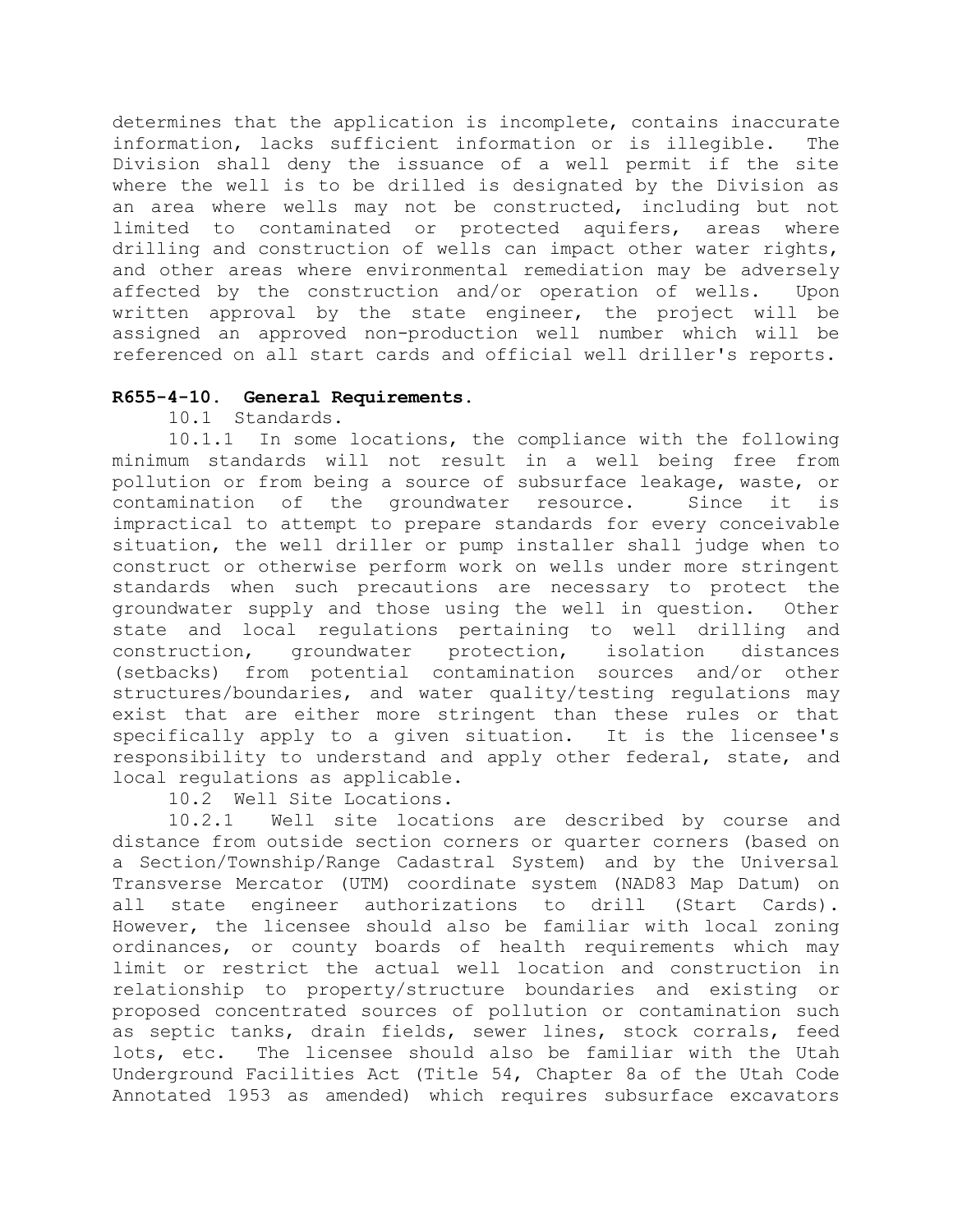(including well drilling) to notify operators of underground utilities prior to any subsurface excavation. Information on this requirement can be found by calling Blue Stakes Utility Notification Center at (800)662-4111.

10.2.2 Regulated wells shall be drilled at the approved location as defined on the valid start card. The driller shall check the drilling location to see if it matches the stateapproved location listed on the Driller's Start Card.

10.3 Unusual Conditions.

10.3.1 If unusual conditions occur at a well site and compliance with these rules and standards will not result in a satisfactory well or protection to the groundwater supply, a licensed water well driller or pump installer shall request that special standards be prescribed for a particular well (variance request). The request for special standards shall be in writing and shall set forth the location of the well, the name of the owner, the unusual conditions existing at the well site, the reasons and justification that compliance with the rules and minimum standards will not result in a satisfactory well, and the proposed standards that the licensee believes will be more adequate for this particular well. If the state engineer finds that the proposed changes are in the best interest of the public, the state engineer will approve the proposed changes by assigning special standards for the particular well under consideration. At the Division's discretion, the licensee applying for the variance may be required to provide additional technical information justifying the variance. The variance request will be evaluated, and a response will be given within fourteen days. In a public health emergency or other exceptional circumstance, verbal notification for a variance may be given. An emergency usually consists of a well failure resulting in a dry well or an unusable well. Driller convenience does not constitute an emergency.

# **R655-4-11. Well Drilling and Construction Requirements.**

11.0 General.

11.0.1 Figures 1 through 5 are used to illustrate typical well construction standards, and can be viewed in the State of Utah Water Well Handbook available at the Division of Water Rights, 1594 West North Temple, Salt Lake City, Utah. Figure 1 illustrates the typical construction of a drilled well with driven casing such as a well drilled using the cable tool method or air rotary with a drill-through casing driver. Figure 2 illustrates the typical construction of a well drilled with an oversized borehole and/or gravel packed without the use of surface casing. Figure 3 illustrates the typical construction of a well drilled with an oversized borehole and/or gravel packed with the use of surface casing. Figure 4 illustrates the typical construction of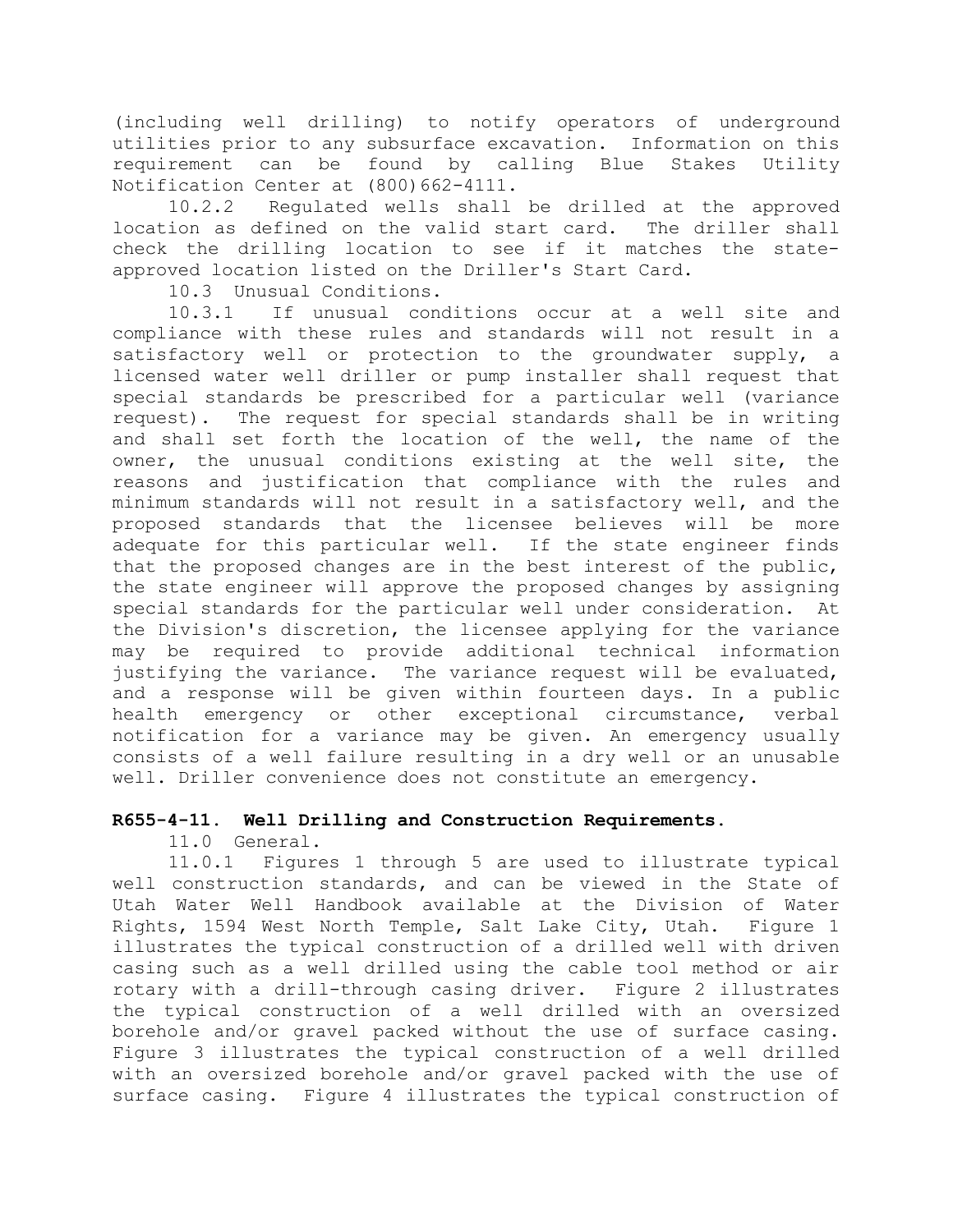a well drilled with an oversized borehole and/or gravel packed completed in stratified formations in which poor formation material or poor quality water is encountered. Figure 5 illustrates the typical construction of a well completed with PVC or nonmetallic casing.

11.1 Approved Products, Materials, and Procedures.

11.1.1 Any product, material or procedure designed for use in the drilling, construction, cleaning, renovation, development pump installation/repair, or abandonment of water production or non-production wells, which has received certification and approval for its intended use by the National Sanitation Foundation (NSF) under ANSI/NSF Standard 60 or 61, the American Society for Testing Materials (ASTM), the American Water Works Association (AWWA) or the American National Standards Institute (ANSI) may be utilized. Other products, materials or procedures may also be utilized for their intended purpose upon manufacturers certification that they meet or exceed the standards or certifications referred to in this section and upon state engineer approval.

11.2 Well Casing - General

11.2.1 Drillers Responsibility. It shall be the sole responsibility of the well driller to determine the suitability of any type of well casing for the particular well being constructed, in accordance with these minimum requirements.

11.2.2 Casing Stick-up. The well casing shall extend a minimum of 18 inches above finished ground (land) level and the natural ground surface should slope away from the casing. A secure sanitary, weatherproof mechanically secured cap/seal or a completely welded cap shall be placed on the top of the well casing to prevent contamination of the well. If a vent is placed in the cap, it shall be properly screened to prevent access to the well by debris, insects, or other animals.

11.2.3 Steel Casing. All steel casing installed in Utah shall be in new or like-new condition, being free from pits or breaks, clean with all potentially dangerous chemicals or coatings removed, and shall meet the minimum specifications listed in Table 6 of these rules. In order to utilize steel well casing that does not fall within the categories specified in Table 6, the driller shall receive written approval from the state engineer. All steel casing installed in Utah shall meet or exceed the minimum ASTM, ANSI, or AWWA standards for steel pipe as described in Subsection 11.1 unless otherwise approved by the state engineer. Applicable standards (most recent revisions) may include:

ANSI/AWWA A100-AWWA Standard for Water Wells.

ANSI/ASTM A53-Standard Specifications for Pipe, Steel, Black and Hot-Dipped, Zinc-Coated, Welded and Seamless.

ANSI/ASTM A139-Standard Specification for Electric-Fusion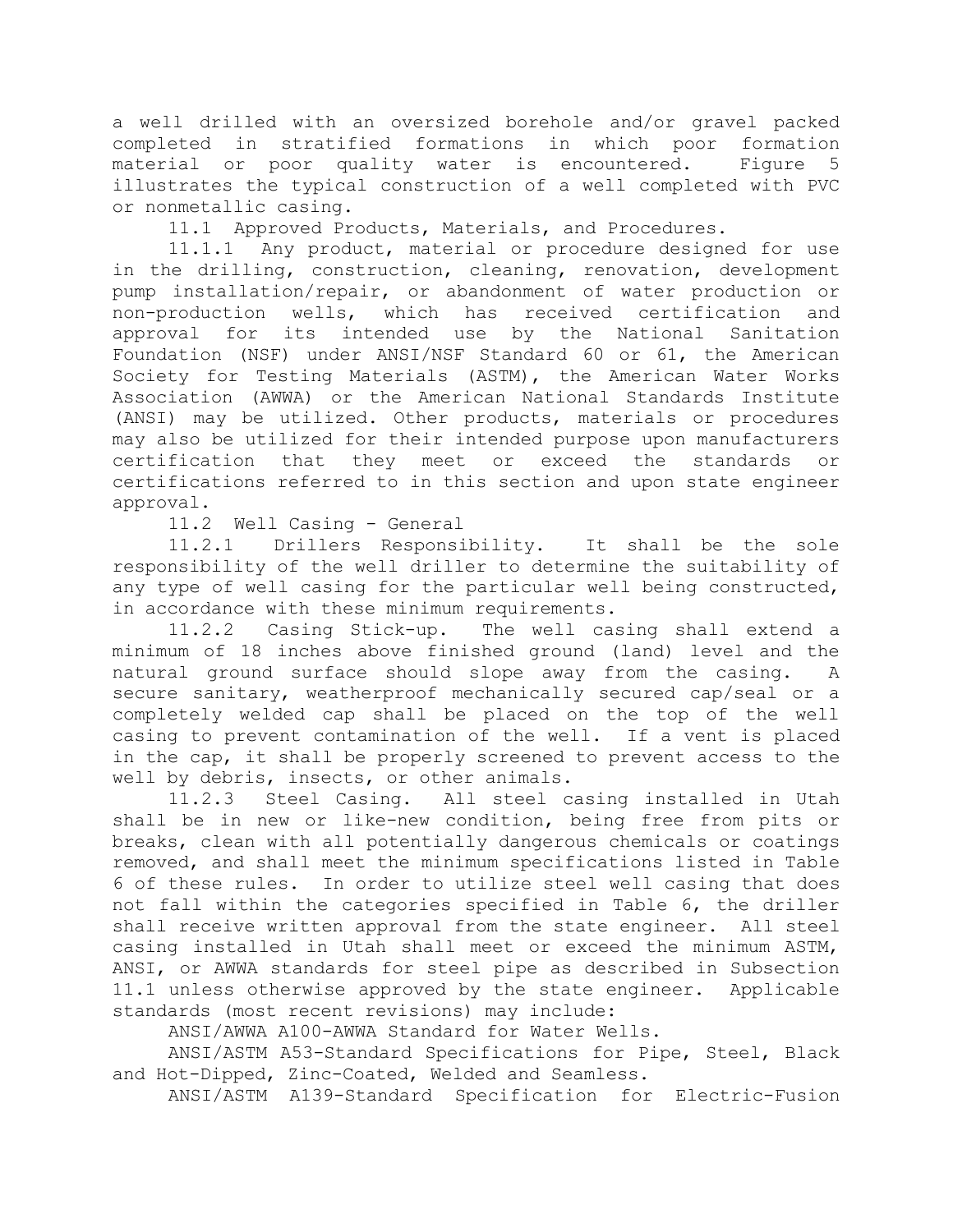(Arc)-Welded Steel Pipe (NPS 4 and over).

ANSI/AWWA C200-Standard for Steel Water Pipe-6 in. and Larger.

ASTM A589-89-Standard Specification for Seamless and Welded Carbon Steel Water-Well Pipe.

API Spec.5L and 5LS-Specification for Liner Pipe.

ASTM A106-Standard Specification for Seamless Carbon Steel Pipe for High Temperature Service

ASTM A778-Standard Specifications for Welded, Unannealed Austenitic Stainless Steel Tubular Products.

ASTM A252-Standard Specification for Welded and Seamless Steel Pipe Piles.

ASTM A312-Standard Specification for Seamless, Welded, and Heavily Cold Worked Austenitic Stainless Steel Pipes

ASTM A409- Standard Specification for Welded Large Diameter Austenitic Steel Pipe for Corrosive or High-Temperature Service

#### TABLE 6

#### MINIMUM WALL THICKNESS FOR STEEL WELL CASING

| Depth    |                   |                   |                   |                   |                   |                   |                   |                   |
|----------|-------------------|-------------------|-------------------|-------------------|-------------------|-------------------|-------------------|-------------------|
|          | $\Omega$          | 200               | 300               | 400               | 600               | 800               | 1000              | 1500              |
| Nominal  | to                | to                | to                | to                | to                | to                | to                | to                |
| Casing   | 200               | 300               | 400               | 600               | 800               | 1000              | 1500              | 2000              |
| Diameter | (f <sub>t</sub> ) | (f <sub>t</sub> ) | (f <sub>t</sub> ) | (f <sub>t</sub> ) | (f <sub>t</sub> ) | (f <sub>t</sub> ) | (f <sub>t</sub> ) | (f <sub>t</sub> ) |
| 5        | .250              | .250              | .250              | .250              | .250              | .250              | .250              | .250              |
| 6        | .250              | .250              | .250              | .250              | .250              | .250              | .250              | .250              |
| 8        | .250              | .250              | .250              | .250              | .250              | .250              | .250              | .250              |
| 10       | .250              | .250              | .250              | .250              | .250              | .250              | .312              | .312              |
| 12       | .250              | .250              | .250              | .250              | .250              | .250              | .312              | .312              |
| 14       | .250              | .250              | .250              | .250              | .312              | .312              | .312              | .312              |
| 16       | .250              | .250              | .312              | .312              | .312              | .312              | .375              | .375              |
| 18       | .250              | .312              | .312              | .312              | .375              | .375              | .375              | .438              |
| 20       | .250              | .312              | .312              | .312              | .375              | .375              | .375              | .438              |
| 22       | .312              | .312              | .312              | .375              | .375              | .375              | .375              | .438              |
| 24       | .312              | .312              | .375              | .375              | .375              | .438              |                   |                   |
| 30       | .312              | .375              | .375              | .438              | .438              | .500              |                   |                   |
|          |                   |                   |                   |                   |                   |                   |                   |                   |

Note: Minimum wall thickness is in inches.

 For nominal casing diameters less than five (5) inches, the minimum wall thickness must be equivalent to ASTM Schedule 40.

 For any other casing diameter not addressed herein, prior approval by the state engineer is require.

 $0.250 = 1/4$ ,  $0.312 = 5/16$ ,  $0.375 = 3/8$ ,  $0.438 = 7/16$ .

11.2.4 Plastic and Other Non-metallic Casing.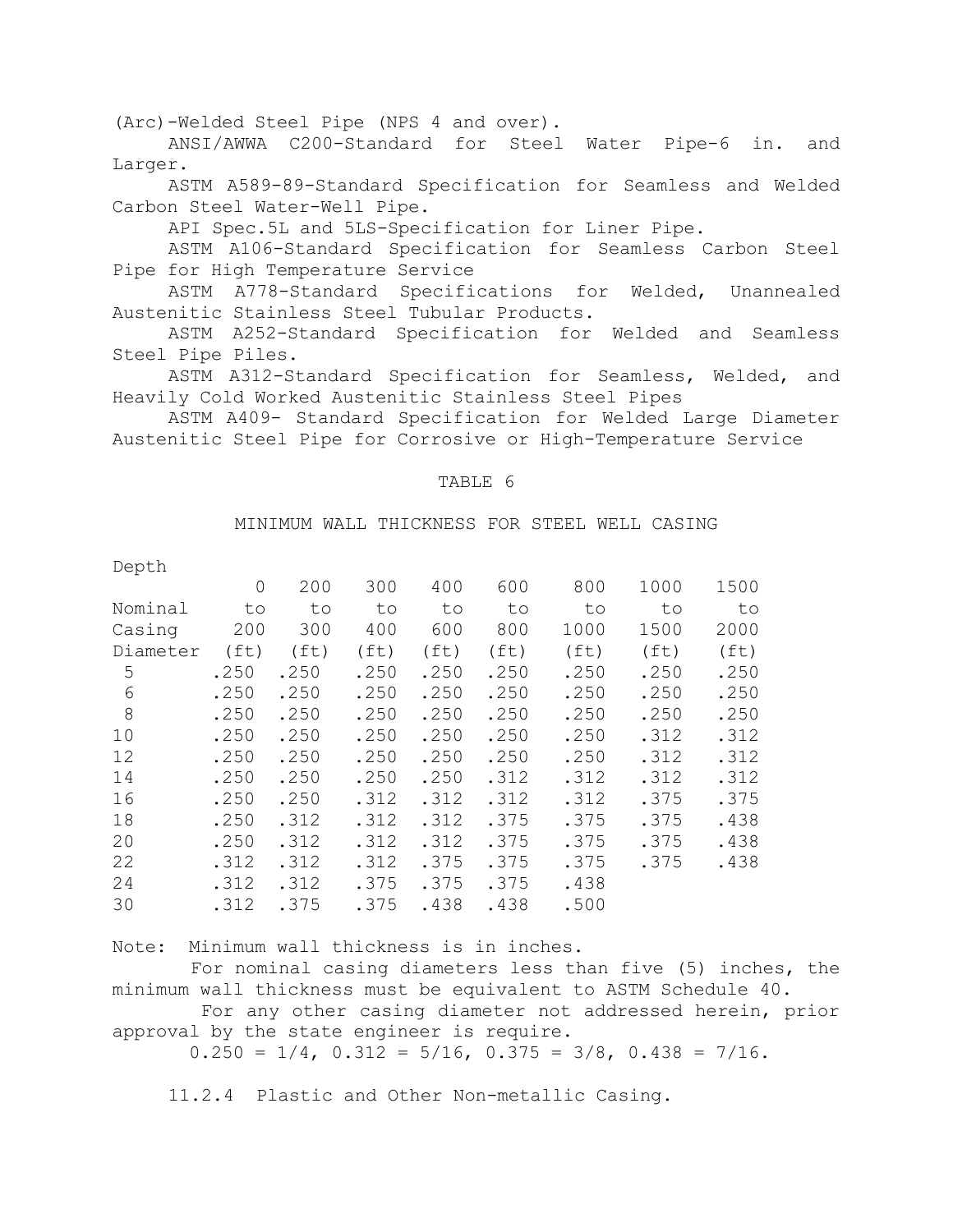11.2.4.1 Materials. PVC well casing and screen may be installed in Utah upon obtaining permission of the well owner. Other types of non-metallic casing or screen must be approved by the state engineer prior to installation. Plastic well casing and screen shall be manufactured and installed to conform with The American National Standards Institute (ANSI) or the American Society for Testing and Materials (ASTM) Standard F 480 (most recent version), which are incorporated by reference to these rules. Casing and screen meeting this standard is normally marked "WELL CASING" and with the ANSI/ASTM designation "F 480-, SDR-17 (or 13.5, 21, etc.)". All plastic casing and screen for use in potable water supplies shall be manufactured to be acceptable to the American National Standards Institute/National Sanitation Foundation (NSF) standard 61. Other types of plastic casings and screens may be installed upon manufacturers certification that such casing meets or exceeds the above described ASTM/SDR specification or ANSI/NSF approval and upon state engineer approval.

11.2.4.2 Minimum Wall Thickness and Depth Requirements. PVC well casing and screen with a nominal diameter equal to or less than four (4) inches and for non-production well purposes shall meet the minimum wall thickness required under ASTM Standard F480- 95 SDR 21 or a Schedule 40 designation. PVC well casing and screen use for water production well purposes with a nominal diameter equal to or less than four (4) inches shall meet the minimum wall thickness required under ASTM Standard F480-95 SDR 17 or a Schedule 80 designation. PVC well casing and screen with a nominal diameter greater than four (4) inches shall meet the minimum wall thickness required under ASTM Standard F480 (most recent version) SDR 17 or a Schedule 80 designation. Additionally, caution should be used whenever other than factory slots or perforations are added to PVC well casing. The installation of hand cut slots or perforations significantly reduces the collapse strength tolerances of unaltered casings. The depth at which plastic casing and screen is placed in a well shall conform to the minimum requirements and restrictions as outlined in ASTM Standard F-480 (most recent version) and to PVC casing manufacturer recommendations. Liner pipe does not need to meet these wall thickness requirements if it is placed inside of a casing that does meet these wall thickness requirements.

11.2.4.3 Fiberglass Casing. Fiberglass reinforced plastic well casings and screens may be installed in wells upon obtaining permission of the well owner. All fiberglass casing or screens installed in wells for use in potable water supplies shall be manufactured to be acceptable by ANSI/NSF Standard 61 and upon state engineer approval.

11.2.4.4 Driving Non-metallic Casing. Non-metallic casing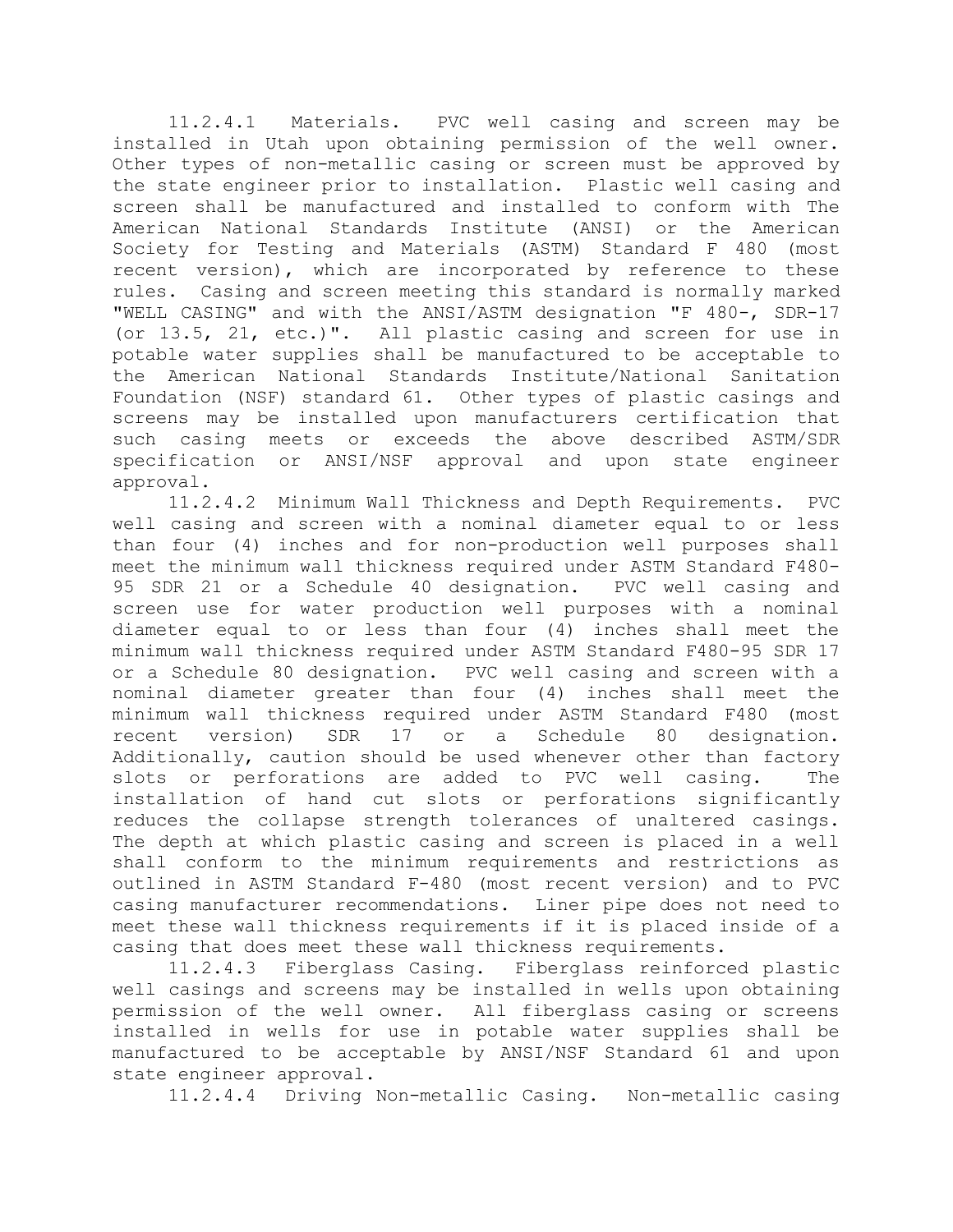shall not be driven, jacked, or dropped and may only be installed in an oversized borehole.

11.2.4.5 Protective Casing. If plastic or other nonmetallic casing is utilized, the driller shall install a protective steel casing which complies with the provisions of Subsection 11.2.3 or an equivalent protective covering approved by the state engineer over and around the well casing at ground surface to a depth of at least two and one half (2.5) feet. If a pitless adapter is installed on the well, the bottom of the protective cover shall be placed above the pitless adapter/well connection. If the pitless adapter is placed in the protective casing, the protective casing shall extend below the pitless entrance in the well casing and be sealed both on the outside of the protective casing and between the protective casing and well casing. The protective cover shall be sealed in the borehole in accordance with the requirements of Subsection 11.4. The annular space between the protective cover and non-metallic casing shall also be sealed with acceptable materials in accordance with Subsection 11.4. A sanitary, weather-tight seal or a completely welded cap shall be placed on top of the protective cover, thus enclosing the well itself. If the sanitary seal is vented, screens shall be placed in the vent to prevent debris insects, and other animals from entering the well. This protective casing requirement does not apply to monitor wells. Figure 5 depicts this requirement.

11.3 Casing Joints.

11.3.1 General. All well casing joints shall be made water tight. In instances in which a reduction in casing diameter is made, there shall be enough overlap of the casings to prevent misalignment and to insure the making of an adequate seal in the annular space between casings to prevent the movement of unstable sediment or formation material into the well, in addition to preventing the degradation of the water supply by the migration of inferior quality water through the annular space between the two casings.

11.3.2 Steel Casing. All steel casing shall be screwcoupled or welded. If the joints are welded, the weld shall meet American Welding Society standards and be at least as thick as the wall thickness of the casing and shall consist of at least two beads for the full circumference of the joint and be fully penetrating. Spot welding of joints is prohibited.

11.3.3 Plastic Casing. All plastic well casing shall be mechanically screw coupled, chemically welded, cam-locked or lug coupled to provide water tight joints as per ANSI/ASTM F480-95. Metal screws driven into casing joints shall not be long enough to penetrate the inside surface of the casing. Metal screws should be used only when surrounding air temperatures are below 50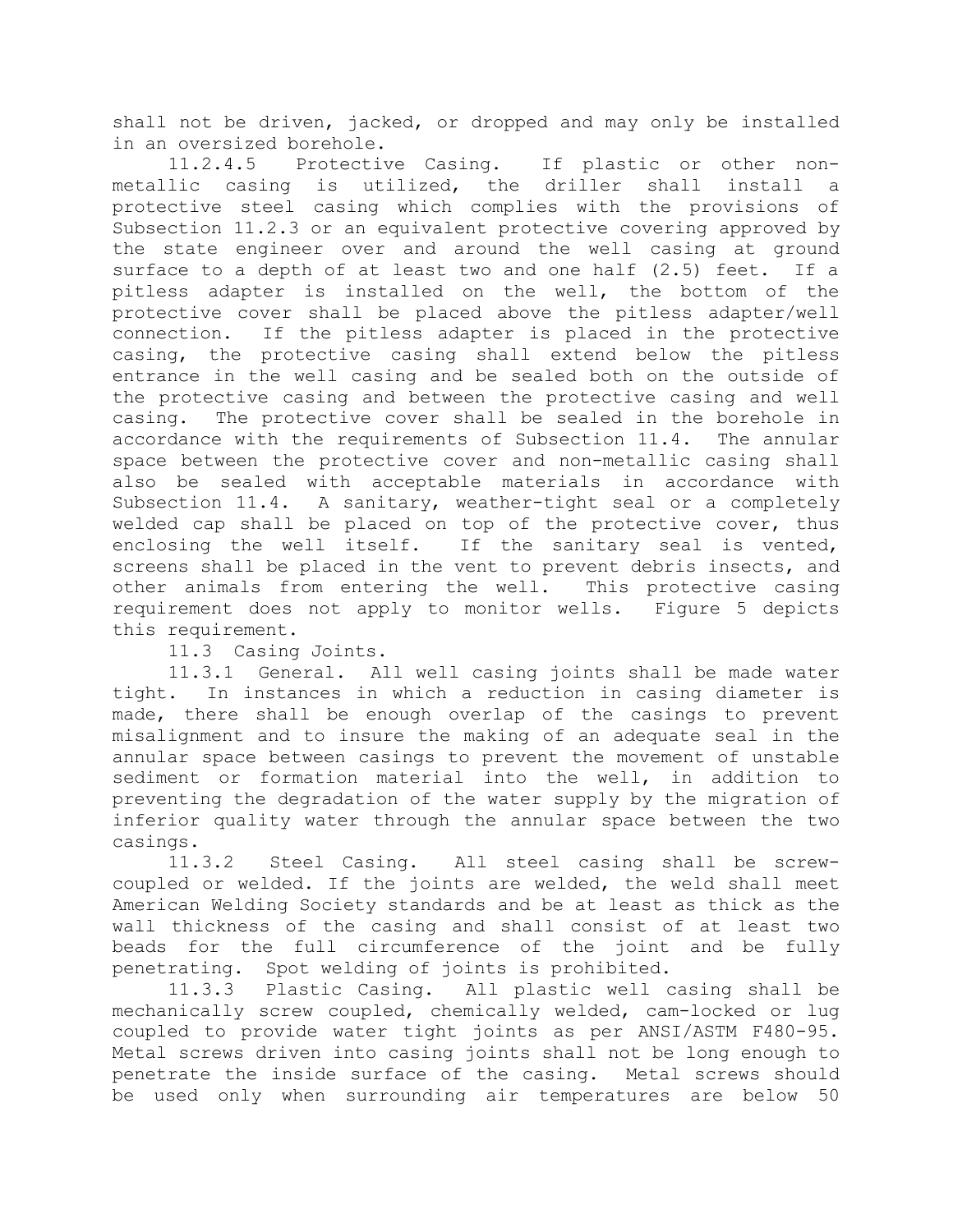degrees Fahrenheit (F) which retards the normal setting of the cement. Solvent-welded joints shall not impart taste, odors, toxic substances, or bacterial contamination to the water in the well.

11.4 Surface Seals and Interval Seals.

11.4.1 General. Before the drill rig is removed from the drill site of a well, a surface seal shall be installed. Well casings shall be sealed to prevent the possible downward movement of contaminated surface waters in the annular space around the well casing. The seal shall also prevent the upward movement of artesian waters within the annular space around the well casing. Depending upon hydrogeologic conditions around the well, interval seals may need to be installed to prevent the movement of groundwater either upward or downward around the well from zones that have been cased out of the well due to poor water quality or other reasons. The following surface and interval seal requirements apply equally to rotary drilled, cable tool drilled, bored, jetted, augered, and driven wells unless otherwise specified.

11.4.2 Seal Material.

11.4.2.1 General. The seal material shall consist of neat cement grout, sand cement grout, unhydrated bentonite, or bentonite grout as defined in Section R655-4-2. Use of sealing materials other than those listed above must be approved by the state engineer. Bentonite drilling fluid (drilling mud), dry drilling bentonite, or drill cuttings are not an acceptable sealing material. In no case shall drilling fluid (mud), drill cuttings, drill chips, or puddling clay be used, or allowed to fill, partially fill, or fall into the required sealing interval of a well during construction of the well. The annular space to be grouted must be protected from collapse and the introduction of materials other than grout. All hydrated sealing materials (neat cement grout, sand cement grout, bentonite grout) shall be placed by tremie pipe, pumping, or pressure from the bottom of the seal interval upwards in one continuous operation when placed below a depth of 30 feet or when placed below static groundwater level. Neat cement and sand cement grouts must be allowed to cure a minimum of 24 hours before well drilling, construction, or testing may be resumed. Allowable setting times may be reduced or lengthened by use of accelerators or retardants specifically designed to modify setting time, at the approval of the state engineer. The volume of annular space in the seal interval shall be calculated by the driller to determine the estimated volume of seal material required to seal the annular space. The driller shall place at least the volume of material equal to the volume of annular space, thus ensuring that a continuous seal is placed. The driller shall maintain the well casing centered in the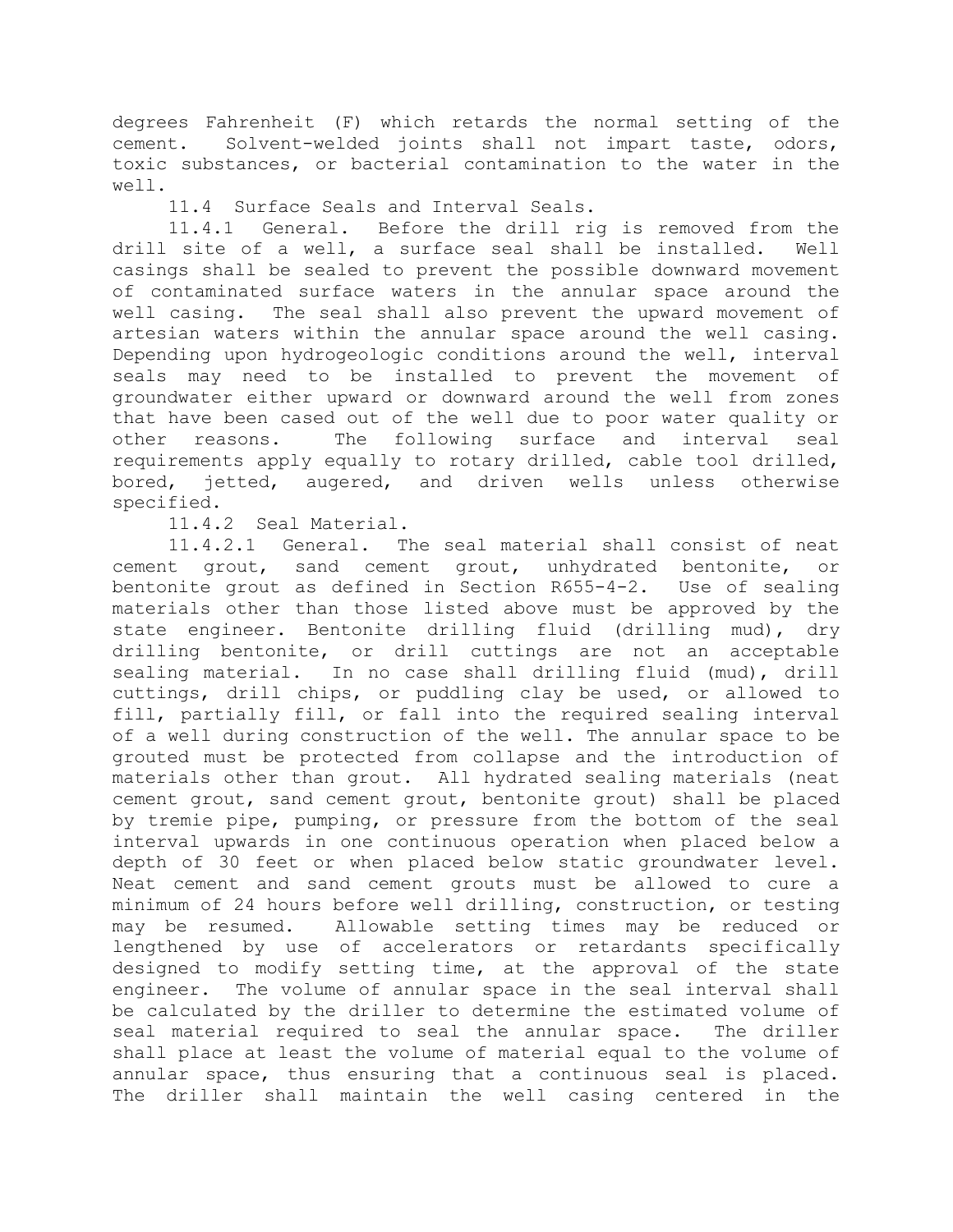borehole during seal placement using centralizers or other means to ensure that the seal is placed radially and vertically continuous. Neat cement and sand cement grout shall not be used for surface or interval seals with PVC and other approved nonmetallic casing unless specific state engineer approval is

 $obtained.$ <br> $11.4.2.2$ Bentonite Grout. Bentonite used to prepare grout for sealing shall have the ability to gel; not separate into water and solid materials after it gels; have a hydraulic conductivity or permeability value of 10E-7 centimeters per second or less; contain at least 20 percent solids by weight of bentonite, and have a fluid weight of 9.5 pounds per gallon or greater and be specifically designed for the purpose of sealing. In addition, if a bentonite grout is to be placed in the vadose zone (unsaturated interval), then clean rounded fine sand shall be added to the bentonite grout in order to increase the overall solids content and stabilize the grout from dehydrating and cracking in that interval. For 20% solids bentonite grout, at least 100 pounds of clean rounded fine sand shall be added. For 30% solids bentonite grout, at least 50 pounds of clean fine sand shall be added. Bentonite grout shall not be used for sealing intervals of fractured rock or sealing intervals of highly unstable material that could collapse or displace the sealing material, unless otherwise approved by the state engineer. Bentonite grout shall not be used as a sealing material where rapidly flowing groundwater might erode it. Bentonite or polymer drilling fluid (mud) does not meet the definition of a grout with respect to density, gel strength, and solids content and shall not be used for sealing purposes. At no time shall bentonite grout contain materials that are toxic, polluting, develop odor or color changes, or serve as a micro-bacterial nutrient. All bentonite grout shall be prepared and installed according to the manufacturer's instructions and these rules. All additives must be certified by a recognized certification authority such as NSF and approved by the state engineer. All bentonite used in any well shall be certified by NSF/ANSI approved standards for use in potable water supply wells, or equivalent standards as approved by the state engineer.

11.4.2.3 Unhydrated Bentonite. Unhydrated bentonite (e.g., granular, tabular, pelletized, or chip bentonite) may be used in the construction of well seals above a depth of 50 feet. Unhydrated bentonite can be placed below a depth of 50 feet when placed inside the annulus of two casings, when placed using a tremie pipe, or by using a placement method approved by the state engineer. The bentonite material shall be specifically designed for well sealing and be within industry tolerances. All unhydrated bentonite used for sealing must be free of organic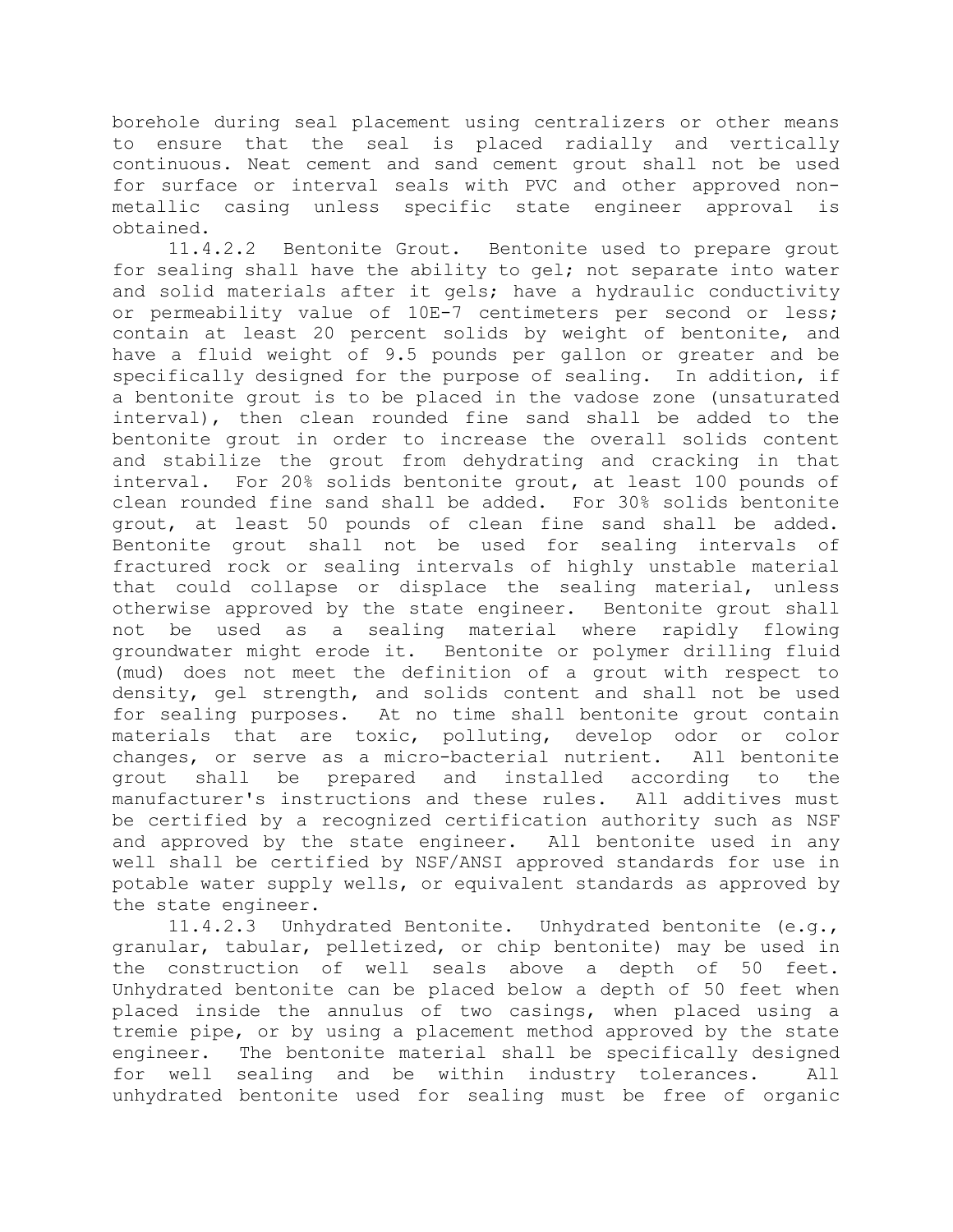polymers and other contamination. Placement of bentonite shall conform to the manufacturer's specifications and instructions and result in a seal free of voids or bridges. Granular or powdered bentonite shall not be placed under water by gravity feeding from the surface. When placing unhydrated bentonite, a sounding or tamping tool shall be run in the sealing interval during pouring to measure fill-up rate, verify a continuous seal placement, and to break up possible bridges or cake formation.

11.4.3 Seal and Unperforated Casing Placement.

11.4.3.1 General Seal Requirements. Figure 1 illustrates the construction of a surface seal for a typical well. The surface seal must be placed in an annular space that has a minimum diameter of four (4) inches larger than the nominal size of the permanent well casing (This amounts to a 2-inch annulus). The surface seal must extend from land surface to a minimum depth of 30 feet. The completed surface seal must fully surround the permanent well casing, must be evenly distributed, free of voids, and extend to undisturbed or recompacted soil. In unconsolidated formations such as gravels, sands, or other unstable conditions when the use of drilling fluid or other means of keeping the borehole open are not employed, either a temporary surface casing with a minimum depth of 30 feet and a minimum nominal diameter of four (4) inches greater than the outermost permanent casing shall be utilized to ensure proper seal placement or the well driller shall notify the state engineer's office that the seal will be placed in a potentially unstable open borehole without a temporary surface casing by telephone or FAX in conjunction with the start card submittal in order to provide an opportunity for the state engineer's office to inspect the placement of the seal. If a temporary surface casing is utilized, the surface casing shall be removed in conjunction with the placement of the seal. Alternatively, conductor casing may be sealed permanently in place to a depth of 30 feet with a minimum 2-inch annular seal between the surface casing and borehole wall. If the temporary surface casing is to be removed, the surface casing shall be withdrawn as sealing material is placed between the outer-most permanent well casing and borehole wall. The sealing material shall be kept at a sufficient height above the bottom of the temporary surface casing as it is withdrawn to prevent caving of the borehole wall. If the temporary conductor casing is driven in place without a 2-inch annular seal between the surface casing and borehole wall, the surface casing shall be removed. Specific state engineer approval must be obtained on a case-by-case basis for any variation of these requirements. Surface seals and unperforated casing shall be installed in wells located in unconsolidated formation such as sand and gravel with minor clay or confining units; unconsolidated formation consisting of stratified layers of materials such as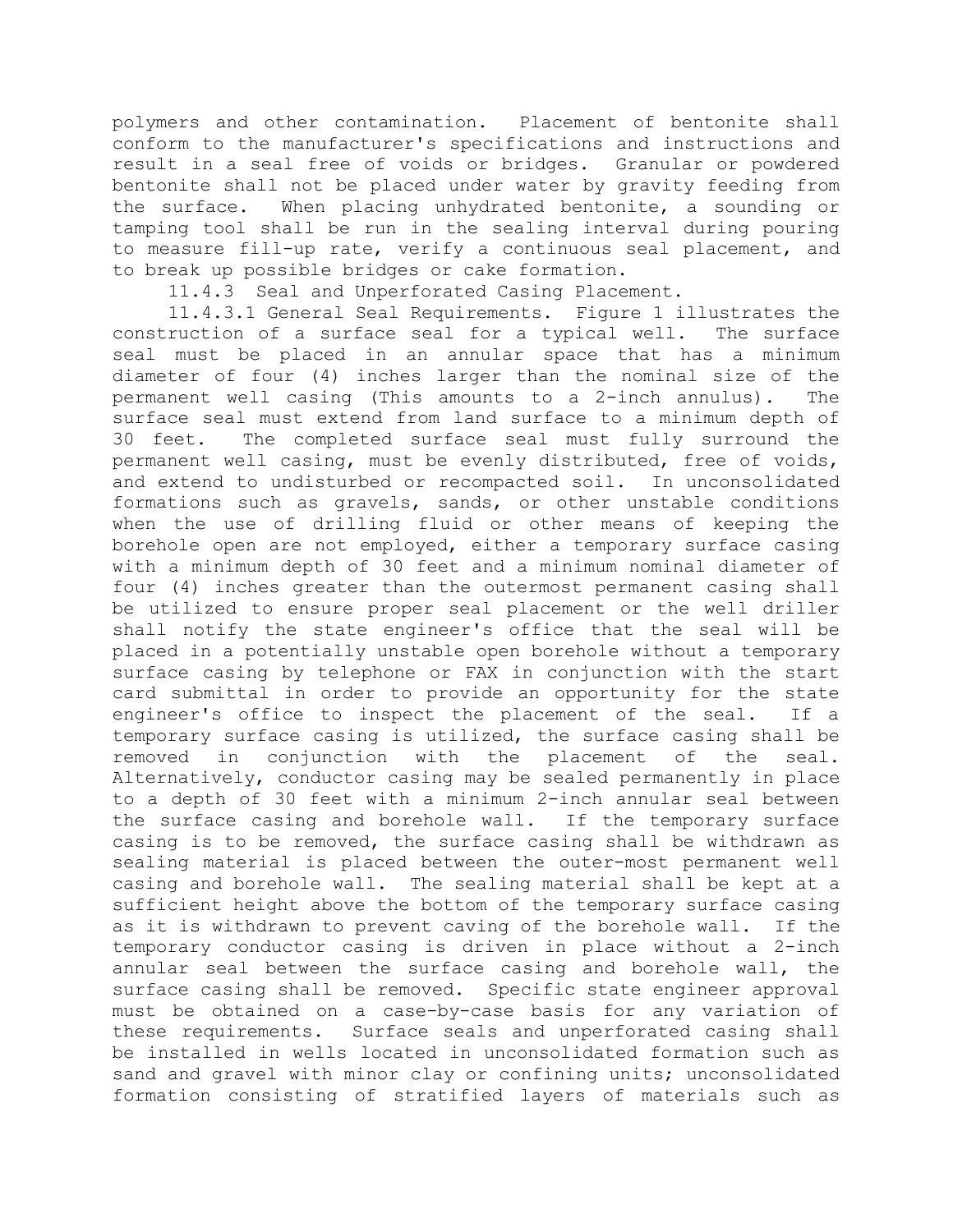sand, gravel, and clay or other confining units; and consolidated formations according to the following procedures.

11.4.3.2 Unconsolidated Formation without Significant Confining Units. This includes wells that penetrate an aquifer overlain by unconsolidated formations such as sand and gravel without significant clay beds (at least six feet thick) or other confining formations. The surface seal must be placed in a 2-inch annular space to a minimum depth of 30 feet. Permanent unperforated casing shall extend at least to a depth of 30 feet and also extend below the lowest anticipated pumping level. Additional casing placed in the open borehole below the required depths noted above shall meet the casing requirements of Subsection 9.2 unless the casing is installed as a liner inside a larger diameter approved casing.

11.4.3.3 Unconsolidated Formation with Significant Confining Units. This includes wells that penetrate an aquifer overlain by clay or other confining formations that are at least six (6) feet thick. The surface seal must be placed in a 2-inch annular space to a minimum depth of 30 feet and at least five (5) feet into the confining unit above the water bearing formation. Unperforated casing shall extend from ground surface to at least 30 feet and to the bottom of the confining unit overlying the water bearing formation. If necessary to complete the well, a smaller diameter casing, liner, or well screen may be installed below the unperforated casing. The annular space between the two casings shall be sealed with grout, bentonite, or a mechanical packer. Additional casing placed in the open borehole below the required depths noted above shall meet the casing requirements of Subsection 11.2 unless the casing is installed as a liner inside a larger diameter approved casing.

11.4.3.4 Consolidated Formation. This includes drilled wells that penetrate an aquifer, either within or overlain by a consolidated formation. The surface seal must be placed in a 2 inch annular space to a minimum depth of 30 feet and at least five (5) feet into competent consolidated formation. Unperforated permanent casing shall be installed to extend to a depth of at least 30 feet and the lower part of the casing shall be driven and sealed at least five (5) feet into the consolidated formation. If necessary to complete the well, a smaller diameter casing, liner, or well screen may be installed below the unperforated casing. The annular space between the two casings shall be sealed with grout, bentonite, or a mechanical packer. Additional casing placed in the open borehole below the required depths noted above shall meet the casing requirements of Subsection 11.2 unless the casing is installed as a liner inside a larger diameter approved casing.

11.4.3.5 Sealing Artesian Wells. Unperforated well casing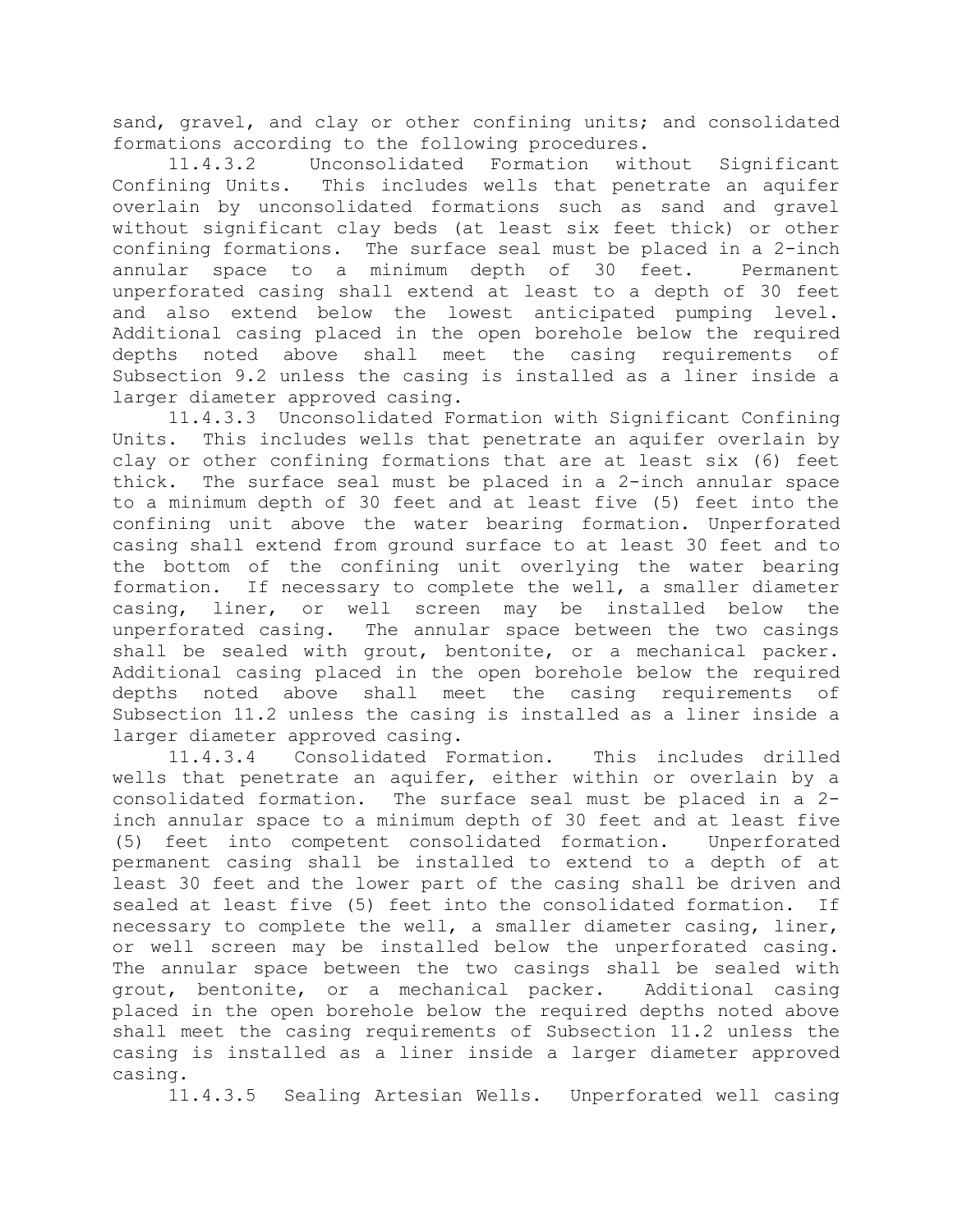shall extend into the confining stratum overlying the artesian zone, and shall be adequately sealed into the confining stratum to prevent both surface and subsurface leakage from the artesian zone. If leaks occur around the well casing or adjacent to the well, the well shall be completed with the seals, packers, or casing necessary to eliminate the leakage. The driller shall not move the drilling rig from the well site until leakage is completely stopped, unless authority for temporary removal of the drilling rig is granted by the state engineer, or when loss of life or property is imminent. If the well flows naturally at land surface due to artesian pressure, the well shall be equipped with a control valve so that the flow can be completely stopped. The control valve must be available for inspection by the state engineer at all times. All flowing artesian water supply wells shall be tested for artesian shut-in pressure in pounds per square inch and rate of flow in cubic feet per second, or gallons per minute, under free discharge conditions. This data shall be reported on the well log.

11.4.3.6 Exceptions: With state engineer approval, exceptions to minimum seal depths can be made for shallow wells where the water to be produced is at a depth less than 30 feet. In no case shall a surface seal extend to a total depth less than 10 feet below land surface.

11.4.4 Interval Seals. Formations containing undesirable materials (e.g., fine sand and silt that can damage pumping equipment and result in turbid water), contaminated groundwater, or poor quality groundwater must be sealed off so that the unfavorable formation cannot contribute to the performance and quality of the well. These zones, as well as zones with significantly differing pressures, must also be sealed to eliminate the potential of cross contamination or commingling between two aquifers of differing quality and pressure. Figure 4 illustrates this situation. Unless approved by the state engineer, construction of wells that cause the commingling or cross connection of otherwise separate aquifers is not allowed.

11.4.5 Other Sealing Methods. In wells where the abovedescribed methods of well sealing do not apply, special sealing procedures can be approved by the state engineer upon written request by the licensed well driller.

11.5 Special Requirements for Oversized and Gravel Packed Wells. This section applies to wells in which casing is installed in an open borehole without driving or drilling in the casing and an annular space is left between the borehole wall and well casing (e.g., mud rotary wells, flooded reverse circulation wells, air rotary wells in open bedrock).

11.5.1 Oversized Borehole. The diameter of the borehole shall be at least four (4) inches larger than the outside diameter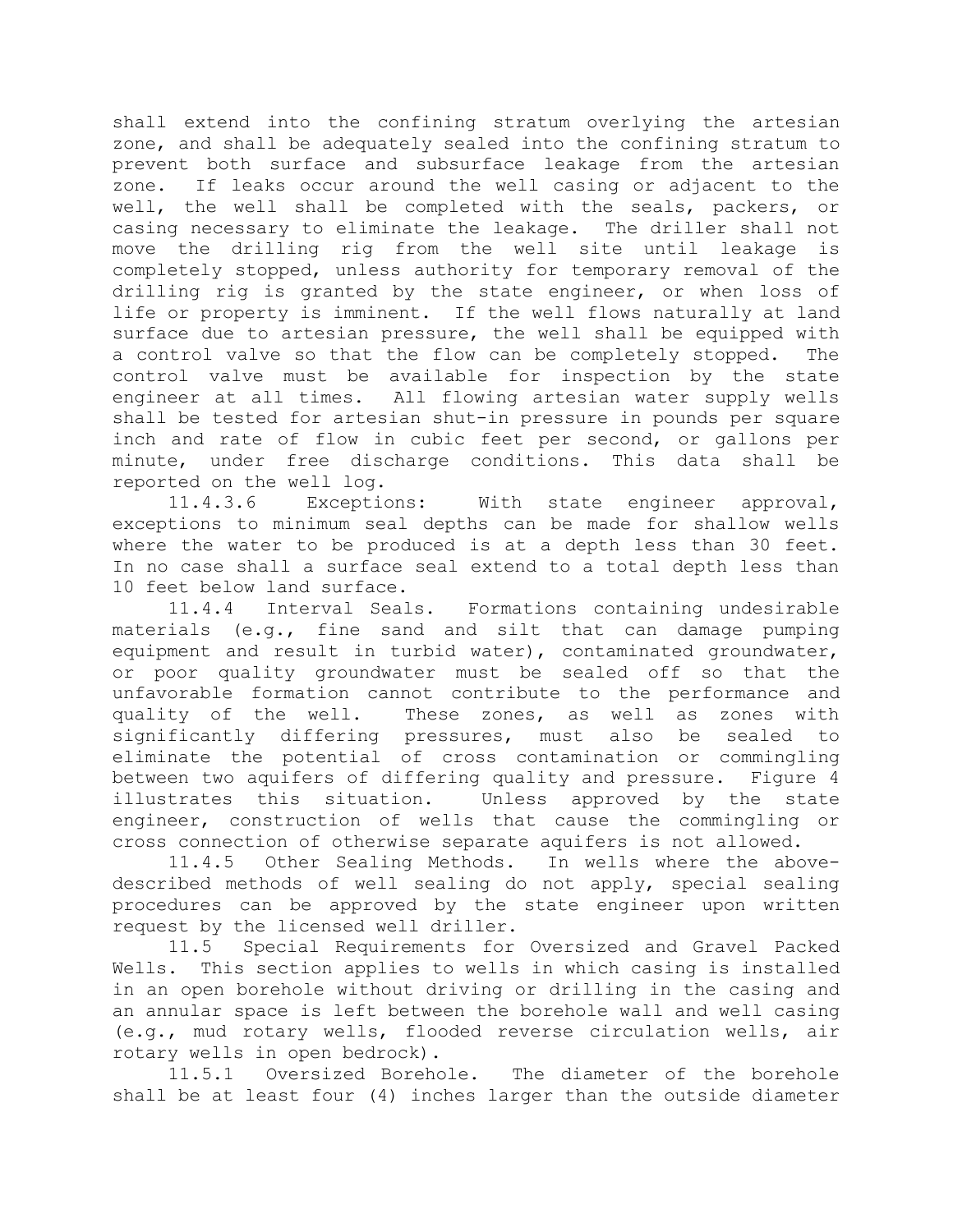of the well casing to be installed to allow for proper placement of the gravel pack and/or formation stabilizer and adequate clearance for grouting and surface seal installations. In order to accept a smaller diameter casing in any oversized borehole penetrating unconsolidated or stratified formations, the annular space must be sealed in accordance with Subsection 11.4. In order to minimize the risk of: 1) borehole caving or collapse; 2) casing failure or collapse; or 3) axial distortion of the casing, it is required that the entire annular space in an oversized borehole between the casing and borehole wall be filled with formation stabilizer such as approved seal material, gravel pack, filter material or other state engineer-approved materials. Well casing placed in an oversized borehole should be suspended at the ground surface until all formation stabilizer material is placed in order to reduce axial distortion of the casing if it is allowed to rest on the bottom of an open oversized borehole. In order to accept a smaller diameter casing, the annular space in an oversized borehole penetrating unconsolidated formations (with no confining layer) must be sealed in accordance with Subsection 11.4 to a depth of at least 30 feet or from static water level to ground surface, whichever is deeper. The annular space in an oversized borehole penetrating stratified or consolidated formations must be sealed in accordance with Subsection 11.4 to a depth of at least 30 feet or five (5) feet into an impervious strata (e.g., clay) or competent consolidated formation overlying the water producing zones back to ground surface, whichever is deeper. Especially in the case of an oversized borehole, the requirements of Subsection 11.4.4 regarding interval sealing must be followed.

11.5.2 Gravel Pack or Filter Material. The gravel pack or filter material shall consist of clean, well-rounded, chemically stable grains that are smooth and uniform. The filter material should not contain more than 2% by weight of thin, flat, or elongated pieces and should not contain organic impurities or contaminants of any kind. In order to assure that no contamination is introduced into the well via the gravel pack, the gravel pack must be washed with a minimum 100 ppm solution of chlorinated water or dry hypochlorite mixed with the gravel pack at the surface before it is introduced into the well (see Table 7 of these rules for required amount of chlorine material).

11.5.3 Placement of Filter Material. All filter material shall be placed using a method that through common usage has been shown to minimize a) bridging of the material between the borehole and the casing, and b) excessive segregation of the material after it has been introduced into the annulus and before it settles into place. It is not acceptable to place filter material by pouring from the ground surface unless proper sounding devices are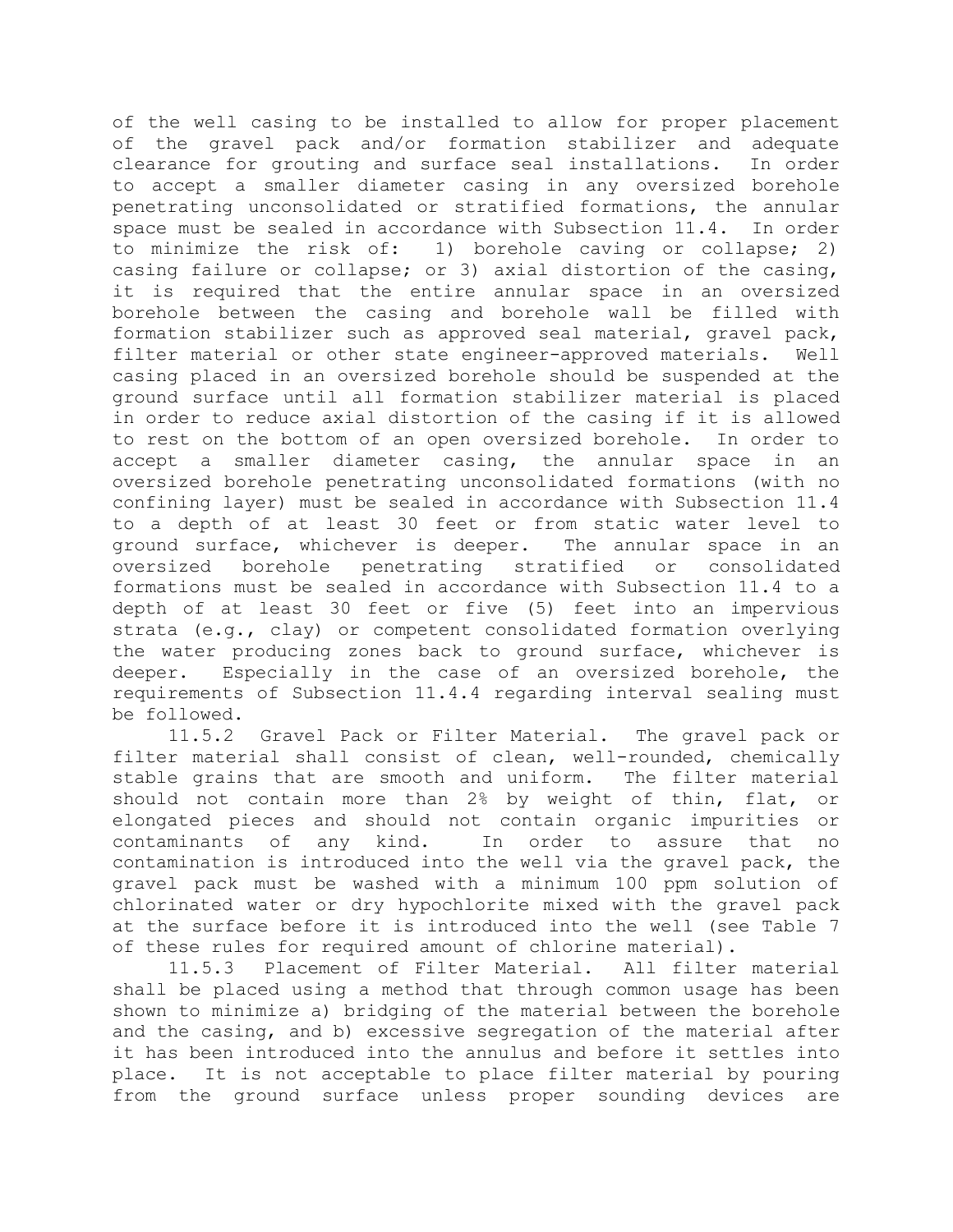utilized to measure dynamic filter depth, evaluate pour rate, and minimize bridging and formation of voids.

11.5.4 No Surface Casing Used. If no permanent conductor casing is installed, neat cement grout, sand cement grout, bentonite grout, or unhydrated bentonite seal shall be installed in accordance with Subsection 11.4. Figure 2 of these rules illustrates the construction of a typical well of this type.

11.5.5 Permanent Conductor Casing Used. If permanent conductor casing is installed, it shall be unperforated and installed and sealed in accordance with Subsection 11.4 as depicted in Figure 3 of these rules. After the gravel pack has been installed between the conductor casing and the well casing, the annular space between the two casings shall be sealed by either welding a water-tight steel cap between the two casings at land surface or filling the annular space between the two casings with neat cement grout, sand cement grout, bentonite grout, or unhydrated bentonite from at least 50 feet to the surface and in accordance with Subsection 11.4. If a hole will be created in the permanent conductor casing in order to install a pitless adapter into the well casing, the annual space between the conductor casing and well casing shall be sealed to at least a depth of thirty (30) feet with neat cement grout, sand cement grout, bentonite grout, or unhydrated bentonite. A waterproof cap or weld ring sealing the two casings at the surface by itself without the annular seal between the two casings is unacceptable when a pitless adapter is installed in this fashion. Moreover in this case, the annular space between the surface casing and well casing must be at least 2 inches in order to facilitate seal placement.

11.5.6 Gravel Feed Pipe. If a gravel feed pipe, used to add gravel to the gravel pack after well completion, is installed, the diameter of the borehole in the sealing interval must be at least four (4) inches in diameter greater than the permanent casing plus the diameter of the gravel feed pipe. The gravel feed pipe must have at least 2-inches of seal between it and the borehole wall. The gravel feed pipe must extend at least 18 inches above ground and must be sealed at the top with a watertight cap or plug (see Figure 2).

11.5.7 Other Gravel Feed Options. If a permanent surface casing or conductor casing is installed in the construction of a filter pack well, a watertight, completely welded, steel plate (weld ring) at least 3/16 of an inch in thickness shall be installed between the inner production casing and the outer surface/conductor casing at the wellhead. A watertight fill port with threaded cap may be installed for the purpose of placing additional filter pack material in the well.

11.6 Protection of the Aquifer.

11.6.1 Drilling Fluids and LCMs. The well driller shall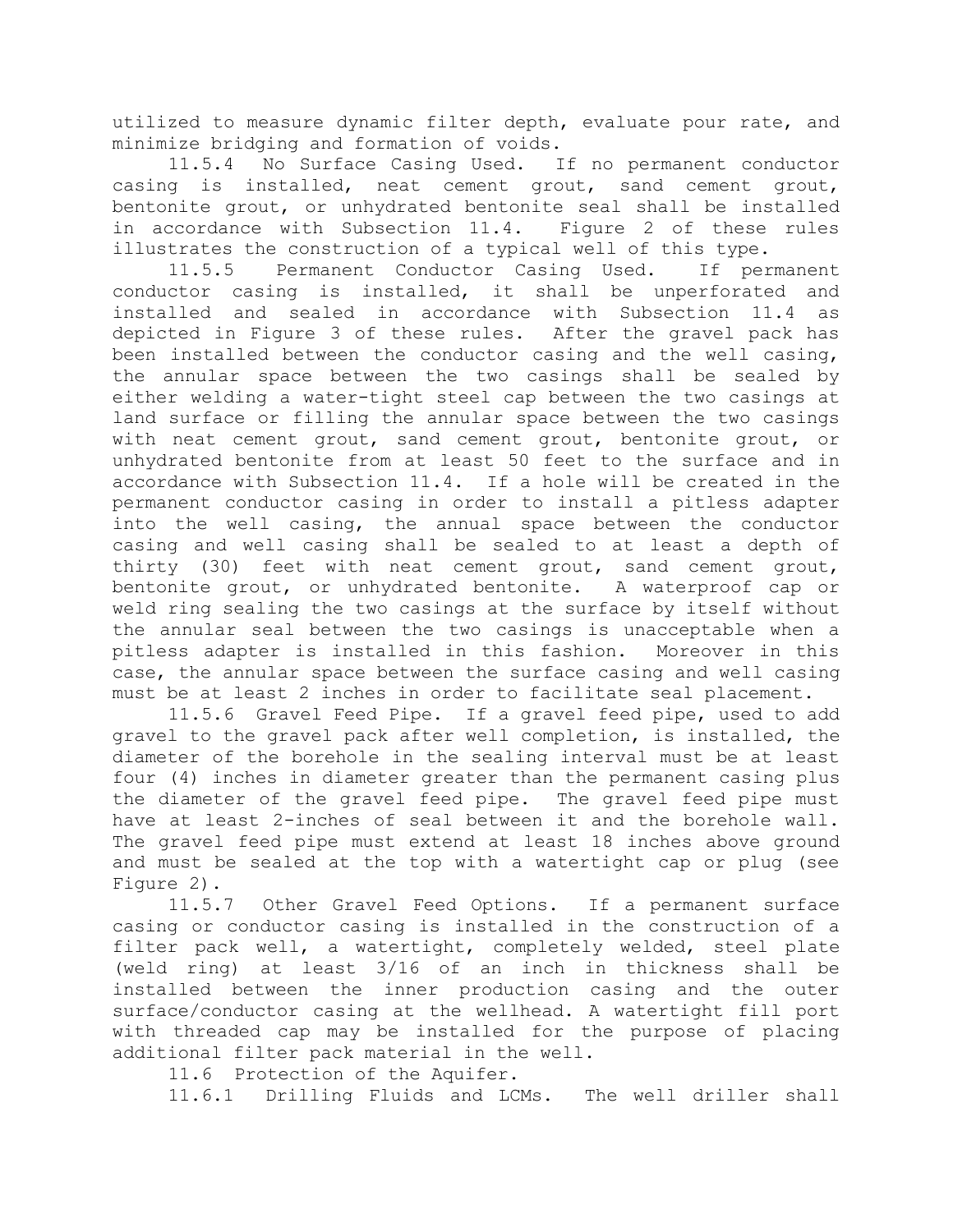take due care to protect the producing aquifer from clogging or contamination. Organic substances or phosphate-based substances shall not be introduced into the well or borehole during drilling or construction. Every effort shall be made to remove all substances and materials introduced into the aquifer or aquifers during well construction. "Substances and materials" shall mean all bentonite- and polymer-based drilling fluids, filter cake, and any other inorganic substances added to the drilling fluid that may seal or clog the aquifer. All polymers and additives used in any well shall be certified by NSF/ANSI approval standards for use in potable water supply wells, or equivalent standards as approved by the state engineer. The introduction of lost circulation materials (LCM's) during the drilling process shall be limited to those products which will not present a potential medium for bacterial growth or contamination. Only LCM's which are nonorganic, which can be safely broken down and removed from the borehole, may be utilized. This includes, but is not limited to, paper/wood products, brans, hulls, grains, starches, hays/straws, and proteins. This is especially important in the construction of wells designed to be used as a public water system supply. All polymers and additives used in any well shall be certified by NSF/ ANSI approval standards for use in potable water supply wells, or equivalent standards as approved by the Division. The product shall be clearly labeled as meeting these standards. Polymers and additives must be designed and manufactured to meet industry standards to be nondegrading and must not act as a medium which will promote growth of microorganisms.

11.6.2 Containment of Drilling Fluid. Drilling or circulating fluid introduced into the drilling process shall be contained in a manner to prevent surface or subsurface contamination and to prevent degradation of natural or man-made water courses or impoundments. Rules regarding the discharges to waters of the state are promulgated under R317-8-2 of the Utah Administrative Code and regulated by the Utah Division of Water Quality (Tel. 801-536-6146). Pollution of waters of the state is a violation of the Utah Water Quality Act, Utah Code Annotated Title 19, Chapter 5.

11.6.3 Mineralized, Contaminated or Polluted Water. Whenever a water bearing stratum that contains nonpotable mineralized, contaminated or polluted water is encountered, the stratum shall be adequately sealed off so that contamination or co-mingling of the overlying or underlying groundwater zones will not occur (see Figure 4) Water bearing zones with differing pressures must also be isolated and sealed off in the well to avoid aquifer depletion, wasting of water, and reduction of aquifer pressures.

11.6.4 Down-hole Equipment. All tools, drilling equipment,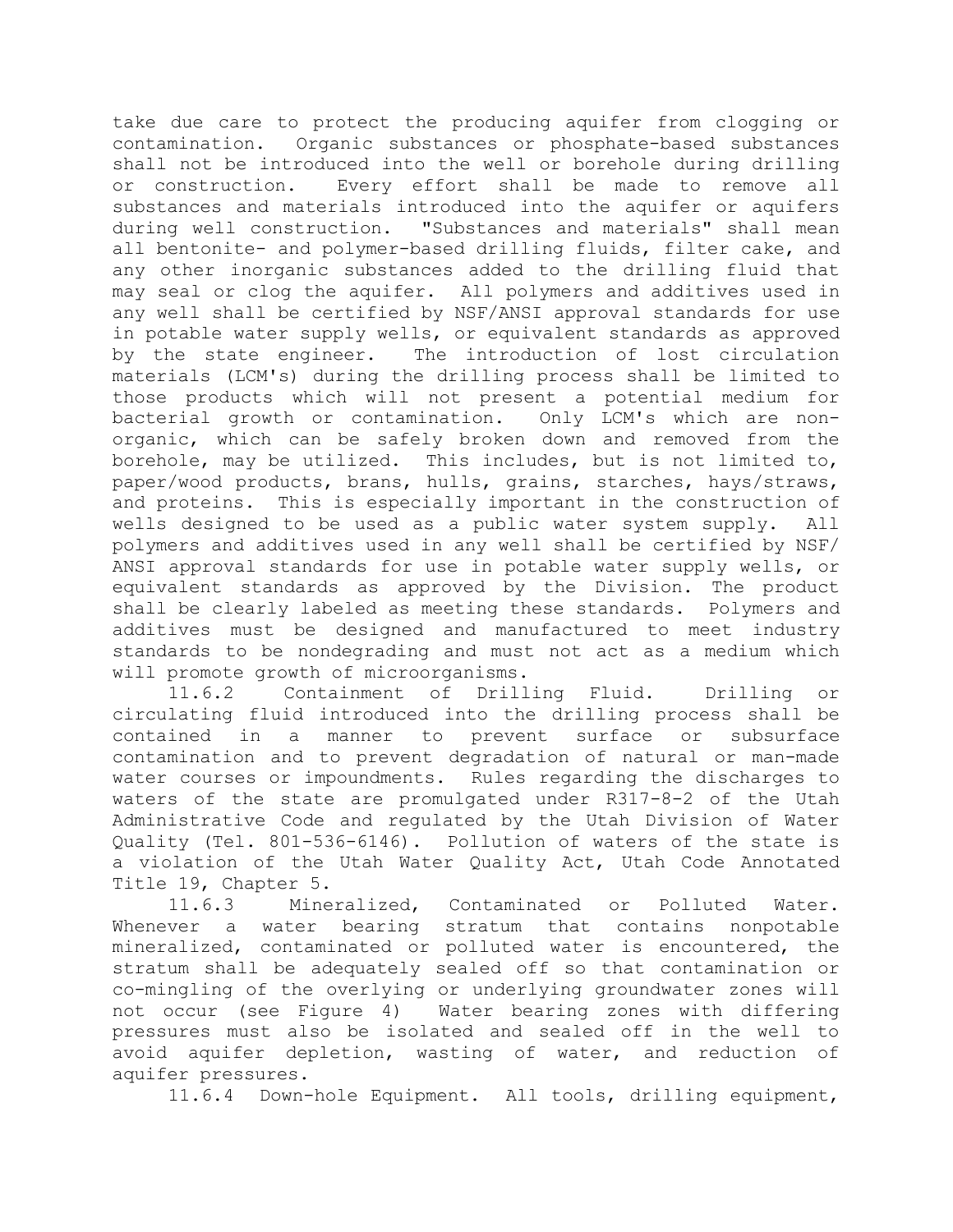and materials used to drill, repair, renovate, clean, or install a pump in a well shall be free of contaminants prior to beginning well construction or other in-well activity. Contaminants include lubricants, fuel, bacteria, etc. that will reduce the well efficiency, and any other item(s) that will be harmful to public health and/or the resource or reduce the life of the water well. It is recommended that excess lubricants placed on drilling equipment be wiped clean prior to insertion into the borehole.

11.6.5 Well Disinfection and Chlorination of Water. No contaminated or untreated water shall be placed in a well during construction. Water should be obtained from a chlorinated municipal system. Where this is not possible, the water must be treated to give at least 100 parts per million free chlorine residual. Upon completion of a well or work on a well, the driller or pump installer shall disinfect the well using accepted disinfection procedures to give at least 100 parts per million free chlorine residual equally distributed in the well water from static level to the bottom of the well. A chlorine solution designated for potable water use prepared with either calcium hypochlorite (powdered, granular, or tablet form) or sodium hypochlorite in liquid form shall be used for water well disinfection. Off-the-shelf chlorine compounds intended for home laundry use, pool or fountain use should not be used if they contain additives such as antifungal agents, silica ("Ultra" brands), scents, etc. Table 7 provides the amount of chlorine compound required per 100 gallons of water or 100 feet linear casing volume of water to mix a 100 parts per million solution. Disinfection situations not depicted in Table 7 must be approved by the state engineer. Additional recommendations and guidelines for water well system disinfection are available from the state engineer upon request.

### TABLE 7

AMOUNT OF CHLORINE COMPOUND FOR EACH 100 FEET OF WATER STANDING IN WELL (100 ppm solution)

| Well           | $Ca-HyCLT*$ | Ca-HyCLT      | Na-HyCLT**                                | Liquid CL***          |
|----------------|-------------|---------------|-------------------------------------------|-----------------------|
| Diameter       | (25% HOCL)  | $(65\% HOCL)$ | $(12 - \text{trace } \text{\textdegree})$ | $(100\% \text{ C12})$ |
| (inches)       | (ounces)    | (ounces)      | (fluid ounces)                            | (lbs)                 |
|                |             |               |                                           |                       |
| 2              | 1.00        | 0.50          | 3.5                                       | 0.03                  |
| $\overline{4}$ | 3.50        | 1.50          | 7.0                                       | 0.06                  |
| 6              | 8.00        | 3.00          | 16.0                                      | 0.12                  |
| 8              | 14.50       | 5.50          | 28.0                                      | 0.22                  |
| 10             | 22.50       | 8.50          | 45.0                                      | 0.34                  |
| 12             | 32.50       | 12.00         | 64.0                                      | 0.50                  |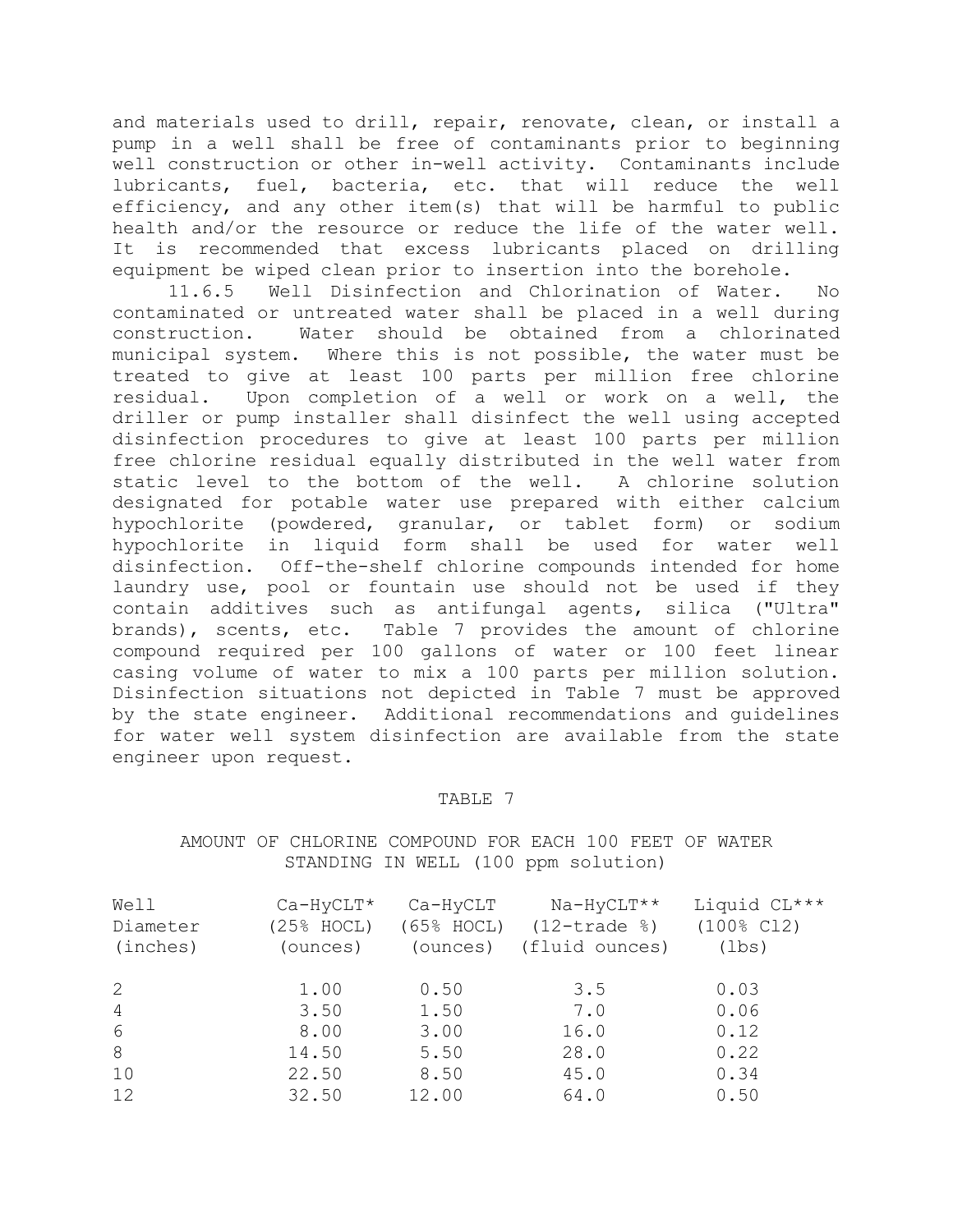| 14                             | 44.50 | 16.50 | 88.0 | 0.70 |
|--------------------------------|-------|-------|------|------|
| 16                             | 58.00 | 26.00 | 112  | 0.88 |
| 20                             | 90.50 | 33.00 | 179  | 1.36 |
| For every 100<br>gal. of water |       |       |      |      |
| add:                           | 5.50  | 2.00  | 11.5 | 0.09 |
| $- - - - -$                    |       |       |      |      |

NOTES: \*Calcium Hypochlorite (solid) \*\*Sodium Hypochlorite (liquid) \*\*\*Liquid Chlorine

11.7 Special Requirements.

11.7.1 Explosives. Explosives used in well construction shall not be detonated within the section of casing designed or expected to serve as the surface seal of the completed well, whether or not the surface seal has been placed. If explosives are used in the construction of a well, their use shall be reported on the official well log. In no case shall explosives, other than explosive shot perforators specifically designed to perforate steel casing, be detonated inside the well casing or liner pipe.

11.7.2 Access Port. Every well shall be equipped with a usable access port so that the position of the water level, or pressure head, in the well can be measured at all times.

11.7.3 Completion or Abandonment. A licensed driller shall not remove his drill rig from a well site unless the well is completed or abandoned. Completion of a well shall include all surface seals, gravel packs or curbs required. Dry boreholes, or otherwise unsuccessful attempts at completing a well, shall be properly abandoned in accordance with Section R655-4-14. Upon completion, all wells shall be equipped with a watertight, tamperresistant casing cap or sanitary seal.

11.7.4 Surface Security. If it becomes necessary for the driller to temporarily discontinue the drilling operation before completion of the well or otherwise leave the well or borehole unattended, the well and/or borehole must be covered securely to prevent contaminants from entering the casing or borehole and rendered secure against entry by children, vandals, domestic animals, and wildlife.

11.7.5 Pitless Adapters/Units. Pitless adapters or units are acceptable to use with steel well casing as long as they are installed in accordance with manufacturers recommendations and specifications as well as meet the Water Systems Council Pitless Adapter Standard (PAS-97) which are incorporated herein by reference and are available from Water Systems Council, 13 Bentley Dr., Sterling, VA 20165, phone 703-430-6045, fax 703-430-6185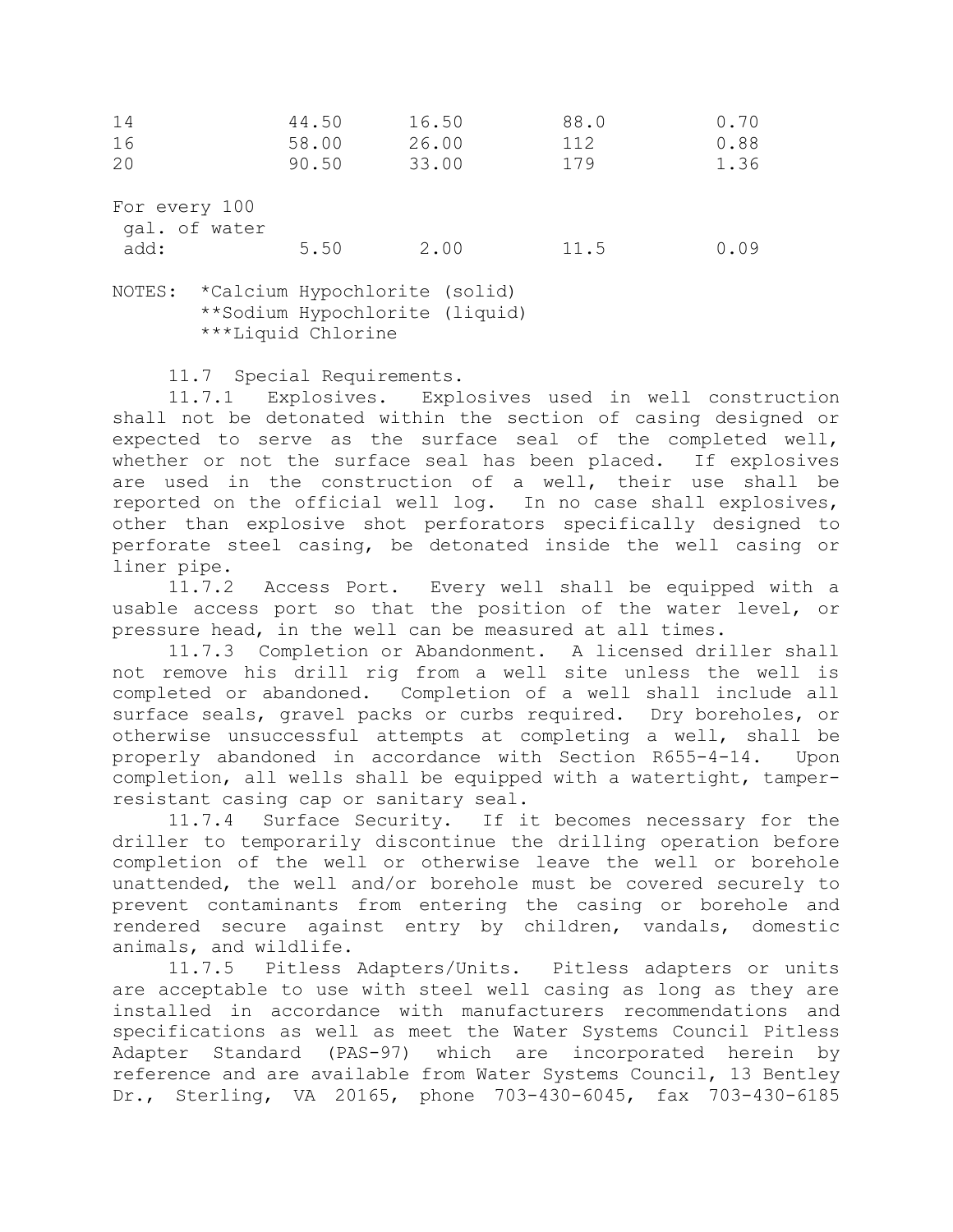(watersystemscouncil.org). The pitless adaptor, including the cap or cover, casing extension, and other attachments, must be so designed and constructed to be secure, water tight, and to prevent contamination of the potable water supply from external sources. Pitless wellhead configurations shall have suitable access to the interior of the well in order to measure water level and for well disinfection purposes. Pitless configurations shall be of watertight construction throughout and be constructed of materials at least equivalent to and having wall thickness and strength compatible to the casing. Pitless adapters or units are not recommended to be mounted on PVC well casing. If a pitless adapter is to be used with PVC casing, it should be designed for use with PVC casing, and the driller should ensure that the weight of the pump and column do not exceed the strength of the PVC well casing. If it is known that a pitless adapter/unit will be installed on a well, a cement grout seal shall not be allowed within the pitless unit or pitless adaptor sealing interval as the well is being constructed. The pitless adapter or unit sealing interval shall be sealed with unhydrated bentonite as the well is constructed and before pitless installation. Upon pitless adapter/ unit installation, the surface seal below the pitless connection shall be protected and maintained. After the pitless adapter/unit has been installed, the associated excavation around the well from the pitless connection to ground surface shall be backfilled and compacted with low permeability fill that includes clay. The pitless adapter or unit, including the cap or cover, pitless case and other attachments, shall be designed and constructed to be watertight to prevent the entrance of contaminants into the well from surface or near-surface sources.

11.7.6 Hydraulic Fracturing. The hydraulic fracturing pressure shall be transmitted through a drill string and shall not be transmitted to the well casing. Hydraulic fracturing intervals shall be at least 20 feet below the bottom of the permanent casing of a well. All hydraulic fracturing equipment shall be thoroughly disinfected with a 100 part per million chlorine solution prior to insertion into the well. The driller shall include the appropriate hydraulic fracturing information on the well log including methods, materials, maximum pressures, location of packers, and initial/final yields. In no case shall hydrofacturing allow commingling of waters within the well bore. Clean sand or other material (propping agents) approved by the Division may be injected into the well to hold the fractures open when pressure is removed.

11.7.7 Static Water Level, Well Development, and Well Yield. To fulfill the requirements of Subsection R655-4-4.5.2, new wells designed to produce water shall be developed to remove drill cuttings, drilling mud, or other materials introduced into the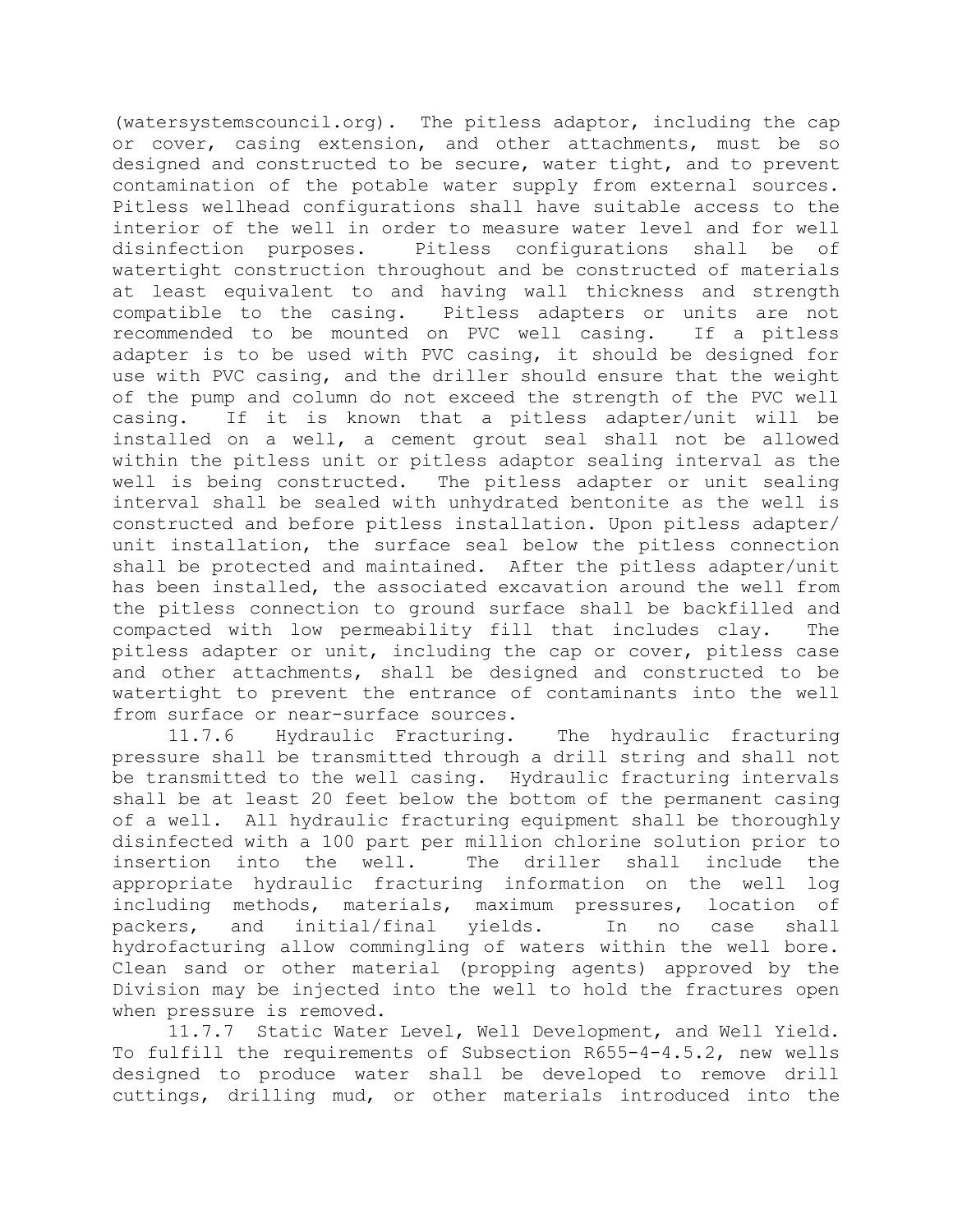well during construction and to restore the natural groundwater flow to the well to the extent possible. After a water production well is developed, a test should be performed to determine the rate at which groundwater can be reliably produced from the well. Following development and testing, the static water level in the well should also be measured. Static water level, well development information, and well yield information shall be noted on the official submittal of the Well Log by the well driller.

11.7.8 Packers. Packers shall be of a material that will not impart taste, odor, toxic substances or bacterial contamination to the water in the well.

11.7.9 Screens. Screens must be constructed of corrosionresistant material and sufficiently strong to withstand stresses encountered during and after installation. Screen slot openings, screen length, and screen diameter should be sized and designed to provide sufficient open area consistent with strength requirements to transmit sand-free water from the well. Screens should be installed so that exposure above pumping level will not occur.

11.7.10 Openings in the Casing. There shall be no opening in the casing wall between the top of the casing and the bottom of the required casing seal except for pitless adapters, measurement access ports, and other approved openings installed in conformance with these standards. In no case shall holes be cut in the casing wall for the purpose of lifting or lowering casing into the well bore unless such holes are properly welded closed and watertight prior to placement into the well bore.

11.7.11 Casing vents. If a well requires venting, it must terminate in a down-turned position at least 18-inches above ground (land) level, at or above the top of the casing or pitless unit and be covered with a 24 mesh corrosion-resistant screen.

## **R655-4-12. Special Wells.**

12.1 Construction Standards for Special Wells.

12.1.1 General. The construction standards outlined in Section R655-4-11 are meant to serve as minimum acceptable construction standards. Certain types of wells such as cathodic protection wells, closed-loop heating or cooling exchange wells, recharge and recovery wells, and public supply wells require special construction standards that are addressed in this section or in rules promulgated by other regulating agencies. At a minimum, when constructing special wells as listed above, the well shall be constructed by a licensed well driller, and the minimum construction standards of Section R655-4-11 shall be followed in addition to the following special standards.

12.1.2 Public Water Supply Wells. Public water supply wells are subject to the minimum construction standards outlined in Section R655-4-11 in addition to the requirements established by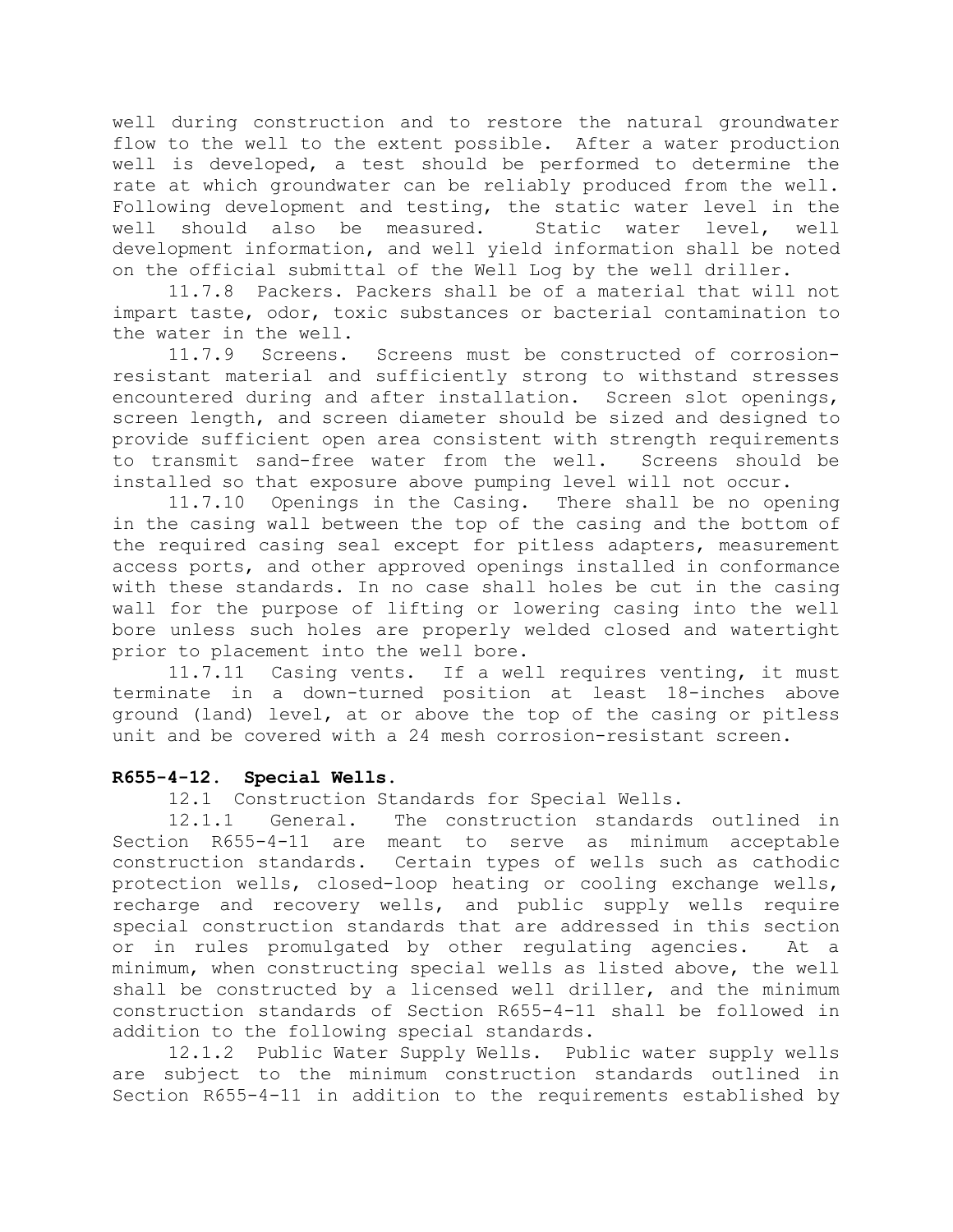the Department of Environmental Quality, Division of Drinking Water under Rules R309-515 and R309-600. Rules and requirements in R309-515 and R309-600 are regulated by the Division of Drinking Water and not by the Division of Water Rights and may include a preliminary evaluation report related to drinking water source protection, well plan and specification review and approval, and mandatory grout seal inspection (The Division of Drinking Water should be contacted to determine specific and current rules and requirements).

12.1.3 Cathodic Protection Well Construction. Cathodic protection wells shall be constructed in accordance with the casing, joint, surface seal, and other applicable requirements outlined in Section R655-4-11. Any annular space existing between the base of the annular surface seal and the top of the anode and conductive fill interval shall be filled with appropriate fill or sealing material. Fill material shall consist of washed granular material such as sand, pea gravel, or sealing material. Fill material shall not be subject to decomposition or consolidation and shall be free of pollutants and contaminants. Fill material shall not be toxic or contain drill cuttings or drilling mud. Additional sealing material shall be placed below the minimum depth of the annular surface seal, as needed, to prevent the cross-connection and commingling of separate aquifers and water bearing zones. Vent pipes, anode access tubing, and any other tubular materials (i.e., the outermost casing) that pass through the interval to be filled and sealed are considered casing for the purposes of these standards and shall meet the requirements of Subsections R655-4-11.2 and 11.3. Cathodic protection well casing shall be at least 2 inches in internal diameter to facilitate eventual well abandonment. Figure 6 illustrates the construction of a typical cathodic protection well.

12.1.4 Closed-loop Heating/Cooling Exchange Wells. Wells or boreholes utilized for heat exchange or thermal heating in a closed-loop fashion, which are greater than 30 feet in depth and encounter formations containing groundwater, must be drilled by a licensed driller and the owner or applicant must have an approved application for that specific purpose as outlined in Section R655- 4-9. Wells or boreholes installed for heat or thermal exchange process must comply with the minimum construction standards of Section R655-4-11. Direct exchange (DX) systems are not allowed unless case by case permission is provided by the state engineer.

12.1.4.1 For open-loop systems where groundwater is removed, processed, and re-injected, a non-consumptive use water right approval must be obtained from the state engineer. Approval to re-inject water underground is also required from the Utah Division of Water Quality. Open-loop system wells shall be constructed in accordance with the requirements found in Section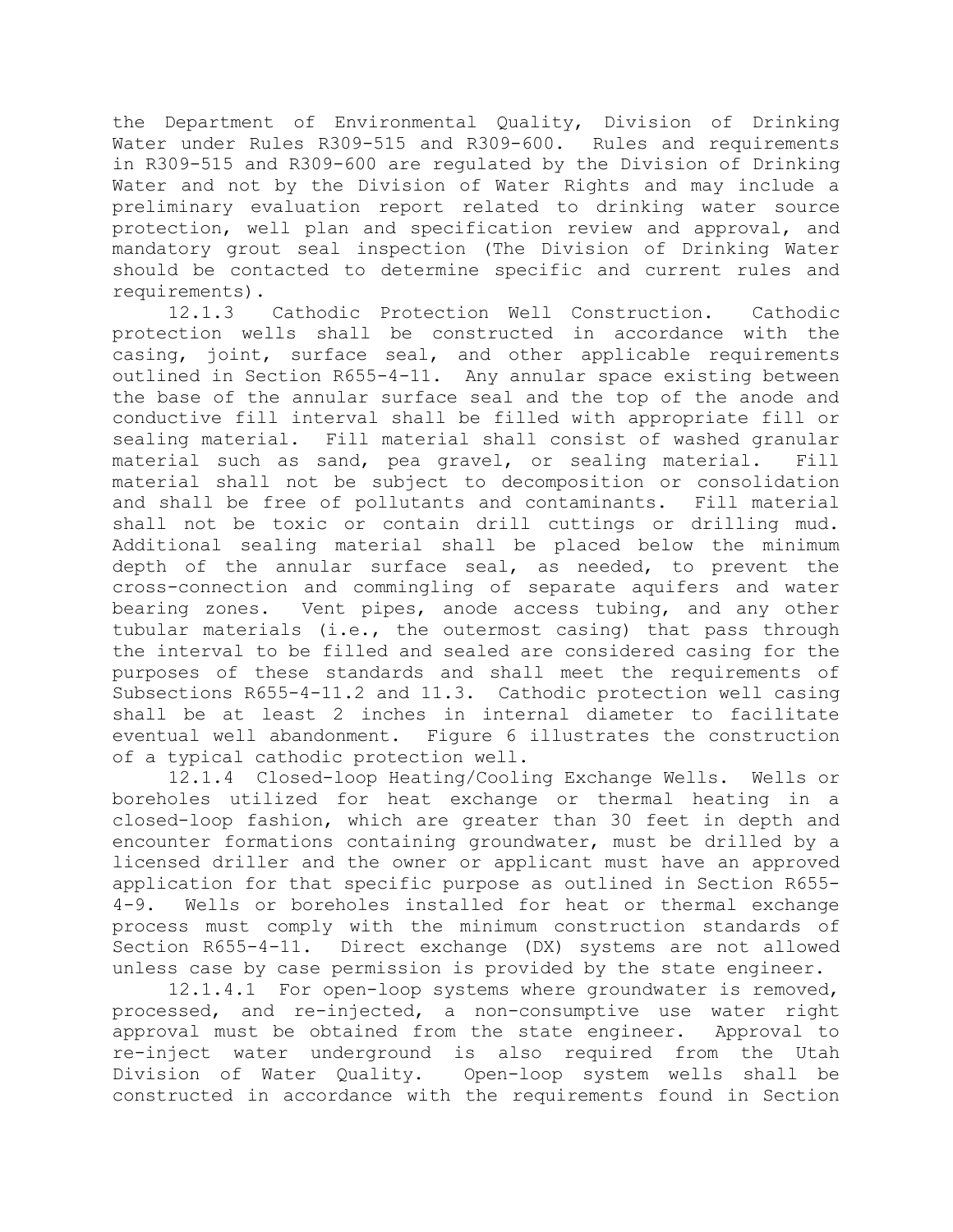11. If a separate well or borehole is required for re-injection purposes, it must also comply with these standards and the groundwater must be injected into the same water bearing zones as from which it is initially withdrawn. The quality and quantity of groundwater shall not be diminished or degraded upon re-injection.

12.1.4.2 Closed-loop heat exchange wells must also comply with the guidelines set forth in the National Ground Water Association Guidelines for Construction of Vertical Boreholes for Closed Loop Heat Pump Systems (guidelines are copyrighted and available from the National Ground Water Association at 601 Dempsey Rd, Westerville, OH 43081-8978, Phone 614-898-7791, Fax 614.898-7786, website www.ngwa.org, email customerservice@ngwa.org) or standards set forth in the Design and Installation Standards for Closed-Loop/Geothermal Heat Pump Systems (standards are copyrighted and available from the International Ground Source Heat Pump Association (374 Cordell South, Oklahoma State University, Stillwater, OK 74078-8018, www.igshpa.okstate.edu). These guidelines and standards may be viewed during normal business hours at the Division's main office at 1594 West North Temple, SLC, UT 84116). For closed-loop systems where groundwater is not removed in the process, nonproduction well approval must be obtained from the state engineer. Specific requirements for closed-loop wells include:

a. The location of closed loop heat pump wells must comply with applicable ordinances, regulations, or other enforceable instruments of local governments to ensure adequate protection of public water systems from encroachments or any impairment of the groundwater resource. During drilling and construction, provisions shall be made to reduce entry of foreign matter or surface runoff into the well or borehole.

b. Closed-loop system wells must be sealed from the bottom of the well/boring to ground surface using acceptable materials and placement methods described in Section 11.4. Sand may be added to the seal mix to enhance thermal conductivity as long as the seal mix meets permeability and gel strength standards outlined in Section 11.4.

c. Borehole Diameter: The borehole diameter of a closed loop heat pump well must be of sufficient size to allow placement of the pipe and placement of a tremie to emplace the grout. In general, for loop piping with a nominal diameter of 3/4 to 1 inch, the borehole diameter shall be at least 4.75 inches. For loop piping with a nominal diameter of 1.25 inches, the borehole diameter shall be at least 5.25 inches. For loop piping with a nominal diameter of 1.5 to 2.0 inches, the borehole diameter shall be at least 6.0 inches.

d. Grouting of Vertical Ground Water Heat Pump Wells: Grouting the annulus of a heat pump well shall be completed within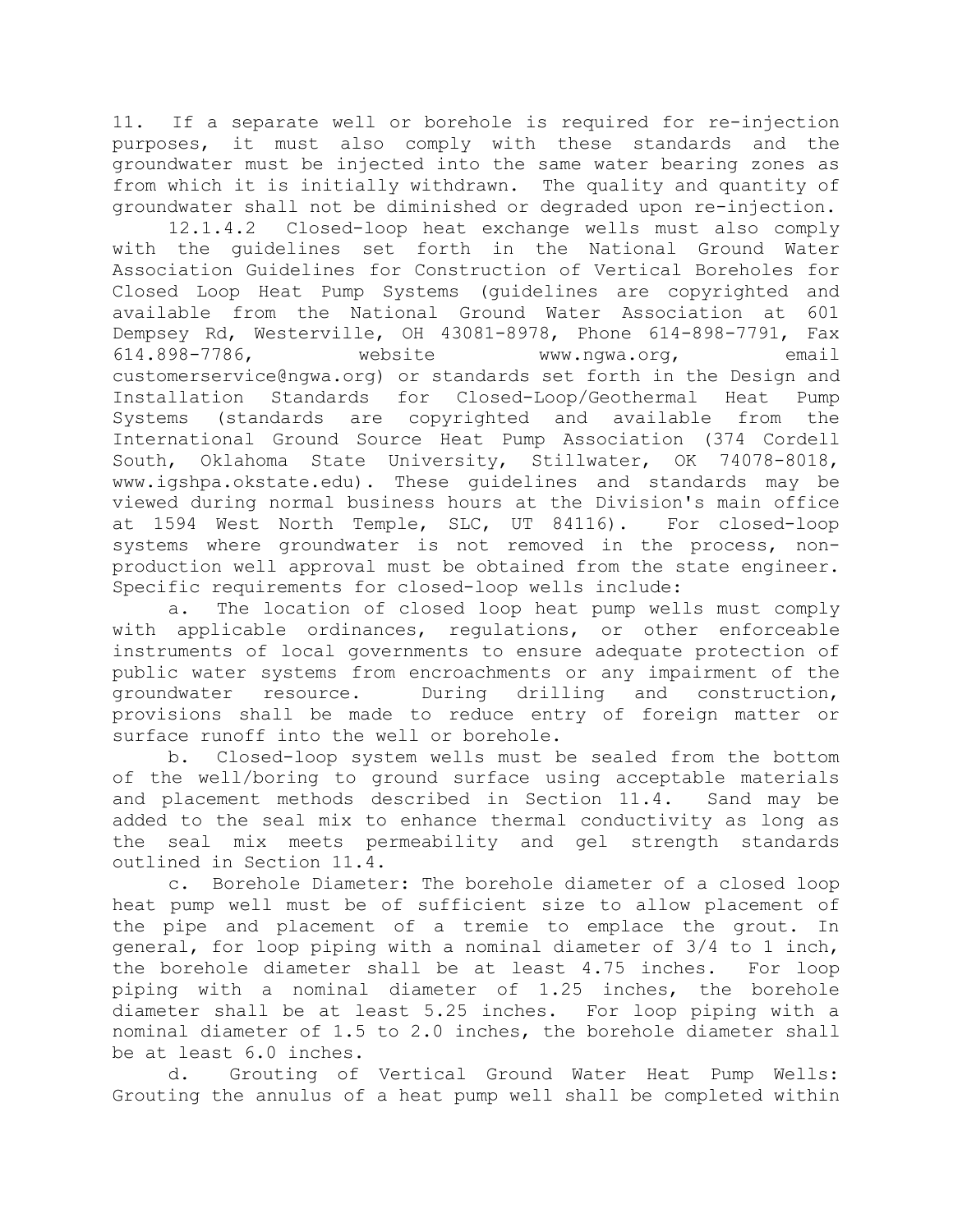24 hours from the time the borehole is drilled and loaded with the U-bend assembly and within at least 6 hours from the time the drill rig moves off the borehole. Full-length grout placement is required on all vertical closed loop heat pump boreholes.

e. Placement of Grout Material: Full-length grout material must be placed by tremie from the bottom of the borehole to the top. The tremie pipe shall be continuously submerged in grout during placement. The tremie pipe must not be left in the borehole. The grout must fill the entire borehole. Grout must not be allowed to free-fall. Once the grout has settled for at least 48 hours, borehole shall be topped off with additional grout as necessary to maintain seal material to ground surface.

f. Pipe: Pipe material, joining methods, and installation must meet the guidelines and standards referenced in the National Ground Water Association Guidelines for Construction of Vertical Boreholes for Closed Loop Heat Pump Systems, (guidelines are copyrighted and available from the National Ground Water Association at 601 Dempsey Rd, Westerville, OH 43081-8978, Phone 614-898-7791, Fax 614.898-7786, email customerservice@ngwa.org) and in the Design and Installation Standards for Closed-Loop/Geothermal Heat Pump Systems (standards are copyrighted and available from the International Ground Source Heat Pump Association (374 Cordell South, Oklahoma State University, Stillwater, OK 74078-8018, www.igshpa.okstate.edu). Guidelines and standards may be viewed during normal business hours at the Division's main office at 1594 West North Temple, SLC, UT 84116). U-bend connections shall be factory jointed and piping shall not have any fusion joints below a depth of 30 feet.

g. Pressure Testing: Loop piping shall be filled with water and pressure tested prior to installation into the borehole. Loop piping failing this initial pressure testing shall not be installed. The installed system must be pressure tested at a minimum of 2 times the system operating pressure to ensure the integrity of the system. If a pressure loss is detected, the cause must be properly repaired or material replaced or properly plugged. The system shall be pressure tested again following any repairs. Pressure testing procedures shall follow the guidelines and standards in the National Ground Water Association Guidelines for Construction of Vertical Boreholes for Closed Loop Heat Pump Systems, (guidelines are copyrighted and available from the National Ground Water Association at 601 Dempsey Rd, Westerville, OH 43081-8978, Phone 614-898-7791, Fax 614.898-7786, email customerservice@ngwa.org) and in the Design and Installation Standards for Closed-Loop/Geothermal Heat Pump Systems (standards are copyrighted and available from the International Ground Source Heat Pump Association (374 Cordell South, Oklahoma State University, Stillwater, OK 74078-8018, www.igshpa.okstate.edu).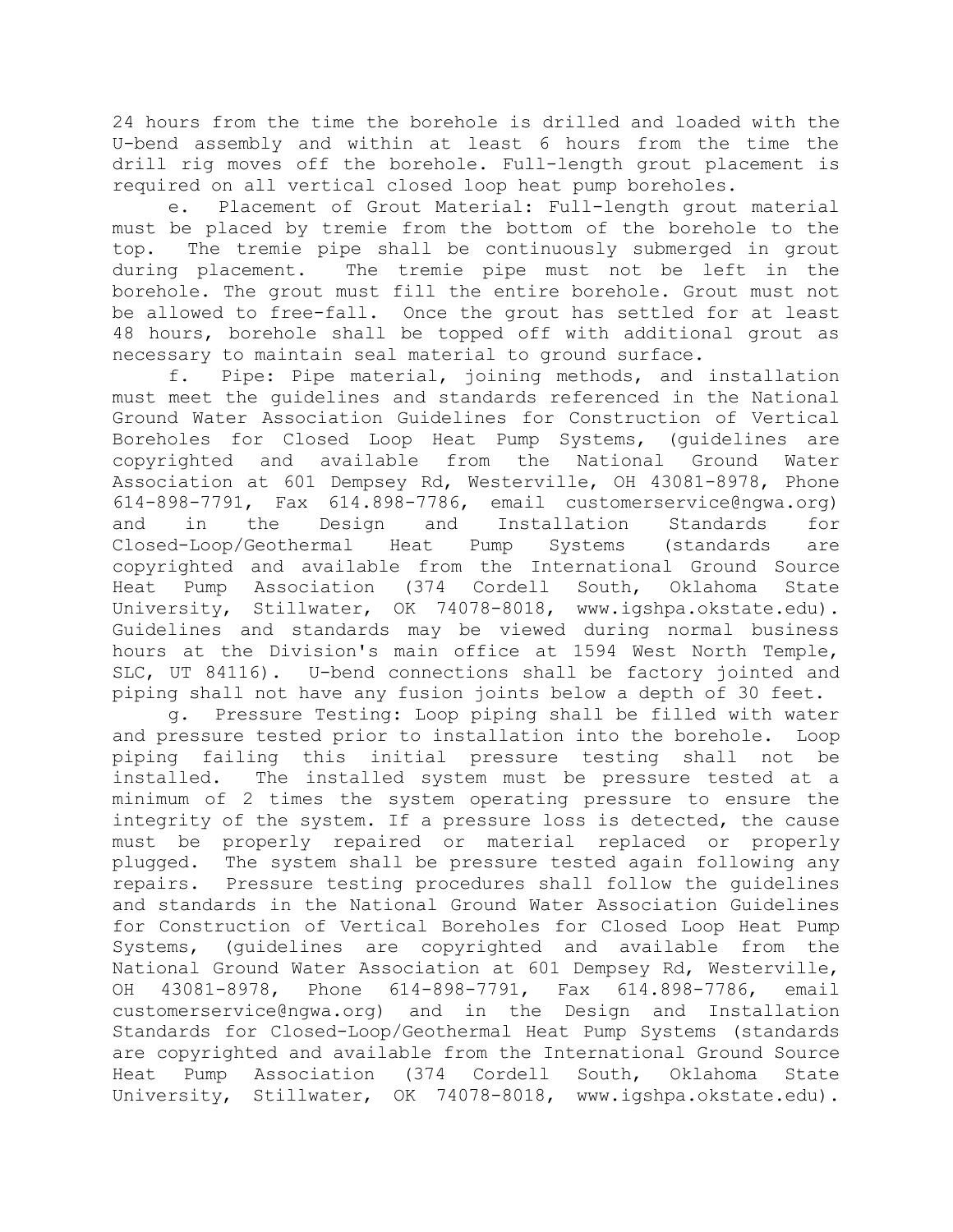Guidelines and standards may be viewed during normal business hours at the Division's main office at 1594 West North Temple, SLC, UT 84116).

h. Heat transfer fluid, additives, and inhibitors. The heat transfer fluids, additives, and inhibitors used inside the closedloop assembly must be nontoxic, safe to install, provide corrosion protection, not promote bacterial growth, and not produce an unacceptable risk to the environment in the event of a system leak. Potassium acetate or ethylene glycol shall not be used as a heat transfer fluid. Water used in the heat transfer fluid mix must be from a treated potable source or be disinfected in accordance with these rules. Use and placement of fluids, additives, and inhibitors shall be in accordance with the guidelines and standards in the National Ground Water Association Guidelines for Construction of Vertical Boreholes for Closed Loop Heat Pump Systems, (guidelines are copyrighted and available from the National Ground Water Association at 601 Dempsey Rd, Westerville, OH 43081-8978, Phone 614-898-7791, Fax 614.898-7786, email customerservice@ngwa.org) and in the Design and Installation Standards for Closed-Loop/Geothermal Heat Pump Systems (standards are copyrighted and available from the International Ground Source Heat Pump Association (374 Cordell South, Oklahoma State University, Stillwater, OK 74078-8018, www.igshpa.okstate.edu). Guidelines and standards may be viewed during normal business hours at the Division's main office at 1594 West North Temple, SLC, UT 84116).

i. Abandonment: When closed-loop heat exchange wells are required to be permanently abandoned (decommissioned and sealed), the most recent version of the standards referenced in the previous section shall be followed. The state engineer shall be notified prior to loop field abonnement. All heat transfer fluids shall be flushed and removed from loop piping prior to abandonment. Below ground loop piping to be abandoned shall be filled completely with acceptable grout and the loop piping ends properly capped or sealed.

12.1.4.3 The rules herein pertain only to the heating and cooling exchange well constructed to a depth greater than 30 feet and are not intended to regulate the incidental work that may occur up to the well such as plumbing, electrical, piping, trenching, and backfilling activities.

12.1.5 Recharge and Recovery Wells. Any well drilled under the provisions of Title 73, Chapter 3b (Groundwater Recharge and Recovery Act) shall be constructed in a manner consistent with these rules and shall be drilled by a currently licensed driller. Special rules regarding the injection of water into the ground are also promulgated under the jurisdiction of the Utah Department of Environmental Quality, Division of Water Quality (Rule R317-7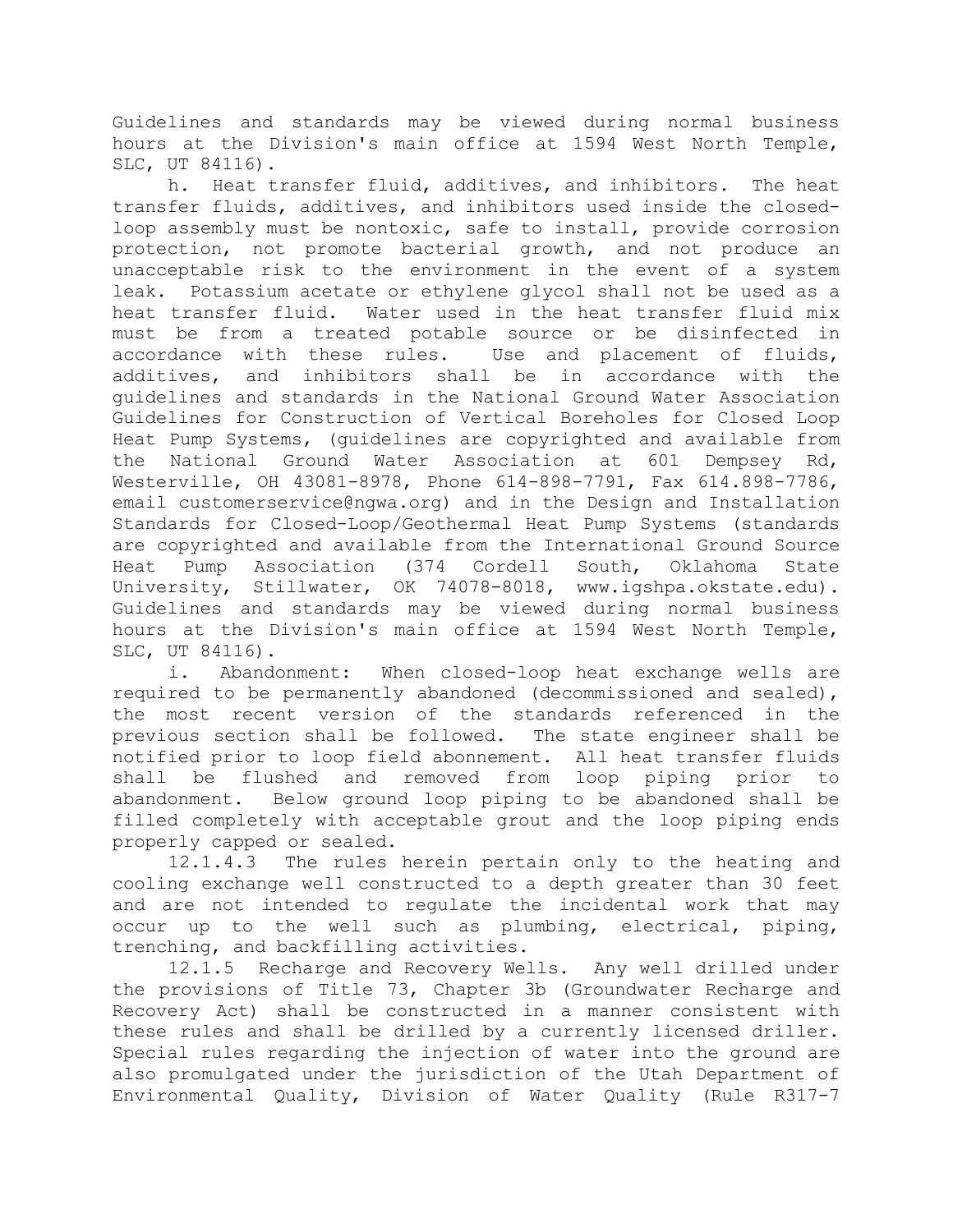"Underground Injection Control Program" of the Utah Administrative Code) and must be followed in conjunction with the Water Well Drilling rules.

## **R655-4-13. Deepening, Rehabilitation, and Renovation of Wells.**

13.1 Sealing of Casing.

13.1.1 If in the repair of a drilled well, the old casing is withdrawn, the well shall be recased and resealed in accordance with the rules provided in Subsection R655-4-11(11.4).

13.2 Inner Casing.

13.2.1 If an inner casing is installed to prevent leakage of undesirable water into a well, the space between the two well casings shall be completely sealed using packers, casing swedging, pressure grouting, etc., to prevent the movement of water between the casings.

13.3 Outer Casing.

13.3.1 If the "over-drive" method is used to eliminate leakage around an existing well, the casing driven over the well shall meet the minimum specifications listed in Subsection R655-4- 11(11.4).

13.4 Artesian Wells.

13.4.1 If upon deepening an existing well, an artesian zone is encountered, the well shall be cased and completed as provided in Subsection R655-4-11(11.4).

13.5 Drilling in a Dug Well.

13.5.1 A drilled well may be constructed through an existing dug well provided that:

13.5.1.1 Unperforated Casing Requirements. An unperforated section of well casing extends from a depth of at least ten (10) feet below the bottom of the dug well and at least 20 feet below land surface to above the maximum static water level in the dug well.

13.5.1.2 Seal Required. A two foot thick seal of neat cement grout, sand cement grout, or bentonite grout is placed in the bottom of the dug well so as to prevent the direct movement of water from the dug well into the drilled well.

13.5.1.3 Test of Seal. The drilled well shall be pumped or bailed to determine whether the seal described in Subsection R655- 4-13(13.5.1.2) is adequate to prevent movement of water from the dug well into the drilled well. If the seal leaks, additional sealing and testing shall be performed until a water tight seal is obtained.

13.6 Well Rehabilitation and Cleaning.

13.6.1 Tools used to rehabilitate or clean a well shall be cleaned, disinfected, and free of contamination prior to placement in a well.

13.6.2 The driller shall use rehabilitation and cleaning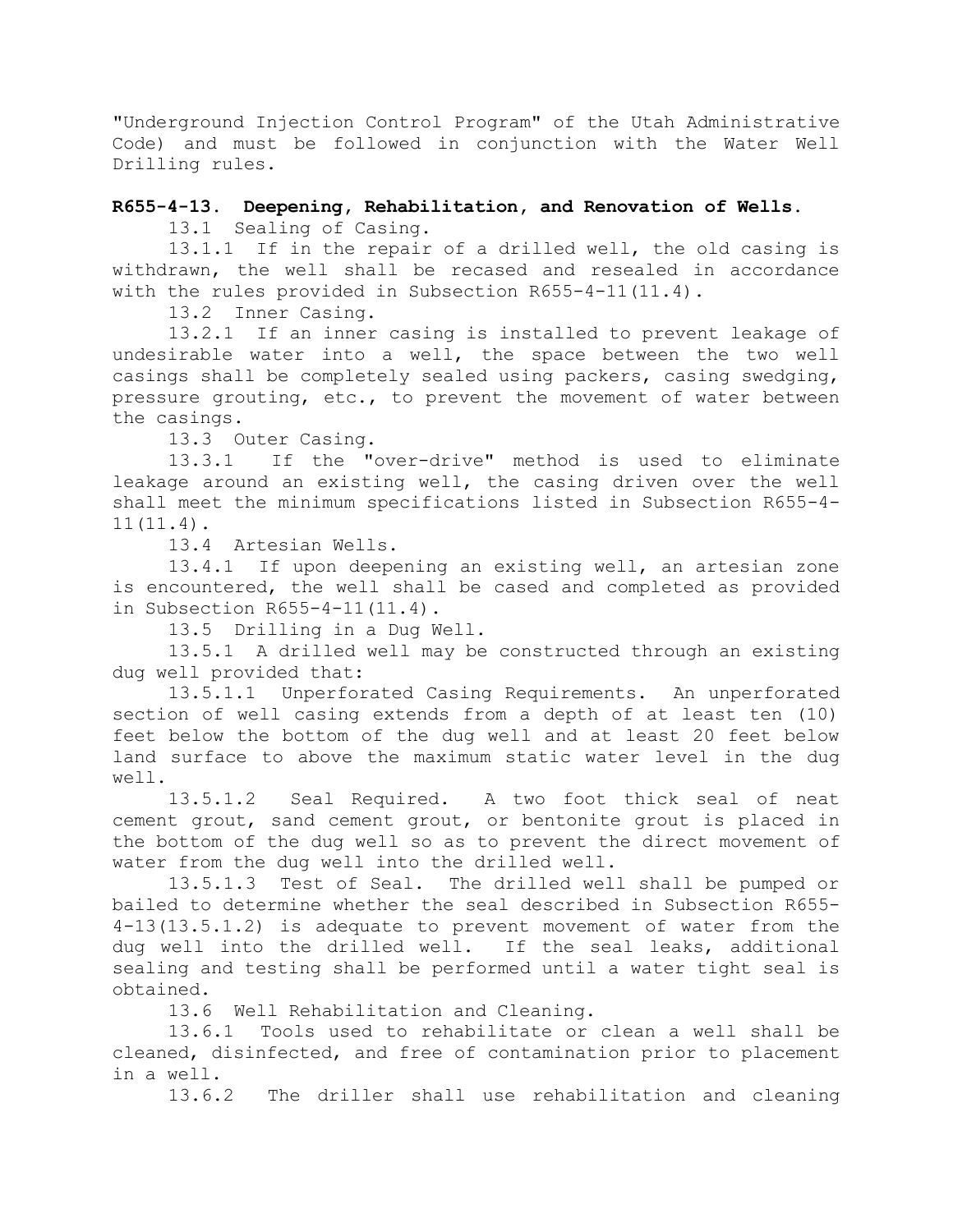tools properly so as not to permanently damage the well or aquifer. If the surface seal is damaged or destroyed in the process of rehabilitation or cleaning, the driller shall repair the surface seal to the standards set forth in Subsection R655-4- 11(11.4).

13.6.3 Debris, sediment, and other materials displaced inside the well and surrounding aquifer as a result of rehabilitation or cleaning shall be completely removed by pumping, bailing, well development, or other approved methods.

13.6.4 Detergents, chlorine, acids, or other chemicals placed in wells for the purpose of increasing or restoring yield, shall be specifically designed for that purpose and used according to the manufacturer's recommendations.

13.6.5 Any renovation, rehabilitation, cleaning, or other work on a well that requires alteration of the well itself shall be conducted by a licensed well driller.

13.6.6 Following completion of deepening, renovation, rehabilitation, cleaning, or other work on a well, the well shall be properly disinfected in accordance with Subsection R655-4- 11(11.6.5).

# **R655-4-14. Abandonment of Wells.**

14.1 Temporary Abandonment.

14.1.1 When any well is temporarily removed from service, the top of the well shall be sealed with a tamper resistant, water-tight cap or seal. If a well is in the process of being drilled and is temporarily abandoned, the well shall be sealed with a tamper resistant, water-tight cap or seal and a surface seal installed in accordance with Subsection R655-4-11(11.4). The well may be temporarily abandoned during construction for a maximum of 90 days. After the 90 day period, the temporarily abandoned well shall be completed as a well that meets the standards of Section 11 or permanently abandoned in accordance with the following requirements, and an official well abandonment report (abandonment log) must be submitted in compliance with Section R655-4-4.

## 14.2 Permanent Abandonment.

14.2.1 The rules of this section apply to the abandonment of the type of wells listed in Subsection R655-4-1(1.2) including private water wells, public supply wells, monitor wells, cathodic protection wells, and heating or cooling exchange wells. A licensed driller shall notify the state engineer prior to commencing abandonment work of an existing well and submit a complete and accurate abandonment log following abandonment work in accordance with Section R655-4-4 of these rules. Prior to commencing abandonment work, the driller shall obtain a copy of the well log of the well proposed to be abandoned from the well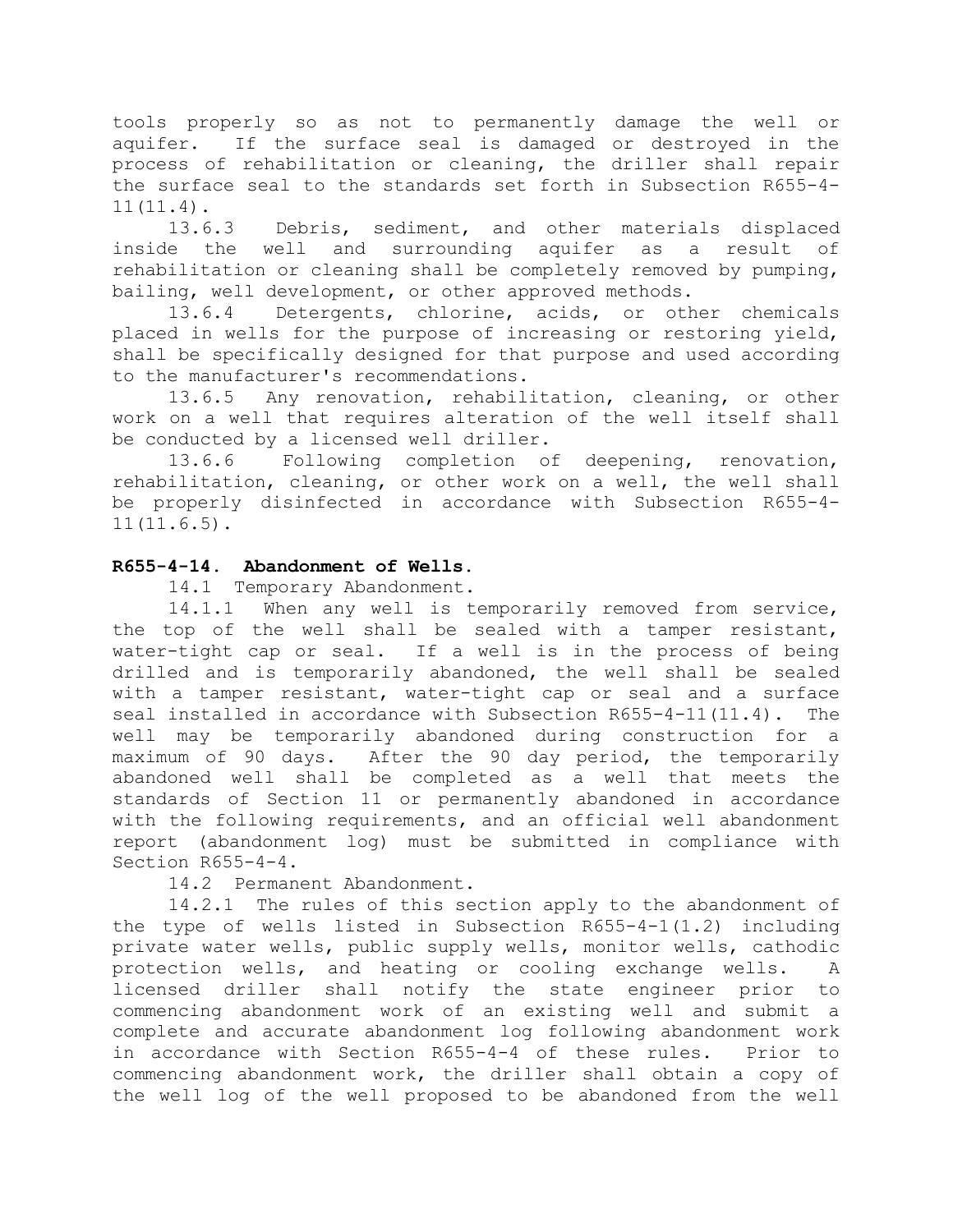owner or the state engineer, if available, in order to determine the proper abandonment procedure. Any well that is to be permanently abandoned shall be completely filled from bottom to top in a manner to prevent vertical movement of water within the borehole as well as preventing the annular space surrounding the well casing from becoming a conduit for possible contamination of the groundwater supply. A well driller who wishes to abandon a well in a manner that does not comply with the provisions set forth in this section must request approval from the state engineer.

14.3 License Required.

14.3.1 Well abandonment shall be accomplished under the direct supervision of a currently licensed water well driller who shall be responsible for verification of the procedures and materials used.

14.4 Acceptable Materials.

14.4.1 Neat cement grout, sand cement grout, unhydrated bentonite, or bentonite grout in accordance with Section R655-4- 11.4 shall be used to abandon wells and boreholes. Other sealing materials or additives, such as fly ash, may be used in the preparation of grout upon approval of the state engineer. Drilling mud or drill cuttings shall not be used as any part of a sealing materials for well abandonment. The liquid phase of the abandonment fluid shall be water from a potable municipal system or disinfected in accordance with Subsection R655-4-11(11.6.5).

14.5 Placement of Materials.

14.5.1 Neat cement and sand cement grout shall be introduced at the bottom of the well or required sealing interval and placed progressively upward to the top of the well. The sealing material shall be placed by the use of a grout pipe, tremie line, dump bailer or equivalent in order to avoid freefall, bridging, or dilution of the sealing materials or separation of aggregates from sealants. Sealing material shall not be installed by freefall (gravity) unless the interval to be sealed is dry and no deeper than 30 feet below ground surface. If the well to be abandoned is a flowing artesian well, the well may be pressure grouted from the surface. The well should be capped immediately after placement of seal materials to allow the seal material to set up and not flow out of the well.

14.5.2 Bentonite-based abandonment products shall be mixed and placed according to manufacturer's recommended procedures and result in a seal free of voids or bridges. Granular or powered bentonite shall not be placed under water. When placing unhydrated bentonite, a sounding or tamping tool shall be run in the sealing interval during pouring to measure fill-up rate, verify a continuous seal placement, and to break up possible bridges or cake formation.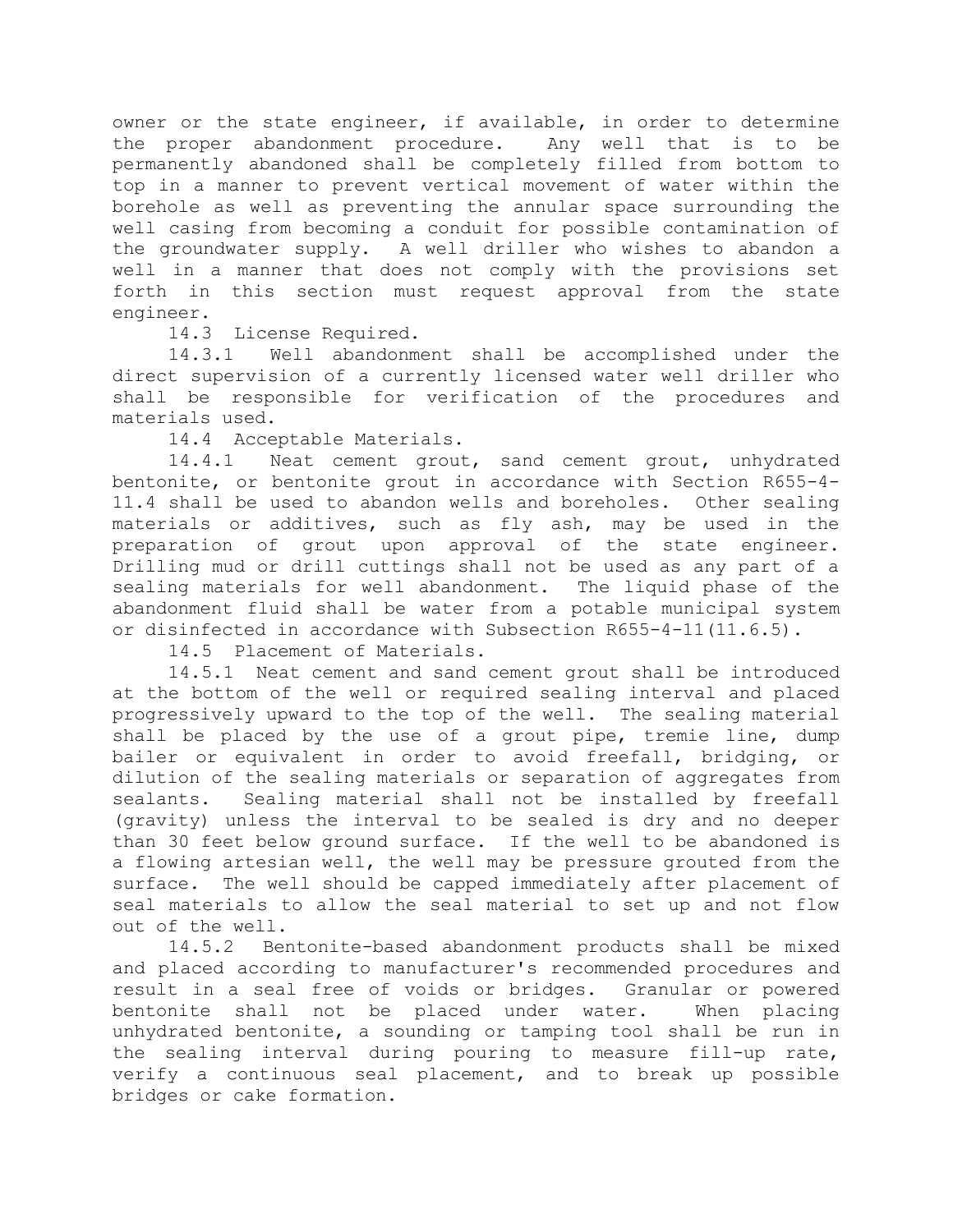14.5.3 If seal material settlement occurs during placement and set up, the top of the abandoned well casing or borehole shall be topped off with approved sealing material until the seal top remains at the natural ground surface.

14.5.4 Abandonment materials placed opposite any non-water bearing intervals or zones shall be at least as impervious as the formation or strata prior to penetration during the drilling process.

14.5.5 Prior to well or borehole abandonment, all pump equipment, piping, and other debris shall be removed to the extent possible. The well shall also be sounded immediately before it is plugged to make sure that no obstructions exist that will interfere with the filling and sealing. If the well contains lubricating oil that has leaked from a turbine shaft pump, it shall be removed from the well prior to abandonment and disposed of in accordance with applicable state and federal regulations.

14.5.6 Verification shall be made that the volume of sealing and fill material placed in a well during abandonment operations equals or exceeds the volume of the well or borehole to be filled and sealed.

14.6 Termination of Casing.

14.6.1 The casings of wells to be abandoned shall be severed to the natural ground surface or deeper if necessitated by development of the area. If the casing is severed below ground surface, compacted native material shall be placed above the abandoned well upon completion.

14.7 Abandonment of Artesian Wells.

14.7.1 A neat cement grout, sand-cement grout, or concrete plug shall be placed in the confining stratum overlying the artesian zone so as to prevent subsurface leakage from the artesian zone. The remainder of the well shall be filled with sand-cement grout, neat cement grout, bentonite abandonment products, or bentonite grout. The uppermost ten (10) feet of the well shall be abandoned as required in Subsection R655-4- 14(14.5.3).

14.8 Abandonment of Drilled and Jetted Wells.

14.8.1 A neat cement grout or sand cement grout plug shall be placed opposite all perforations, screens or openings in the well casing. The remainder of the well shall be filled with cement grout, neat cement, bentonite abandonment products, concrete, or bentonite slurry. The uppermost ten feet of the well shall be abandoned as required in Subsection R655-4-14(14.5.3).

14.9 Abandonment of Gravel Packed Wells.

14.9.1 All gravel packed wells shall be pressure grouted throughout the perforated or screened section of the well. The remainder of the well shall be filled with sand cement grout, neat cement grout, bentonite abandonment products, or bentonite grout.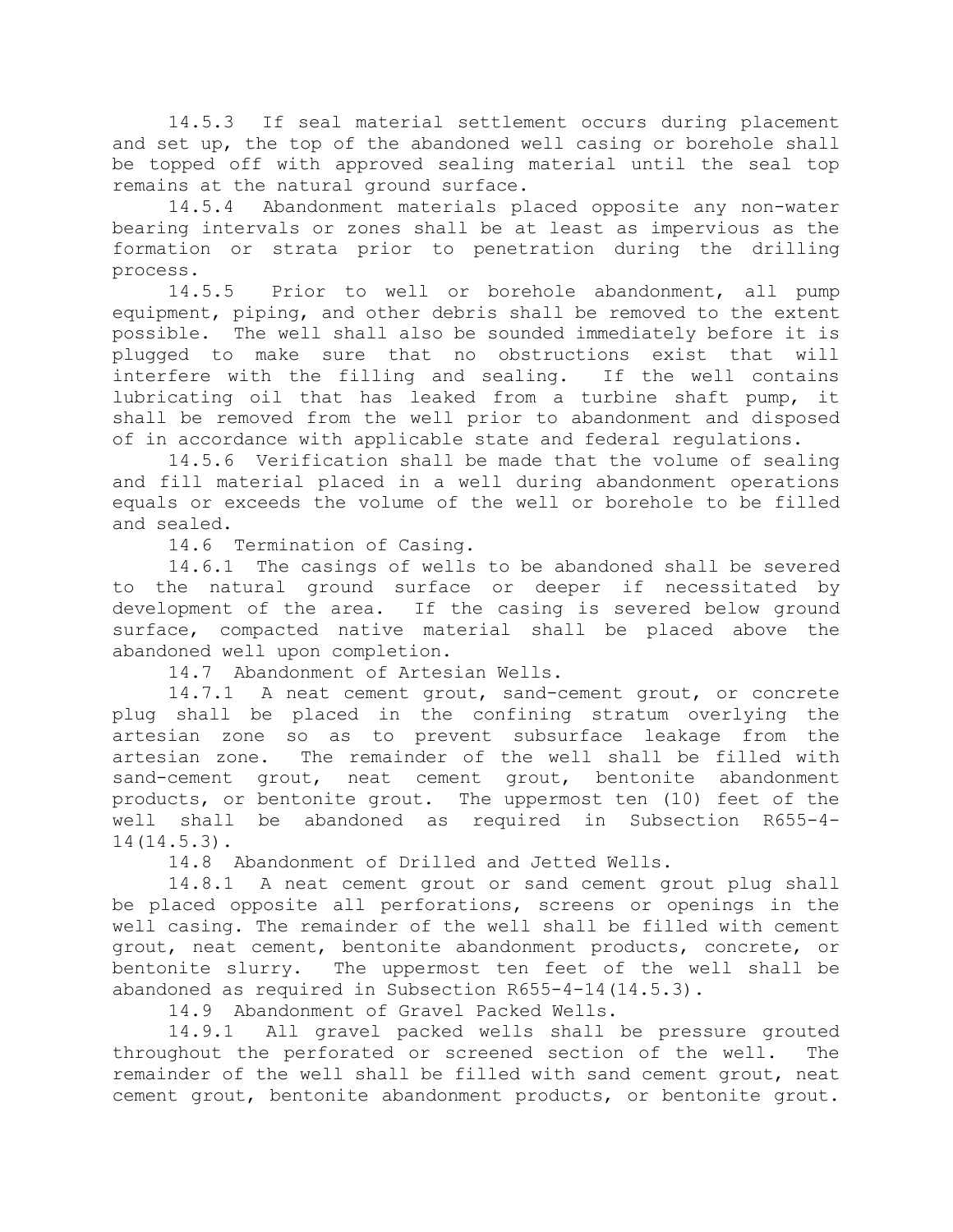If gravel pack extends above or below the perforated/screened interval in the annular space between the casing and borehole wall, additional perforations in that blank interval of casing shall be required. The uppermost ten feet of the well shall be abandoned as required in Subsection R655-4-14(14.5.3).

14.10 Removal of Casing.

14.10.1 Where possible, it is recommended that the well casing be removed during well abandonment, and when doing so, the abandonment materials shall be placed from the bottom of the well or borehole progressively upward as the casing is removed. The well shall be sealed with sand cement grout, neat cement grout, bentonite abandonment products, or bentonite grout. In the case of gravel packed wells, the entire gravel section shall be pressure grouted. The uppermost ten feet of the well shall be abandoned as required in Subsection R655-4-14(14.5.3).

14.11 Replacement Wells.

14.11.1 Wells which are to be removed from operation and replaced by the drilling of a new well under an approved replacement application, shall be abandoned in a manner consistent with the provisions of Section R655-4-14 before the rig is removed from the site of the newly constructed replacement well, unless written authorization to remove the rig without abandonment is provided by the state engineer. Also refer to the requirements provided in Subsection R655-4-4(4.4).

14.12 Abandonment of Cathodic Protection Wells.

14.12.1 The general requirements for permanent well abandonment in accordance with Section R655-4-14 shall be followed for the abandonment of cathodic protection wells.

14.12.2 A cathodic protection well shall be investigated before it is destroyed to determine its condition, details of its construction and whether conditions exist that will interfere with filling and sealing.

14.12.3 Casing, cables, anodes, granular backfill, conductive backfill, and sealing material shall be removed as needed, by re-drilling, if necessary, to the point needed to allow proper placement of abandonment material. Casing that cannot be removed shall be adequately perforated or punctured at specific intervals to allow pressure injection of sealing materials into granular backfill and all other voids that require sealing.

## **R655-4-15. Monitor Well Construction Standards.**

15.1 Scope.

15.1.1 Certain construction standards that apply to water wells also apply to monitor wells. Therefore, these monitoring well standards refer frequently to the water well standard sections of the rules. Standards that apply only to monitor wells, or that require emphasis, are discussed in this section.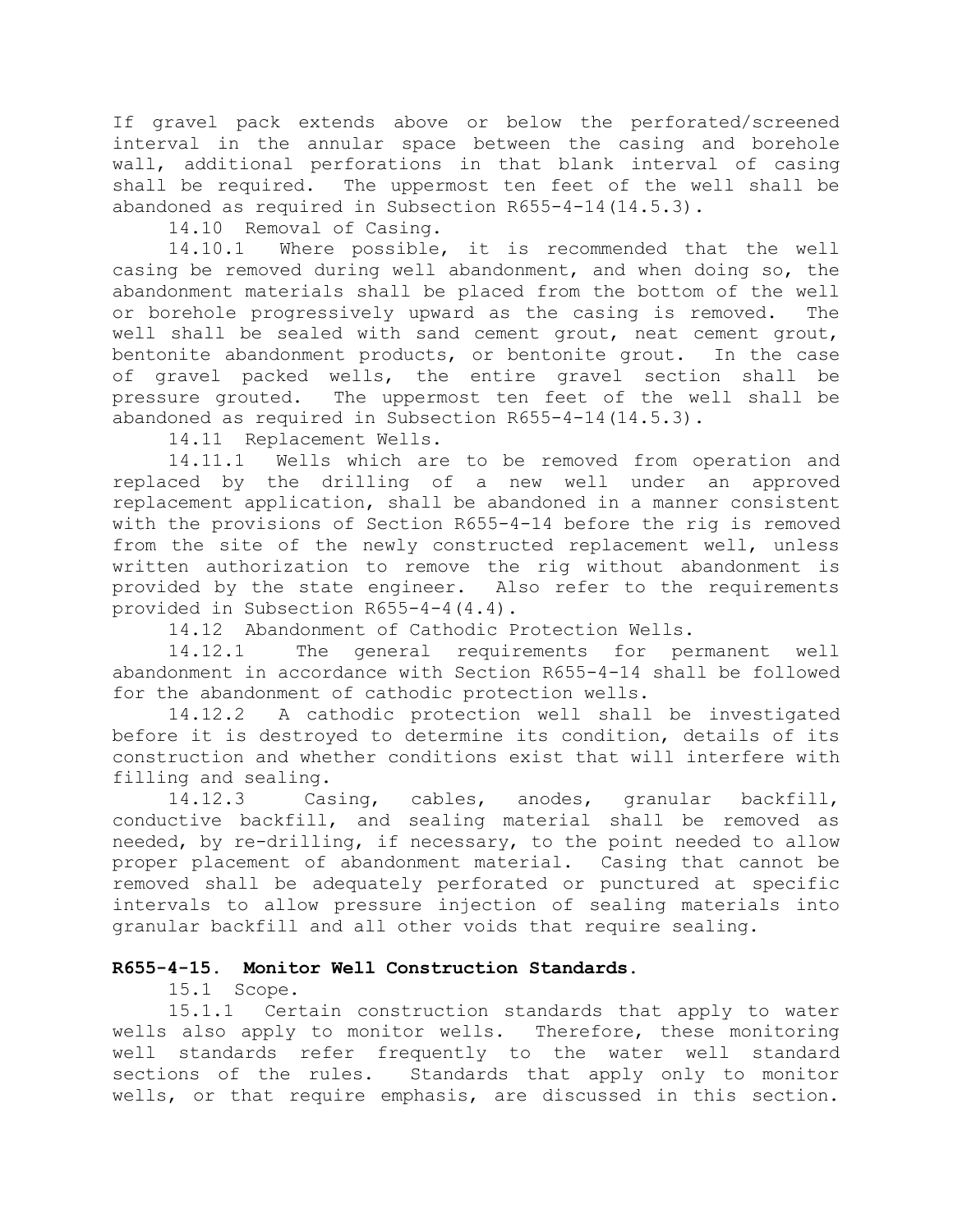Figure 7 illustrates a schematic of an acceptable monitor well with an above-ground surface completion. Figure 8 illustrates a schematic of an acceptable monitor well with a flush-mount surface completion. Figures 7 and 8 can be viewed in the publication, State of Utah Administrative Rules for Water Wells, most recent edition, available at the Division of Water Rights, 1594 West North Temple, Salt Lake City, Utah.

15.1.2 These standards are not intended as a complete manual for monitoring well construction, alteration, maintenance, and abandonment. These standards serve only as minimum statewide guidelines towards ensuring that monitor wells do not constitute a significant pathway for the movement of poor quality water, pollutants, or contaminants. These standards provide no assurance that a monitor well will perform a desired function. Ultimate responsibility for the design and performance of a monitoring well rests with the well owner and/or the owner's contractor, and/or technical representative(s). Most monitor well projects are the result of compliance with the Environmental Protection Agency (EPA), Federal Regulations such as the Resource Conservation and Recovery Act (RCRA), Comprehensive Environmental Response, Compensation and Liability Act (CERCLA or "Superfund"), or specific State Solid and Hazardous Waste requirements. The contracts governing their installation are tightly written containing specific requirements as to site location, materials used, sampling procedures and overall objectives. Therefore specific construction requirements for monitor well installation shall be governed by applicable contracts and regulations providing they meet or exceed state requirements and specifications. Guidelines and recommended practices dealing with the installation of monitor wells may be obtained from the state engineer upon request. Additional recommended information may be obtained from the Environmental Protection Agency (EPA), Resource Conservation and Recovery Act (RCRA), Groundwater Monitoring Enforcement and Compliance Document available from EPA's regional office in Denver, Colorado and from the Handbook of Suggested Practices for the Design and Installation of Groundwater Monitoring Wells, available from the National Groundwater Association in Dublin, Ohio.

15.2 Installation and Construction.

15.2.1 Materials and Equipment Contaminant-Free. All material used in the installation of monitor wells shall be contaminant-free when placed in the ground. Drilling equipment shall be clean and contaminant free in accordance with Subsection R655-4-11(11.6.4). During construction contaminated water should not be allowed to enter contaminant-free geologic formations or water bearing zones.

15.2.2 Borehole Integrity. Some minor cross-contamination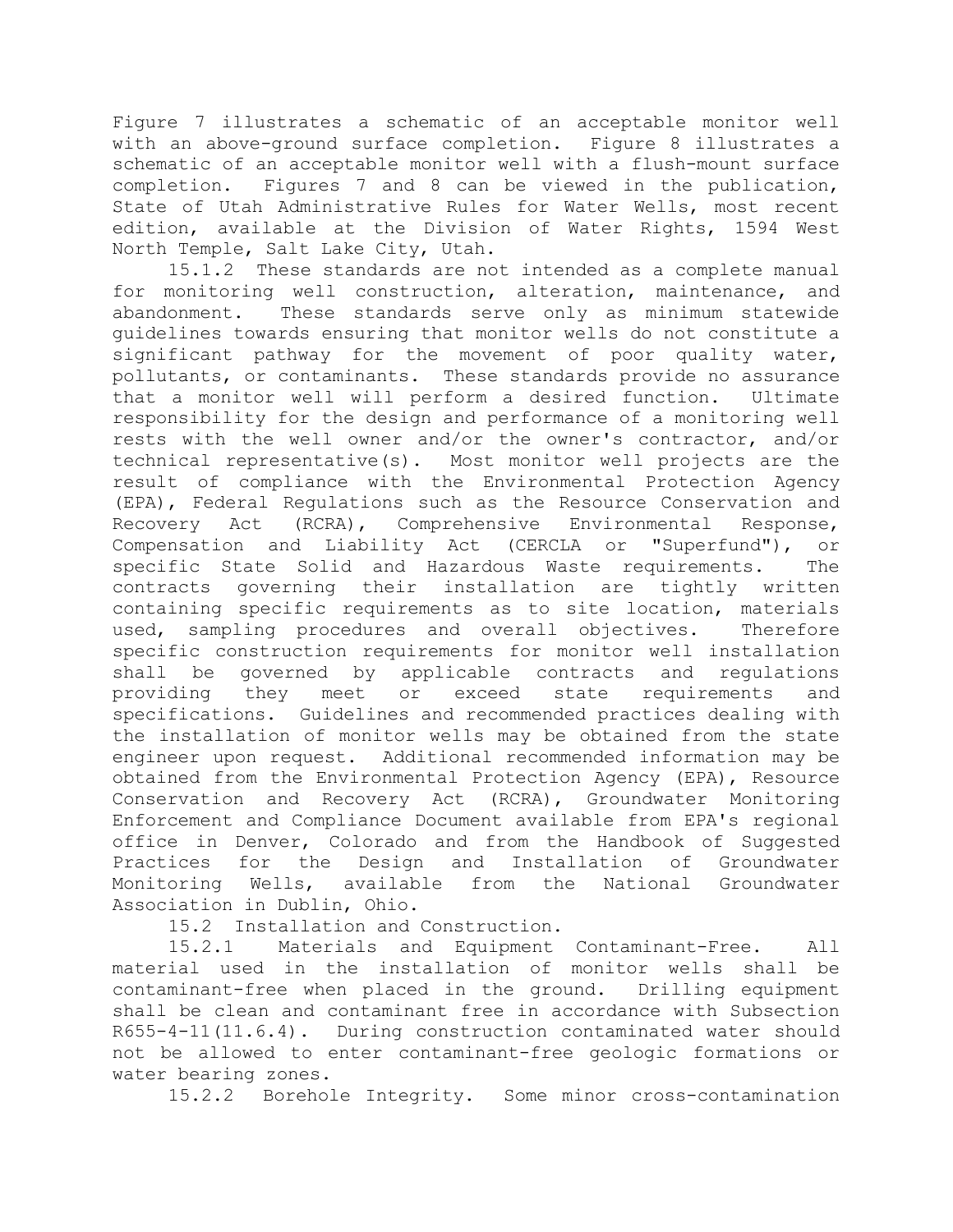may occur during the drilling process, but the integrity of the borehole and individual formations must then be safeguarded from permanent cross connection.

15.2.3 Casing and Screen. The well casing should be perforated or screened and filter packed with sand or gravel where necessary to provide adequate sample collection at depths where appropriate aquifer flow zones exist. The casing and screen selected shall not affect or interfere with the chemical, physical, radiological, or biological constituents of interest. Screens in the same well shall not be placed across separate water bearing zones in order to minimize interconnection, aquifer commingling, and cross contamination. Screens in a nested well can be placed in separate water bearing zones as long as the intervals between the water bearing zones are appropriately sealed and aquifer cross connection and commingling does not occur. Monitor well casing and screen shall conform to ASTM standards, or consist of at least 304 or 316 stainless steel, PTFE (Teflon), or Schedule 40 PVC casing.

15.2.4 Gravel/Filter Pack. If installed, the gravel or filter pack should generally extend two (2) feet to ten (10) feet above screened or perforated areas to prevent the migration of the sealing material from entering the zones being sampled. Gravel or filter pack material shall meet the requirements of Subsection R655-4-11(11.5.2). Gravel/filter pack for monitoring wells does not require disinfection. Drill cutting should not be placed into the open borehole annulus. The well driller shall ensure that a bridge or voids do not occur in the annular space during the placement of the gravel pack by means of a sounding device or other mechanism.

15.2.5 Annular Seal. All monitor wells constructed shall have a continuous surface seal, which seals the annular space between the borehole and the permanent casing, in accordance with the provisions in Section R655-4-11. The surface seal depth requirements of Section R655-4-11 do not apply to monitor wells. The surface seal may be more or less than 50 feet depending on the screen/perforation and/or gravel pack interval. Seals shall also be constructed to prevent interconnection and commingling of separate aquifers penetrated by the well, prevent migration of surface water and contaminations into the well and aquifers, and shall provide casing stability. The seal shall have a minimum diameter of four inches larger than the nominal size of the permanent casing, and shall extend from land surface to the top of the filter pack. After the permanent casing and filter pack (optional) has been set in final position, a layer of bentonite or fine sand (e.g., mortar sand) shall be placed on top of the filter pack to maintain separation between the seal material and the screened interval in order to insure that the seal placement will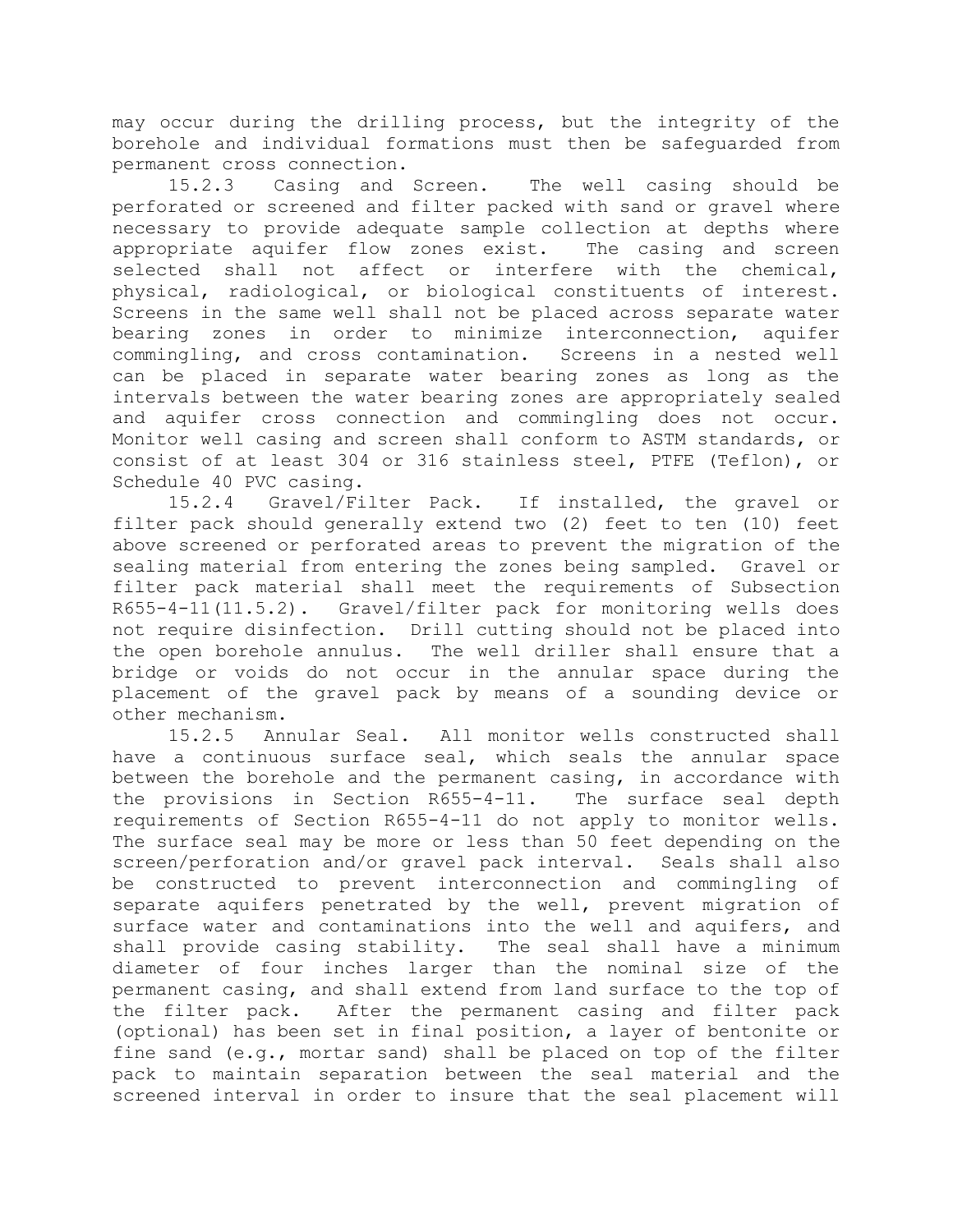not interfere with the filter pack. The remaining annular space shall be filled to land surface in a continuous operation with unhydrated bentonite, neat cement grout, sand-cement grout, or bentonite grout. Only potable water should be used to hydrate any grout or slurry mixture. The completed annular space shall fully surround the permanent casing, be evenly distributed, free of voids, and extend from the permanent casing to undisturbed or recompacted soil. All sealing materials and placement methods shall conform to the standards in Section R655-4-2 and Subsection R655-4-11(11.4). The well driller shall ensure that a bridge or voids do not occur in the annular space during the placement of the seal.

15.2.6 Cuttings, Decon Water, Development Water, and Other IDW. Drill cuttings, decontamination (Decon) water, monitor well development water, and other investigation derived waste (IDW) shall be managed and disposed of in accordance with applicable state and federal environmental regulations. It is the responsibility of the driller to know and understand such requirements.

15.3 Minimum Surface Protection Requirements.

15.3.1 If a well is cased with metal and completed above ground surface, a locking water resistant cap shall be installed on the top of the well.

15.3.2 If the well is not cased with metal and completed above ground surface, a protective metal casing shall be installed over and around the well. The protective casing shall be cemented at least two feet into the ground around the nonmetallic casing. A water tight cap shall be installed in the top of the well casing. A locking cap shall be installed on the top of the protective casing.

15.3.3 Monitor wells completed above ground and potentially accessible to vehicular damage shall be protected in the following manner. At least three metal posts, at least three inches in diameter, shall be cemented in place around the casing. Each post shall extend at least three feet above and two feet below ground surface. A concrete pad may be installed to add protection to the surface completion. If installed, the concrete pad shall be at least four (4) inches thick and shall slope to drain away from the well casing. The base shall extend at least two (2) feet laterally in all directions from the outside of the well boring. When a concrete pad is used, the well seal may be part of the concrete pad.

15.3.4 If the well is completed below land surface, a water tight cap with a lock shall be attached to the top of the well casing. A metal monument or equivalent shall be installed over and around the well. The monument shall serve as a protective cover and be installed level with the land surface and be equipped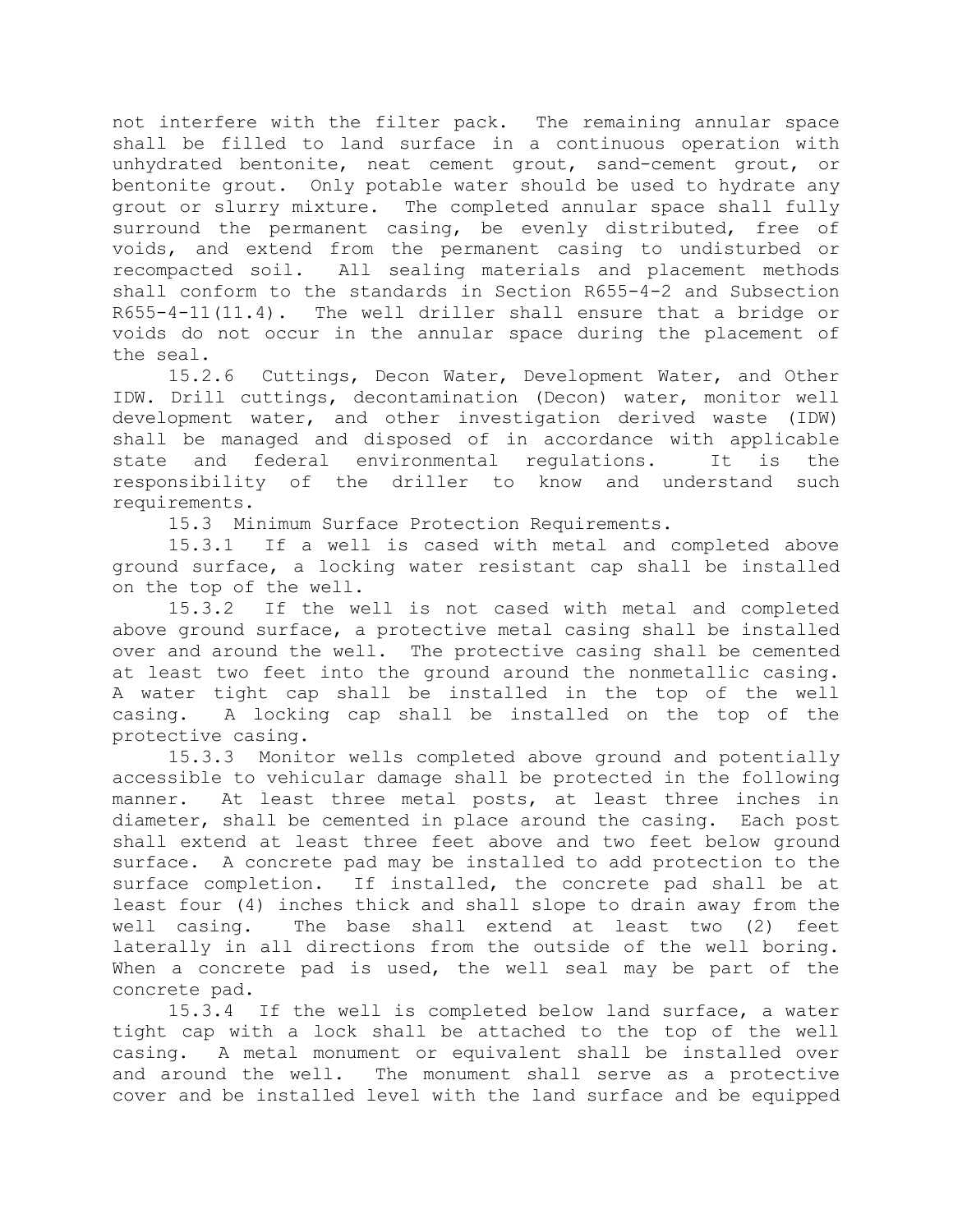with a waterproof seal to prevent inflow of any water or contaminants. Drains will be provided, when feasible, to keep water out of the well and below the well cap. The monument and cover must be designed to withstand the maximum expected load.

15.4 Abandonment.

15.4.1 Abandonment of monitor wells shall be completed in compliance with the provisions of Section R655-4-14. The provisions of Section R655-4-14 are not required for the permanent abandonment of monitor wells completed at a depth of 30 feet below natural ground surface.

## **R655-4-16. Pump Installation and Repair.**

16.1 Pump installation practices. All pump installations shall be completed in such a manner as to prevent waste and contamination of groundwater by pollution material entering the well from pumping equipment, casing connectors, fittings, piping, sanitary seals or caps.

16.2 Surface Seal. If in the process of pump installation or repair, the well's surface seal is disturbed or damaged, it shall be repaired and resealed in accordance with the standards provided in Subsection R655-4-11(11.4).

16.3 Tools, Equipment, and Materials. Down-hole tools and equipment used in performance of pump installation and repair shall be cleaned, disinfected, and free of contamination prior to placement in a well. All tools, drilling equipment, and materials used to drill a well shall be free of contaminants prior to beginning pump-related work. Contaminants include lubricants, fuel, bacteria, etc. that will reduce the well efficiency, and any other item(s) that will be harmful to public health and/or the resource or reduce the life of the water well. It is recommended that excess lubricants placed on equipment be wiped clean prior to insertion into the well. Thread Compounds, Sealants, and Lubricants must not exceed the maximum contaminant levels for chemicals, taste, and odor. The licensee shall use pump-related tools and equipment properly so as not to permanently damage the well or aquifer.

16.4 Disinfection. Following completion of pump installation and repair work on a well, the well, pump, and inwell discharge piping shall be properly disinfected in accordance with Subsection R655-4-11(11.6.5).

16.5. Product, material, and Process Standards. Any product, material or procedure designed for use related to pump installation and repair of water production or non-production wells, which has received certification and approval for its intended use by the National Sanitation Foundation (NSF) under ANSI/NSF Standard 60 or 61, the American Society for Testing Materials (ASTM), the American Water Works Association (AWWA) or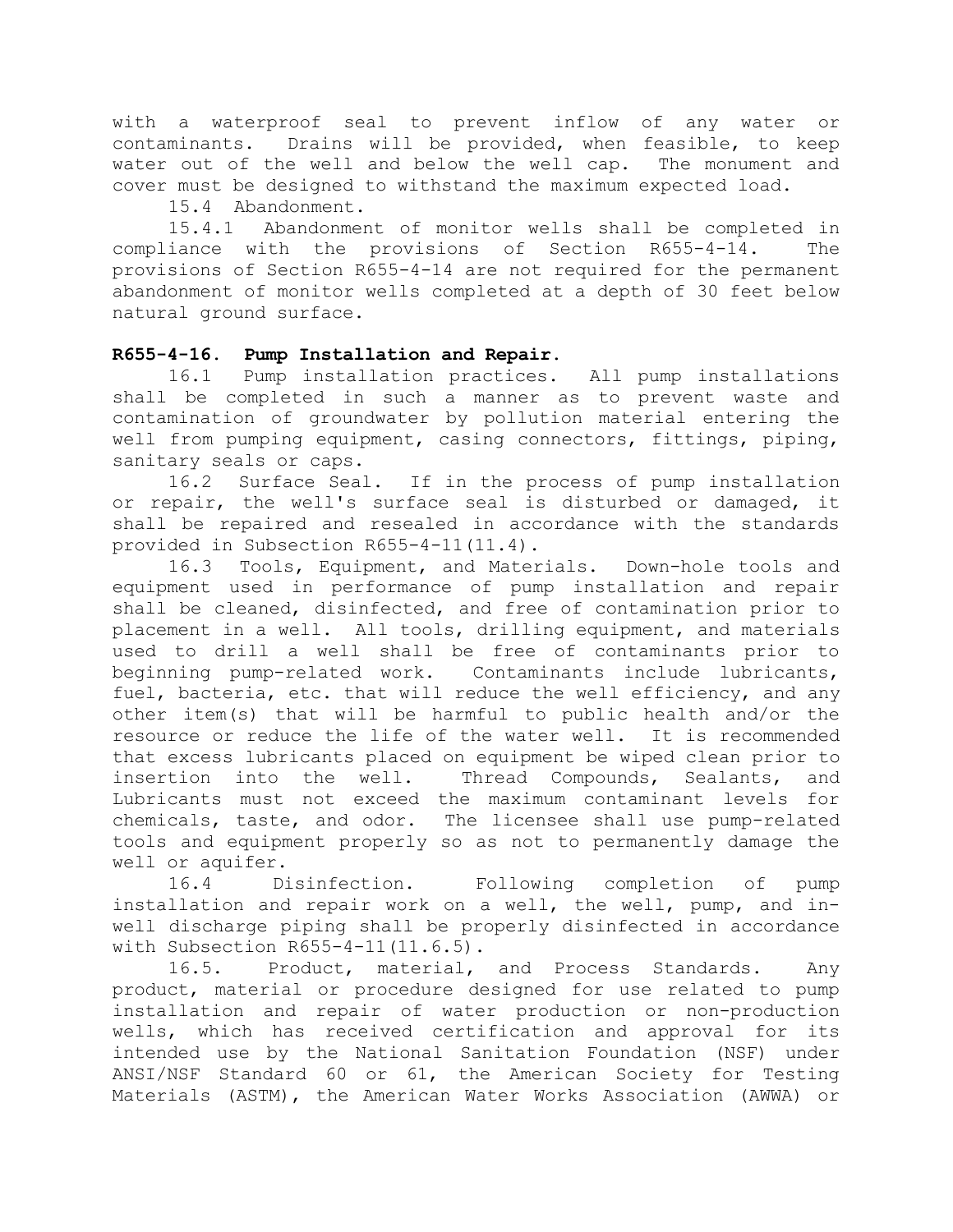the American National Standards Institute (ANSI) may be utilized. Other products, materials or procedures may also be utilized for their intended purpose upon manufacturers certification that they meet or exceed the standards or certifications referred to in this section and upon state engineer approval. Organic substances shall not be introduced into the well or borehole during pump installation and repair work.

16.6 Surface Completions. Pump installers shall leave the well surface completion upon completion of pump installation/repair work in accordance with the standards in Subsection R655-4-11 as it pertains to casing stick up, steel/PVC casing extensions, sanitary capping and venting, and protective casings. Upon completion, all wells shall be equipped with a watertight, tamper-resistant casing cap or sanitary seal.

16.7 Flowing Artesian Wells. In accordance with Subsection R655-4-11(11.4.3.5, artesian wells that flow naturally at the surface, the well shall be equipped with a control valve so that the flow can be completely stopped. The control valve must be available for inspection by the state engineer at all times.

16.8 Seals Between Casings. If the well is constructed of multiple casing strings at or near the ground surface and if a pitless adapter/unit is installed, the standards of Subsection R655-4-11(11.5.5) shall be employed to ensure proper sealing between casings is maintained.

16.9 Water Level and Flow Measurement. Following pump installation and repair work, the well shall be left in such a manner to allow for access to water level measurements in accordance with R655-4-11(11.7.2). After pump installation and repair work is completed on a well, the static water level should be measured after which a test should be performed to determine the rate at which groundwater can be reliably produced from the well. Pumping water level should be measured and recorded during this test. Static water level and well testing information shall be noted on the official submittal of the Pump Log by the pump installer or well driller.

16.10 Surface Security. If it becomes necessary for the pump installer to temporarily discontinue operation on a well before completion or otherwise leave the well unattended, the well must be covered securely to prevent contaminants from entering the casing and rendered secure against entry by children, vandals, domestic animals, and wildlife.

16.11 Above-grade connections. An above-grade connection into the top or side of a well casing shall be at least eighteen inches (18") above the land surface and shall be constructed so as to exclude dirt or other foreign matter by at least one of the following methods, as may be applicable:

(A) Threaded connection;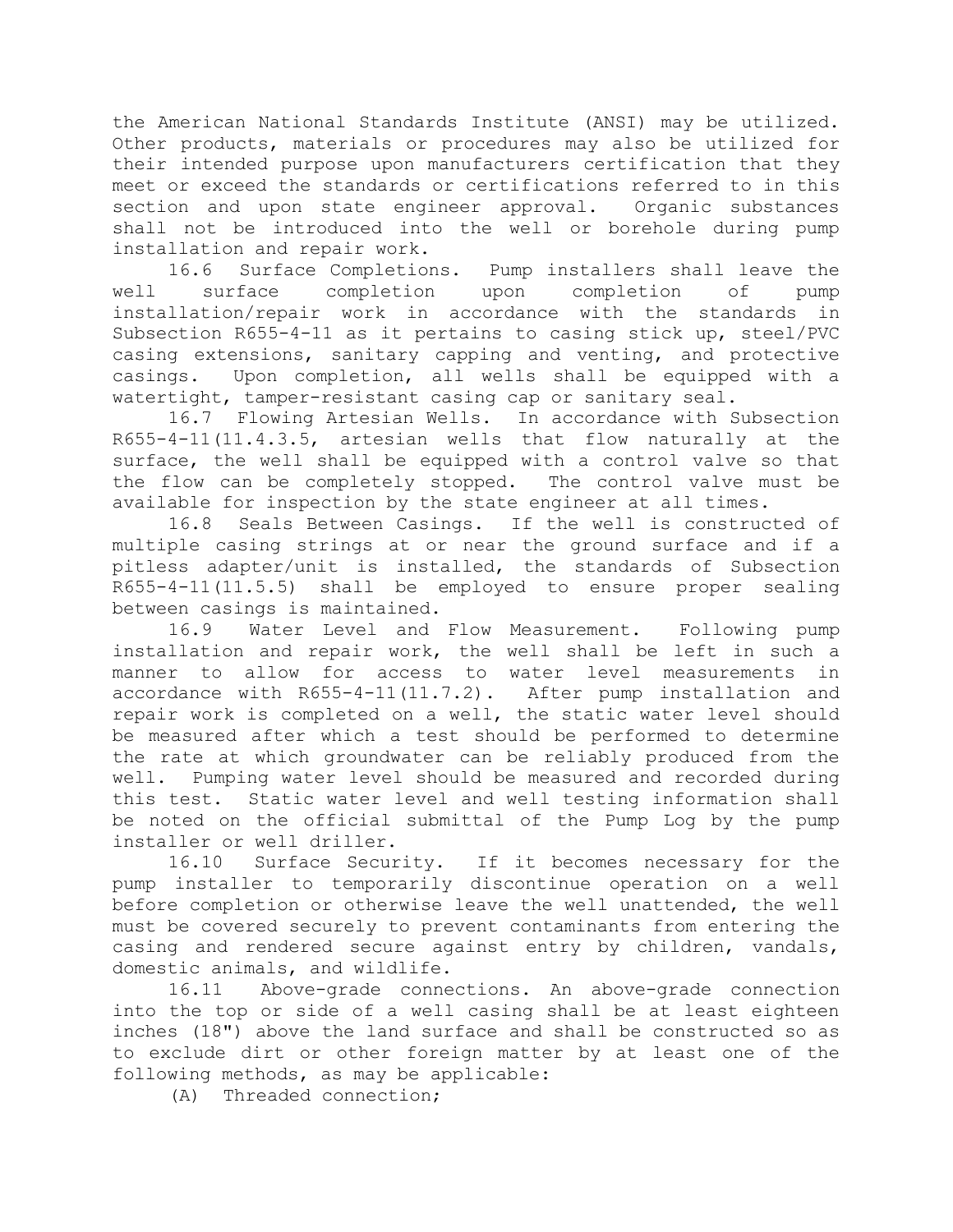- (B) Welded connection;
- (C) Expansion sealer;
- (D) Bolted flanges with rubber gaskets;
- (E) Overlapping well cap; or

(F) If a water well pump is mounted or sealed on a concrete pedestal, the casing shall extend at least to the top of the pedestal and at least eighteen inches (18") above the land surface.

16.12 Pitless Connections. Pitless adapters and units shall be installed in accordance with the standards set forth in Subsection R655-4-11(11.7.5). Pitless adapters shall be installed below the frost line. A below-ground connection shall not be submerged in water at the time of installation. Holes cut in the casing through which the pitless adapters are installed must be sized and constructed so as to guarantee a watertight seal with the pitless adapter in place.

16.13 Backflow Protection. When a check valve or foot valve is not a part of the pump, a check valve or back-siphon prevention device shall be installed on the pump discharge line within the well or beyond the well to eliminate the opportunity for contaminated water to backflush into the well. Such device must be designed to direct or isolate the water flow to prevent water in the distribution line from running back down the well during removal or repair to the pump and pumping equipment. When a flow meter is installed on a well the meter must be located downstream from the backflow preventer and be placed in accordance with manufacturer spacing specifications.

16.14 Hand Pumps. Hand pumps shall be of the force type equipped with a packing gland around the pump rod, a delivery spout which is closed and downward directed, and a one-piece belltype base which is part of the pump stand or is attached to the pump column in a watertight manner. The bell base of the pump shall be bolted with a gasket to a flange which is securely attached to the casing or pipe sleeve.

16.15 Pumping Water Level. In a screened or perforated well, the well pump setting and suction inlet shall be located so that the pumping level of the water cannot be drawn below the top of the screen.

16.16 Pump and Column/Drop Pipe Removal. During any repair or installation of a water well pump, the licensed installer shall make a reasonable effort to maintain the integrity of ground water and to prevent contamination by elevating the pump column and fittings, or by other means suitable under the circumstances.

**KEY: water wells, pump installers, well drillers license Date of Enactment or Last Substantive Amendment: April 9, 2018 Notice of Continuation: July 27, 2019**